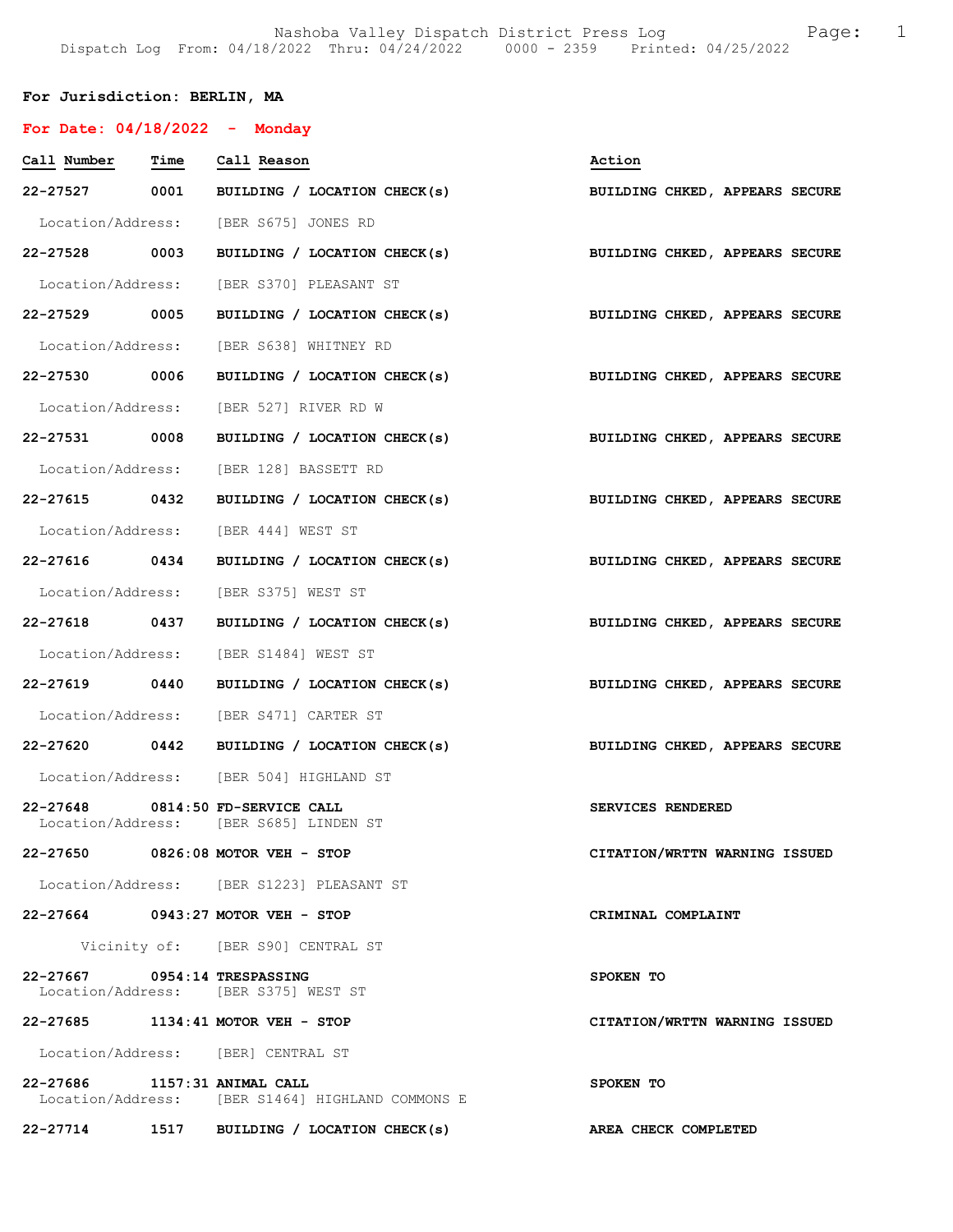Location/Address: [BER S999] LANCASTER RD

22-27715 1529 COMMUNITY POLICING BUILDING CHKED, APPEARS SECURE

Location/Address: [BER S215] COOLIDGE RD

22-27717 1537 RADAR OPERATIONS AREA CHECK COMPLETED

Location/Address: [BER S672] LANCASTER RD

22-27719 1548 RADAR OPERATIONS NO SERVICES NEEDED

Location/Address: [BER S507] SOUTH ST

- 22-27729 1649:01 MOTOR VEH ACCIDENT NO INJURY REPORT Location/Address: [BER S1381] HIGHLAND COMMONS W
- 22-27740 1732:59 MOTOR VEH STOP CITATION/WRTTN WARNING ISSUED

Vicinity of: [BER 62] RIVER RD W

22-27741 1742:14 FD-MEDICAL EMERGENCY UNATTENDED DEATH Location/Address: [BER 62] RIVER RD W Refer To Fire Case: 22BER-168-IN Refer To Fire Case: 22BOL-308-IN

22-27766 2005:56 MOTOR VEH - STOLEN REPORT Location/Address: [BER 81] HIGHLAND COMMONS E

22-27773 2116:56 MOTOR VEH - DISABLED SERVICES RENDERED Location/Address: [BER] CENTRAL ST + SAWYER HILL RD

#### For Date: 04/19/2022 - Tuesday

| 22-27817 0108 | BUILDING / LOCATION CHECK(s)                                       | BUILDING CHKED, APPEARS SECURE |
|---------------|--------------------------------------------------------------------|--------------------------------|
|               | Location/Address: [BER S10] SOUTH ST                               |                                |
| 22-27818 0114 | BUILDING / LOCATION CHECK(s)                                       | BUILDING CHKED, APPEARS SECURE |
|               | Location/Address: [BER S638] WHITNEY RD                            |                                |
| 22-27819 0115 | BUILDING / LOCATION CHECK(s) AREA CHECK COMPLETED                  |                                |
|               | Location/Address: [BER 62] RIVER RD W                              |                                |
| 22-27827 0129 | RADAR OPERATIONS<br>Vicinity of: [BER S1150] CENTRAL ST            | NEGATIVE CONTACT               |
|               | 22-27832 0152 RADAR OPERATIONS<br>Vicinity of: [BER 96] CENTRAL ST | SERVICES RENDERED              |
| 22-27857 0246 | BUILDING / LOCATION CHECK(s) AREA CHECK COMPLETED                  |                                |
|               | Location/Address: [BER S91] CENTRAL ST                             |                                |
| 22-27858 0247 | BUILDING / LOCATION CHECK(s) AREA CHECK COMPLETED                  |                                |
|               | Vicinity of: [BER S1464] HIGHLAND COMMONS E                        |                                |
|               | 22-27863 0256:47 SUSPICIOUS ACTIVITY                               | AREA CHECK COMPLETED           |
|               | Location/Address: [BER S1462] HIGHLAND COMMONS E                   |                                |
| 22-27865 0259 | BUILDING / LOCATION CHECK(s)                                       | BUILDING CHKED, APPEARS SECURE |
|               | Location/Address: [BER S73] COOLIDGE RD                            |                                |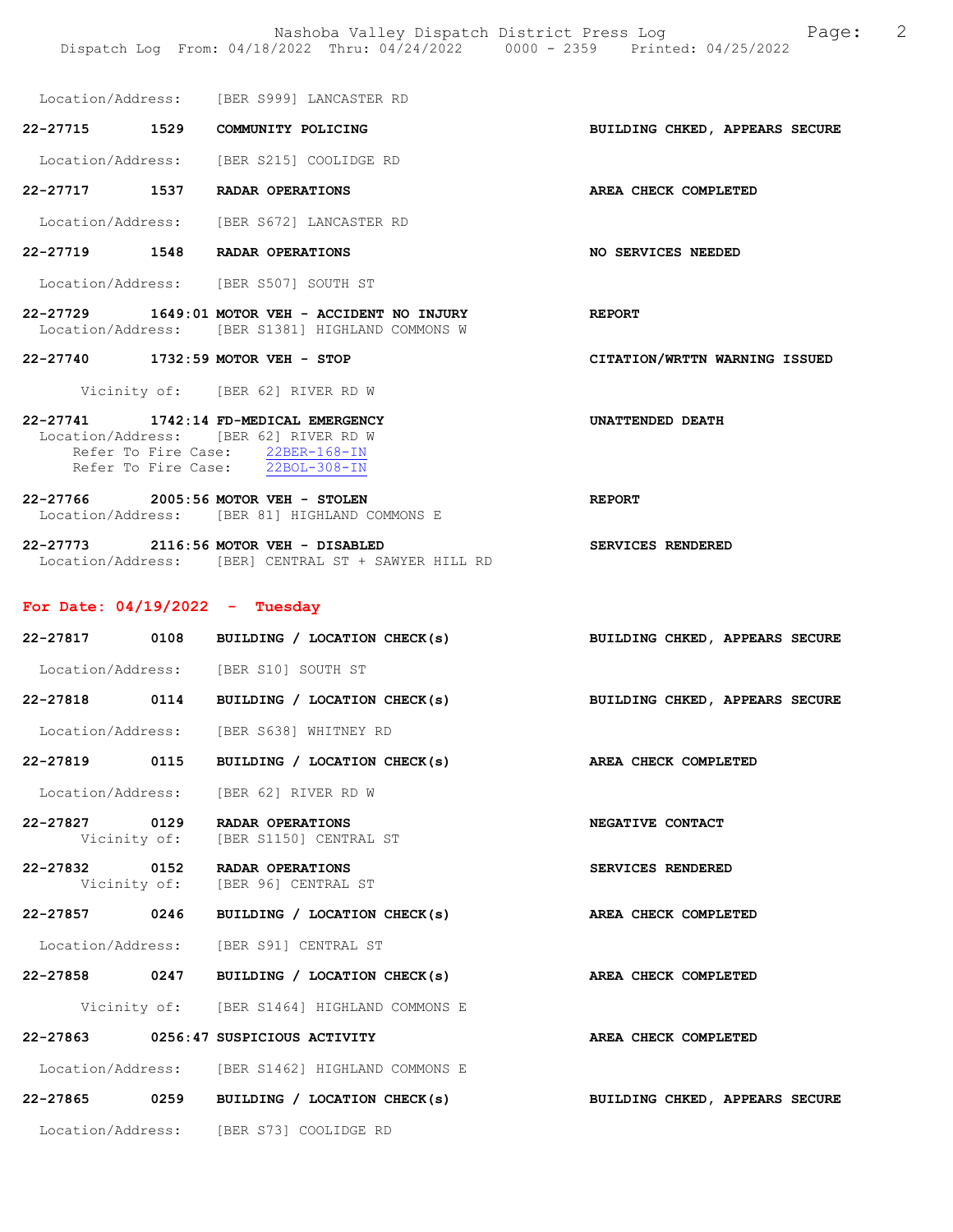|                               |                   | 22-27866 0300 BUILDING / LOCATION CHECK(s) AREA CHECK COMPLETED                                                     |                                |
|-------------------------------|-------------------|---------------------------------------------------------------------------------------------------------------------|--------------------------------|
|                               |                   | Location/Address: [BER S535] GATES POND RD                                                                          |                                |
| 22-27867 0301                 |                   | BUILDING / LOCATION CHECK(s)                                                                                        | BUILDING CHKED, APPEARS SECURE |
|                               |                   | Location/Address: [BER 96] CENTRAL ST                                                                               |                                |
| 22-27868 0304                 |                   | BUILDING / LOCATION CHECK(s) BUILDING CHKED, APPEARS SECURE                                                         |                                |
|                               |                   | Location/Address: [BER S92] CARTER ST                                                                               |                                |
| 22-27870 0305                 |                   | BUILDING / LOCATION CHECK(s) BUILDING CHKED, APPEARS SECURE                                                         |                                |
|                               |                   | Location/Address: [BER S471] CARTER ST                                                                              |                                |
| 22-27871 0306                 |                   | BUILDING / LOCATION CHECK(s)                                                                                        | BUILDING CHKED, APPEARS SECURE |
|                               |                   | Location/Address: [BER S184] CARTER ST                                                                              |                                |
| 22-27872 0307                 |                   | BUILDING / LOCATION CHECK(s) BUILDING CHKED, APPEARS SECURE                                                         |                                |
|                               |                   | Location/Address: [BER S1484] WEST ST                                                                               |                                |
| 22-27873 0308                 |                   | BUILDING / LOCATION CHECK(s)                                                                                        | BUILDING CHKED, APPEARS SECURE |
|                               |                   | Location/Address: [BER S313] WEST ST                                                                                |                                |
| 22-27874 0309                 |                   | BUILDING / LOCATION CHECK(s)                                                                                        | BUILDING CHKED, APPEARS SECURE |
|                               |                   | Location/Address: [BER S1249] WEST ST                                                                               |                                |
| 22-27875 0310                 |                   | BUILDING / LOCATION CHECK(s) BUILDING CHKED, APPEARS SECURE                                                         |                                |
|                               |                   | Location/Address: [BER 444] WEST ST                                                                                 |                                |
| 22-27876 0310                 |                   | BUILDING / LOCATION CHECK(s)                                                                                        | BUILDING CHKED, APPEARS SECURE |
|                               |                   | Location/Address: [BER S375] WEST ST                                                                                |                                |
|                               |                   | 22-27878 0316 BUILDING / LOCATION CHECK(s)                                                                          | BUILDING CHKED, APPEARS SECURE |
|                               |                   | Location/Address: [BER S999] LANCASTER RD                                                                           |                                |
| 22-27880                      | 0321              | BUILDING / LOCATION CHECK(s)                                                                                        | BUILDING CHKED, APPEARS SECURE |
|                               |                   | Location/Address: [BER S1] CARR RD                                                                                  |                                |
|                               |                   | 22-27881 0333 BUILDING / LOCATION CHECK(s)                                                                          | AREA CHECK COMPLETED           |
|                               |                   | Vicinity of: [BER] WHEELER HILL RD                                                                                  |                                |
|                               |                   | 22-27921 0840:52 MOTOR VEH - STOP                                                                                   | CITATION/WRTTN WARNING ISSUED  |
|                               |                   | Vicinity of: [BER S204] CENTRAL ST                                                                                  |                                |
|                               |                   | 22-27930 0943:26 MOTOR VEH - STOP                                                                                   | CITATION/WRTTN WARNING ISSUED  |
|                               |                   | Vicinity of: [BER] HIGHLAND COMMONS E                                                                               |                                |
|                               |                   | 22-27942 1058:02 MOTOR VEH - STOP                                                                                   | CITATION/WRTTN WARNING ISSUED  |
|                               |                   | Vicinity of: [BER S90] CENTRAL ST                                                                                   |                                |
| 22-27995<br>Location/Address: | Refer To Summons: | 1556:41 MOTOR VEH - ACCIDENT W/INJURY<br>[BER S73] COOLIDGE RD<br>Refer To Fire Case: 22BER-169-IN<br>$22BER-41-AR$ | <b>VEHICLE TOWED</b>           |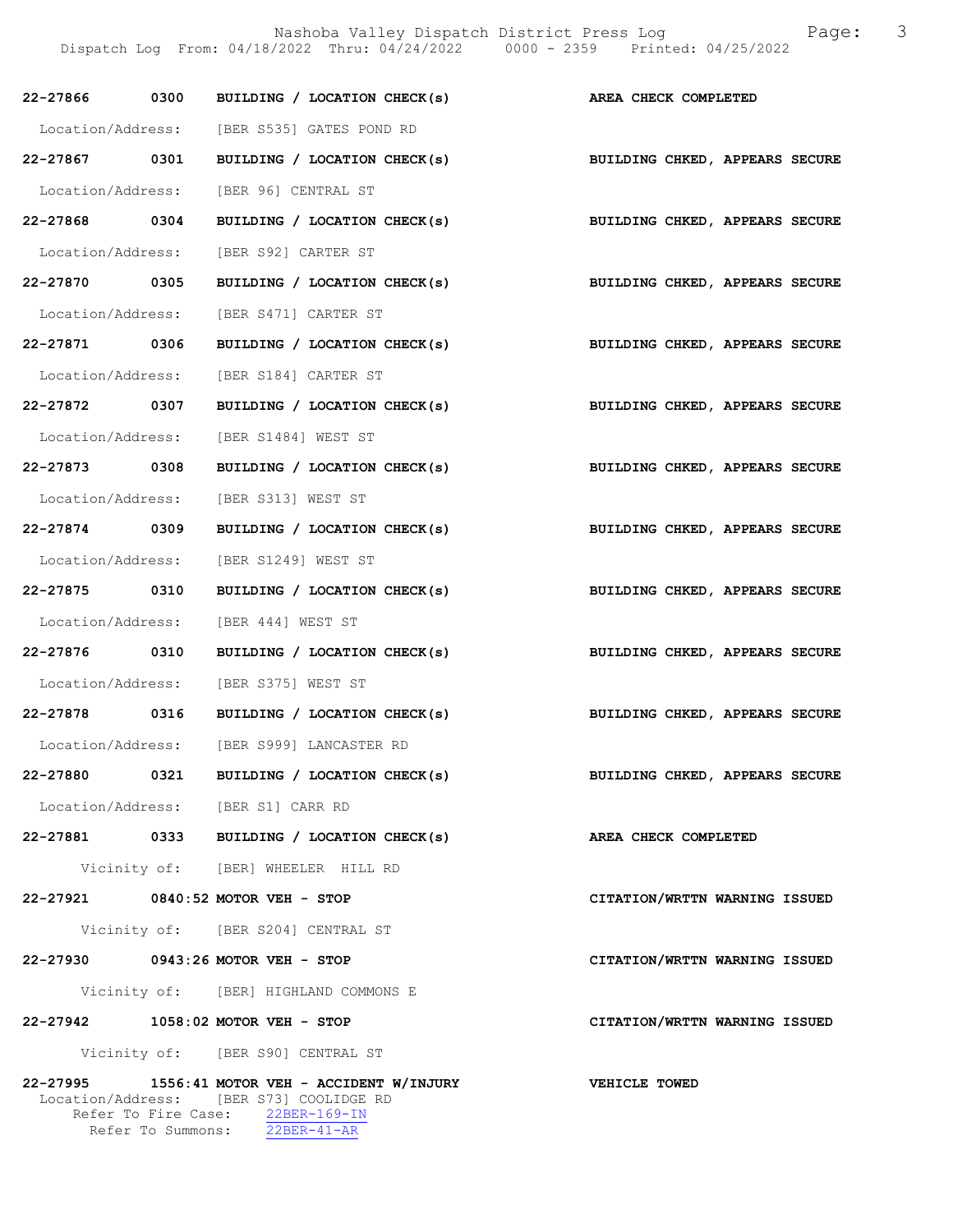Refer To Fire Case: 22BOL-309-IN

| 22-28005          | 1710:08 MOTOR VEH - DISABLED |  |                            |  | SPOKEN TO |  |
|-------------------|------------------------------|--|----------------------------|--|-----------|--|
| Location/Address: |                              |  | [BER S1066] SAWYER HILL RD |  |           |  |

22-28009 1733:02 FD-MEDICAL EMERGENCY TRANSPORTED BLS Location/Address: [BER S1381] HIGHLAND COMMONS W Refer To Fire Case: 22BER-170-IN Refer To Fire Case: 22BOL-311-IN

| 22-28035          |                     | 2130:14 FD-MEDICAL EMERGENCY |                 | <b>TRANSPORTED ALS</b> |
|-------------------|---------------------|------------------------------|-----------------|------------------------|
| Location/Address: |                     | TBER S10801 SOUTH ST         |                 |                        |
|                   | Refer To Fire Case: |                              | $22$ BER-171-IN |                        |

# For Date: 04/20/2022 - Wednesday

| 22-28054 0005<br>Location/Address: |      | RADAR OPERATIONS<br>[BER S1105] WOODWARD AVE | SERVICES RENDERED              |
|------------------------------------|------|----------------------------------------------|--------------------------------|
| 22-28069 0030                      |      | BUILDING / LOCATION CHECK(s)                 | BUILDING CHKED, APPEARS SECURE |
|                                    |      | Location/Address: [BER S10] SOUTH ST         |                                |
| 22-28071 0033                      |      | BUILDING / LOCATION CHECK(s)                 | BUILDING CHKED, APPEARS SECURE |
| Location/Address:                  |      | [BER S675] JONES RD                          |                                |
| 22-28073 0036                      |      | BUILDING / LOCATION CHECK(s)                 | BUILDING CHKED, APPEARS SECURE |
| Location/Address:                  |      | [BER S370] PLEASANT ST                       |                                |
| 22-28077 0037                      |      | BUILDING / LOCATION CHECK(s)                 | BUILDING CHKED, APPEARS SECURE |
|                                    |      | Location/Address: [BER S638] WHITNEY RD      |                                |
| 22-28079 0039                      |      | BUILDING / LOCATION CHECK(s)                 | BUILDING CHKED, APPEARS SECURE |
| Location/Address:                  |      | [BER S360] RIVER RD W                        |                                |
| 22-28085 0047                      |      | BUILDING / LOCATION CHECK(s)                 | AREA CHECK COMPLETED           |
| Location/Address:                  |      | [BER 156] WHEELER HILL RD                    |                                |
| 22-28091 0057                      |      | BUILDING / LOCATION CHECK(s)                 | BUILDING CHKED, APPEARS SECURE |
| Location/Address:                  |      | [BER S1] CARR RD                             |                                |
| 22-28092 0058                      |      | BUILDING / LOCATION CHECK(s)                 | BUILDING CHKED, APPEARS SECURE |
| Location/Address:                  |      | [BER S2] DONALD LYNCH BLVD                   |                                |
| 22-28098 0109                      |      | BUILDING / LOCATION CHECK(s)                 | BUILDING CHKED, APPEARS SECURE |
| Location/Address:                  |      | [BER 128] BASSETT RD                         |                                |
| 22-28101 0115                      |      | BUILDING / LOCATION CHECK(s)                 | AREA CHECK COMPLETED           |
| Location/Address:                  |      | [BER 545] LANCASTER RD                       |                                |
| 22-28103 0117                      |      | BUILDING / LOCATION CHECK(s)                 | BUILDING CHKED, APPEARS SECURE |
| Location/Address:                  |      | [BER S1249] WEST ST                          |                                |
| 22-28105 0117                      |      | BUILDING / LOCATION CHECK(s)                 | BUILDING CHKED, APPEARS SECURE |
|                                    |      | Location/Address: [BER 444] WEST ST          |                                |
| 22-28108                           | 0119 | BUILDING / LOCATION CHECK(s)                 | AREA CHECK COMPLETED           |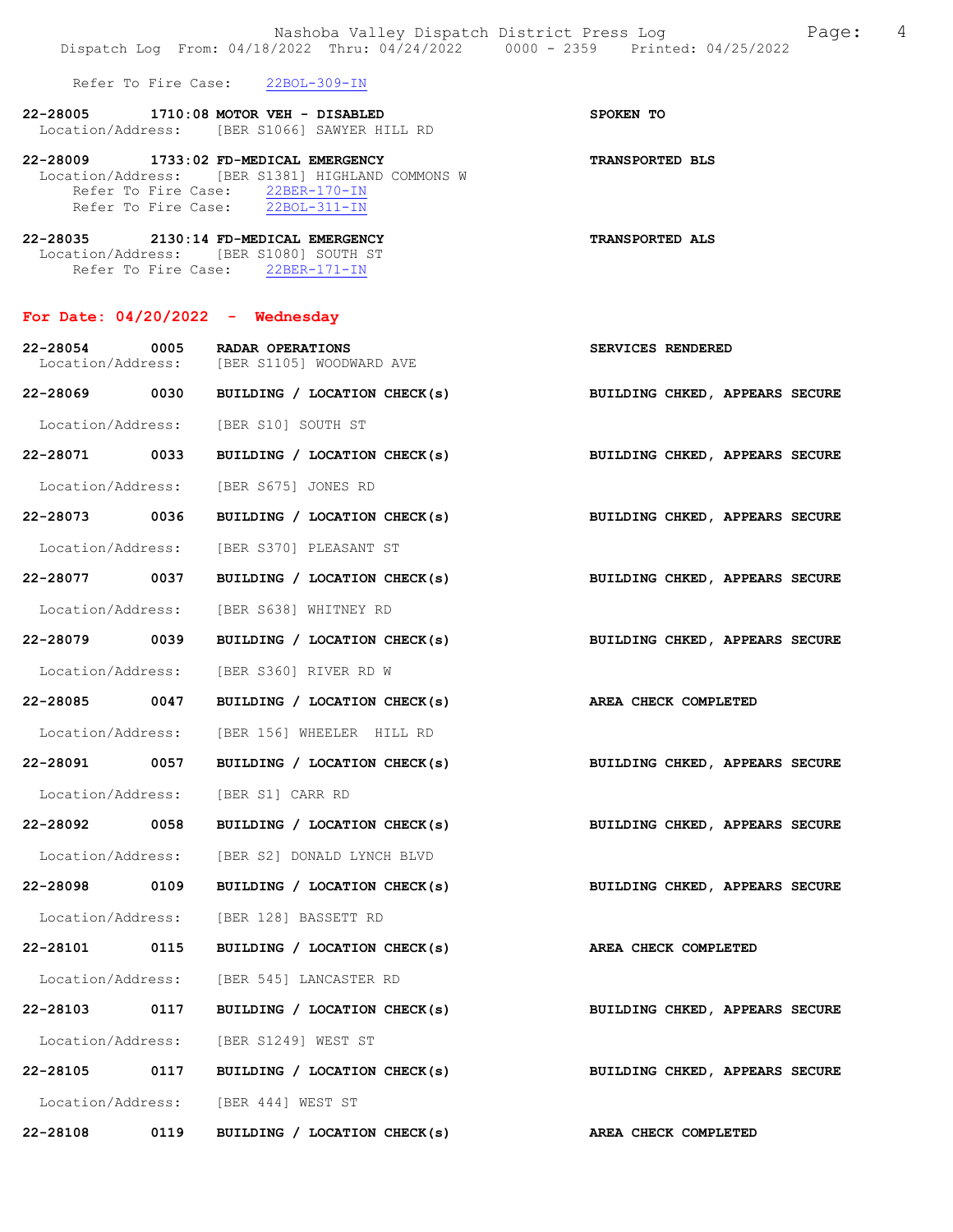Nashoba Valley Dispatch District Press Log Fage: 5 Dispatch Log From: 04/18/2022 Thru: 04/24/2022 0000 - 2359 Printed: 04/25/2022

|                                | Location/Address: [BER S375] WEST ST                                                    |                                |
|--------------------------------|-----------------------------------------------------------------------------------------|--------------------------------|
|                                | 22-28115 0126 BUILDING / LOCATION CHECK(s) BUILDING CHKED, APPEARS SECURE               |                                |
|                                | Location/Address: [BER] HIGHLAND COMMONS E                                              |                                |
|                                | 22-28128 0137 BUILDING / LOCATION CHECK(s) BUILDING CHKED, APPEARS SECURE               |                                |
|                                | Location/Address: [BER S638] WHITNEY RD                                                 |                                |
|                                | 22-28130 0138 BUILDING / LOCATION CHECK(s) BUILDING CHKED, APPEARS SECURE               |                                |
|                                | Location/Address: [BER S360] RIVER RD W                                                 |                                |
|                                | 22-28131 0138 BUILDING / LOCATION CHECK(s) BUILDING CHKED, APPEARS SECURE               |                                |
|                                | Location/Address: [BER 62] RIVER RD W                                                   |                                |
|                                | 22-28135 0140 BUILDING / LOCATION CHECK(s)                                              | BUILDING CHKED, APPEARS SECURE |
|                                | Location/Address: [BER 504] HIGHLAND ST                                                 |                                |
|                                | 22-28136 0141 BUILDING / LOCATION CHECK(s) BUILDING CHKED, APPEARS SECURE               |                                |
|                                | Location/Address: [BER 128] BASSETT RD                                                  |                                |
|                                | 22-28139 0142 BUILDING / LOCATION CHECK(s) AREA CHECK COMPLETED                         |                                |
|                                | Location/Address: [BER 236] TYLER RD                                                    |                                |
|                                | 22-28142 0147 BUILDING / LOCATION CHECK(s)                                              | BUILDING CHKED, APPEARS SECURE |
|                                | Location/Address: [BER S471] CARTER ST                                                  |                                |
|                                | 22-28152 0153 BUILDING / LOCATION CHECK(s) AREA CHECK COMPLETED                         |                                |
|                                | Location/Address: [BER S222] COOLIDGE RD                                                |                                |
|                                | 22-28153 0154 BUILDING / LOCATION CHECK(s) BUILDING CHKED, APPEARS SECURE               |                                |
|                                | Location/Address: [BER S73] COOLIDGE RD                                                 |                                |
|                                | 22-28155 0158 BUILDING / LOCATION CHECK(s)                                              | AREA CHECK COMPLETED           |
|                                | Location/Address: [BER] HIGHLAND COMMONS E                                              |                                |
|                                | 22-28190 0730:04 POLICE TASK FORCE ACTIVATION<br>Location/Address: [BER S273] LINDEN ST | SERVICES RENDERED              |
|                                | 22-28194 0816:58 FD-SERVICE CALL<br>Location/Address: [BER S685] LINDEN ST              | SERVICES RENDERED              |
| 22-28197 0831:47 FD-INSPECTION | Location/Address: [BER 220] CAMPBELL RD                                                 | SERVICES RENDERED              |
|                                | 22-28202 0846:01 SUSPICIOUS ACTIVITY<br>Location/Address: [BER S675] JONES RD           | SECURED BUILDING               |
|                                | 22-28205 0856 TRAFFIC CONTROL                                                           | NO SERVICES NEEDED             |
|                                | Location/Address: [BER S370] PLEASANT ST                                                |                                |
|                                | 22-28212 0921 RADAR OPERATIONS<br>Location/Address: [BER S507] SOUTH ST                 | SERVICES RENDERED              |
|                                | 22-28213 0926:24 MOTOR VEH - STOP                                                       | CITATION/WRTTN WARNING ISSUED  |
|                                | Vicinity of: [BER S1150] CENTRAL ST                                                     |                                |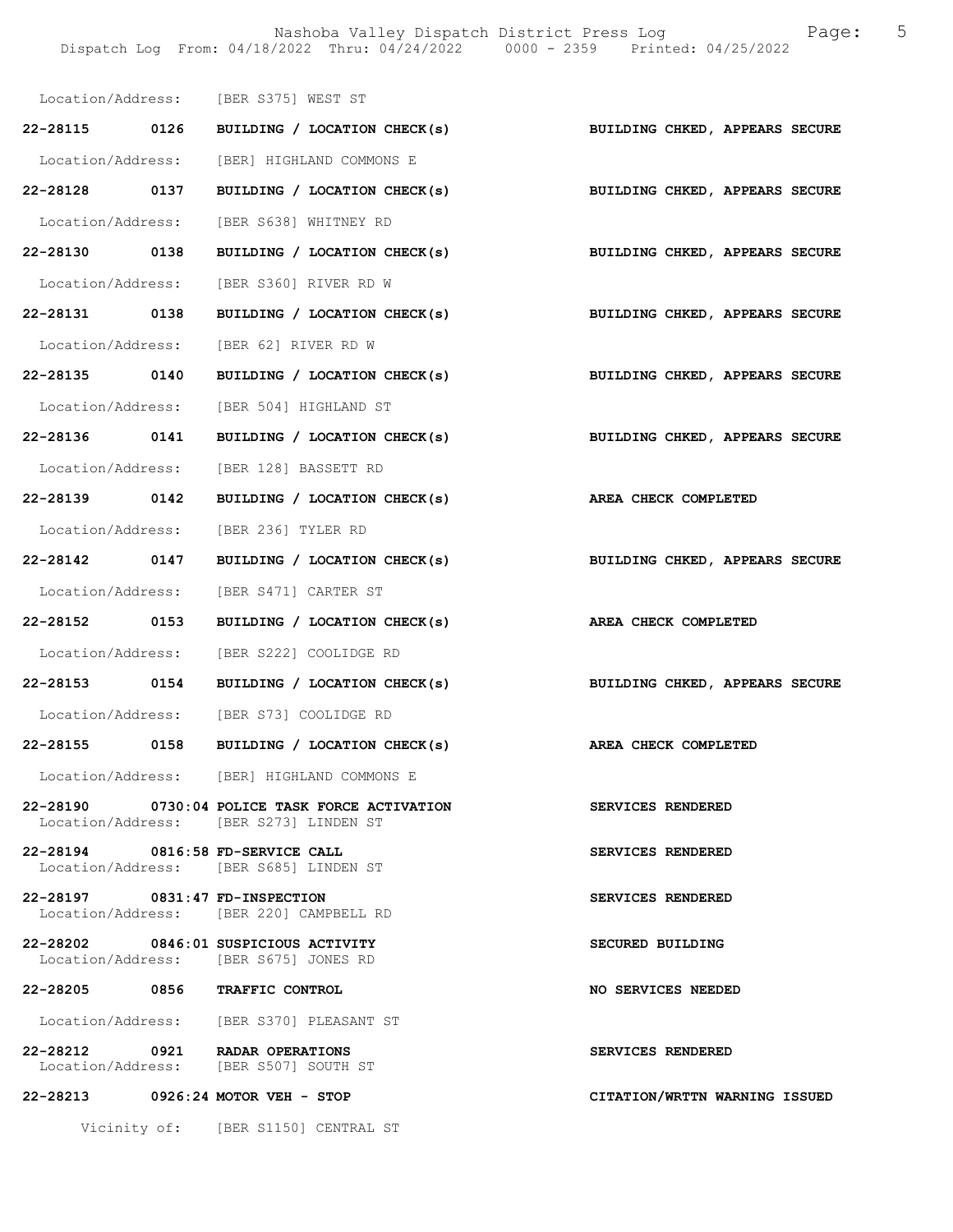22-28220 0945:08 BURGLARY - BREAK & ENTERING INVESTIGATED Location/Address: [BER 480] PLEASANT ST

22-28223 0956:17 FD-INSPECTION SERVICES RENDERED Location/Address: [BER S185] BROOK LN

22-28224 0956:49 FD-MEDICAL EMERGENCY TRANSPORTED BLS Location/Address: [BER 317] NEWSOME RD Refer To Fire Case: 22BER-172-IN

22-28232 1028:02 FD-MEDICAL EMERGENCY TRANSPORTED BLS Location/Address: [BER S968] GATES POND RD Refer To Fire Case: 22BER-173-IN

22-28251 1143:35 MOTOR VEH - STOP CITATION/WRTTN WARNING ISSUED

Location/Address: [BER S1214] PLEASANT ST

22-28265 1241:41 MOTOR VEH - STOP VERBAL WARNING Vicinity of: [BER S129] SOUTH ST

22-28279 1347:26 FD-FIRE ALARM, COMMERCIAL INVESTIGATED Location/Address: [BER 128] BASSETT RD Refer To Fire Case: 22BER-174-IN

22-28290 1439 COMMUNITY POLICING BUILDING CHKED, APPEARS SECURE

Location/Address: [BER S471] CARTER ST

22-28305 1703 BUILDING / LOCATION CHECK(s) SERVICES RENDERED<br>Location/Address: [BER 587] CENTRAL ST [BER 587] CENTRAL ST

22-28340 2121 RADAR OPERATIONS SERVICES RENDERED Location/Address: [BER] PLEASANT ST Location/Address:

22-28341 2123 RADAR OPERATIONS SERVICES RENDERED Location/Address: [BER 564] PLEASANT ST

22-28347 2158 BUILDING / LOCATION CHECK(s) BUILDING CHKED, APPEARS SECURE

Location/Address: [BER 260] PLEASANT ST

22-28348 2200 BUILDING / LOCATION CHECK(s) BUILDING CHKED, APPEARS SECURE

Location/Address: [BER] PLEASANT ST

22-28363 2229 BUILDING / LOCATION CHECK(s) BUILDING CHKED, APPEARS SECURE

Location/Address: [BER 58] WEST ST

22-28378 2356 RADAR OPERATIONS SERVICES RENDERED<br>Vicinity of: [BER 243] WEST ST [BER 243] WEST ST

#### For Date: 04/21/2022 - Thursday

| 22-28380          | 0016 | BUILDING / LOCATION CHECK(s) |  |  | BUILDING CHKED, APPEARS SECURE |  |
|-------------------|------|------------------------------|--|--|--------------------------------|--|
| Location/Address: |      | [BER S10] SOUTH ST           |  |  |                                |  |
| 22-28381          | 0019 | BUILDING / LOCATION CHECK(s) |  |  | BUILDING CHKED, APPEARS SECURE |  |
| Location/Address: |      | [BER S675] JONES RD          |  |  |                                |  |
| 22-28382          | 0021 | BUILDING / LOCATION CHECK(s) |  |  | BUILDING CHKED, APPEARS SECURE |  |
| Location/Address: |      | [BER S370] PLEASANT ST       |  |  |                                |  |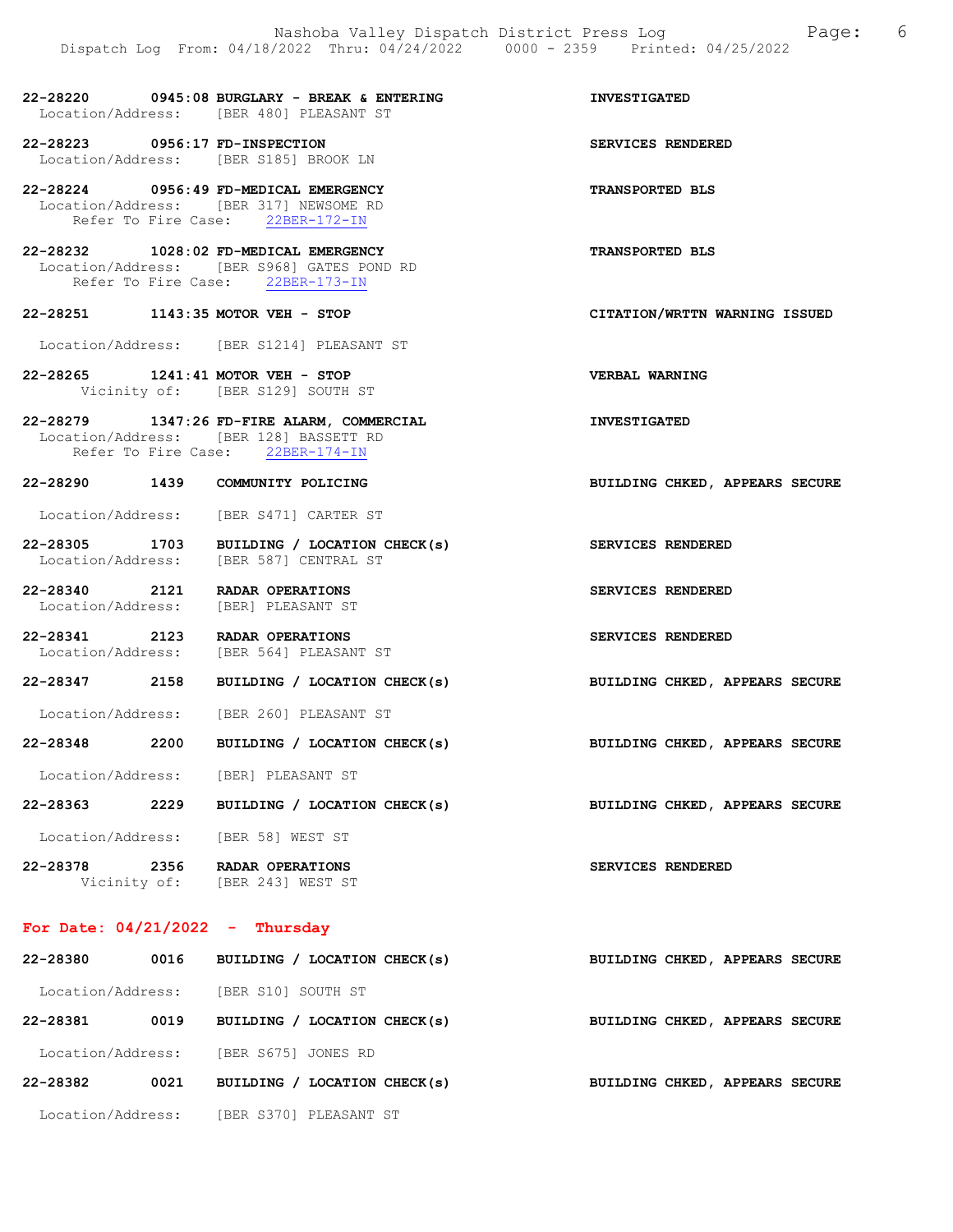|                                    | Nashoba Valley Dispatch District Press Log<br>Dispatch Log From: 04/18/2022 Thru: 04/24/2022 0000 - 2359 Printed: 04/25/2022 |                                | 7<br>Page: |
|------------------------------------|------------------------------------------------------------------------------------------------------------------------------|--------------------------------|------------|
|                                    | $22-28383$ 0023 BUILDING / LOCATION CHECK(s)                                                                                 | BUILDING CHKED, APPEARS SECURE |            |
|                                    | Location/Address: [BER S638] WHITNEY RD                                                                                      |                                |            |
| 22-28384 0023                      | BUILDING / LOCATION CHECK(s) BUILDING CHKED, APPEARS SECURE                                                                  |                                |            |
| Location/Address:                  | [BER S360] RIVER RD W                                                                                                        |                                |            |
| 22-28388 0033                      | BUILDING / LOCATION CHECK(s)                                                                                                 | AREA CHECK COMPLETED           |            |
| Location/Address:                  | [BER 62] RIVER RD W                                                                                                          |                                |            |
| 22-28440 0229<br>Location/Address: | COMMUNITY POLICING<br>[BER 62] RIVER RD W                                                                                    | SERVICES RENDERED              |            |
| 22-28443 0320                      | BUILDING / LOCATION CHECK(s)                                                                                                 | BUILDING CHKED, APPEARS SECURE |            |
| Location/Address:                  | [BER S2] DONALD LYNCH BLVD                                                                                                   |                                |            |
| 22-28444 0320                      | BUILDING / LOCATION CHECK(s)                                                                                                 | AREA CHECK COMPLETED           |            |
|                                    | Vicinity of: [BER 480] PLEASANT ST                                                                                           |                                |            |
| 22-28445 0335                      | BUILDING / LOCATION CHECK(s)                                                                                                 | BUILDING CHKED, APPEARS SECURE |            |
| Location/Address:                  | [BER S535] GATES POND RD                                                                                                     |                                |            |
| 22-28446 0336                      | BUILDING / LOCATION CHECK(s)                                                                                                 | BUILDING CHKED, APPEARS SECURE |            |
| Location/Address:                  | [BER] HIGHLAND COMMONS E                                                                                                     |                                |            |
| 22-28447 0337                      | BUILDING / LOCATION CHECK(s)                                                                                                 | BUILDING CHKED, APPEARS SECURE |            |
|                                    | Location/Address: [BER S73] COOLIDGE RD                                                                                      |                                |            |
| 22-28455 0515                      | BUILDING / LOCATION CHECK(s)                                                                                                 | BUILDING CHKED, APPEARS SECURE |            |
|                                    | Location/Address: [BER 96] CENTRAL ST                                                                                        |                                |            |
|                                    | 22-28456 0518:59 MOTOR VEH - STOP                                                                                            | CITATION/WRTTN WARNING ISSUED  |            |
| Location/Address:                  | [BER] SAWYER HILL RD + CENTRAL ST                                                                                            |                                |            |
|                                    | 22-28458 0534 BUILDING / LOCATION CHECK(s)                                                                                   | BUILDING CHKED, APPEARS SECURE |            |
|                                    | Location/Address: [BER S1484] WEST ST                                                                                        |                                |            |
|                                    | 22-28459 0535 BUILDING / LOCATION CHECK(s)                                                                                   | BUILDING CHKED, APPEARS SECURE |            |
|                                    | Location/Address: [BER 444] WEST ST                                                                                          |                                |            |
| 22-28460 0537                      | BUILDING / LOCATION CHECK(s)                                                                                                 | BUILDING CHKED, APPEARS SECURE |            |
|                                    | Location/Address: [BER S1249] WEST ST                                                                                        |                                |            |
| 22-28461 0538                      | BUILDING / LOCATION CHECK(s)                                                                                                 | BUILDING CHKED, APPEARS SECURE |            |
|                                    | Location/Address: [BER S375] WEST ST                                                                                         |                                |            |
| 22-28462 0544                      | BUILDING / LOCATION CHECK(s)                                                                                                 | BUILDING CHKED, APPEARS SECURE |            |
|                                    | Location/Address: [BER S1] CARR RD                                                                                           |                                |            |
|                                    | 22-28464 0549 RADAR OPERATIONS<br>Vicinity of: [BER] CENTRAL ST + WOODWARD AVE                                               | SERVICES RENDERED              |            |
| 22-28476 0626:54 FOLLOW UP         | Location/Address: [BER S273] LINDEN ST                                                                                       | SERVICES RENDERED              |            |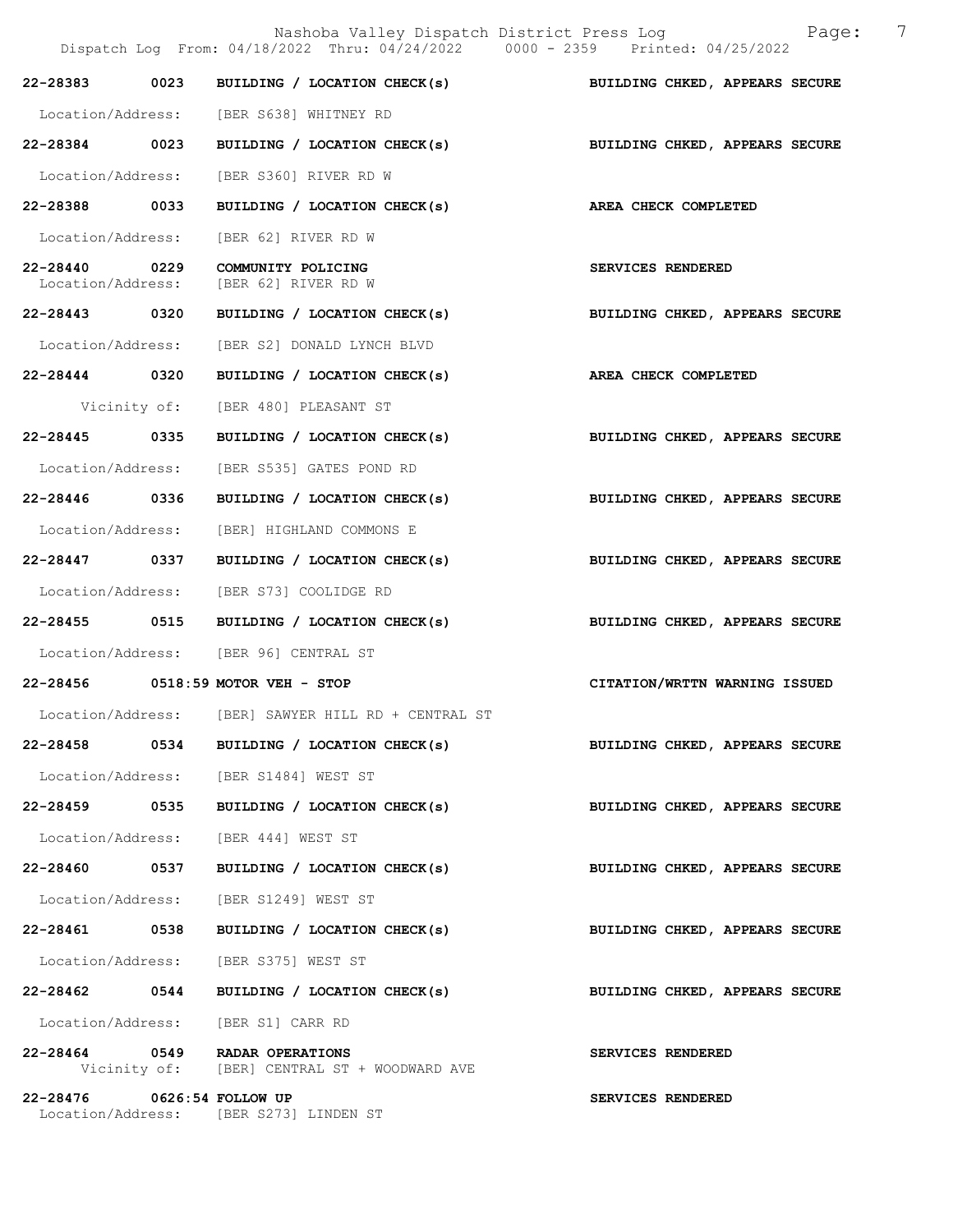22-28479 0657:07 FD-FIRE ALARM (BOX DETAIL) SERVICES RENDERED Location/Address: [BER 62] RIVER RD W

22-28506 0928:04 LARCENY/ FORGERY/ FRAUD REPORT Location/Address: [BER 587] CENTRAL ST

22-28527 1044:20 FD-MEDICAL EMERGENCY TRANSPORTED ALS Location/Address: [BER 305] NEWSOME RD Refer To Fire Case: 22BER-175-IN

22-28552 1207:43 FD-FLUID SPILL SERVICES RENDERED Location/Address: [BER 142] ROUTE 495 SOUTH HWY Refer To Fire Case: 22BER-176-IN

22-28580 1429:51 FD-BRUSH FIRE UNFOUNDED Location/Address: [BER 527] RIVER RD W Refer To Fire Case: 22BER-177-IN

22-28599 1614:51 Property Damage REPORT Location/Address: [BER S545] GATES POND RD

22-28641 1830:41 COMMUNITY POLICING SERVICES RENDERED Location/Address: [BER S273] LINDEN ST

22-28642 1830:40 GENERAL INFO SERVICES RENDERED Location/Address: [BER S273] LINDEN ST

22-28643 2108:11 LARCENY/ FORGERY/ FRAUD REPORT Location/Address: [BER S273] LINDEN ST

22-28656 2224:22 MOTOR VEH - PLATE LISTING NOTIFIED Location/Address: [BER S273] LINDEN ST

22-28664 2315:00 GENERAL INFO SERVICES RENDERED Location/Address: [BER S273] LINDEN ST

# For Date: 04/22/2022 - Friday

|               |      | 22-28672 0015 BUILDING / LOCATION CHECK(s) | BUILDING CHKED, APPEARS SECURE |
|---------------|------|--------------------------------------------|--------------------------------|
|               |      | Location/Address: [BER S10] SOUTH ST       |                                |
|               |      | 22-28678 0019 BUILDING / LOCATION CHECK(s) | AREA CHECK COMPLETED           |
|               |      | Location/Address: [BER S675] JONES RD      |                                |
| 22-28680 0021 |      | BUILDING / LOCATION CHECK(s)               | AREA CHECK COMPLETED           |
|               |      | Location/Address: [BER 480] PLEASANT ST    |                                |
| 22-28685 0025 |      | BUILDING / LOCATION CHECK(s)               | BUILDING CHKED, APPEARS SECURE |
|               |      | Location/Address: [BER S370] PLEASANT ST   |                                |
|               |      | 22-28686 0027 BUILDING / LOCATION CHECK(s) | BUILDING CHKED, APPEARS SECURE |
|               |      | Location/Address: [BER S638] WHITNEY RD    |                                |
| 22-28689 0028 |      | BUILDING / LOCATION CHECK(s)               | AREA CHECK COMPLETED           |
|               |      | Location/Address: [BER S360] RIVER RD W    |                                |
| 22-28690 0030 |      | BUILDING / LOCATION CHECK(s)               | AREA CHECK COMPLETED           |
|               |      | Location/Address: [BER 62] RIVER RD W      |                                |
| 22-28692      | 0034 | BUILDING / LOCATION CHECK(s)               | BUILDING CHKED, APPEARS SECURE |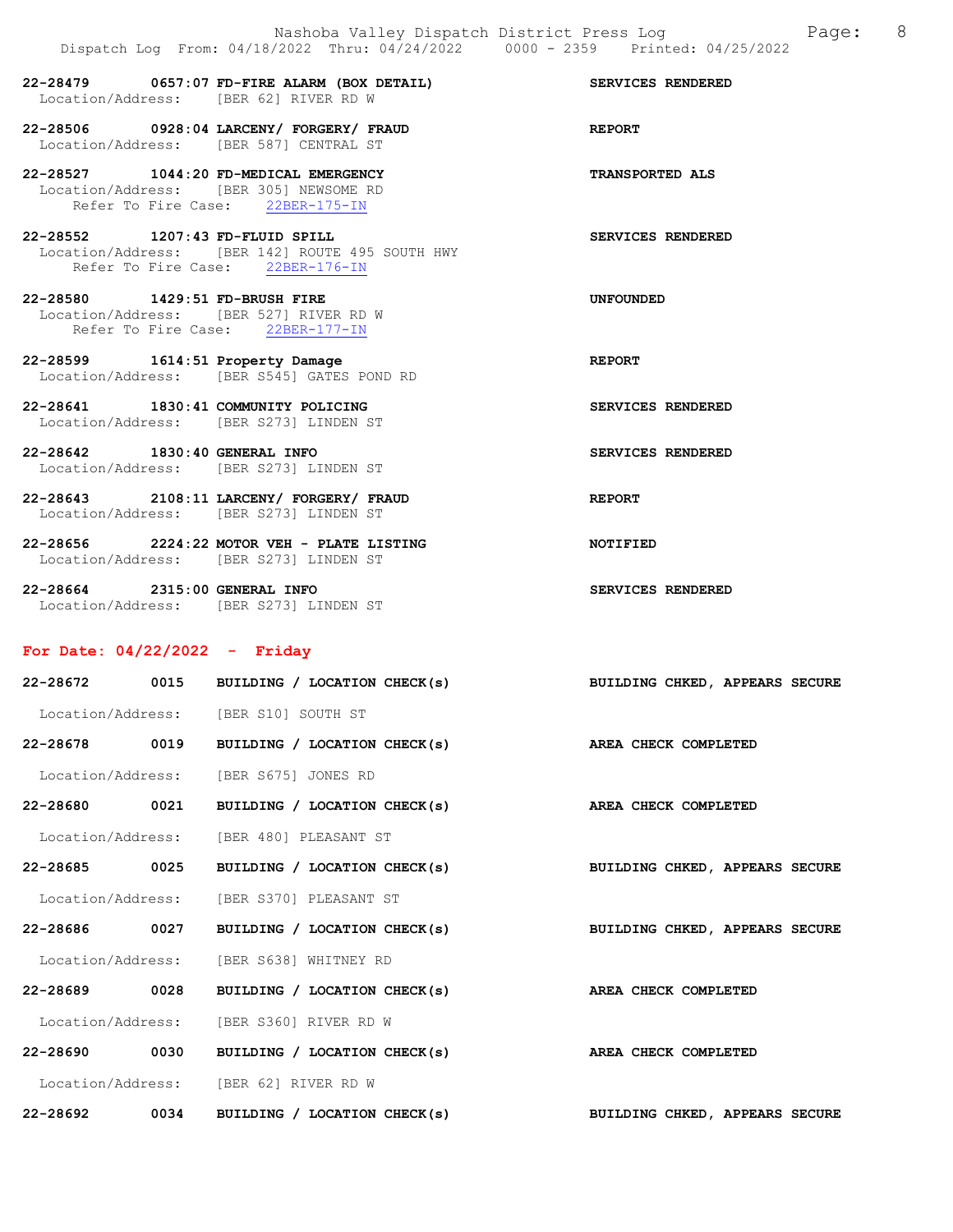|                   |      | Nashoba Valley Dispatch District Press Log<br>Dispatch Log From: 04/18/2022 Thru: 04/24/2022 0000 - 2359 Printed: 04/25/2022 | 9<br>Page:                     |
|-------------------|------|------------------------------------------------------------------------------------------------------------------------------|--------------------------------|
|                   |      | Location/Address: [BER 128] BASSETT RD                                                                                       |                                |
|                   |      | 22-28693 0035 BUILDING / LOCATION CHECK(s)                                                                                   | AREA CHECK COMPLETED           |
|                   |      | Vicinity of: [BER 236] TYLER RD                                                                                              |                                |
| 22-28694 0043     |      | BUILDING / LOCATION CHECK(s)                                                                                                 | AREA CHECK COMPLETED           |
|                   |      | Location/Address: [BER S91] CENTRAL ST                                                                                       |                                |
| 22-28696 0044     |      | BUILDING / LOCATION CHECK(s)                                                                                                 | BUILDING CHKED, APPEARS SECURE |
| Location/Address: |      | [BER S535] GATES POND RD                                                                                                     |                                |
|                   |      | 22-28697 0045 BUILDING / LOCATION CHECK(s)                                                                                   | AREA CHECK COMPLETED           |
|                   |      | Location/Address: [BER] HIGHLAND COMMONS E                                                                                   |                                |
|                   |      | 22-28698 0049:12 BUILDING / LOCATION CHECK(s)<br>Vicinity of: [BER S1381] HIGHLAND COMMONS W                                 | <b>INVESTIGATED</b>            |
|                   |      | 22-28701 0057 BUILDING / LOCATION CHECK(s)                                                                                   | BUILDING CHKED, APPEARS SECURE |
| Location/Address: |      | [BER S73] COOLIDGE RD                                                                                                        |                                |
| 22-28702 0059     |      | BUILDING / LOCATION CHECK(s)                                                                                                 | BUILDING CHKED, APPEARS SECURE |
| Location/Address: |      | [BER 96] CENTRAL ST                                                                                                          |                                |
| 22-28703 0101     |      | BUILDING / LOCATION CHECK(s)                                                                                                 | BUILDING CHKED, APPEARS SECURE |
| Location/Address: |      | [BER S1150] CENTRAL ST                                                                                                       |                                |
| 22-28705 0102     |      | BUILDING / LOCATION CHECK(s)                                                                                                 | BUILDING CHKED, APPEARS SECURE |
| Location/Address: |      | [BER S471] CARTER ST                                                                                                         |                                |
| 22-28707 0104     |      | BUILDING / LOCATION CHECK(s)                                                                                                 | BUILDING CHKED, APPEARS SECURE |
|                   |      | Location/Address: [BER S184] CARTER ST                                                                                       |                                |
| 22-28710          | 0106 | BUILDING / LOCATION CHECK(s)                                                                                                 | BUILDING CHKED, APPEARS SECURE |
|                   |      | Location/Address: [BER S1484] WEST ST                                                                                        |                                |
|                   |      | 22-28713 0109 BUILDING / LOCATION CHECK(s)                                                                                   | BUILDING CHKED, APPEARS SECURE |
|                   |      | Location/Address: [BER S1249] WEST ST                                                                                        |                                |
|                   |      | 22-28715 0109 BUILDING / LOCATION CHECK(s)                                                                                   | BUILDING CHKED, APPEARS SECURE |
|                   |      | Location/Address: [BER 444] WEST ST                                                                                          |                                |
|                   |      | 22-28717 0111 BUILDING / LOCATION CHECK(s)                                                                                   | BUILDING CHKED, APPEARS SECURE |
|                   |      | Location/Address: [BER S375] WEST ST                                                                                         |                                |
|                   |      | 22-28718 0114 RADAR OPERATIONS<br>Vicinity of: [BER 243] WEST ST                                                             | SERVICES RENDERED              |
|                   |      | 22-28761 0626 RADAR OPERATIONS<br>Vicinity of: [BER] CENTRAL ST + WOODWARD AVE                                               | SERVICES RENDERED              |
|                   |      | 22-28769 0711:21 FD-FIRE ALARM, COMMERCIAL<br>Location/Address: [BER 213] CAMPBELL RD<br>Refer To Fire Case: 22BER-179-IN    | <b>INVESTIGATED</b>            |
|                   |      | 22-28770 0731:26 FD-FIRE ALARM (BOX DETAIL)                                                                                  | <b>SERVICES RENDERED</b>       |

Location/Address: [BER 39] HIGHLAND COMMONS E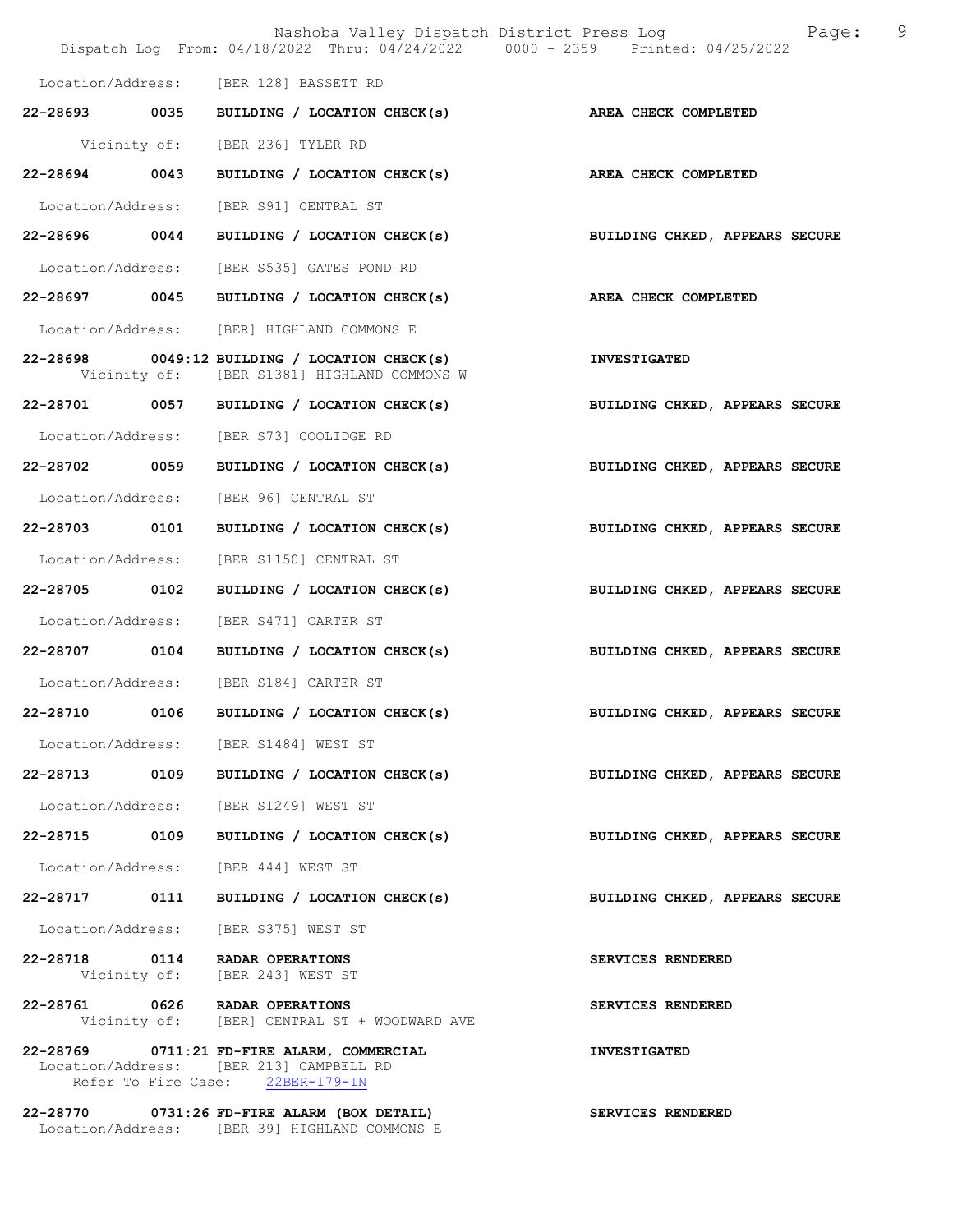| 22-28780 0900<br>Location/Address: | BUILDING / LOCATION CHECK(s)<br>[BER] LANCASTER RD                                                                                  | SERVICES RENDERED             |
|------------------------------------|-------------------------------------------------------------------------------------------------------------------------------------|-------------------------------|
| 22-28783 0925<br>Location/Address: | COMMUNITY POLICING<br>[BER S375] WEST ST                                                                                            | SERVICES RENDERED             |
| 22-28784 0930<br>Location/Address: | RADAR OPERATIONS<br>[BER S79] LINDEN ST                                                                                             | SERVICES RENDERED             |
| 22-28805 1034<br>Location/Address: | TRAFFIC CONTROL<br>[BER S883] CARTER ST                                                                                             | SERVICES RENDERED             |
| Location/Address:                  | 22-28810 1159 TRAFFIC CONTROL<br>[BER S204] CENTRAL ST                                                                              | SERVICES RENDERED             |
|                                    | 22-28812 1207 TRAFFIC CONTROL<br>Location/Address: [BER S976] HIGHLAND ST                                                           | SERVICES RENDERED             |
| 22-28813 1208:01 FD-BRUSH FIRE     | Location/Address: [BER S282] WALNUT ST<br>Refer To Fire Case: 22BER-180-IN                                                          | <b>EXTINGUISHED FIRE</b>      |
|                                    | 22-28837 1525:50 COMMUNITY POLICING                                                                                                 | NO SERVICES NEEDED            |
|                                    | Location/Address: [BER S638] WHITNEY RD                                                                                             |                               |
|                                    | 22-28844 1604 COMMUNITY POLICING<br>Location/Address: [BER S73] COOLIDGE RD                                                         | AREA CHECK COMPLETED          |
|                                    | 22-28846 1608 BUILDING / LOCATION CHECK(s)                                                                                          | AREA CHECK COMPLETED          |
|                                    | Location/Address: [BER S48] SAWYER HILL RD                                                                                          |                               |
|                                    | 22-28852 1634 RADAR OPERATIONS                                                                                                      | AREA CHECK COMPLETED          |
|                                    | Location/Address: [BER] SOUTH ST                                                                                                    |                               |
| 22-28860                           | 1654:40 FD-MEDICAL EMERGENCY<br>Vicinity of: [BER 142] ROUTE 495 SOUTH HWY<br>Refer To Fire Case: 22BER-181-IN                      | <b>TRANSPORTED BLS</b>        |
| 22-28862                           | $1701:35$ MOTOR VEH - STOP                                                                                                          | CITATION/WRTTN WARNING ISSUED |
|                                    | Vicinity of: [BER 144] SOUTH ST                                                                                                     |                               |
| 22-28872 1747 GENERAL INFO         | Location/Address: [BER S273] LINDEN ST                                                                                              | SERVICES RENDERED             |
|                                    | 22-28874 1752:47 MOTOR VEH - ACCIDENT W/INJURY<br>Location/Address: [BER] RIVER RD W + TYLER RD<br>Refer To Fire Case: 22BER-182-IN | VEHICLE TOWED                 |
|                                    | 22-28895 1950 BUILDING / LOCATION CHECK(s)                                                                                          | AREA CHECK COMPLETED          |
|                                    | Location/Address: [BER S1464] HIGHLAND COMMONS E                                                                                    |                               |
| 22-28910                           | 2128 BUILDING / LOCATION CHECK(s)                                                                                                   | AREA CHECK COMPLETED          |
|                                    | Location/Address: [BER] LINDEN ST                                                                                                   |                               |
| For Date: $04/23/2022 -$ Saturday  |                                                                                                                                     |                               |

| 22-28973          | 0115 | BUILDING / LOCATION CHECK(s) | AREA CHECK COMPLETED |  |
|-------------------|------|------------------------------|----------------------|--|
| Location/Address: |      | [BER S10] SOUTH ST           |                      |  |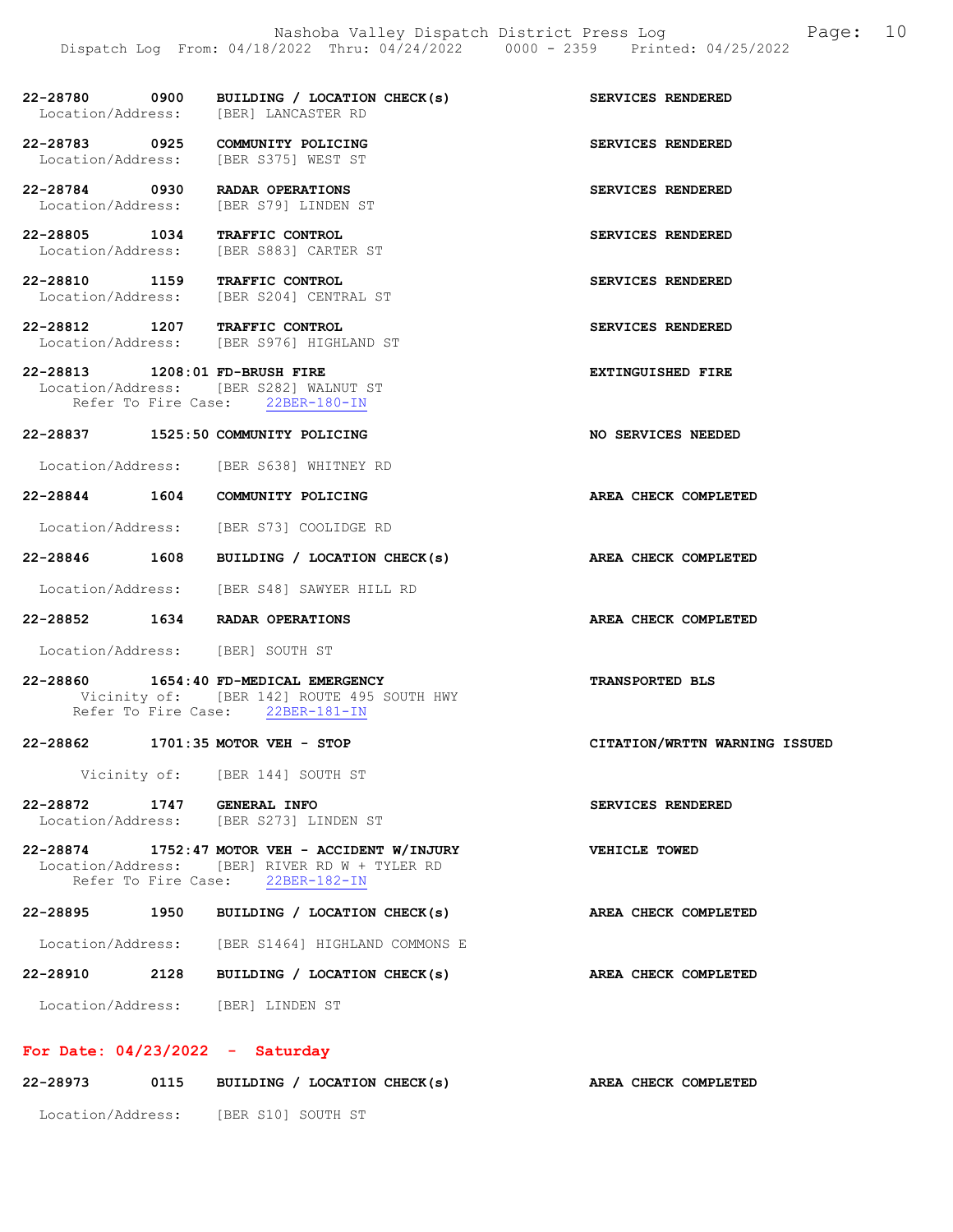|                   | Nashoba Valley Dispatch District Press Log and Page:<br>Dispatch Log From: 04/18/2022 Thru: 04/24/2022 0000 - 2359 Printed: 04/25/2022 | 11                             |
|-------------------|----------------------------------------------------------------------------------------------------------------------------------------|--------------------------------|
| 22-28974 0115     | <b>RADAR OPERATIONS</b><br>Vicinity of: [BER 243] WEST ST                                                                              | SERVICES RENDERED              |
|                   | 22-28980 0123 BUILDING / LOCATION CHECK(s)                                                                                             | BUILDING CHKED, APPEARS SECURE |
|                   | Location/Address: [BER S370] PLEASANT ST                                                                                               |                                |
| 22-28982 0125     | BUILDING / LOCATION CHECK(s)                                                                                                           | BUILDING CHKED, APPEARS SECURE |
| Location/Address: | [BER S1484] WEST ST                                                                                                                    |                                |
|                   | 22-28984 0127 BUILDING / LOCATION CHECK(s) AREA CHECK COMPLETED                                                                        |                                |
| Location/Address: | [BER S638] WHITNEY RD                                                                                                                  |                                |
| 22-28985 0127     | BUILDING / LOCATION CHECK(s)                                                                                                           | BUILDING CHKED, APPEARS SECURE |
| Location/Address: | [BER S184] CARTER ST                                                                                                                   |                                |
| 22-28986 0128     | BUILDING / LOCATION CHECK(s)                                                                                                           | BUILDING CHKED, APPEARS SECURE |
| Location/Address: | [BER S471] CARTER ST                                                                                                                   |                                |
| 22-28988 0128     | BUILDING / LOCATION CHECK(s) BUILDING CHKED, APPEARS SECURE                                                                            |                                |
| Location/Address: | [BER S360] RIVER RD W                                                                                                                  |                                |
| 22-28990 0129     | BUILDING / LOCATION CHECK(s)                                                                                                           | AREA CHECK COMPLETED           |
| Location/Address: | [BER 62] RIVER RD W                                                                                                                    |                                |
| 22-28991 0130     | BUILDING / LOCATION CHECK(s)                                                                                                           | BUILDING CHKED, APPEARS SECURE |
| Location/Address: | [BER S1150] CENTRAL ST                                                                                                                 |                                |
| 22-28992 0132     | BUILDING / LOCATION CHECK(s)                                                                                                           | AREA CHECK COMPLETED           |
|                   | Location/Address: [BER 480] PLEASANT ST                                                                                                |                                |
|                   | 22-28993 0134 COMMUNITY POLICING<br>Location/Address: [BER S360] RIVER RD W                                                            | SERVICES RENDERED              |
|                   | 22-29006 0204:06 MOTOR VEH - DISABLED<br>Location: [BER] 495 SB ON RAMP                                                                | SPOKEN TO                      |
|                   | 22-29009 0207 BUILDING / LOCATION CHECK(s)                                                                                             | BUILDING CHKED, APPEARS SECURE |
|                   | Location/Address: [BER S535] GATES POND RD                                                                                             |                                |
|                   | 22-29010 0209 BUILDING / LOCATION CHECK(s)                                                                                             | BUILDING CHKED, APPEARS SECURE |
|                   | Location/Address: [BER S73] COOLIDGE RD                                                                                                |                                |
|                   | 22-29011 0210 BUILDING / LOCATION CHECK(s)                                                                                             | AREA CHECK COMPLETED           |
|                   | Location/Address: [BER] HIGHLAND COMMONS E                                                                                             |                                |
|                   | 22-29013 0212 BUILDING / LOCATION CHECK(s)                                                                                             | AREA CHECK COMPLETED           |
|                   | Location/Address: [BER 244] TAYLOR RD                                                                                                  |                                |
|                   | 22-29019 0220:22 MOTOR VEH - STOP<br>Vicinity of: [BER] CENTRAL ST + SAWYER HILL RD                                                    | VERBAL WARNING                 |
|                   | 22-29024 0237 RADAR OPERATIONS<br>Vicinity of: [BER S1150] CENTRAL ST                                                                  | SERVICES RENDERED              |
|                   | 22-29025 0241 RADAR OPERATIONS<br>Location/Address: [BER 58] WEST ST                                                                   | SERVICES RENDERED              |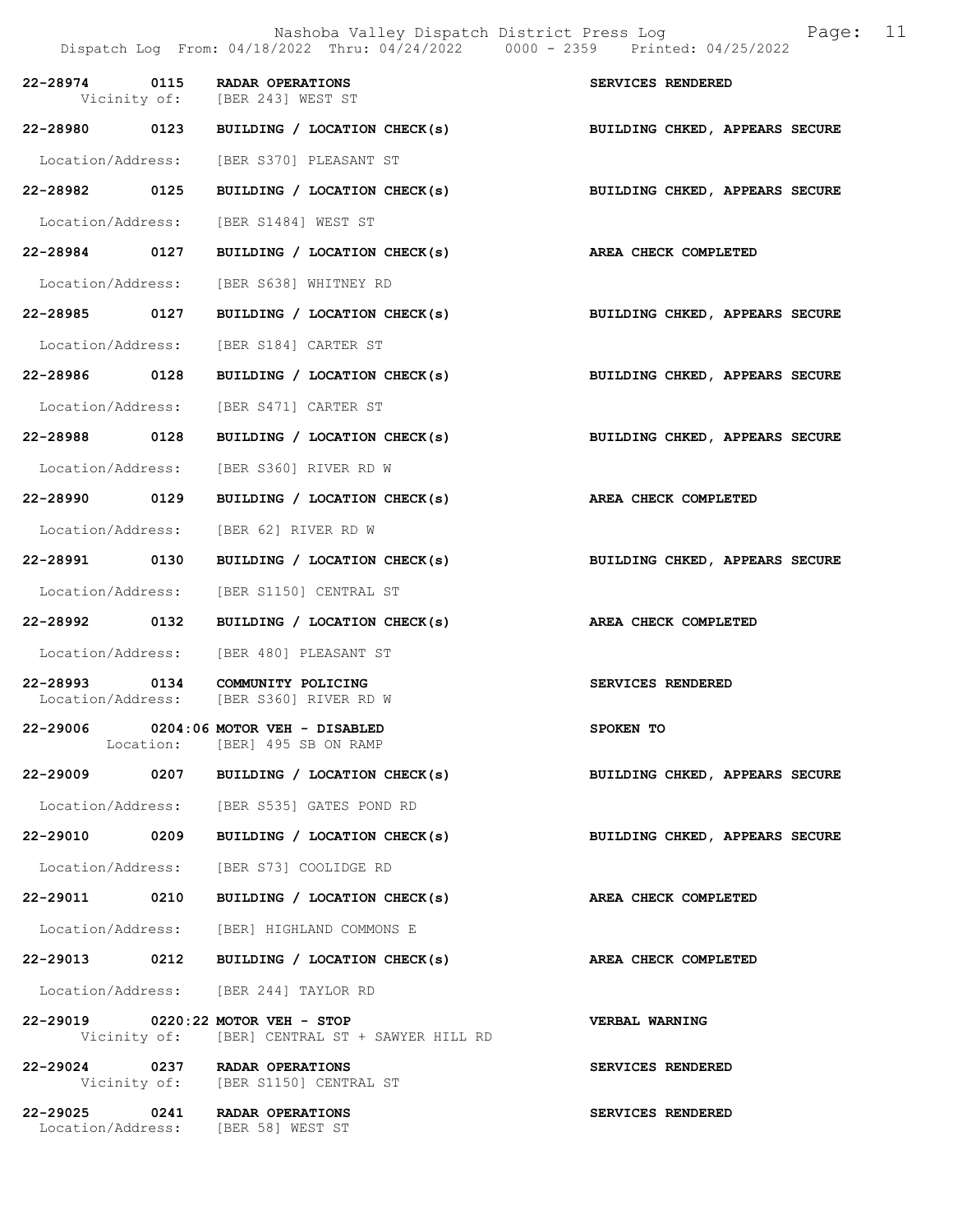Nashoba Valley Dispatch District Press Log Fage: 12 Dispatch Log From: 04/18/2022 Thru: 04/24/2022 0000 - 2359 Printed: 04/25/2022

|                            | 22-29037 0331 RADAR OPERATIONS<br>Vicinity of: [BER 96] CENTRAL ST                                                | SERVICES RENDERED              |
|----------------------------|-------------------------------------------------------------------------------------------------------------------|--------------------------------|
|                            | 22-29039 0337 BUILDING / LOCATION CHECK(s)                                                                        | AREA CHECK COMPLETED           |
|                            | Location/Address: [BER S471] CARTER ST                                                                            |                                |
|                            | 22-29040 0343 BUILDING / LOCATION CHECK(s) BUILDING CHKED, APPEARS SECURE                                         |                                |
|                            | Location/Address: [BER 156] WHEELER HILL RD                                                                       |                                |
| 22-29041 0348              | BUILDING / LOCATION CHECK(s)                                                                                      | BUILDING CHKED, APPEARS SECURE |
|                            | Location/Address: [BER S1] CARR RD                                                                                |                                |
| 22-29042 0355              | BUILDING / LOCATION CHECK(s)                                                                                      | <b>AREA CHECK COMPLETED</b>    |
|                            | Location/Address: [BER 444] WEST ST                                                                               |                                |
|                            | 22-29043 0356 BUILDING / LOCATION CHECK(s) BUILDING CHKED, APPEARS SECURE                                         |                                |
|                            | Location/Address: [BER S1249] WEST ST                                                                             |                                |
|                            | 22-29044 0356 BUILDING / LOCATION CHECK(s)                                                                        | BUILDING CHKED, APPEARS SECURE |
|                            | Location/Address: [BER S10] SOUTH ST                                                                              |                                |
|                            | 22-29046 0358 BUILDING / LOCATION CHECK(s)                                                                        | BUILDING CHKED, APPEARS SECURE |
|                            | Location/Address: [BER S375] WEST ST                                                                              |                                |
|                            | 22-29050 0456:05 FD-MEDICAL LIFT ASSIST                                                                           | PATIENT REFUSAL, NO TRANSPORT  |
|                            | Location/Address: [BER S1068] SAWYER HILL RD<br>Refer To Fire Case: 22BER-183-IN                                  |                                |
|                            | 22-29051 0514 RADAR OPERATIONS<br>Vicinity of: [BER] RIVER RD W                                                   | SERVICES RENDERED              |
|                            | 22-29055 0552:36 MOTOR VEH - STOP<br>Vicinity of: [BER S520] WHITNEY RD                                           | <b>UNFOUNDED</b>               |
|                            | 22-29057 0614 BUILDING / LOCATION CHECK(s)                                                                        | AREA CHECK COMPLETED           |
|                            | Location/Address: [BER S1105] WOODWARD AVE                                                                        |                                |
|                            | 22-29058 0614 RADAR OPERATIONS<br>Location/Address: [BER S1105] WOODWARD AVE                                      | SERVICES RENDERED              |
|                            | 22-29059 0615:58 MOTOR VEH - STOP<br>Vicinity of: [BER S370] PLEASANT ST                                          | <b>UNFOUNDED</b>               |
| 22-29060                   | $0621:06$ MOTOR VEH - STOP                                                                                        | CITATION/WRTTN WARNING ISSUED  |
|                            | Location/Address: [BER] CENTRAL ST + SAWYER HILL RD                                                               |                                |
|                            | 22-29061 0622 RADAR OPERATIONS<br>Vicinity of: [BER] CENTRAL ST + WOODWARD AVE                                    | SERVICES RENDERED              |
|                            | 22-29065 0647:16 MOTOR VEH - STOP<br>Location/Address: [BER] WEST ST + COBURN RD<br>Refer To Summons: 22BER-42-AR | VEHICLE TOWED                  |
| 22-29070 0707:19 FOLLOW UP | Location/Address: [BER S471] CARTER ST                                                                            | SERVICES RENDERED              |
|                            | 22-29081 0859 COMMUNITY POLICING<br>Location/Address: [BER S273] LINDEN ST                                        | NOTIFIED                       |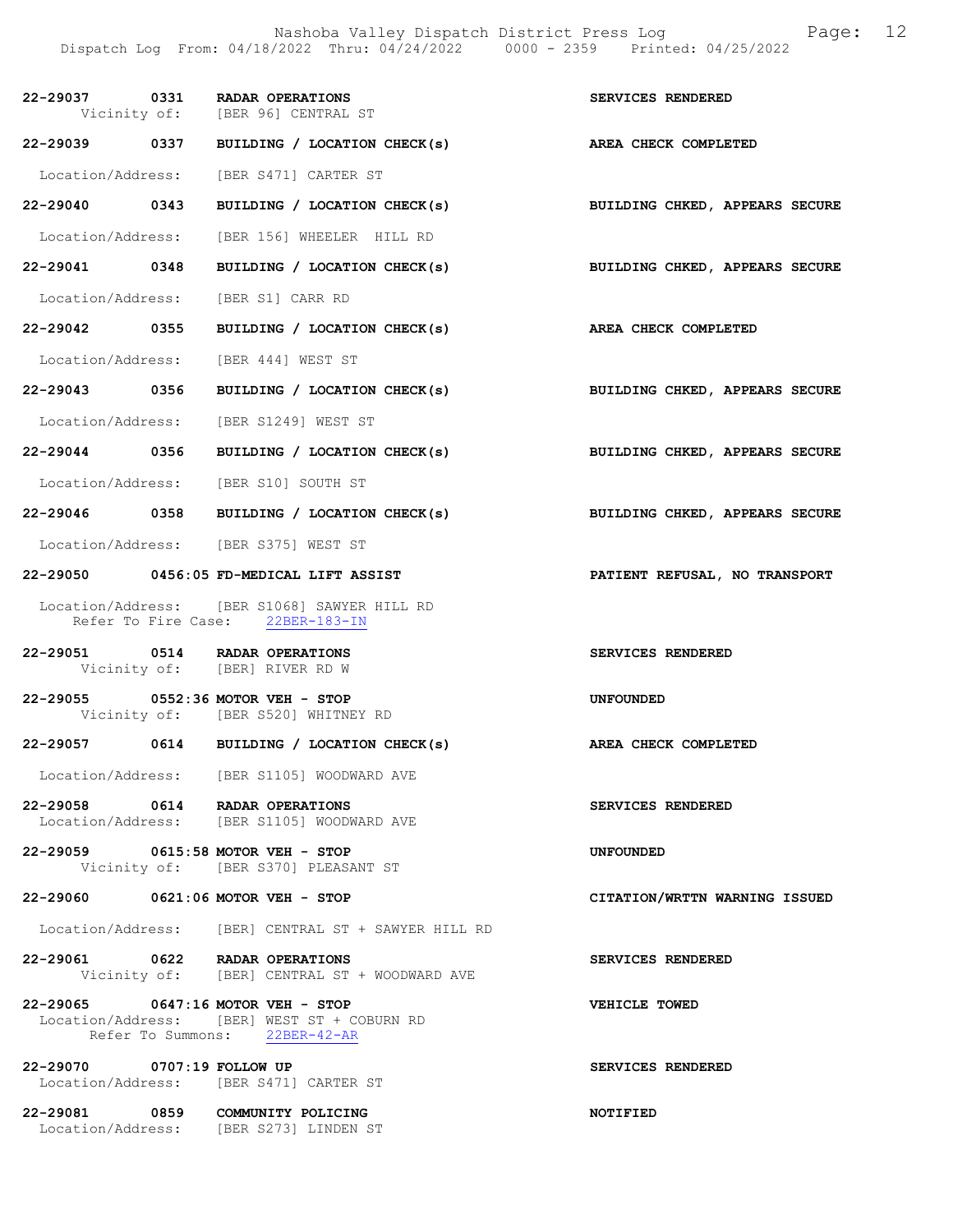|  | 22-29082 0906 TRAFFIC CONTROL<br>Vicinity of: [BER] DERBY RD                                                             | SERVICES RENDERED     |
|--|--------------------------------------------------------------------------------------------------------------------------|-----------------------|
|  | 22-29085 0911:17 FD-FIRE ALARM, COMMERCIAL                                                                               | <b>INVESTIGATED</b>   |
|  | Location/Address: [BER S360] RIVER RD W<br>Refer To Fire Case: 22BER-184-IN                                              |                       |
|  | 22-29087 0914 TRAFFIC CONTROL                                                                                            | NO SERVICES NEEDED    |
|  | Location/Address: [BER] LANCASTER RD                                                                                     |                       |
|  | 22-29094 0930:14 MOTOR VEH - STOP<br>Location/Address: [BER] DERBY RD                                                    | VERBAL WARNING        |
|  | 22-29095 0934 TRAFFIC CONTROL<br>Vicinity of: [BER] LINDEN ST                                                            | SERVICES RENDERED     |
|  | 22-29098 0936:18 MOTOR VEH - STOP<br>Location/Address: [BER S1484] WEST ST                                               | STOP COMPLETED        |
|  | 22-29100 0946 TRAFFIC CONTROL                                                                                            | NO SERVICES NEEDED    |
|  | Location/Address: [BER] RANDALL RD                                                                                       |                       |
|  | 22-29101 0948 TRAFFIC CONTROL                                                                                            | SERVICES RENDERED     |
|  | Vicinity of: [BER] LANCASTER RD                                                                                          |                       |
|  | 22-29103 0951:23 MOTOR VEH - STOP<br>Vicinity of: [BER] LANCASTER RD                                                     | <b>VERBAL WARNING</b> |
|  | 22-29106 0954 TRAFFIC CONTROL                                                                                            | NO SERVICES NEEDED    |
|  | Location/Address: [BER] GATES POND RD                                                                                    |                       |
|  | 22-29104 0957:13 MOTOR VEH - STOP<br>Location/Address: [BER S666] COBURN RD                                              | VERBAL WARNING        |
|  | 22-29107 1004 TRAFFIC CONTROL<br>Vicinity of: [BER] SAWYER HILL RD                                                       | SERVICES RENDERED     |
|  | 22-29108 1014 COMMUNITY POLICING<br>Location/Address: [BER] COBURN RD                                                    | SERVICES RENDERED     |
|  | 22-29109 1015 TRAFFIC CONTROL<br>Vicinity of: [BER 243] WEST ST                                                          | SERVICES RENDERED     |
|  | 22-29110 1020:02 FD-FIRE ALARM, COMMERCIAL<br>Location/Address: [BER 527] RIVER RD W<br>Refer To Fire Case: 22BER-185-IN | <b>INVESTIGATED</b>   |
|  | 22-29111 1023 TRAFFIC CONTROL                                                                                            | NO SERVICES NEEDED    |
|  | Location/Address: [BER] RIVER RD W                                                                                       |                       |
|  | 22-29113 1031:10 MOTOR VEH - COMPLAINT                                                                                   | NEGATIVE CONTACT      |
|  | Location/Address: [BER S865] BROOK LN                                                                                    |                       |
|  | 22-29116 1039:36 MOTOR VEH - STOP<br>Vicinity of: [BER S1150] CENTRAL ST                                                 | <b>VERBAL WARNING</b> |
|  | 22-29117 1039 TRAFFIC CONTROL                                                                                            | NO SERVICES NEEDED    |
|  | Location/Address: [BER] CROSBY RD                                                                                        |                       |
|  | 22-29119 1051 TRAFFIC CONTROL                                                                                            | NO SERVICES NEEDED    |
|  | Location/Address: [BER] LINDEN ST                                                                                        |                       |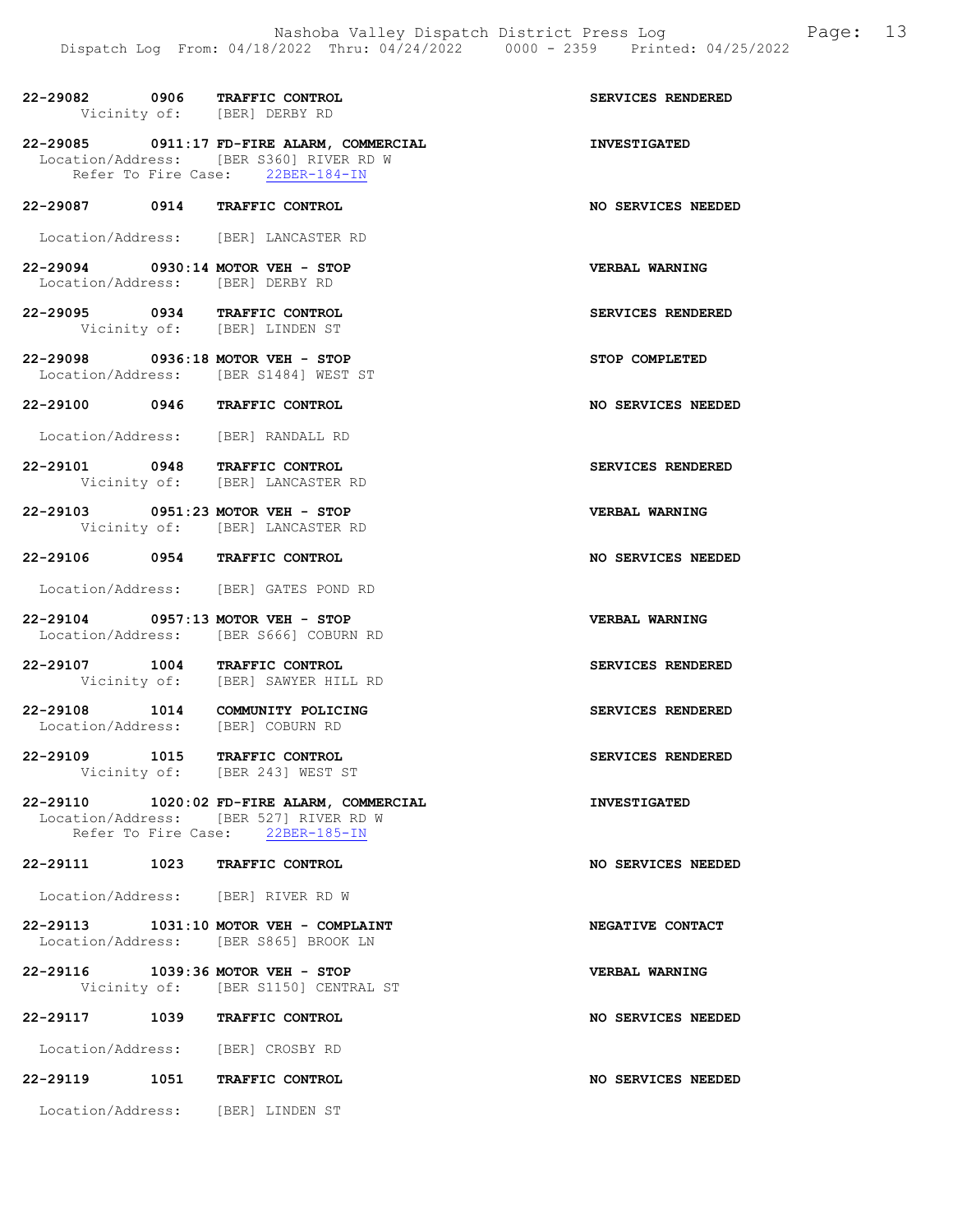|                                                                        |                                                                                                                              | Dispatch Log From: 04/18/2022 Thru: 04/24/2022 0000 - 2359 Printed: 04/25/2022 |
|------------------------------------------------------------------------|------------------------------------------------------------------------------------------------------------------------------|--------------------------------------------------------------------------------|
| 22-29121 1052 TRAFFIC CONTROL                                          | Vicinity of: [BER] RANDALL RD                                                                                                | SERVICES RENDERED                                                              |
| 22-29124 1118 TRAFFIC CONTROL<br>Vicinity of: [BER] LINDEN ST          |                                                                                                                              | SERVICES RENDERED                                                              |
| 22-29126 1123 TRAFFIC CONTROL                                          |                                                                                                                              | NO SERVICES NEEDED                                                             |
| Location/Address: [BER] BOYLSTON RD                                    |                                                                                                                              |                                                                                |
| 22-29127 1131 TRAFFIC CONTROL                                          | Vicinity of: [BER] GATES POND RD                                                                                             | SERVICES RENDERED                                                              |
| 22-29128 1140 TRAFFIC CONTROL                                          | Vicinity of: [BER] RIVER RD W                                                                                                | SERVICES RENDERED                                                              |
| 22-29129 1145:46 MOTOR VEH - STOP<br>Location/Address: [BER] COBURN RD |                                                                                                                              | <b>VERBAL WARNING</b>                                                          |
| 22-29133 1200 TRAFFIC CONTROL                                          | Vicinity of: [BER] ALLEN RD                                                                                                  | SERVICES RENDERED                                                              |
| 22-29134 1203 TRAFFIC CONTROL                                          | Vicinity of: [BER] PEACH HILL RD                                                                                             | SERVICES RENDERED                                                              |
| 22-29136 1210 TRAFFIC CONTROL                                          |                                                                                                                              | NO SERVICES NEEDED                                                             |
| Location/Address: [BER] CENTRAL ST                                     |                                                                                                                              |                                                                                |
| 22-29137 1214 TRAFFIC CONTROL<br>Vicinity of: [BER] CENTRAL ST         |                                                                                                                              | SERVICES RENDERED                                                              |
|                                                                        | 22-29138 1214:08 FD-FIRE ALARM, COMMERCIAL<br>Location/Address: [BER S1105] WOODWARD AVE<br>Refer To Fire Case: 22BER-186-IN | <b>FALSE ALARM</b>                                                             |
|                                                                        | 22-29161 1534:42 COOKING FIRE REQUEST<br>Location/Address: [BER S179] PLEASANT ST                                            | SERVICES RENDERED                                                              |
| 22-29170 1605:29 MOTOR VEH - STOP                                      | Vicinity of: [BER S413] CENTRAL ST                                                                                           | STOP COMPLETED                                                                 |
| 22-29171                                                               | 1608 RADAR OPERATIONS<br>Location/Address: [BER S1105] WOODWARD AVE                                                          | SERVICES RENDERED                                                              |
| 22-29176 1622 GENERAL INFO                                             |                                                                                                                              | <b>NO SERVICES NEEDED</b>                                                      |
|                                                                        | Location/Address: [BER S273] LINDEN ST                                                                                       |                                                                                |
|                                                                        | 22-29178 1629 BUILDING / LOCATION CHECK(s)                                                                                   | AREA CHECK COMPLETED                                                           |
|                                                                        | Location/Address: [BER S10] SOUTH ST                                                                                         |                                                                                |
| 22-29183 1634 RADAR OPERATIONS                                         | Location/Address: [BER S718] SOUTH ST                                                                                        | SERVICES RENDERED                                                              |
| 22-29185 1637:20 MOTOR VEH - STOP                                      | Vicinity of: [BER] SOUTH ST + JONES RD                                                                                       | <b>VERBAL WARNING</b>                                                          |
|                                                                        | 22-29189 1706:05 MOTOR VEH - DISABLED<br>Location/Address: [BER S370] PLEASANT ST                                            | SERVICES RENDERED                                                              |
|                                                                        | 22-29193 1716 BUILDING / LOCATION CHECK(s)                                                                                   | AREA CHECK COMPLETED                                                           |
|                                                                        | Location/Address: [BER S638] WHITNEY RD                                                                                      |                                                                                |
|                                                                        | 22-29201 1759:37 MOTOR VEH - COMPLAINT<br>Location/Address: [BER 261] HIGHLAND COMMONS E                                     | SPOKEN TO                                                                      |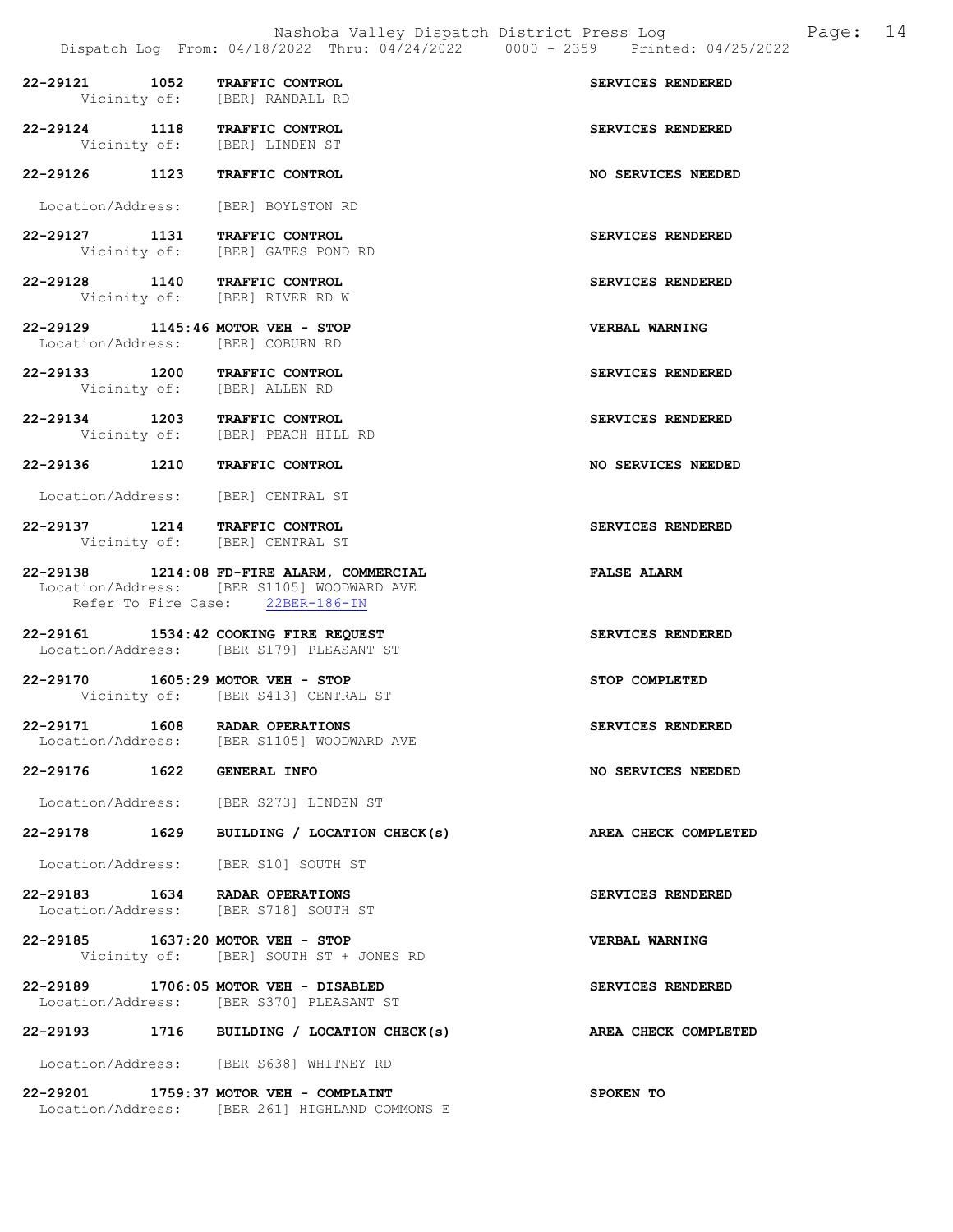|                                 | Dispatch Log From: 04/18/2022 Thru: 04/24/2022 0000 - 2359 Printed: 04/25/2022     | Page: 15<br>Nashoba Valley Dispatch District Press Log |  |
|---------------------------------|------------------------------------------------------------------------------------|--------------------------------------------------------|--|
|                                 | 22-29203 1811:33 COOKING FIRE REQUEST<br>Location/Address: [BER S1217] PLEASANT ST | SERVICES RENDERED                                      |  |
|                                 | 22-29222 2010 RADAR OPERATIONS<br>Location/Address: [BER 243] WEST ST + WEST ST    | SERVICES RENDERED                                      |  |
|                                 | 22-29227 2046 BUILDING / LOCATION CHECK(s)                                         | BUILDING CHKED, APPEARS SECURE                         |  |
|                                 | Location/Address: [BER 444] WEST ST                                                |                                                        |  |
| 22-29228 2050                   | BUILDING / LOCATION CHECK(s) AREA CHECK COMPLETED                                  |                                                        |  |
|                                 | Location/Address: [BER 544] ALLEN RD                                               |                                                        |  |
|                                 | 22-29231 2102 BUILDING / LOCATION CHECK(s) AREA CHECK COMPLETED                    |                                                        |  |
|                                 | Location/Address: [BER 244] TAYLOR RD                                              |                                                        |  |
| 22-29249 2206:44 GENERAL INFO   | Location/Address: [BER S273] LINDEN ST                                             | SERVICES RENDERED                                      |  |
| For Date: $04/24/2022 -$ Sunday |                                                                                    |                                                        |  |
|                                 | 22-29265 0003 RADAR OPERATIONS<br>Vicinity of: [BER 243] WEST ST                   | SERVICES RENDERED                                      |  |
|                                 | 22-29266 0005 BUILDING / LOCATION CHECK(s) AREA CHECK COMPLETED                    |                                                        |  |
|                                 | Location/Address: [BER 244] TAYLOR RD                                              |                                                        |  |
|                                 | 22-29267 0009 BUILDING / LOCATION CHECK(s) AREA CHECK COMPLETED                    |                                                        |  |

Location/Address: [BER S535] GATES POND RD

22-29269 0012:22 MOTOR VEH - DISABLED NO SERVICES NEEDED Location/Address: [BER] COOLIDGE RD 22-29270 0015 BUILDING / LOCATION CHECK(s) AREA CHECK COMPLETED

 Location/Address: [BER S1464] HIGHLAND COMMONS E 22-29273 0018 BUILDING / LOCATION CHECK(s) AREA CHECK COMPLETED Location/Address: [BER S1381] HIGHLAND COMMONS W 22-29277 0023 BUILDING / LOCATION CHECK(s) BUILDING CHKED, APPEARS SECURE Location/Address: [BER S73] COOLIDGE RD 22-29331 0213 BUILDING / LOCATION CHECK(s) AREA CHECK COMPLETED Location/Address: [BER 480] PLEASANT ST 22-29332 0216 BUILDING / LOCATION CHECK(s) BUILDING CHKED, APPEARS SECURE Location/Address: [BER S370] PLEASANT ST 22-29333 0217 BUILDING / LOCATION CHECK(s) BUILDING CHKED, APPEARS SECURE Location/Address: [BER S638] WHITNEY RD 22-29334 0219 BUILDING / LOCATION CHECK(s) AREA CHECK COMPLETED Location/Address: [BER 62] RIVER RD W

22-29335 0220 BUILDING / LOCATION CHECK(s) BUILDING CHKED, APPEARS SECURE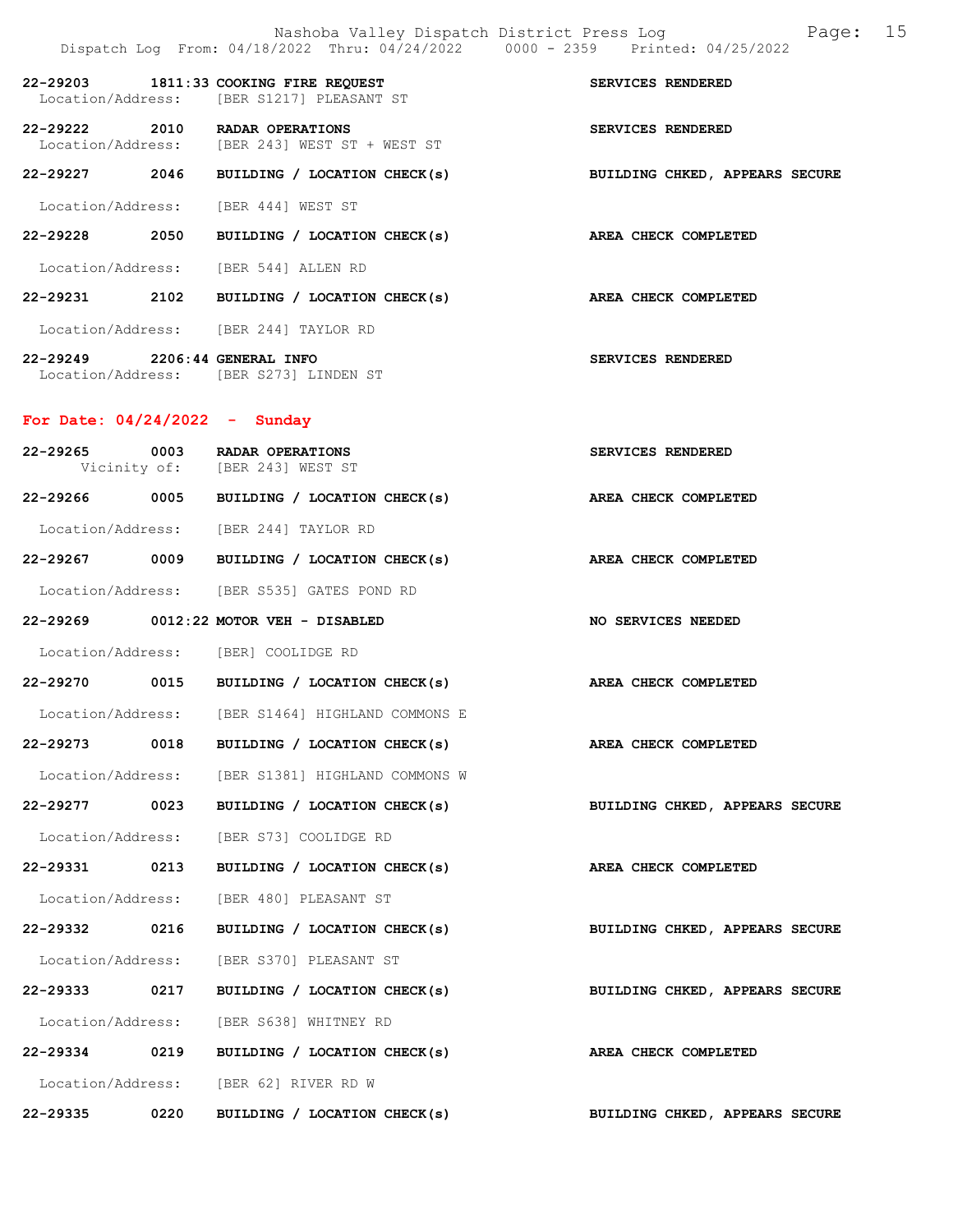|                   |      | Nashoba Valley Dispatch District Press Log<br>Dispatch Log From: 04/18/2022 Thru: 04/24/2022 0000 - 2359 Printed: 04/25/2022 | 16<br>Page:                    |
|-------------------|------|------------------------------------------------------------------------------------------------------------------------------|--------------------------------|
|                   |      | Location/Address: [BER S10] SOUTH ST                                                                                         |                                |
| 22-29337 0221     |      | BUILDING / LOCATION CHECK(s)                                                                                                 | AREA CHECK COMPLETED           |
|                   |      | Vicinity of: [BER 236] TYLER RD                                                                                              |                                |
| 22-29338 0223     |      | BUILDING / LOCATION CHECK(s)                                                                                                 | BUILDING CHKED, APPEARS SECURE |
| Location/Address: |      | [BER S638] WHITNEY RD                                                                                                        |                                |
| 22-29339 0229     |      | BUILDING / LOCATION CHECK(s)                                                                                                 | AREA CHECK COMPLETED           |
| Location/Address: |      | [BER S2] DONALD LYNCH BLVD                                                                                                   |                                |
| 22-29340 0234     |      | BUILDING / LOCATION CHECK(s)                                                                                                 | <b>AREA CHECK COMPLETED</b>    |
| Location/Address: |      | [BER S16] COOLIDGE RD                                                                                                        |                                |
| 22-29341 0235     |      | BUILDING / LOCATION CHECK(s)                                                                                                 | BUILDING CHKED, APPEARS SECURE |
| Vicinity of:      |      | [BER S1464] HIGHLAND COMMONS E                                                                                               |                                |
| 22-29342 0247     |      | BUILDING / LOCATION CHECK(s)                                                                                                 | BUILDING CHKED, APPEARS SECURE |
| Location/Address: |      | [BER 58] WEST ST                                                                                                             |                                |
| 22-29343 0248     |      | BUILDING / LOCATION CHECK(s)                                                                                                 | BUILDING CHKED, APPEARS SECURE |
| Location/Address: |      | [BER 96] CENTRAL ST                                                                                                          |                                |
| 22-29344 0252     |      | BUILDING / LOCATION CHECK(s)                                                                                                 | BUILDING CHKED, APPEARS SECURE |
| Location/Address: |      | [BER 444] WEST ST                                                                                                            |                                |
| 22-29346 0253     |      | BUILDING / LOCATION CHECK(s)                                                                                                 | BUILDING CHKED, APPEARS SECURE |
| Location/Address: |      | [BER S471] CARTER ST                                                                                                         |                                |
| 22-29349 0255     |      | BUILDING / LOCATION CHECK(s)                                                                                                 | BUILDING CHKED, APPEARS SECURE |
|                   |      | Location/Address: [BER S375] WEST ST                                                                                         |                                |
| 22-29350          | 0256 | BUILDING / LOCATION CHECK(s)                                                                                                 | BUILDING CHKED, APPEARS SECURE |
|                   |      | Location/Address: [BER S184] CARTER ST                                                                                       |                                |
|                   |      | 22-29351 0301 BUILDING / LOCATION CHECK(s)                                                                                   | AREA CHECK COMPLETED           |
|                   |      | Location/Address: [BER S1] CARR RD                                                                                           |                                |
|                   |      | 22-29353 0317:13 MOTOR VEH - STOP<br>Vicinity of: [BER S313] WEST ST<br>Refer To Summons: 22BER-43-AR                        | <b>VEHICLE TOWED</b>           |
|                   |      | 22-29374 0749 COMMUNITY POLICING<br>Location/Address: [BER S73] COOLIDGE RD                                                  | SERVICES RENDERED              |
|                   |      | 22-29376 0815:14 MOTOR VEH - STOP                                                                                            | CITATION/WRTTN WARNING ISSUED  |
|                   |      | Vicinity of: [BER S586] CENTRAL ST                                                                                           |                                |
|                   |      | 22-29381 0834 RADAR OPERATIONS<br>Location/Address: [BER S844] BOYLSTON RD                                                   | SERVICES RENDERED              |
|                   |      | 22-29385 0842:03 MOTOR VEH - STOP                                                                                            | CITATION/WRTTN WARNING ISSUED  |
|                   |      | Location/Address: [BER 58] WEST ST                                                                                           |                                |
| 22-29386          |      | $0901:06$ MOTOR VEH - STOP                                                                                                   | VERBAL WARNING                 |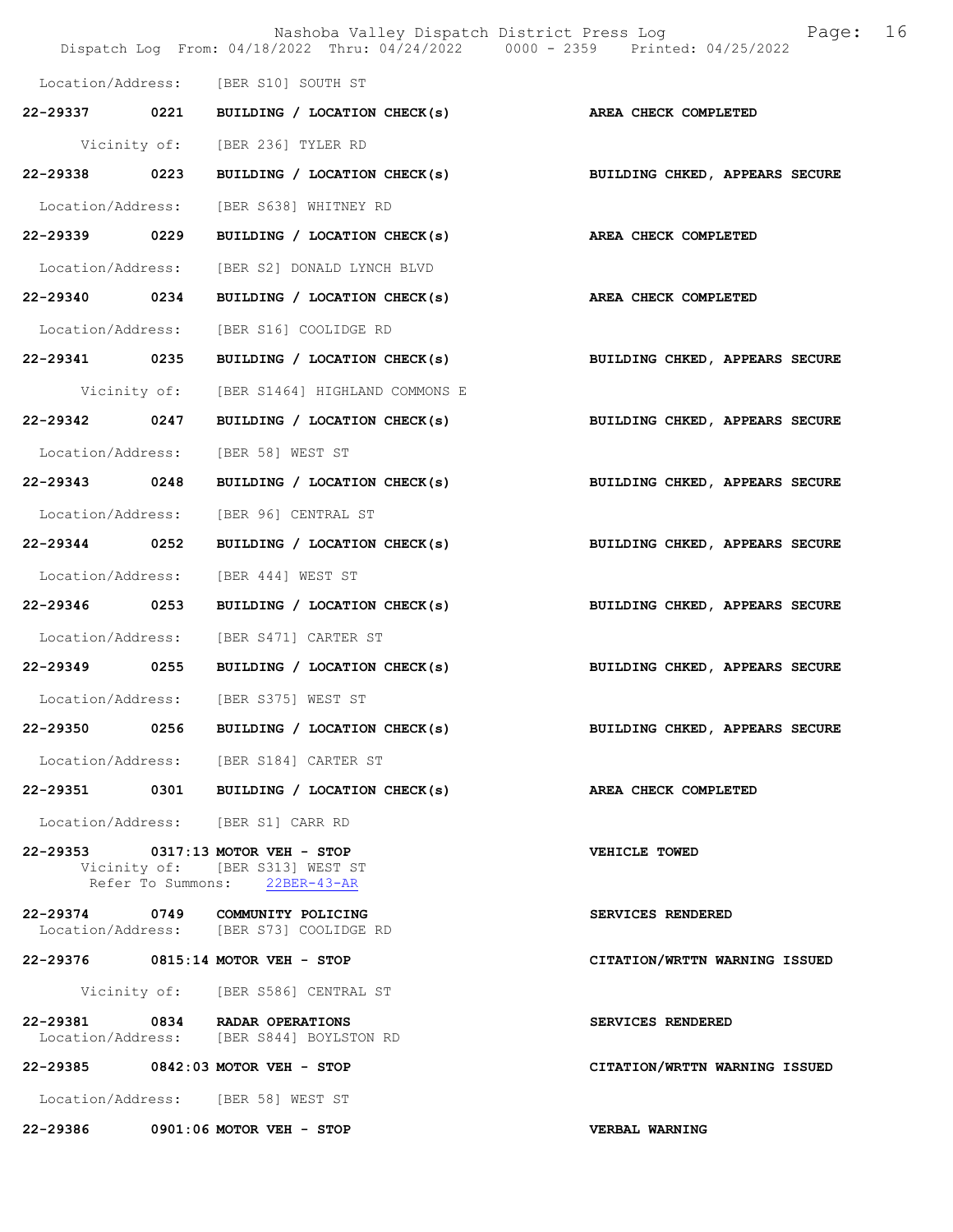Vicinity of: [BER 533] WEST ST

|                            | 22-29387 0904:12 FD-MEDICAL EMERGENCY<br>Location/Address: [BER S809] BAKER RD<br>Refer To Fire Case: 22BER-187-IN<br>Refer To Fire Case: 22BOL-322-IN | <b>TRANSPORTED ALS</b>         |
|----------------------------|--------------------------------------------------------------------------------------------------------------------------------------------------------|--------------------------------|
|                            | 22-29388 0910:07 TRAFFIC CONTROL<br>Location/Address: [BER 58] WEST ST                                                                                 | SERVICES RENDERED              |
|                            | 22-29389 0916:57 MOTOR VEH - STOP                                                                                                                      | CITATION/WRTTN WARNING ISSUED  |
|                            | Location/Address: [BER 58] WEST ST                                                                                                                     |                                |
|                            | 22-29395 0954:00 MOTOR VEH - STOP                                                                                                                      | CITATION/WRTTN WARNING ISSUED  |
|                            | Location/Address: [BER] CENTRAL ST                                                                                                                     |                                |
|                            | 22-29396 1001:31 MOTOR VEH - STOP                                                                                                                      | CRIMINAL COMPLAINT             |
|                            | Vicinity of: [BER 444] WEST ST<br>Refer To Summons: 22BER-44-AR                                                                                        |                                |
|                            | 22-29406 1050 TRAFFIC CONTROL                                                                                                                          | NO SERVICES NEEDED             |
|                            | Location/Address: [BER 444] WEST ST                                                                                                                    |                                |
|                            | 22-29416 1139:13 MOTOR VEH - STOP<br>Location/Address: [BER 62] RIVER RD W                                                                             | <b>VEHICLE TOWED</b>           |
|                            | 22-29431 1303 BUILDING / LOCATION CHECK(s)                                                                                                             | BUILDING CHKED, APPEARS SECURE |
|                            | Location/Address: [BER 444] WEST ST                                                                                                                    |                                |
|                            | 22-29437 1323:28 COOKING FIRE REQUEST                                                                                                                  | NO SERVICES NEEDED             |
|                            | Location/Address: [BER S294] PRIEST RD                                                                                                                 |                                |
|                            | 22-29456 1430 RADAR OPERATIONS                                                                                                                         | NO SERVICES NEEDED             |
|                            | Location/Address: [BER 552] LINDEN ST                                                                                                                  |                                |
|                            | 22-29465 1602:03 911 ABANDONED/MISDIAL/HANGUP ACCIDENTAL 911 CALL                                                                                      |                                |
|                            | Location/Address: [BER S275] JONES RD                                                                                                                  |                                |
| 22-29468 1633 GENERAL INFO |                                                                                                                                                        | AREA CHECK COMPLETED           |
|                            | Location/Address: [BER S273] LINDEN ST                                                                                                                 |                                |
|                            | 22-29477 1725 BUILDING / LOCATION CHECK(s)                                                                                                             | AREA CHECK COMPLETED           |
|                            | Location/Address: [BER S1464] HIGHLAND COMMONS E                                                                                                       |                                |
|                            | 22-29481 1751 BUILDING / LOCATION CHECK(s)                                                                                                             | AREA CHECK COMPLETED           |
|                            | Location/Address: [BER S370] PLEASANT ST                                                                                                               |                                |
|                            | 22-29488 1906 BUILDING / LOCATION CHECK(s)                                                                                                             | AREA CHECK COMPLETED           |
|                            | Location/Address: [BER S204] CENTRAL ST                                                                                                                |                                |
|                            | 22-29494 1942 BUILDING / LOCATION CHECK(s)<br>Location/Address: [BER S313] WEST ST                                                                     | SERVICES RENDERED              |
|                            | 22-29529 2356:44 FD-MEDICAL EMERGENCY<br>Location/Address: [BER S987] HIGHLAND ST<br>Refer To Fire Case: 22BER-189-IN                                  | <b>TRANSPORTED ALS</b>         |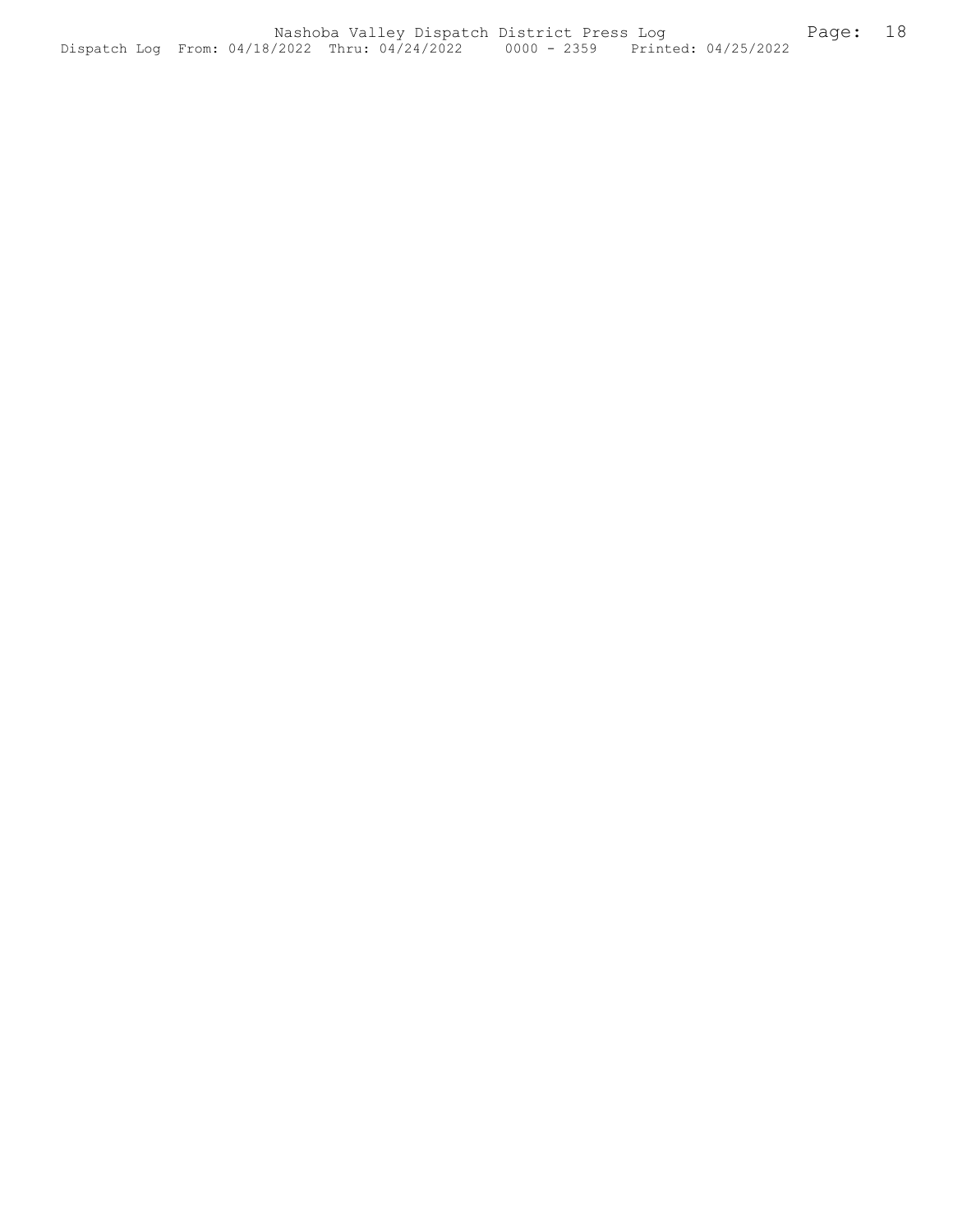Nashoba Valley Dispatch District Press Log Fage: 19 Dispatch Log From: 04/18/2022 Thru: 04/24/2022 0000 - 2359 Printed: 04/25/2022

# For Jurisdiction: BOLTON, MA

# For Date: 04/18/2022 - Monday

|                                 | 22-27612 0424 BUILDING / LOCATION CHECK(s) AREA CHECK COMPLETED                         |                               |
|---------------------------------|-----------------------------------------------------------------------------------------|-------------------------------|
|                                 | Location: [BOL EAST] EAST SECTOR                                                        |                               |
|                                 | 22-27613 0426 BUILDING / LOCATION CHECK(s) AREA CHECK COMPLETED                         |                               |
|                                 | Location: [BOL WEST] WEST SECTOR                                                        |                               |
|                                 | 22-27621 0450 TRAFFIC CONTROL<br>Location/Address: [BOL] MAIN ST + WATTAQUADOCK HILL RD | SERVICES RENDERED             |
|                                 | 22-27624 0500 RADAR OPERATIONS                                                          | CRIMINAL COMPLAINT            |
|                                 | Location/Address: [BOL] WATTAQUADOCK HILL RD                                            |                               |
|                                 | 22-27630 0536:16 MOTOR VEH - STOP<br>Location/Address: [BOL 675] WATTAQUADOCK HILL RD   | <b>VEHICLE TOWED</b>          |
|                                 | 22-27631 0547:50 MOTOR VEH - STOP<br>Vicinity of: [BOL 464] MAIN ST                     | VERBAL WARNING                |
|                                 | 22-27638 0631:35 MOTOR VEH - STOP<br>Vicinity of: [BOL] WATTAQUADOCK HILL RD            | <b>VERBAL WARNING</b>         |
| 22-27655 0905:08 ANIMAL CALL    |                                                                                         | REFERRED TO OTHER AGENCY      |
|                                 | Location/Address: [BOL 1673] WEST BERLIN RD                                             |                               |
|                                 | 22-27661 0921 RADAR OPERATIONS<br>Location/Address: [BOL] MAIN ST                       | SERVICES RENDERED             |
|                                 | 22-27673 1028:22 MOTOR VEH - STOP<br>Vicinity of: [BOL 983] MAIN ST                     | <b>VERBAL WARNING</b>         |
|                                 | 22-27679 1046:34 MOTOR VEH - STOP                                                       | CITATION/WRTTN WARNING ISSUED |
| Location/Address: [BOL] MAIN ST |                                                                                         |                               |
|                                 | 22-27683 1110:34 MOTOR VEH - STOP                                                       | CITATION/WRTTN WARNING ISSUED |
|                                 | Location/Address: [BOL] MAIN ST + MANOR RD                                              |                               |
|                                 | 22-27698 1323 RADAR OPERATIONS<br>Location/Address: [BOL] FORBUSH MILL RD               | SERVICES RENDERED             |
|                                 | 22-27703 1339:57 MOTOR VEH - COMPLAINT                                                  | REFERRED TO OTHER AGENCY      |
|                                 | Vicinity of: [BOL] MAIN ST + WATTAOUADOCK HILL RD                                       |                               |
|                                 | 22-27707 1408:55 ASSIST CITIZEN<br>Location/Address: [BOL L0000052] MAIN ST             | <b>REPORT</b>                 |
|                                 | 22-27722 1609 RADAR OPERATIONS<br>Location/Address: [BOL] MAIN ST                       | SERVICES RENDERED             |
|                                 | 22-27723 1609 RADAR OPERATIONS<br>Location/Address: [BOL] WATTAQUADOCK HILL RD          | SERVICES RENDERED             |
|                                 | 22-27732 1655:15 MOTOR VEH - STOP<br>Vicinity of: [BOL] MAIN ST                         | STOP COMPLETED                |
|                                 | 22-27735 1712:34 MOTOR VEH - STOP                                                       | CITATION/WRTTN WARNING ISSUED |
|                                 | Vicinity of: [BOL] MAIN ST + GOOSE POND PATH                                            |                               |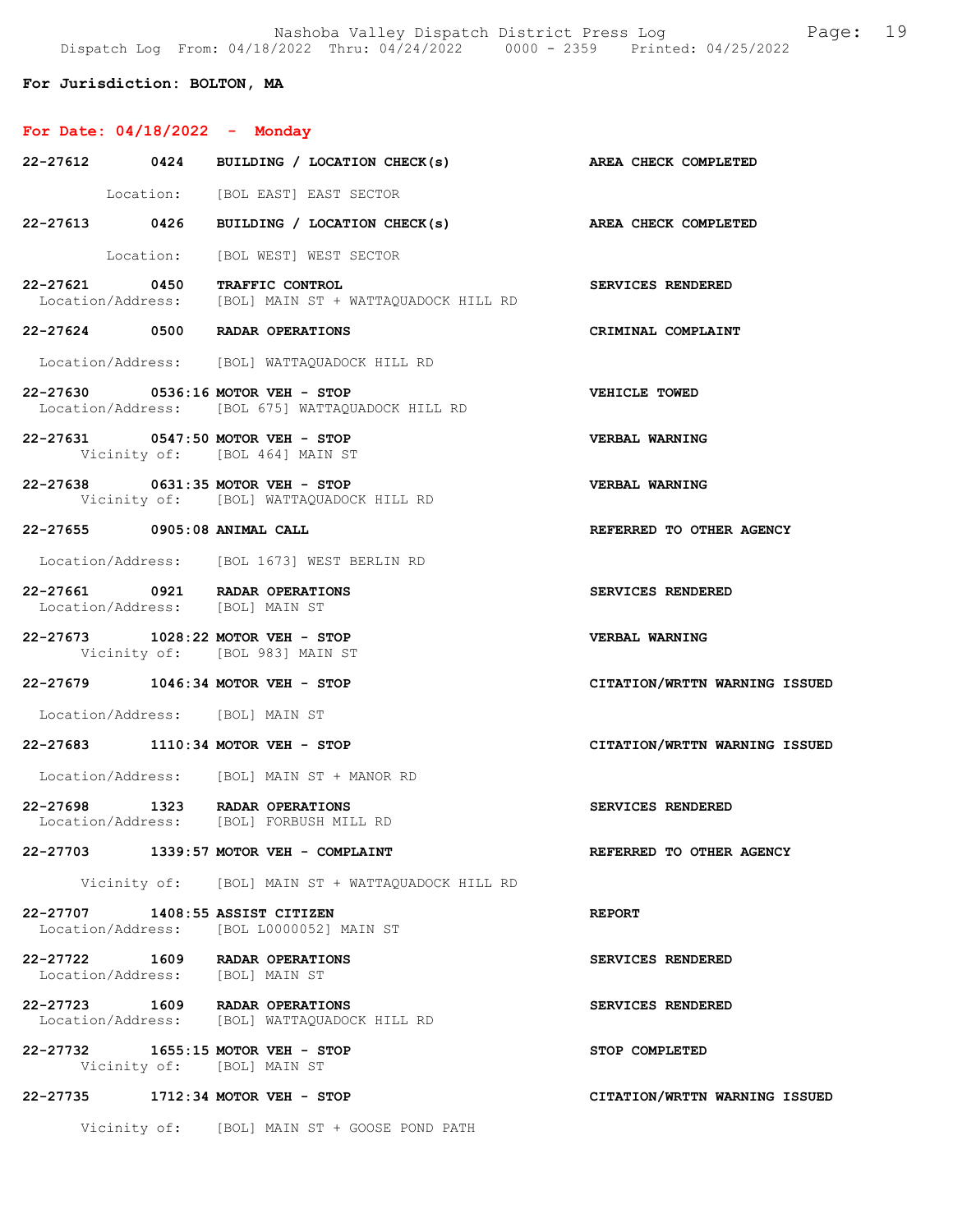- Dispatch Log From: 04/18/2022 Thru: 04/24/2022 0000 2359 Printed: 04/25/2022
- 22-27736 1721:21 MOTOR VEH STOP CITATION/WRTTN WARNING ISSUED Vicinity of: [BOL] MAIN ST + MECHANIC ST
- 22-27738 1728:39 MOTOR VEH STOP CITATION/WRTTN WARNING ISSUED

Vicinity of: [BOL] MAIN ST + SUGAR RD

22-27739 1729:58 MOTOR VEH - STOP CITATION/WRTTN WARNING ISSUED

Vicinity of: [BOL] LONG HILL RD

- 22-27742 1753:39 MOTOR VEH STOP VERBAL WARNING Vicinity of: [BOL] MAIN ST
- 22-27746 1807 RADAR OPERATIONS SERVICES RENDERED Location/Address: [BOL] MAIN ST
- 22-27748 1812:33 MOTOR VEH STOP CITATION/WRTTN WARNING ISSUED

Vicinity of: [BOL] MAIN ST + MECHANIC ST

22-27756 1935:34 MOTOR VEH - STOP CITATION/WRTTN WARNING ISSUED

Vicinity of: [BOL L0000055] WATTAQUADOCK HILL RD

22-27758 1942:36 MOTOR VEH - STOP CITATION/WRTTN WARNING ISSUED

Vicinity of: [BOL 675] WATTAQUADOCK HILL RD

- 22-27759 1954 RADAR OPERATIONS SERVICES RENDERED<br>
Location/Address: [BOL] HUDSON RD Location/Address:
- 22-27760 1955:32 MOTOR VEH STOP CITATION/WRTTN WARNING ISSUED

Location/Address: [BOL] MAIN ST

- 22-27761 2001:44 MOTOR VEH STOP VERBAL WARNING Vicinity of: [BOL L0000070] MAIN ST
- 22-27762 2002:59 MOTOR VEH STOP VERBAL WARNING Vicinity of: [BOL 1244] MAIN ST
- 22-27765 2007:13 MOTOR VEH STOP CITATION/WRTTN WARNING ISSUED

Vicinity of: [BOL] MAIN ST + MECHANIC ST

22-27767 2016:04 MOTOR VEH - STOP CITATION/WRTTN WARNING ISSUED

Vicinity of: [BOL 1122] HUDSON RD

- 22-27769 2028:08 MOTOR VEH DISABLED VEHICLE TOWED Vicinity of: [BOL] MAIN ST + I-495 NB RAMP
- 22-27774 2146 BUILDING / LOCATION CHECK(s) AREA CHECK COMPLETED Location/Address: [BOL L0000027] MAIN ST
- 22-27775 2149 BUILDING / LOCATION CHECK(s) AREA CHECK COMPLETED

Location/Address: [BOL L0000069] HUDSON RD

22-27776 2152:09 BUILDING / LOCATION CHECK(s) AREA CHECK COMPLETED Location/Address: [BOL L0000020] FLANAGAN RD

## 22-27777 2152 BUILDING / LOCATION CHECK(s) AREA CHECK COMPLETED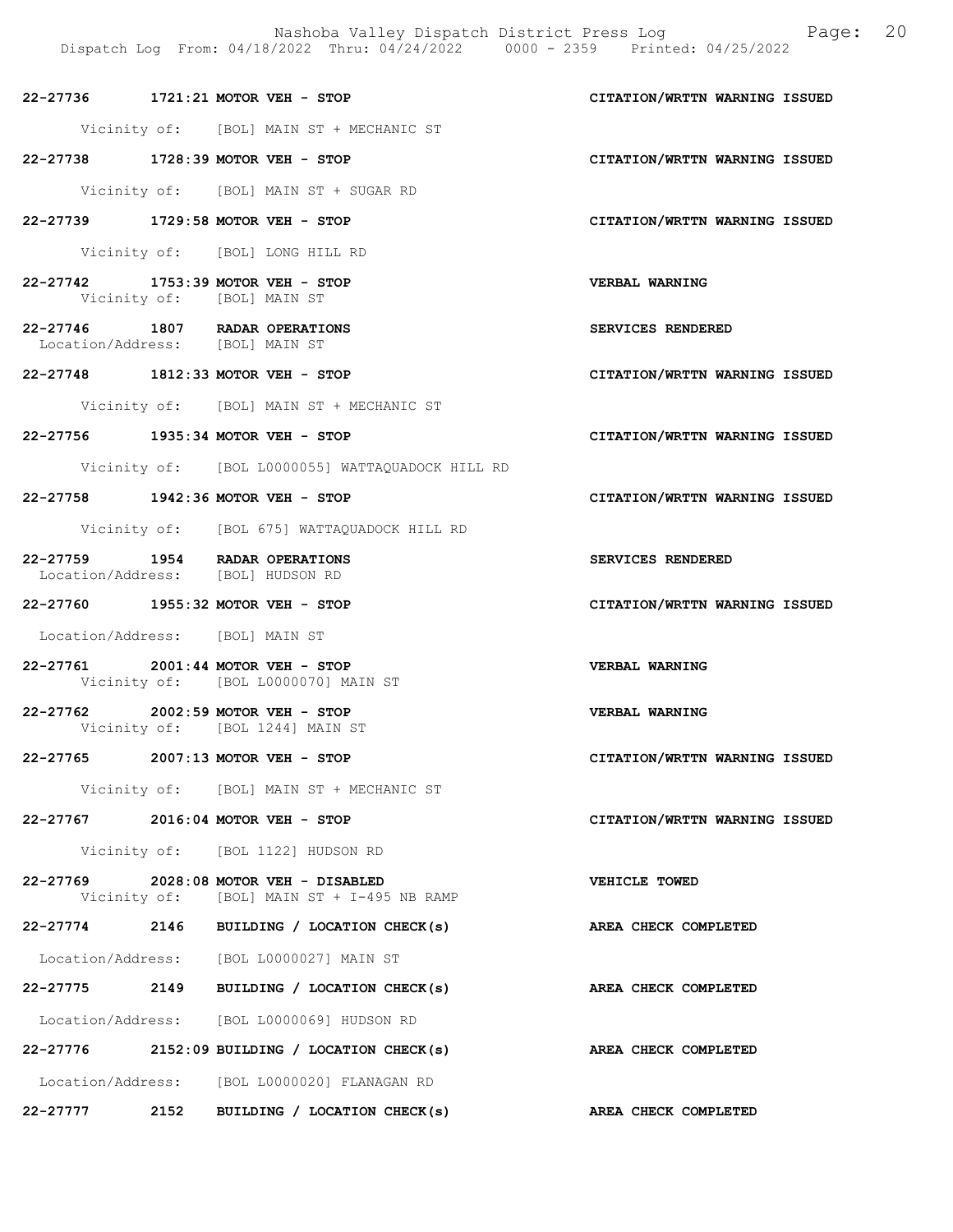|                   |                                                                 | Nashoba Valley Dispatch District Press Log<br>Dispatch Log From: 04/18/2022 Thru: 04/24/2022 0000 - 2359 Printed: 04/25/2022 | Page: 21 |
|-------------------|-----------------------------------------------------------------|------------------------------------------------------------------------------------------------------------------------------|----------|
|                   | Location/Address: [BOL 1] GREEN RD                              |                                                                                                                              |          |
|                   | 22-27778 2155 BUILDING / LOCATION CHECK(s)                      | AREA CHECK COMPLETED                                                                                                         |          |
|                   | Location/Address: [BOL L0000060] MAIN ST                        |                                                                                                                              |          |
| 22–27779 2157     | BUILDING / LOCATION CHECK(s)                                    | AREA CHECK COMPLETED                                                                                                         |          |
|                   | Location/Address: [BOL 26] FORBUSH MILL RD                      |                                                                                                                              |          |
|                   | 22-27780 2157 BUILDING / LOCATION CHECK(s) AREA CHECK COMPLETED |                                                                                                                              |          |
|                   | Location/Address: [BOL 654] FORBUSH MILL RD                     |                                                                                                                              |          |
|                   | 22-27781 2158 BUILDING / LOCATION CHECK(s) AREA CHECK COMPLETED |                                                                                                                              |          |
|                   | Location/Address: [BOL 785] FORBUSH MILL RD                     |                                                                                                                              |          |
|                   | 22-27782 2159 BUILDING / LOCATION CHECK(s)                      | AREA CHECK COMPLETED                                                                                                         |          |
|                   | Location/Address: [BOL L0000014] STILL RIVER RD                 |                                                                                                                              |          |
|                   | 22-27783 2205:41 BUILDING / LOCATION CHECK(s)                   | AREA CHECK COMPLETED                                                                                                         |          |
|                   | Location/Address: [BOL L0000035] MAIN ST                        |                                                                                                                              |          |
|                   | 22-27784 2206 BUILDING / LOCATION CHECK(s)                      | AREA CHECK COMPLETED                                                                                                         |          |
|                   | Location/Address: [BOL L0000070] MAIN ST                        |                                                                                                                              |          |
|                   | 22-27785 2207 BUILDING / LOCATION CHECK(s)                      | AREA CHECK COMPLETED                                                                                                         |          |
| Location/Address: | [BOL L0000037] MECHANIC ST                                      |                                                                                                                              |          |
| 22-27787 2209     | BUILDING / LOCATION CHECK(s)                                    | AREA CHECK COMPLETED                                                                                                         |          |
|                   | Location/Address: [BOL L0000034] MECHANIC ST                    |                                                                                                                              |          |
|                   | 22-27788 2212 BUILDING / LOCATION CHECK(s)                      | AREA CHECK COMPLETED                                                                                                         |          |
| Location/Address: | [BOL 29] MAIN ST                                                |                                                                                                                              |          |
|                   | $22-27793$ 2352 BUILDING / LOCATION CHECK(s)                    | AREA CHECK COMPLETED                                                                                                         |          |
|                   | Location: [BOL WEST] WEST SECTOR                                |                                                                                                                              |          |
|                   | 22-27794 2352 BUILDING / LOCATION CHECK(s)                      | AREA CHECK COMPLETED                                                                                                         |          |
|                   | Location: [BOL EAST] EAST SECTOR                                |                                                                                                                              |          |

# For Date: 04/19/2022 - Tuesday

| 22-27796                                  | 0012:25 BUILDING / LOCATION CHECK(s)       | AREA CHECK COMPLETED               |
|-------------------------------------------|--------------------------------------------|------------------------------------|
|                                           | Location/Address: [BOL L0000076] HUDSON RD |                                    |
| $22 - 27799$<br>0030<br>Location/Address: | RADAR OPERATIONS<br>[BOL] MAIN ST          | SERVICES RENDERED                  |
| 22-27806<br>0039<br>Location/Address:     | RADAR OPERATIONS<br>[BOL] MAIN ST          | <b>SERVICES RENDERED</b>           |
| 22-27903                                  | 0715:23 ASSIST OTHER AGENCY                | <b>REFERRED</b><br>TO OTHER AGENCY |
| Location/Address:                         | [BOL 18] ROUTE 495 SOUTH HWY               |                                    |
| $22 - 27919$<br>0834<br>Location/Address: | RADAR OPERATIONS<br>[BOL L0000003] MAIN ST | <b>SERVICES RENDERED</b>           |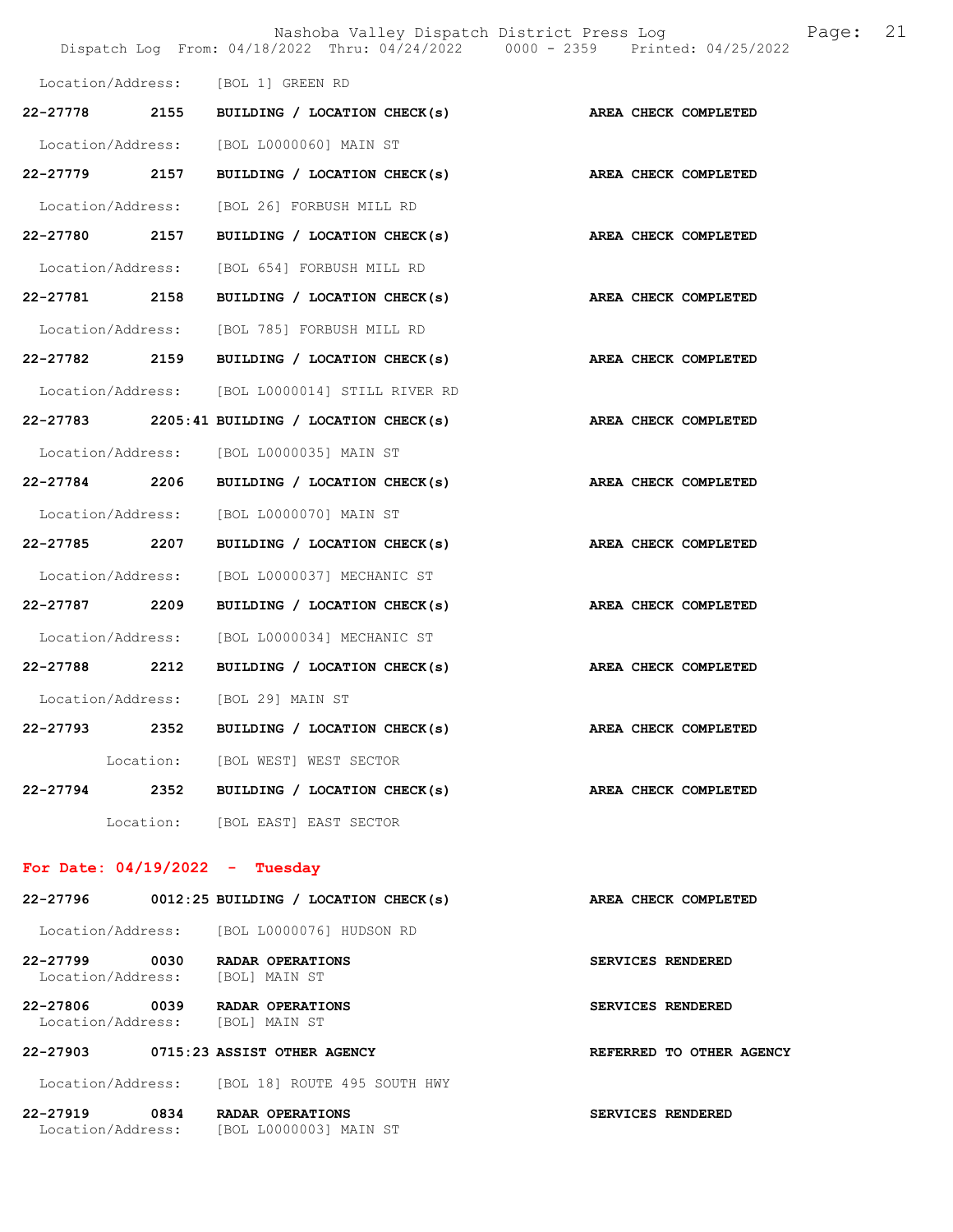22-27955 1137:56 FD-INSPECTION SERVICES RENDERED Location/Address: [BOL 1176] BOLTON WOODS WAY

22-27959 1154:08 FD-INSPECTION SERVICES RENDERED Location/Address: [BOL 145] WOOBLY RD

22-27963 1219:24 TRAFFIC CONTROL SERVICES RENDERED Location/Address: [BOL] STILL RIVER RD + MAIN ST

22-27973 1249:18 MOTOR VEH - STOP CITATION/WRTTN WARNING ISSUED

Vicinity of: [BOL] MAIN ST + HARVARD RD

22-27978 1316:03 MOTOR VEH - STOP VERBAL WARNING Vicinity of: [BOL 341] MAIN ST

22-27981 1333:04 FD-INSPECTION SERVICES RENDERED<br>Location/Address: [BOL 1391] HOUGHTON FARM LN [BOL 1391] HOUGHTON FARM LN

22-27984 1352 RADAR OPERATIONS SERVICES RENDERED Location/Address: [BOL] WATTAQUADOCK HILL RD

22-27985 1402:39 REQUEST TO SPEAK TO AN OFFICER SPOKEN TO Location/Address: [BOL 2] WATTAQUADOCK HILL RD

22-28001 1644:46 FD-MEDICAL EMERGENCY PATIENT REFUSAL, NO TRANSPORT

Location/Address: [BOL] SPECTACLE HILL RD<br>Refer To Fire Case: 22BOL-310-IN Refer To Fire Case:

#### 22-28024 1909:35 ALARM - RESIDENTIAL BURGLARY BUILDING CHKED, APPEARS SECURE

Location/Address: [BOL 1017] MILL POND RD

22-28027 2023:17 MOTOR VEH - STOP VERBAL WARNING Location/Address: [BOL 1] GREEN RD

22-28036 2152 BUILDING / LOCATION CHECK(s) SERVICES RENDERED Location: [BOL WEST] WEST SECTOR

22-28038 2213 BUILDING / LOCATION CHECK(s) BUILDING CHKED, APPEARS SECURE

Location/Address: [BOL L0000059] MAIN ST

22-28039 2213 BUILDING / LOCATION CHECK(s) AREA CHECK COMPLETED

Location/Address: [BOL 1242] MAIN ST

22-28040 2215 BUILDING / LOCATION CHECK(s) BUILDING CHKED, APPEARS SECURE

Location/Address: [BOL 29] MAIN ST

22-28041 2217 BUILDING / LOCATION CHECK(s) BUILDING CHKED, APPEARS SECURE

Location/Address: [BOL L0000037] MECHANIC ST

22-28042 2219 BUILDING / LOCATION CHECK(s) BUILDING CHKED, APPEARS SECURE

Location/Address: [BOL L0000034] MECHANIC ST

Location/Address: [BOL L0000070] MAIN ST

22-28044 2229 BUILDING / LOCATION CHECK(s) AREA CHECK COMPLETED

Location/Address: [BOL L0000069] HUDSON RD

22-28043 2222 BUILDING / LOCATION CHECK(s) BUILDING CHKED, APPEARS SECURE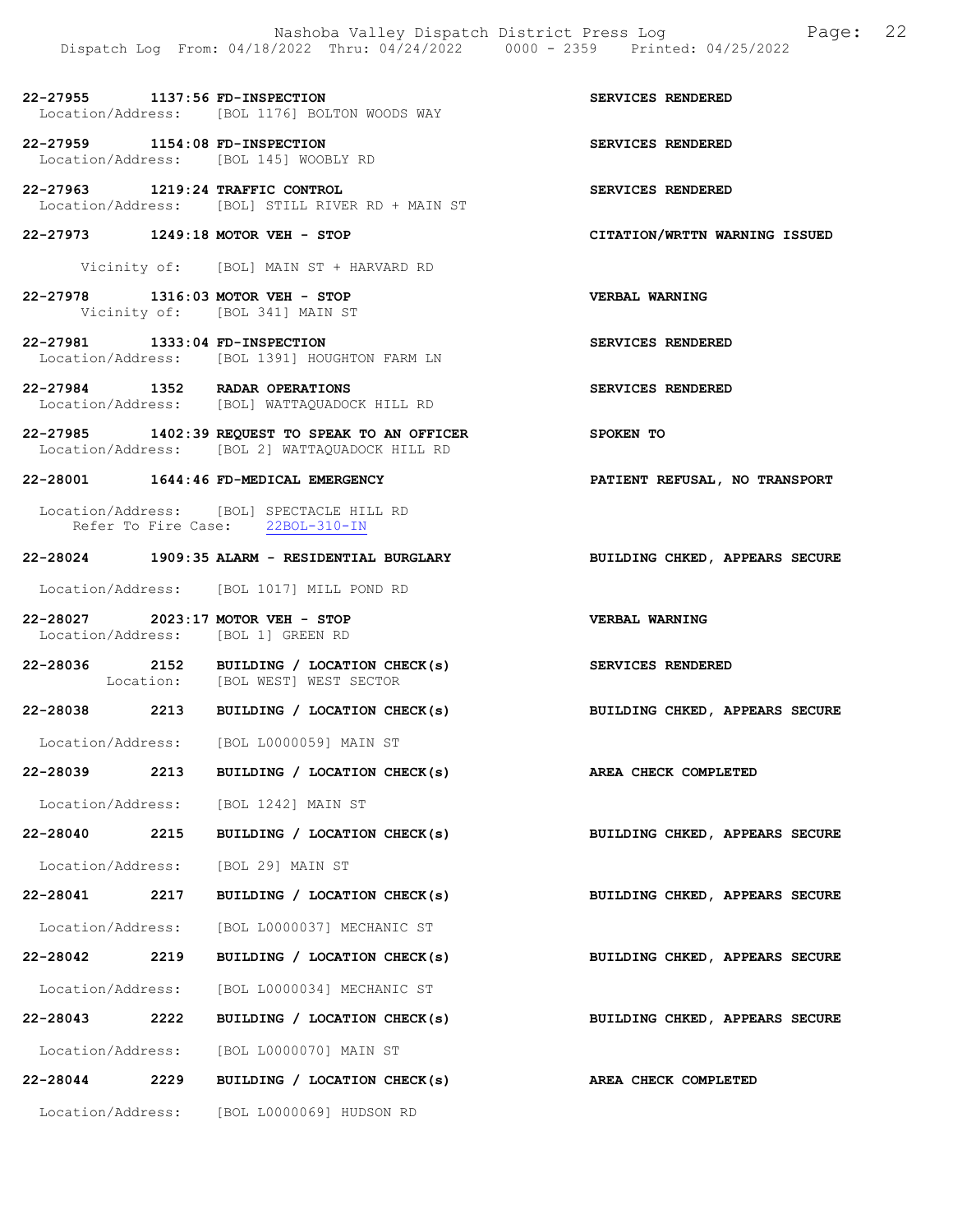Nashoba Valley Dispatch District Press Log Page: 23 Dispatch Log From: 04/18/2022 Thru: 04/24/2022 0000 - 2359 Printed: 04/25/2022 22-28051 2356 BUILDING / LOCATION CHECK(s) AREA CHECK COMPLETED Location: [BOL WEST] WEST SECTOR For Date:  $04/20/2022 -$  Wednesday 22-28067 0028 RADAR OPERATIONS SERVICES RENDERED<br>
Location/Address: [BOL] MAIN ST Location/Address: 22-28171 0414 BUILDING / LOCATION CHECK(s) AREA CHECK COMPLETED Location: [BOL] EAST SECTOR 22-28173 0526 TRAFFIC CONTROL SERVICES RENDERED<br>Location/Address: [BOL] MAIN ST + WATTAOUADOCK HILL RD [BOL] MAIN ST + WATTAQUADOCK HILL RD 22-28183 0614 RADAR OPERATIONS NO SERVICES NEEDED Location/Address: [BOL] WATTAQUADOCK HILL RD + OLD BAY RD 22-28206 0857 RADAR OPERATIONS SERVICES RENDERED<br>
Location/Address: [BOL] MAIN ST Location/Address: 22-28210 0908 RADAR OPERATIONS SERVICES RENDERED Location/Address: [BOL] WATTAQUADOCK HILL RD 22-28225 0956:38 MOTOR VEH - DISABLED AREA CHECK COMPLETED Location/Address: [BOL L0000027] MAIN ST 22-28228 1003:06 MOTOR VEH - STOP CITATION/WRTTN WARNING ISSUED Vicinity of: [BOL 29] MAIN ST 22-28243 1127 RADAR OPERATIONS SERVICES RENDERED Location/Address: [BOL] FORBUSH MILL RD 22-28245 1128:28 FD-INSPECTION SERVICES RENDERED Location/Address: [BOL 416] FARM RD 22-28252 1142:17 MOTOR VEH - STOP CITATION/WRTTN WARNING ISSUED Vicinity of: [BOL 654] FORBUSH MILL RD 22-28254 1151 RADAR OPERATIONS SERVICES RENDERED Location/Address: [BOL] MAIN ST 22-28259 1203:32 MOTOR VEH - STOP VERBAL WARNING Vicinity of: [BOL] MAIN ST 22-28260 1204:08 FD-INSPECTION SERVICES RENDERED Location/Address: [BOL 111] WOODSIDE DR 22-28262 1217:45 FD-INSPECTION SERVICES RENDERED Location/Address: [BOL] OLD BAY RD 22-28263 1222:49 MOTOR VEH - STOP CITATION/WRTTN WARNING ISSUED Vicinity of: [BOL L0000067] MAIN ST 22-28266 1241:31 MOTOR VEH - STOP CITATION/WRTTN WARNING ISSUED Location/Address: [BOL] MAIN ST + MECHANIC ST

22-28278 1331:45 SUSPICIOUS ACTIVITY REPORT Location/Address: [BOL L0000020] FLANAGAN RD

22-28306 1706:24 ROAD HAZARDS REFERRED TO OTHER AGENCY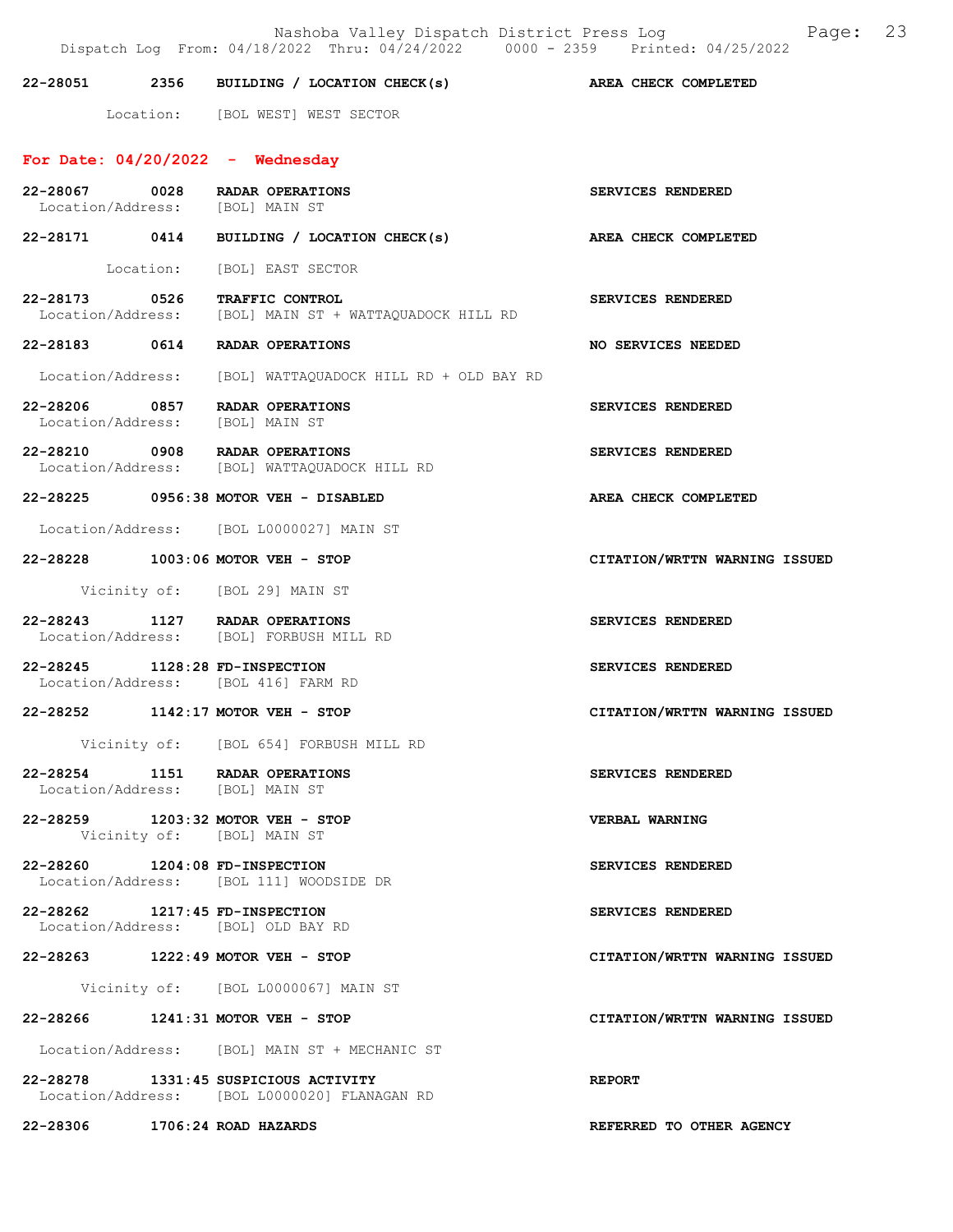Location/Address: [BOL 1628] ROUTE 495 NORTH HWY

22-28313 1822:04 ILLEGAL DUMPING<br>
Location/Address: [BOL 1433] WHEELER RD [BOL 1433] WHEELER RD

22-28314 1824:33 FD-MEDICAL LIFT ASSIST SERVICES RENDERED Location/Address: [BOL 47] GOLDEN RUN RD Refer To Fire Case: 22BOL-316-IN

22-28323 1935:10 MOTOR VEH - STOP CITATION/WRTTN WARNING ISSUED

Vicinity of: [BOL] LONG HILL RD

#### 22-28324 1949:37 MOTOR VEH - STOP CITATION/WRTTN WARNING ISSUED

Vicinity of: [BOL] LONG HILL RD + MAIN ST

22-28325 1959:47 MOTOR VEH - STOP CITATION/WRTTN WARNING ISSUED

Vicinity of: [BOL] LONG HILL RD

22-28328 2012:39 MOTOR VEH - STOP CITATION/WRTTN WARNING ISSUED

Vicinity of: [BOL] LONG HILL RD

22-28330 2021:09 MOTOR VEH - STOP CITATION/WRTTN WARNING ISSUED

Vicinity of: [BOL] LONG HILL RD

- 22-28334 2036:01 ALARM COMMERCIAL BURGLARY FALSE ALARM Location/Address: [BOL 29] MAIN ST
- 22-28337 2057:50 MOTOR VEH STOP CITATION/WRTTN WARNING ISSUED

Location/Address: [BOL L0000067] MAIN ST

22-28342 2124:46 MOTOR VEH - STOP CITATION/WRTTN WARNING ISSUED

Location/Address: [BOL L0000067] MAIN ST

22-28343 2137:38 MOTOR VEH - STOP CITATION/WRTTN WARNING ISSUED

Vicinity of: [BOL] MAIN ST + MECHANIC ST

#### 22-28345 2150:40 MOTOR VEH - STOP CITATION/WRTTN WARNING ISSUED

Vicinity of: [BOL] MAIN ST + MECHANIC ST

22-28350 2206 BUILDING / LOCATION CHECK(s) AREA CHECK COMPLETED

Location/Address: [BOL 29] MAIN ST

22-28351 2207 BUILDING / LOCATION CHECK(s) AREA CHECK COMPLETED Location/Address: [BOL 1242] MAIN ST

Location/Address: [BOL L0000034] MECHANIC ST

22-28353 2212 BUILDING / LOCATION CHECK(s) AREA CHECK COMPLETED

Location/Address: [BOL L0000037] MECHANIC ST

22-28355 2214 BUILDING / LOCATION CHECK(s) AREA CHECK COMPLETED Location/Address: [BOL L0000070] MAIN ST

22-28352 2212 BUILDING / LOCATION CHECK(s) AREA CHECK COMPLETED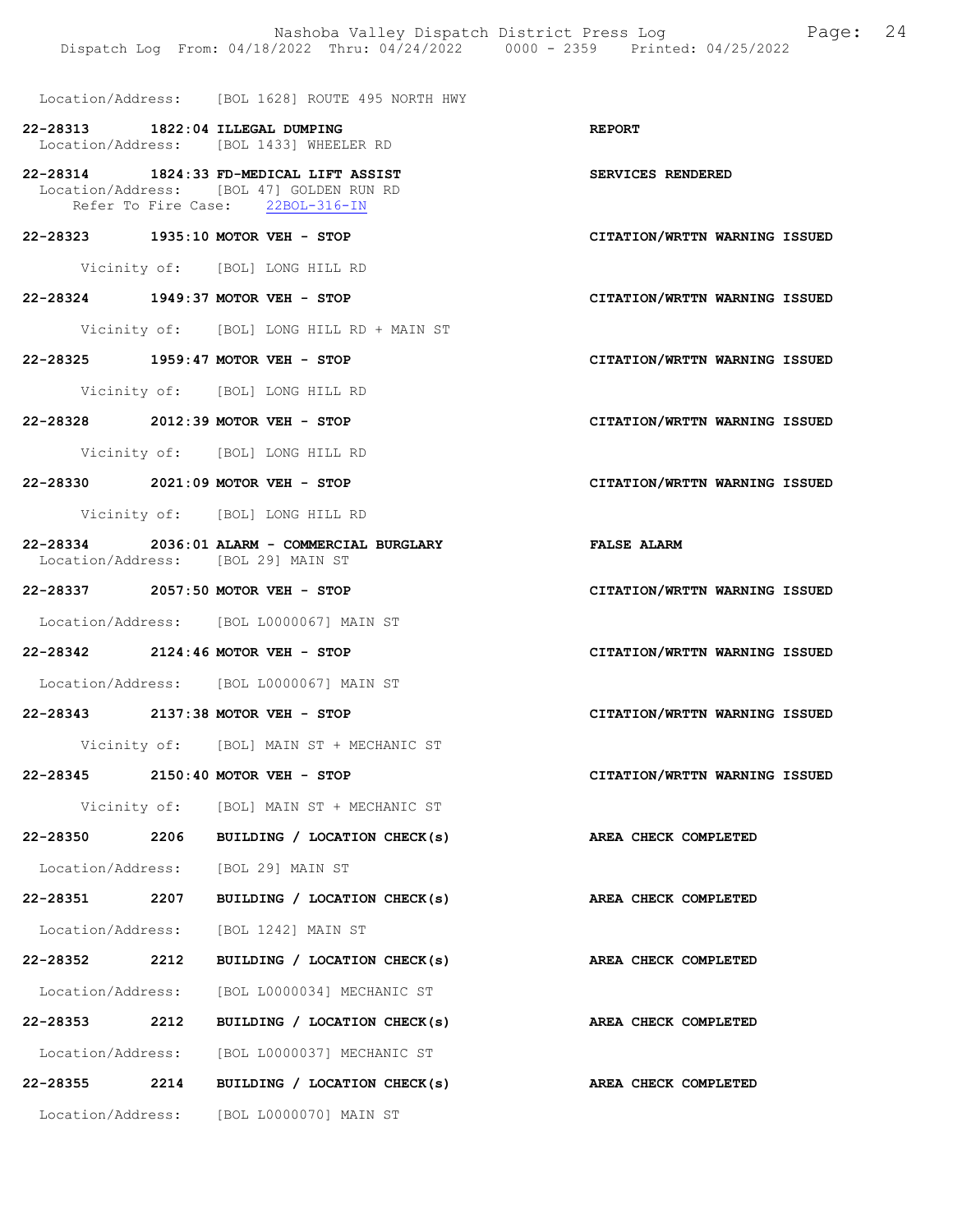Nashoba Valley Dispatch District Press Log Page: 25 Dispatch Log From: 04/18/2022 Thru: 04/24/2022 0000 - 2359 Printed: 04/25/2022 22-28356 2215:38 MOTOR VEH - STOP CITATION/WRTTN WARNING ISSUED Location/Address: [BOL L0000067] MAIN ST 22-28357 2217 BUILDING / LOCATION CHECK(s) SERVICES RENDERED<br>Location/Address: [BOL L0000027] MAIN ST [BOL L0000027] MAIN ST 22-28359 2219 BUILDING / LOCATION CHECK(s) AREA CHECK COMPLETED Location/Address: [BOL L0000052] MAIN ST 22-28360 2220 BUILDING / LOCATION CHECK(s) AREA CHECK COMPLETED Location/Address: [BOL L0000069] HUDSON RD 22-28361 2223 BUILDING / LOCATION CHECK(s) BUILDING CHKED, APPEARS SECURE Location/Address: [BOL 26] FORBUSH MILL RD 22-28362 2227 BUILDING / LOCATION CHECK(s) AREA CHECK COMPLETED Location/Address: [BOL 654] FORBUSH MILL RD 22-28364 2232 BUILDING / LOCATION CHECK(s) AREA CHECK COMPLETED Location/Address: [BOL 785] FORBUSH MILL RD 22-28365 2234:14 MOTOR VEH - STOP CITATION/WRTTN WARNING ISSUED Vicinity of: [BOL L0000067] MAIN ST 22-28366 2238 BUILDING / LOCATION CHECK(s) BUILDING CHKED, APPEARS SECURE Location/Address: [BOL 1] GREEN RD 22-28367 2246:19 MOTOR VEH - STOP CITATION/WRTTN WARNING ISSUED Vicinity of: [BOL] MAIN ST + MECHANIC ST 22-28368 2246 BUILDING / LOCATION CHECK(s) AREA CHECK COMPLETED Location/Address: [BOL L0000020] FLANAGAN RD For Date: 04/21/2022 - Thursday 22-28393 0044 BUILDING / LOCATION CHECK(s) AREA CHECK COMPLETED Location: [BOL WEST] WEST SECTOR 22-28410 0117 RADAR OPERATIONS SERVICES RENDERED Location/Address: [BOL] MAIN ST 22-28434 0210 BUILDING / LOCATION CHECK(s) SERVICES RENDERED Location: [BOL EAST] EAST SECTOR 22-28467 0555:28 MOTOR VEH - COMPLAINT REFERRED TO OTHER AGENCY Vicinity of: [BOL 29] MAIN ST 22-28502 0913:15 MOTOR VEH - STOP VERBAL WARNING Vicinity of: [BOL 675] WATTAQUADOCK HILL RD 22-28519 1018:43 MOTOR VEH - STOP CITATION/WRTTN WARNING ISSUED Vicinity of: [BOL] MAIN ST + SUGAR RD 22-28520 1027:02 MOTOR VEH - STOP CITATION/WRTTN WARNING ISSUED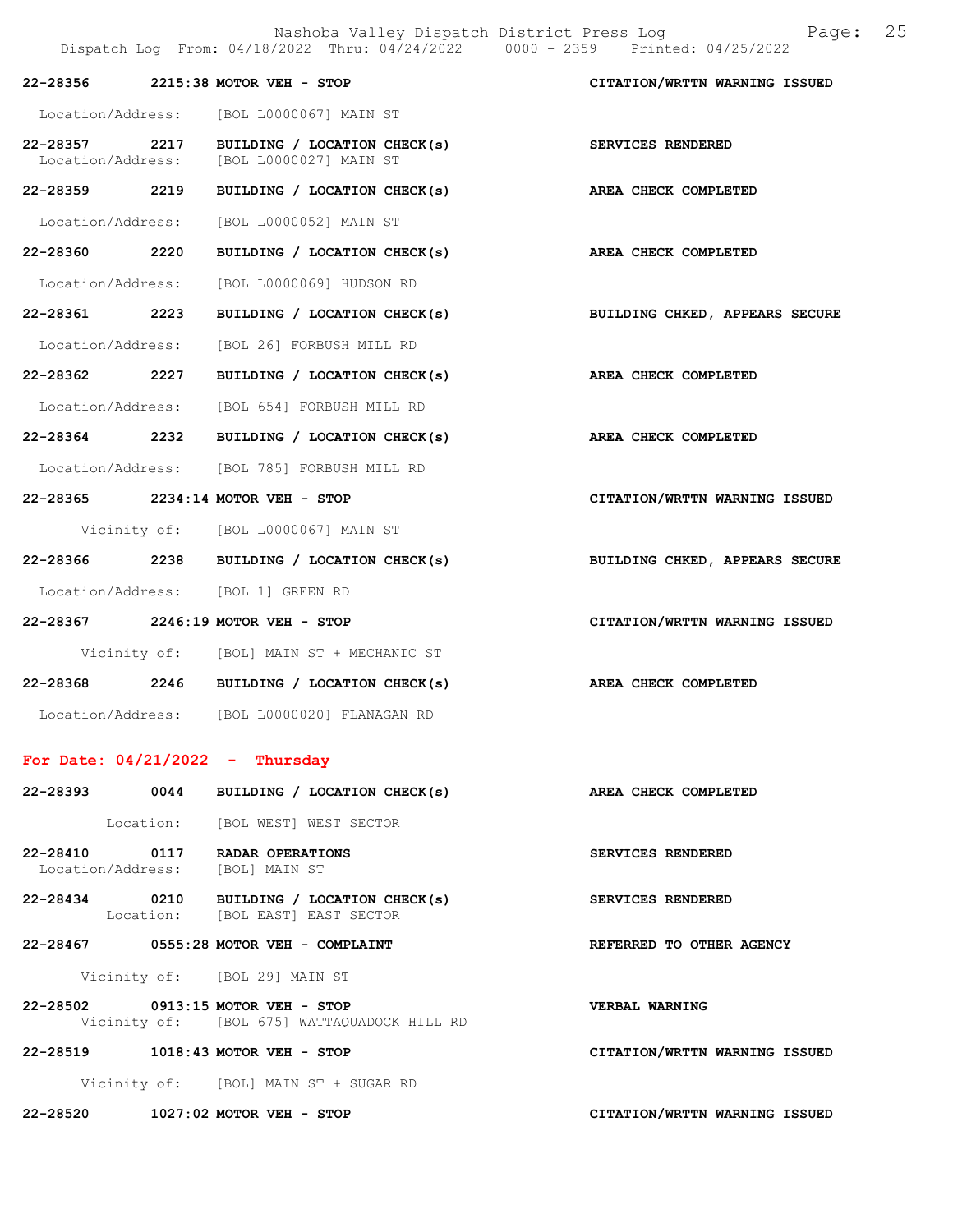|                                                                     | Dispatch Log From: 04/18/2022 Thru: 04/24/2022 0000 - 2359 Printed: 04/25/2022               | Nashoba Valley Dispatch District Press Log Mashoba Valley Dispatch District Press Log |
|---------------------------------------------------------------------|----------------------------------------------------------------------------------------------|---------------------------------------------------------------------------------------|
|                                                                     | Vicinity of: [BOL] MAIN ST + JOHN POWERS LN                                                  |                                                                                       |
|                                                                     | 22-28526 1043:38 MOTOR VEH - STOP                                                            | CITATION/WRTTN WARNING ISSUED                                                         |
|                                                                     | Vicinity of: [BOL] MAIN ST + JOHN POWERS LN                                                  |                                                                                       |
|                                                                     | 22-28529 1047:35 MOTOR VEH - PLATE LISTING<br>Location/Address: [BOL 2] WATTAQUADOCK HILL RD | SERVICES RENDERED                                                                     |
|                                                                     | 22-28530 1058:04 MOTOR VEH - STOP                                                            | CITATION/WRTTN WARNING ISSUED                                                         |
|                                                                     | Vicinity of: [BOL] MAIN ST + I-495 SB RAMP                                                   |                                                                                       |
|                                                                     | 22-28532 1112:25 MOTOR VEH - STOP                                                            | CITATION/WRTTN WARNING ISSUED                                                         |
|                                                                     | Vicinity of: [BOL L0000022] HUDSON RD                                                        |                                                                                       |
|                                                                     | 22-28534 1120:06 MOTOR VEH - STOP<br>Location/Address: [BOL] MAIN ST + HUDSON RD             | VERBAL WARNING                                                                        |
|                                                                     | 22-28541 1131 RADAR OPERATIONS                                                               | AREA CHECK COMPLETED                                                                  |
|                                                                     | Location/Address: [BOL L0000003] MAIN ST                                                     |                                                                                       |
| 22-28538 1137:05 FD-INSPECTION                                      | Location/Address: [BOL 1421] OLD STONE CIR                                                   | SERVICES RENDERED                                                                     |
|                                                                     | 22-28539 1137:06 MOTOR VEH - STOP                                                            | CITATION/WRTTN WARNING ISSUED                                                         |
|                                                                     | Vicinity of: [BOL] MAIN ST + I-495 OVPS                                                      |                                                                                       |
|                                                                     | 22-28542 1145:30 MOTOR VEH - STOP                                                            | CITATION/WRTTN WARNING ISSUED                                                         |
|                                                                     | Vicinity of: [BOL] ROUTE 495 NORTH HWY                                                       |                                                                                       |
| 22-28544 1154:53 FD-INSPECTION<br>Location/Address: [BOL] MEADOW RD |                                                                                              | SERVICES RENDERED                                                                     |
|                                                                     | 22-28546 1158:05 MOTOR VEH - STOP                                                            | CITATION/WRTTN WARNING ISSUED                                                         |
| Location/Address: [BOL] HUDSON RD                                   |                                                                                              |                                                                                       |
|                                                                     |                                                                                              | CITATION/WRTTN WARNING ISSUED                                                         |
|                                                                     | Vicinity of: [BOL 1294] MAIN ST                                                              |                                                                                       |
|                                                                     | 22-28557 1230:50 MOTOR VEH - STOP                                                            | CITATION/WRTTN WARNING ISSUED                                                         |
|                                                                     | Vicinity of: [BOL 1294] MAIN ST                                                              |                                                                                       |
|                                                                     | 22-28560 1238:45 MOTOR VEH - STOP                                                            | CITATION/WRTTN WARNING ISSUED                                                         |
|                                                                     | Vicinity of: [BOL 1227] MAIN ST                                                              |                                                                                       |
|                                                                     | 22-28563 1259:22 MOTOR VEH - STOP                                                            | CITATION/WRTTN WARNING ISSUED                                                         |
|                                                                     | Vicinity of: [BOL B21] MAIN ST                                                               |                                                                                       |
| Location/Address: [BOL] MAIN ST                                     | 22-28568 1320 RADAR OPERATIONS                                                               | SERVICES RENDERED                                                                     |
|                                                                     | 22-28569 1321:38 MOTOR VEH - STOP                                                            | CITATION/WRTTN WARNING ISSUED                                                         |
|                                                                     | Vicinity of: [BOL 1350] MAIN ST                                                              |                                                                                       |
|                                                                     | 22-28571 1326:32 MOTOR VEH - STOP<br>Vicinity of: [BOL L0000040] MAIN ST                     | STOP COMPLETED                                                                        |
|                                                                     | 22-28574 1343:28 MOTOR VEH - STOP                                                            | CITATION/WRTTN WARNING ISSUED                                                         |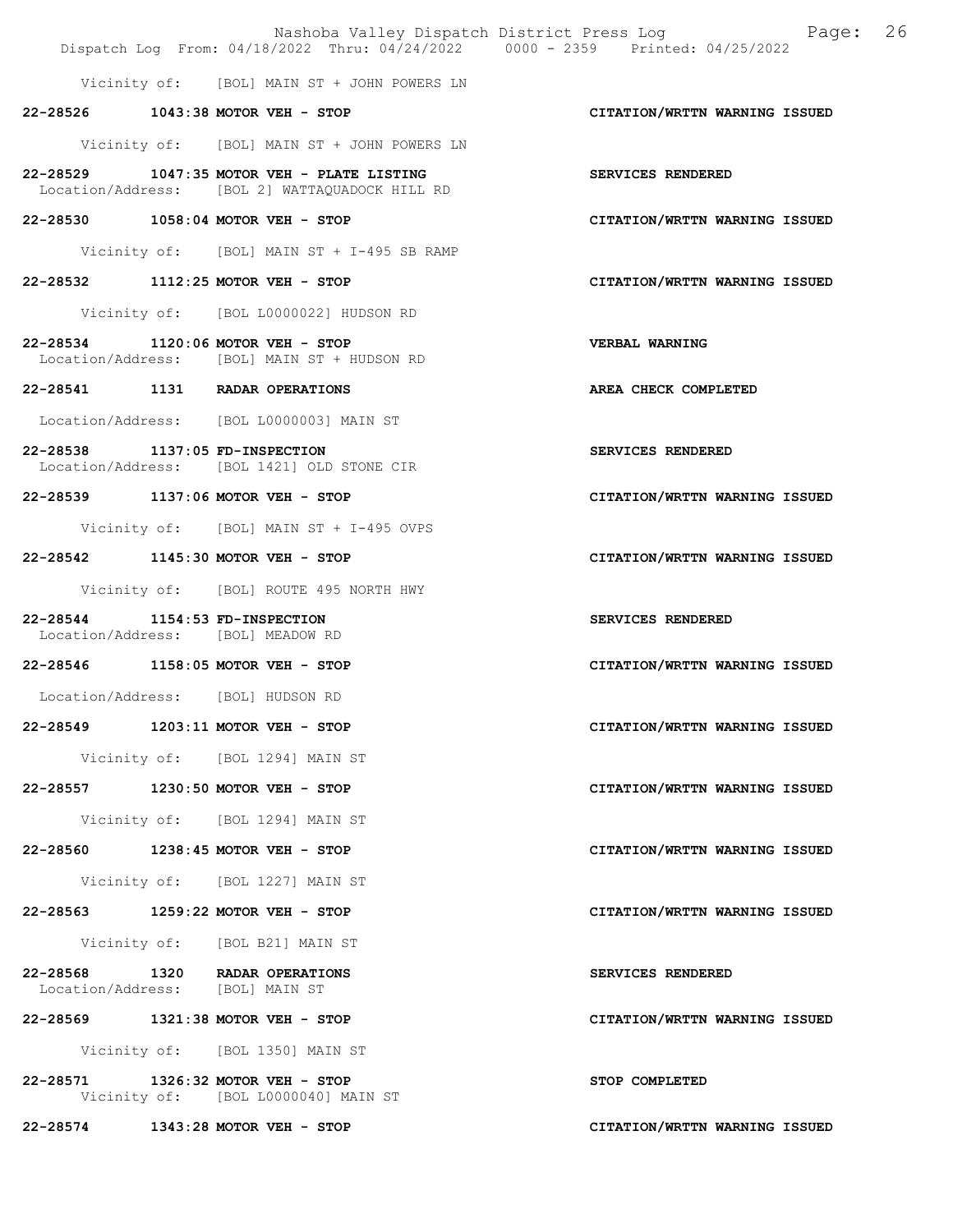SERVICES RENDERED

Vicinity of: [BOL] MANOR RD + WATTAQUADOCK HILL RD

| 22-28579          | 1430:32 FD-INSPECTION |  |                        |  |  |
|-------------------|-----------------------|--|------------------------|--|--|
| Location/Address: |                       |  | [BOL 198] BARE HILL RD |  |  |

22-28596 1600:32 MOTOR VEH - DISABLED UNFOUNDED Location/Address: [BOL] MAIN ST + SUGAR RD

- 22-28614 1751:13 MOTOR VEH COMPLAINT UNITS ADVISED Vicinity of: [BOL] STILL RIVER RD + MAIN ST
- 22-28618 1823 RADAR OPERATIONS NO SERVICES NEEDED

Location/Address: [BOL 1045] STILL RIVER RD

22-28646 2136 BUILDING / LOCATION CHECK(s) BUILDING CHKED, APPEARS SECURE

Location/Address: [BOL L0000037] MECHANIC ST

- 22-28647 2138 BUILDING / LOCATION CHECK(s) BUILDING CHKED, APPEARS SECURE Location/Address: [BOL L0000034] MECHANIC ST
- 
- 22-28648 2144 BUILDING / LOCATION CHECK(s) AREA CHECK COMPLETED

Location/Address: [BOL L0000069] HUDSON RD

- 22-28649 2148 BUILDING / LOCATION CHECK(s) ACCIDENTAL 911 CALL Location/Address: [BOL L0000070] MAIN ST
- 22-28650 2150 BUILDING / LOCATION CHECK(s) BUILDING CHKED, APPEARS SECURE Location/Address: [BOL L0000059] MAIN ST

22-28651 2152 BUILDING / LOCATION CHECK(s) AREA CHECK COMPLETED

Location/Address: [BOL 1242] MAIN ST

22-28652 2154 BUILDING / LOCATION CHECK(s) BUILDING CHKED, APPEARS SECURE

Location/Address: [BOL 29] MAIN ST

22-28655 2221 RADAR OPERATIONS SERVICES RENDERED Location/Address: [BOL] MAIN ST

22-28657 2230:30 MOTOR VEH - STOP VERBAL WARNING Vicinity of: [BOL] MAIN ST + JOHN POWERS LN

#### For Date: 04/22/2022 - Friday

| 22-28682                                    |      | 0023:16 BUILDING / LOCATION CHECK(s)<br>Location/Address: [BOL L0000073] MAIN ST | <b>INVESTIGATED</b>   |
|---------------------------------------------|------|----------------------------------------------------------------------------------|-----------------------|
| 22-28700<br>Location/Address: [BOL] MAIN ST | 0052 | RADAR OPERATIONS                                                                 | SERVICES RENDERED     |
| 22-28711                                    |      | $0107:58$ MOTOR VEH - STOP                                                       | <b>VERBAL WARNING</b> |

22-28720 0117 BUILDING / LOCATION CHECK(s) AREA CHECK COMPLETED

Location: [BOL WEST] WEST SECTOR

22-28722 0121:16 MOTOR VEH - STOP VERBAL WARNING Vicinity of: [BOL L0000033] MAIN ST

Vicinity of: [BOL 29] MAIN ST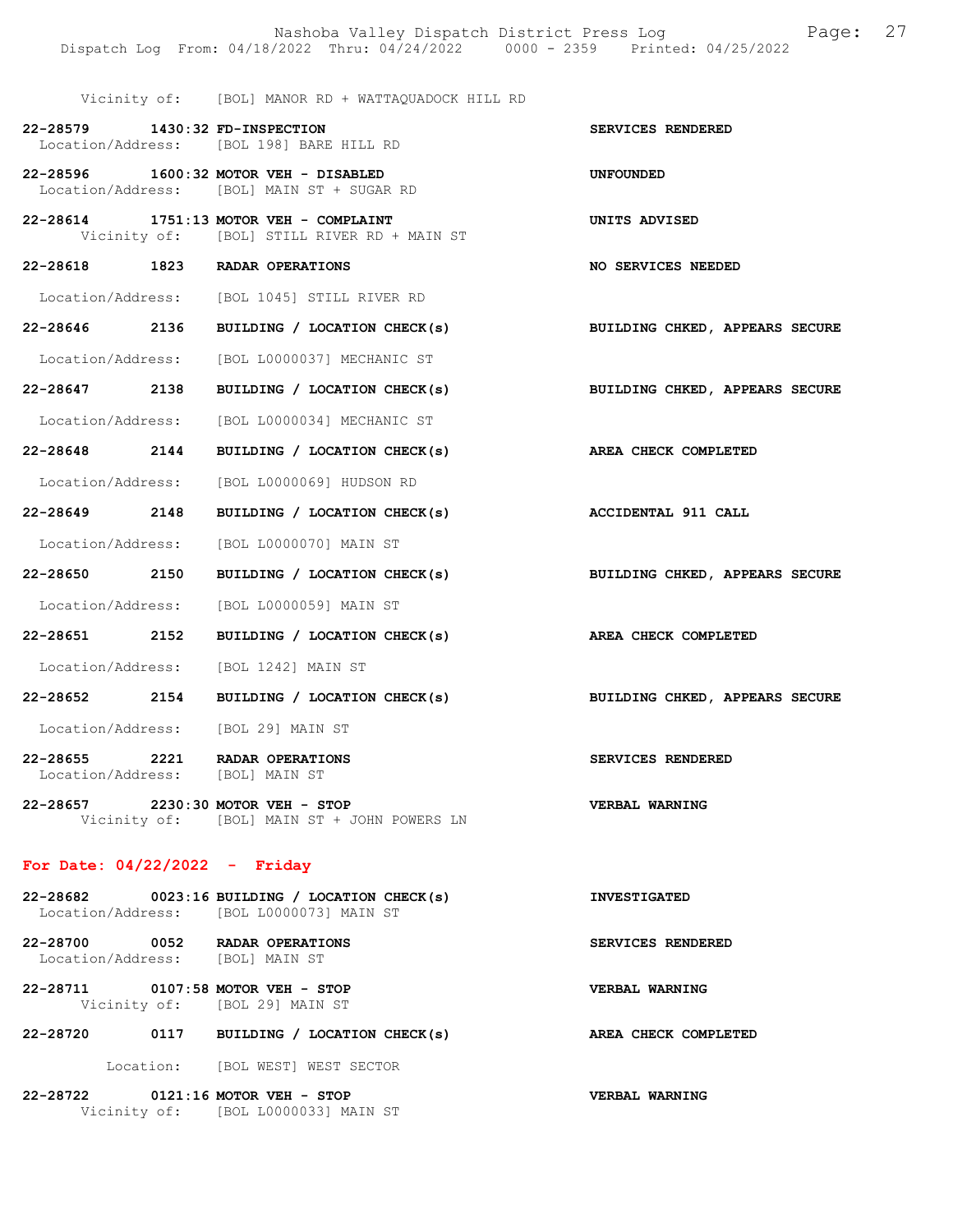|                                 | Nashoba Valley Dispatch District Press Log Fage: 28<br>Dispatch Log From: 04/18/2022 Thru: 04/24/2022 0000 - 2359 Printed: 04/25/2022 |                                      |
|---------------------------------|---------------------------------------------------------------------------------------------------------------------------------------|--------------------------------------|
|                                 | 22-28725 0130:27 BUILDING / LOCATION CHECK(s) SPOKEN TO<br>Location/Address: [BOL L0000027] MAIN ST                                   |                                      |
|                                 | 22-28729 0144 BUILDING / LOCATION CHECK(s)                                                                                            | AREA CHECK COMPLETED                 |
|                                 | Location: [BOL EAST] EAST SECTOR                                                                                                      |                                      |
|                                 | 22-28768 0711:12 ALARM - RESIDENTIAL BURGLARY TALSE ALARM<br>Location/Address: [BOL 228] FRYE RD                                      |                                      |
| Location/Address: [BOL] MAIN ST | 22-28772 0818:23 FD-MEDICAL EMERGENCY<br>Refer To Fire Case: 22BOL-317-IN                                                             | UNFOUNDED                            |
|                                 | 22-28773 0830 RADAR OPERATIONS                                                                                                        | NO SERVICES NEEDED                   |
| Location/Address: [BOL] MAIN ST |                                                                                                                                       |                                      |
|                                 | 22-28774 0831:58 MOTOR VEH - STOP<br>Location/Address: [BOL] MAIN ST + FORBUSH MILL RD                                                | <b>VERBAL WARNING</b>                |
|                                 | 22-28791 1008 RADAR OPERATIONS<br>Location/Address: [BOL] WATTAQUADOCK HILL RD + CHASE STREET EXT                                     | SERVICES RENDERED                    |
|                                 | <b>VERBAL WARNING</b><br>22-28797 1034:36 MOTOR VEH - STOP<br>Location/Address: [BOL] WATTAQUADOCK HILL RD + CHASE STREET EXT         |                                      |
| Location/Address: [BOL] MAIN ST | 22-28800 1046:56 MOTOR VEH - STOP                                                                                                     | <b>VERBAL WARNING</b>                |
|                                 | 22-28801 1050 BUILDING / LOCATION CHECK(s) AREA CHECK COMPLETED                                                                       |                                      |
| Location/Address: [BOL] MAIN ST |                                                                                                                                       |                                      |
|                                 | 22-28808 1138:24 MOTOR VEH - STOP<br>Location/Address: [BOL] MAIN ST + HUDSON RD                                                      | STOP COMPLETED                       |
| Vicinity of: [BOL] MAIN ST      | 22-28809 1147:06 MOTOR VEH - STOP                                                                                                     | <b>VERBAL WARNING</b>                |
|                                 | 22-28814 1211:00 FD-MEDICAL LIFT ASSIST                                                                                               | <b>PATIENT REFUSAL, NO TRANSPORT</b> |
|                                 | Location/Address: [BOL 500] FOX RUN RD<br>Refer To Fire Case: 22BOL-318-IN                                                            |                                      |
|                                 | 22-28815 1228:34 REQUEST TO SPEAK TO AN OFFICER<br>Location/Address: [BOL 2] WATTAQUADOCK HILL RD<br>Refer To Fire Case: 22BOL-319-IN | <b>TRANSPORTED BLS</b>               |
|                                 | 22-28847 1612 COMMUNITY POLICING<br>Location/Address: [BOL L0000027] MAIN ST                                                          | SERVICES RENDERED                    |
|                                 | 22-28854 1635 RADAR OPERATIONS<br>Location/Address: [BOL] WATTAQUADOCK HILL RD                                                        | SERVICES RENDERED                    |
|                                 | 22-28855 1636:20 FD-INVESTIGATION<br>Location/Address: [BOL] MEADOW RD<br>Refer To Fire Case: 22BOL-320-IN                            | <b>EXTINGUISHED FIRE</b>             |
|                                 | 22-28863 1704:00 WELL BEING CHECK                                                                                                     | ACCIDENTAL 911 CALL                  |
|                                 | Location/Address: [BOL 812] ANNIE MOORE RD                                                                                            |                                      |
|                                 | 22-28866 1722:14 COOKING FIRE REQUEST<br>Location/Address: [BOL 1158] WHITCOMB RD                                                     | NOTIFIED                             |
|                                 | 22-28867 1728 BUILDING / LOCATION CHECK(s)                                                                                            | AREA CHECK COMPLETED                 |
|                                 | Location/Address: [BOL] WHITCOMB RD                                                                                                   |                                      |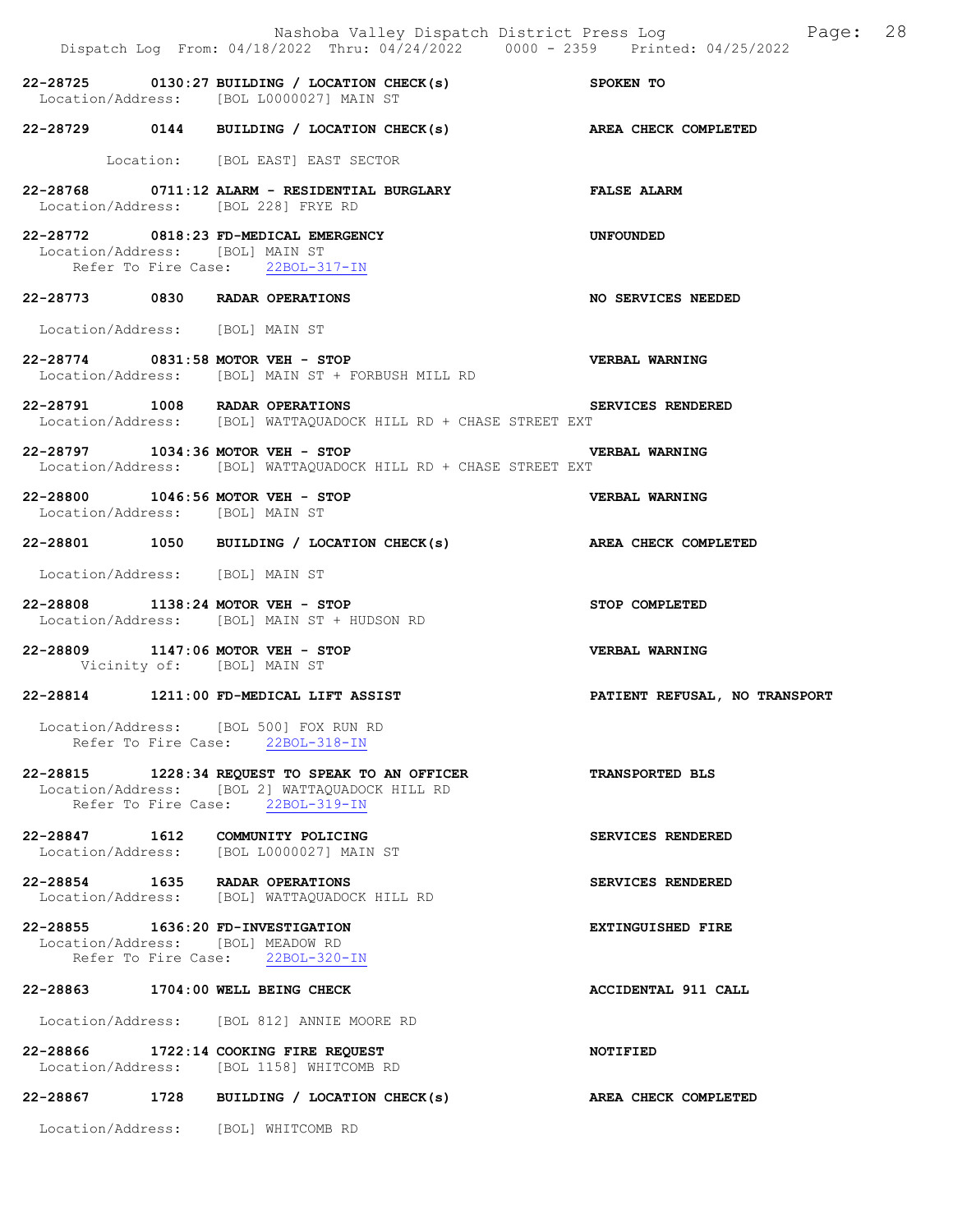|                   | 22-28869 1737:19 SUSPICIOUS ACTIVITY<br>Location/Address: [BOL] SUGAR RD             | SERVICES RENDERED              |
|-------------------|--------------------------------------------------------------------------------------|--------------------------------|
|                   | 22-28873 1752:04 MOTOR VEH - STOP<br>Location/Address: [BOL] MAIN ST                 | VERBAL WARNING                 |
|                   | 22-28875 1801:29 MOTOR VEH - STOP<br>Location/Address: [BOL 1267] MAIN ST            | VEHICLE TOWED                  |
|                   | 22-28886 1912:56 ALARM - RESIDENTIAL BURGLARY<br>Location/Address: [BOL 343] MAIN ST | SPOKEN TO                      |
|                   | 22-28902 2056:53 COOKING FIRE REQUEST                                                | NO SERVICES NEEDED             |
|                   | Location/Address: [BOL 1065] LONG HILL RD                                            |                                |
|                   | 22-28913 2152 BUILDING / LOCATION CHECK(s)                                           | AREA CHECK COMPLETED           |
|                   | Location/Address: [BOL 29] MAIN ST                                                   |                                |
|                   | 22-28914 2153 BUILDING / LOCATION CHECK(s) AREA CHECK COMPLETED                      |                                |
|                   | Location/Address: [BOL 1242] MAIN ST                                                 |                                |
|                   | 22-28915 2155 BUILDING / LOCATION CHECK(s)                                           | AREA CHECK COMPLETED           |
|                   | Location/Address: [BOL L0000034] MECHANIC ST                                         |                                |
|                   | 22-28916 2156 BUILDING / LOCATION CHECK(s)                                           | AREA CHECK COMPLETED           |
|                   | Location/Address: [BOL L0000037] MECHANIC ST                                         |                                |
|                   | 22-28917 2159 BUILDING / LOCATION CHECK(s) AREA CHECK COMPLETED                      |                                |
|                   | Location/Address: [BOL] MAIN ST                                                      |                                |
|                   | 22-28918 2200 BUILDING / LOCATION CHECK(s)                                           | AREA CHECK COMPLETED           |
|                   | Location/Address: [BOL 1586] MAIN ST                                                 |                                |
|                   | 22-28919 2202 BUILDING / LOCATION CHECK(s) AREA CHECK COMPLETED                      |                                |
|                   | Location/Address: [BOL L0000027] MAIN ST                                             |                                |
|                   | 22-28920 2206:17 SUSPICIOUS ACTIVITY                                                 | BUILDING CHKED, APPEARS SECURE |
|                   | Location/Address: [BOL L0000034] MECHANIC ST                                         |                                |
| 22-28921 2236     | BUILDING / LOCATION CHECK(s)                                                         | AREA CHECK COMPLETED           |
| Location/Address: | [BOL L0000076] HUDSON RD                                                             |                                |
| 22-28922 2236     | BUILDING / LOCATION CHECK(s)                                                         | BUILDING CHKED, APPEARS SECURE |
| Location/Address: | [BOL 26] FORBUSH MILL RD                                                             |                                |
| 22-28923 2241     | BUILDING / LOCATION CHECK(s)                                                         | AREA CHECK COMPLETED           |
| Location/Address: | [BOL 654] FORBUSH MILL RD                                                            |                                |
| 22-28924 2242     | BUILDING / LOCATION CHECK(s)                                                         | AREA CHECK COMPLETED           |
|                   | Location/Address: [BOL 785] FORBUSH MILL RD                                          |                                |

For Date: 04/23/2022 - Saturday

| 22-28948<br>0043 |  | BUILDING / LOCATION CHECK(s) |  |  | AREA CHECK COMPLETED |
|------------------|--|------------------------------|--|--|----------------------|
|------------------|--|------------------------------|--|--|----------------------|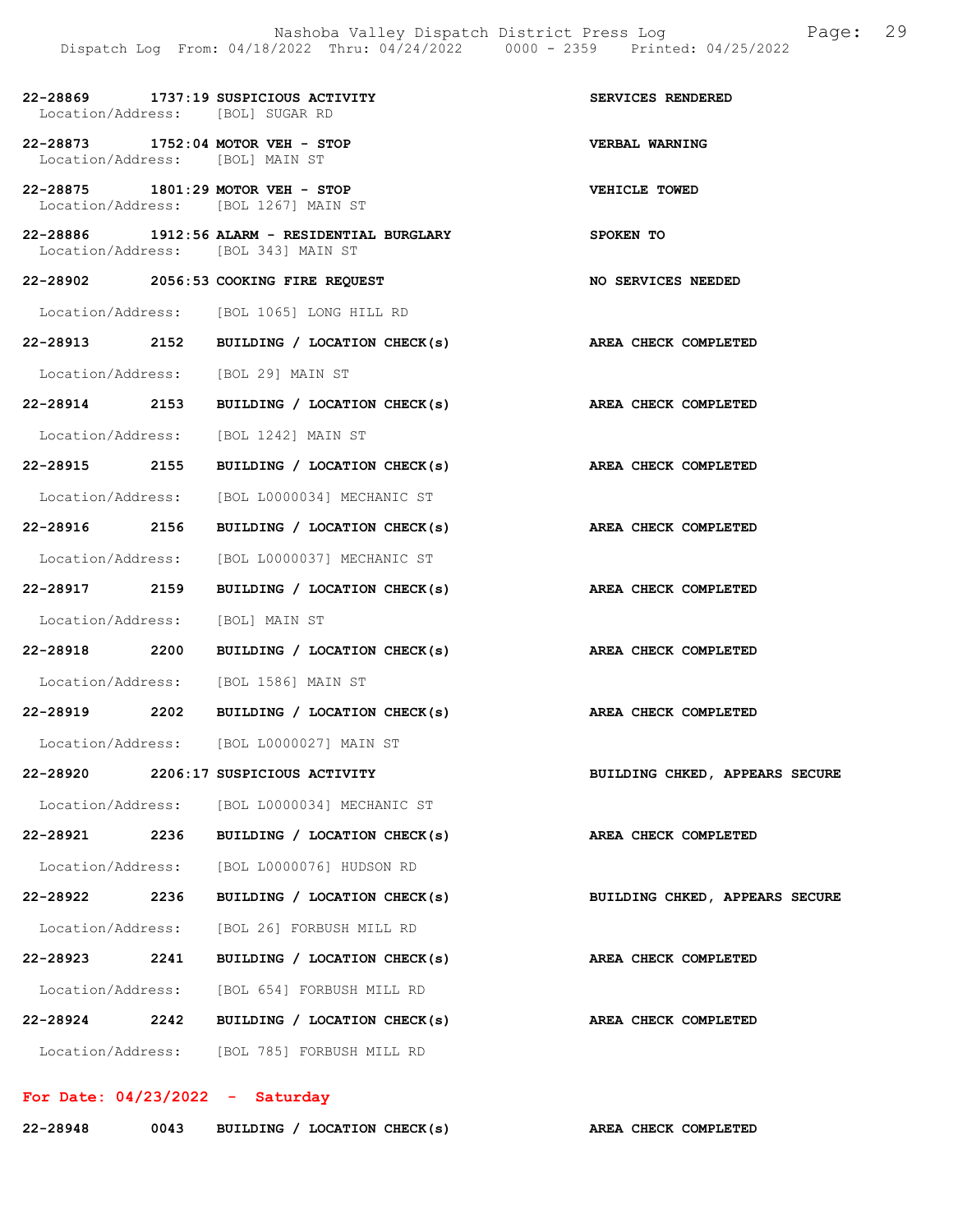Nashoba Valley Dispatch District Press Log Fage: 30 Dispatch Log From: 04/18/2022 Thru: 04/24/2022 0000 - 2359 Printed: 04/25/2022

 Location: [BOL WEST] WEST SECTOR 22-28965 0101 RADAR OPERATIONS SERVICES RENDERED<br>Location/Address: [BOL] MAIN ST Location/Address: 22-28987 0128 RADAR OPERATIONS NO SERVICES NEEDED Location/Address: [BOL] MAIN ST + STILL RIVER RD 22-28995 0137 BUILDING / LOCATION CHECK(s) AREA CHECK COMPLETED Location: [BOL EAST] EAST SECTOR 22-28997 0148:09 BUILDING / LOCATION CHECK(s) AREA CHECK COMPLETED Location/Address: [BOL] MAIN ST 22-29012 0206:49 MOTOR VEH - COMPLAINT REFERRED TO OTHER AGENCY Location/Address: [BOL] MAIN ST + WATTAQUADOCK HILL RD 22-29056 0600:09 ALARM - RESIDENTIAL BURGLARY BUILDING CHKED, APPEARS SECURE Location/Address: [BOL 78] SUGAR RD 22-29118 1040 RADAR OPERATIONS SERVICES RENDERED Location/Address: [BOL] MAIN ST 22-29122 1053:23 MOTOR VEH - STOP CITATION/WRTTN WARNING ISSUED Vicinity of: [BOL L0000040] MAIN ST 22-29125 1119:59 MOTOR VEH - STOP VERBAL WARNING Vicinity of: [BOL 1242] MAIN ST 22-29130 1146:20 MOTOR VEH - STOP VERBAL WARNING Location/Address: [BOL 2] WATTAQUADOCK HILL RD 22-29131 1153:44 MOTOR VEH - STOP VERBAL WARNING Location/Address: [BOL] MAIN ST + WATTAQUADOCK HILL RD 22-29135 1209:14 Property Damage UNITS ADVISED Location/Address: [BOL 740] CENTURY MILL RD [BOL 740] CENTURY MILL RD 22-29160 1531:23 MOTOR VEH - STOP STOP COMPLETED Location/Address: [BOL 785] FORBUSH MILL RD 22-29162 1536 RADAR OPERATIONS SERVICES RENDERED Location/Address: [BOL] MAIN ST 22-29163 1540 RADAR OPERATIONS SERVICES RENDERED Location/Address: [BOL] FORBUSH MILL RD 22-29164 1542:12 MOTOR VEH - STOP SERVICES RENDERED Location/Address: [BOL] ROUTE 495 HWY 22-29166 1545:45 MOTOR VEH - ACCIDENT W/INJURY VEHICLE TOWED Location/Address: [BOL 1284] MAIN ST Refer To Fire Case: 22BOL-321-IN 22-29186 1638:14 DISTURBANCE REPORT Location/Address: [BOL 1586] MAIN ST 22-29190 1710:17 BUILDING / LOCATION CHECK(s) AREA CHECK COMPLETED Location/Address: [BOL 1146] WATTAQUADOCK HILL RD 22-29212 1945 RADAR OPERATIONS NO SERVICES NEEDED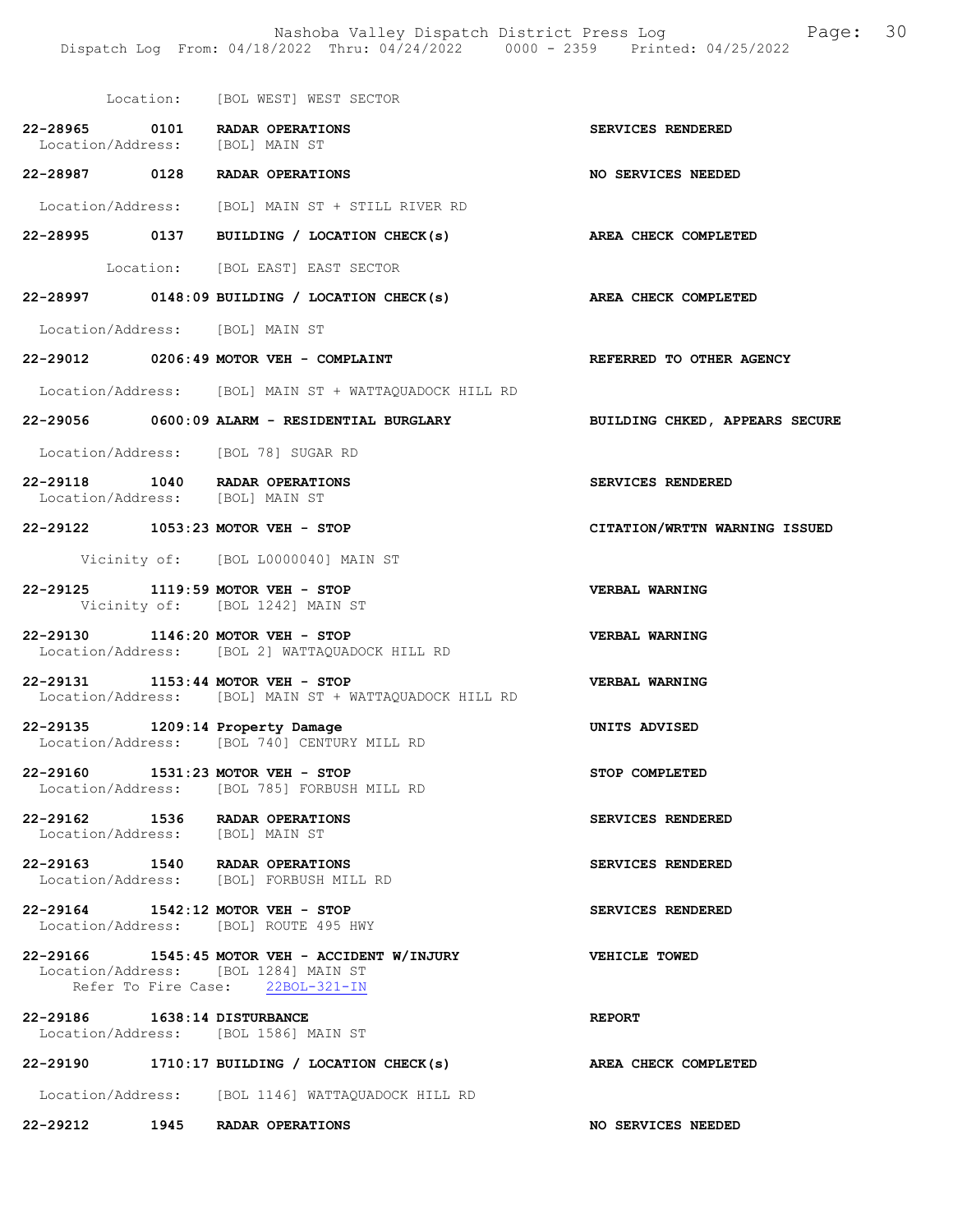Location/Address: [BOL] MAIN ST 22-29213 1945:38 MOTOR VEH - STOP VERBAL WARNING Vicinity of: [BOL 182] MAIN ST 22-29215 1953:30 MOTOR VEH - STOP VERBAL WARNING Location/Address: [BOL] MAIN ST 22-29216 1956:33 MOTOR VEH - STOP VERBAL WARNING Location/Address: [BOL] MAIN ST + PONDSIDE DR 22-29219 2004:28 MOTOR VEH - STOP VERBAL WARNING Location/Address: [BOL 983] MAIN ST 22-29223 2013:51 MOTOR VEH - STOP<br>Location/Address: [BOL] MAIN ST + FORBUSH MILL RD Location/Address: [BOL] MAIN ST + FORBUSH MILL RD 22-29225 2024:46 MOTOR VEH - STOP VEHICLE TOWED Location/Address: [BOL] MAIN ST + FOX RUN RD 22-29226 2034:10 MOTOR VEH - STOP CITATION/WRTTN WARNING ISSUED Location/Address: [BOL] MAIN ST + WILDER RD 22-29230 2100 BUILDING / LOCATION CHECK(s) AREA CHECK COMPLETED Location/Address: [BOL L0000014] STILL RIVER RD 22-29232 2101 BUILDING / LOCATION CHECK(s) AREA CHECK COMPLETED Location/Address: [BOL 785] FORBUSH MILL RD 22-29234 2109 BUILDING / LOCATION CHECK(s) AREA CHECK COMPLETED Location/Address: [BOL 654] FORBUSH MILL RD 22-29235 2109 BUILDING / LOCATION CHECK(s) AREA CHECK COMPLETED Location/Address: [BOL 26] FORBUSH MILL RD 22-29236 2110 BUILDING / LOCATION CHECK(s) AREA CHECK COMPLETED Location/Address: [BOL 1] GREEN RD 22-29237 2115 BUILDING / LOCATION CHECK(s) AREA CHECK COMPLETED Location/Address: [BOL L0000060] MAIN ST 22-29239 2116 BUILDING / LOCATION CHECK(s) SERVICES RENDERED<br>Location/Address: [BOL L0000020] FLANAGAN RD [BOL L0000020] FLANAGAN RD 22-29240 2126 BUILDING / LOCATION CHECK(s) AREA CHECK COMPLETED Location/Address: [BOL L0000069] HUDSON RD 22-29242 2129 BUILDING / LOCATION CHECK(s) AREA CHECK COMPLETED Location/Address: [BOL L0000027] MAIN ST 22-29245 2142:48 ASSIST OTHER AGENCY SERVICES RENDERED<br>
Location: [BOL] ROUTE 495 [BOL] ROUTE 495 22-29248 2204 BUILDING / LOCATION CHECK(s) AREA CHECK COMPLETED Location/Address: [BOL L0000070] MAIN ST 22-29250 2206 BUILDING / LOCATION CHECK(s) AREA CHECK COMPLETED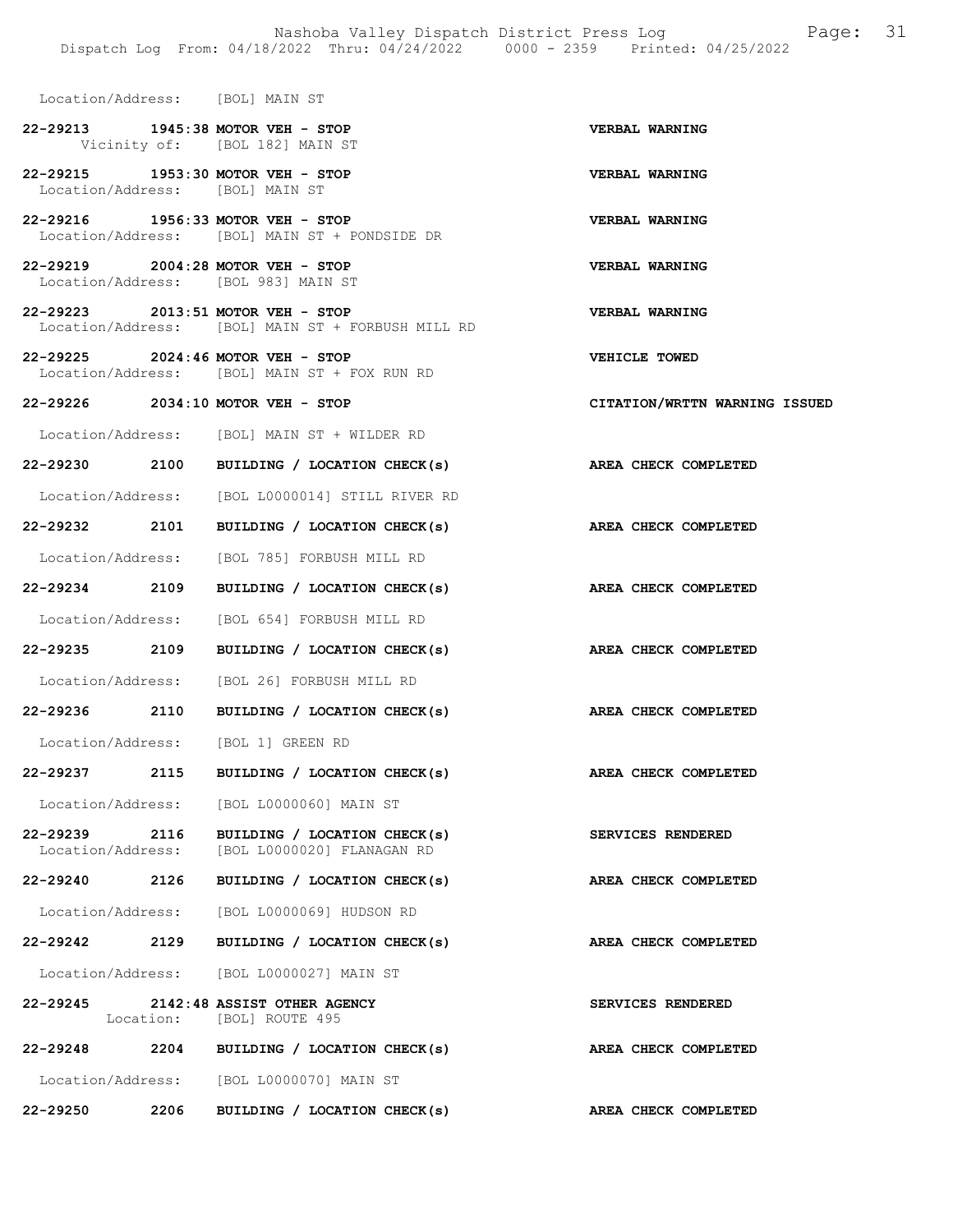|                                 |                                                                                               | Page: 32<br>Nashoba Valley Dispatch District Press Log<br>Dispatch Log From: 04/18/2022 Thru: 04/24/2022 0000 - 2359 Printed: 04/25/2022 |  |
|---------------------------------|-----------------------------------------------------------------------------------------------|------------------------------------------------------------------------------------------------------------------------------------------|--|
|                                 | Location/Address: [BOL L0000037] MECHANIC ST                                                  |                                                                                                                                          |  |
|                                 | 22-29251 2208 BUILDING / LOCATION CHECK(s) AREA CHECK COMPLETED                               |                                                                                                                                          |  |
|                                 | Location/Address: [BOL L0000034] MECHANIC ST                                                  |                                                                                                                                          |  |
|                                 | 22-29252 2210 BUILDING / LOCATION CHECK(s)                                                    | AREA CHECK COMPLETED                                                                                                                     |  |
|                                 | Location/Address: [BOL 29] MAIN ST                                                            |                                                                                                                                          |  |
| For Date: $04/24/2022 -$ Sunday |                                                                                               |                                                                                                                                          |  |
|                                 | 22-29284 0033 BUILDING / LOCATION CHECK(s)                                                    | AREA CHECK COMPLETED                                                                                                                     |  |
|                                 | Location: [BOL WEST] WEST SECTOR                                                              |                                                                                                                                          |  |
|                                 | 22-29287 0034 BUILDING / LOCATION CHECK(s)                                                    | <b>AREA CHECK COMPLETED</b>                                                                                                              |  |
|                                 | Location: [BOL EAST] EAST SECTOR                                                              |                                                                                                                                          |  |
|                                 | $22-29298$ 0054:06 BUILDING / LOCATION CHECK(s)<br>Location/Address: [BOL L0000076] HUDSON RD | <b>INVESTIGATED</b>                                                                                                                      |  |
|                                 | 22-29313 0117 RADAR OPERATIONS                                                                | NO SERVICES NEEDED                                                                                                                       |  |
|                                 | Location/Address: [BOL] MAIN ST + STILL RIVER RD                                              |                                                                                                                                          |  |
| 22-29320 0135                   | BUILDING / LOCATION CHECK(s)                                                                  | NO SERVICES NEEDED                                                                                                                       |  |
|                                 | Location/Address: [BOL] MAIN ST                                                               |                                                                                                                                          |  |
|                                 | 22-29321 0136 RADAR OPERATIONS<br>Location/Address: [BOL] MAIN ST                             | SERVICES RENDERED                                                                                                                        |  |
|                                 | 22-29359 0543:44 ALARM - COMMERCIAL BURGLARY                                                  | NO SERVICES NEEDED                                                                                                                       |  |
|                                 | Location/Address: [BOL 2] WATTAQUADOCK HILL RD                                                |                                                                                                                                          |  |
|                                 | 22-29397 1002 RADAR OPERATIONS                                                                | NO SERVICES NEEDED                                                                                                                       |  |
|                                 | Location/Address: [BOL] MAIN ST                                                               |                                                                                                                                          |  |
|                                 | 22-29400 1020 RADAR OPERATIONS<br>Location/Address: [BOL] WATTAQUADOCK HILL RD                | SERVICES RENDERED                                                                                                                        |  |
|                                 | 22-29401 1029:10 MOTOR VEH - STOP<br>Vicinity of: [BOL 675] WATTAQUADOCK HILL RD              | <b>VERBAL WARNING</b>                                                                                                                    |  |
|                                 | 22-29405 1040:43 MOTOR VEH - STOP<br>Vicinity of: [BOL 675] WATTAQUADOCK HILL RD              | VERBAL WARNING                                                                                                                           |  |
|                                 | 22-29407 1058:12 MOTOR VEH - STOP<br>Vicinity of: [BOL 675] WATTAQUADOCK HILL RD              | VERBAL WARNING                                                                                                                           |  |
|                                 | 22-29409 1103 RADAR OPERATIONS                                                                | NO SERVICES NEEDED                                                                                                                       |  |
| Location/Address: [BOL] MAIN ST |                                                                                               |                                                                                                                                          |  |
|                                 | 22-29410 1112:05 MOTOR VEH - STOP                                                             | CITATION/WRTTN WARNING ISSUED                                                                                                            |  |
|                                 | Vicinity of: [BOL] LONG HILL RD + ANNIE MOORE RD                                              |                                                                                                                                          |  |
|                                 | 22-29411 1118:04 MOTOR VEH - STOP<br>Vicinity of: [BOL L0000040] MAIN ST                      | VERBAL WARNING                                                                                                                           |  |
|                                 | 22-29412 1123:57 MOTOR VEH - STOP                                                             | CITATION/WRTTN WARNING ISSUED                                                                                                            |  |
|                                 | Vicinity of: [BOL L0000040] MAIN ST                                                           |                                                                                                                                          |  |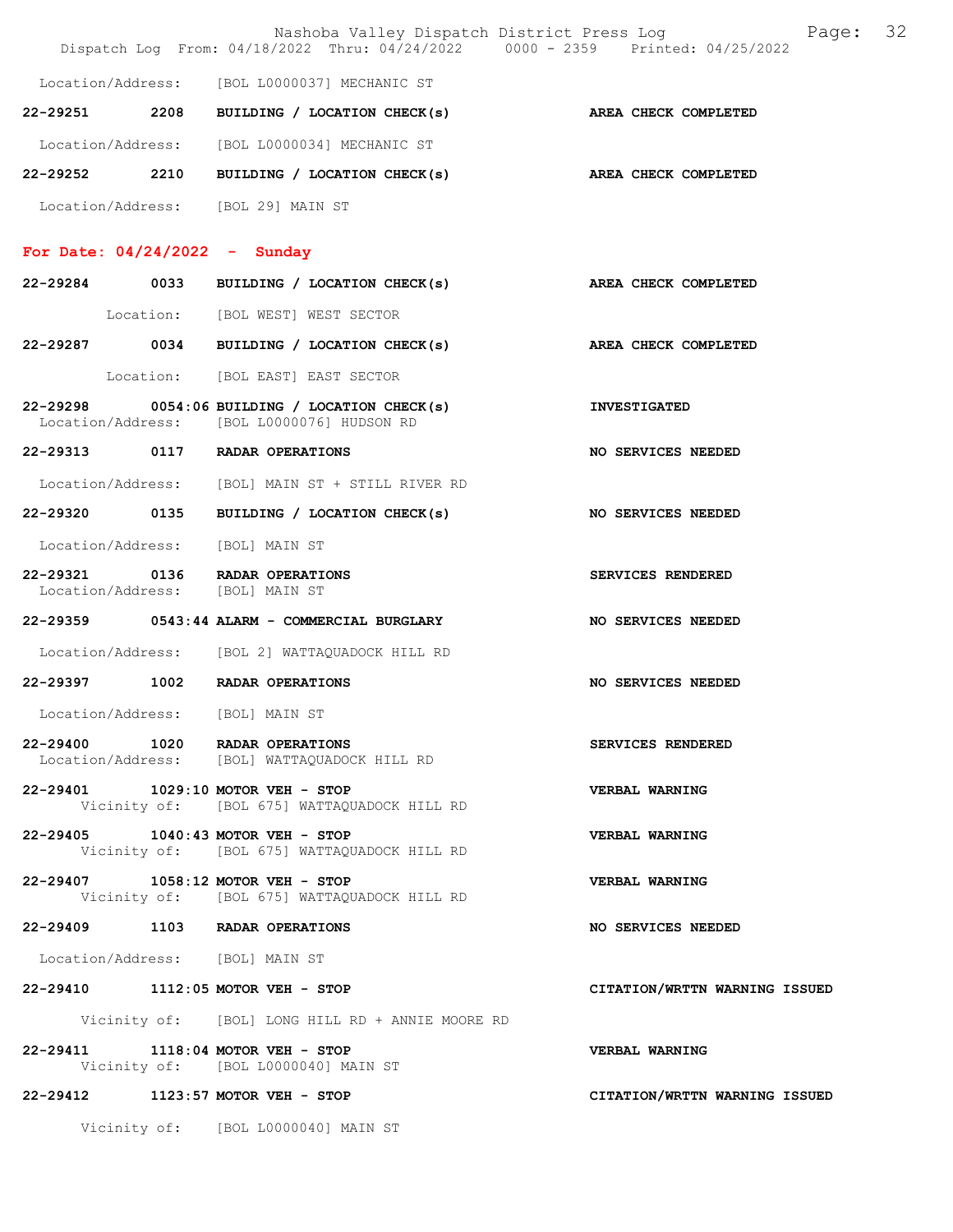Nashoba Valley Dispatch District Press Log Fage: 33

# Dispatch Log From: 04/18/2022 Thru: 04/24/2022 0000 - 2359 Printed: 04/25/2022 22-29414 1133:23 MOTOR VEH - STOP CITATION/WRTTN WARNING ISSUED Vicinity of: [BOL 1625] WATTAQUADOCK HILL RD 22-29421 1146:04 MOTOR VEH - STOP CITATION/WRTTN WARNING ISSUED Vicinity of: [BOL 28] MAIN ST 22-29422 1207:08 MOTOR VEH - STOP CITATION/WRTTN WARNING ISSUED Vicinity of: [BOL L0000057] MAIN ST 22-29424 1216:34 MOTOR VEH - STOP CITATION/WRTTN WARNING ISSUED Vicinity of: [BOL 1284] MAIN ST 22-29425 1218:59 ASSIST OTHER AGENCY SERVICES RENDERED Location/Address: [BOL 1625] WATTAQUADOCK HILL RD 22-29426 1226:05 MOTOR VEH - STOP CITATION/WRTTN WARNING ISSUED Vicinity of: [BOL 565] WATTAQUADOCK HILL RD 22-29427 1233:04 MOTOR VEH - STOP CITATION/WRTTN WARNING ISSUED Vicinity of: [BOL 1591] WATTAQUADOCK HILL RD 22-29428 1239 RADAR OPERATIONS<br>
Location/Address: [BOL] WATTAQUADOCK HILL RD Location/Address: [BOL] WATTAQUADOCK HILL RD 22-29434 1317:52 MOTOR VEH - STOP CITATION/WRTTN WARNING ISSUED Vicinity of: [BOL L0000017] FORBUSH MILL RD 22-29440 1335:48 MOTOR VEH - STOP VERBAL WARNING<br>Vicinity of: [BOL 654] FORBUSH MILL RD [BOL 654] FORBUSH MILL RD 22-29446 1348:02 MOTOR VEH - STOP<br>Vicinity of: [BOL 626] FORBUSH MILL RD<br>Vicinity of: [BOL 626] FORBUSH MILL RD Vicinity of: [BOL 626] FORBUSH MILL RD 22-29452 1411:52 MOTOR VEH - STOP CITATION/WRTTN WARNING ISSUED Vicinity of: [BOL 1267] MAIN ST 22-29455 1419:51 GENERAL INFO NOTIFIED Location/Address: [BOL L0000067] MAIN ST 22-29454 1426:11 MOTOR VEH - STOP CITATION/WRTTN WARNING ISSUED Vicinity of: [BOL 29] MAIN ST 22-29457 1434:25 WELL BEING CHECK NEGATIVE CONTACT Location/Address: [BOL] MAIN ST + STILL RIVER RD

22-29460 1443:33 SUSPICIOUS ACTIVITY BUILDING CHKED, APPEARS SECURE

Location/Address: [BOL] NOURSE RD

22-29464 1544 RADAR OPERATIONS SERVICES RENDERED<br>
Location/Address: [BOL] MAIN ST Location/Address:

22-29467 1625:39 MOTOR VEH - STOP VERBAL WARNING Vicinity of: [BOL 1267] MAIN ST

22-29469 1644:16 MOTOR VEH - STOP CITATION/WRTTN WARNING ISSUED

Vicinity of: [BOL] WILDER RD + OLD BAY RD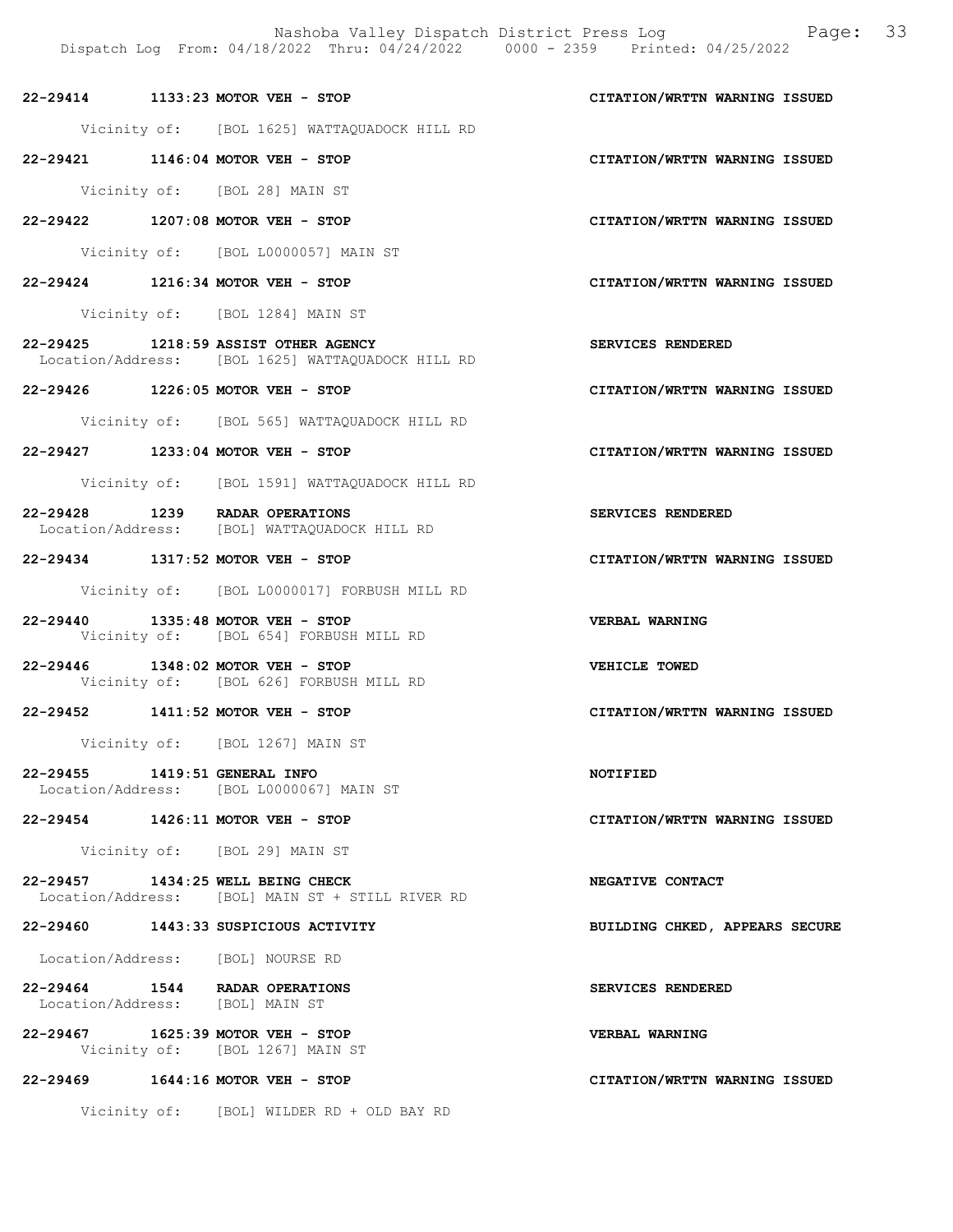|          | Nashoba Valley Dispatch District Press Log<br>Dispatch Log From: 04/18/2022 Thru: 04/24/2022 0000 - 2359 Printed: 04/25/2022 | Page: 34                      |  |
|----------|------------------------------------------------------------------------------------------------------------------------------|-------------------------------|--|
|          | 22-29475 1717:18 MOTOR VEH - STOP<br>Location/Address: [BOL] WATTAQUADOCK HILL RD + W BERLIN RD                              | <b>VERBAL WARNING</b>         |  |
|          | 22-29476 1724:04 SUSPICIOUS ACTIVITY<br>Location/Address: [BOL] OAK TRL                                                      | VERBAL WARNING                |  |
|          | 22-29480 1735:56 MOTOR VEH - STOP<br>Location/Address: [BOL 491] MAIN ST                                                     | <b>VERBAL WARNING</b>         |  |
|          | 22-29485 1829 RADAR OPERATIONS<br>Location/Address: [BOL] WATTAQUADOCK HILL RD                                               | SERVICES RENDERED             |  |
|          | 22-29486 1829 RADAR OPERATIONS<br>Location/Address: [BOL] MAIN ST                                                            | SERVICES RENDERED             |  |
|          | 22-29487 1843:49 MOTOR VEH - STOP<br>Location/Address: [BOL] WATTAQUADOCK HILL RD + OLD BAY RD                               | VEHICLE TOWED                 |  |
|          | 22-29491 1924:45 MOTOR VEH - STOP<br>Vicinity of: [BOL L0000070] MAIN ST<br>Refer To Arrest: 22BOL-13-AR                     | ARREST(S) MADE                |  |
|          | 22-29507 2141 BUILDING / LOCATION CHECK(s) AREA CHECK COMPLETED                                                              |                               |  |
|          | Location/Address: [BOL 29] MAIN ST                                                                                           |                               |  |
|          | 22-29508 2144 BUILDING / LOCATION CHECK(s)                                                                                   | AREA CHECK COMPLETED          |  |
|          | Location/Address: [BOL L0000034] MECHANIC ST                                                                                 |                               |  |
|          | 22-29509 2145 BUILDING / LOCATION CHECK(s)                                                                                   | AREA CHECK COMPLETED          |  |
|          | Location/Address: [BOL L0000037] MECHANIC ST                                                                                 |                               |  |
|          | 22-29510 2147 BUILDING / LOCATION CHECK(s) AREA CHECK COMPLETED                                                              |                               |  |
|          | Location/Address: [BOL L0000070] MAIN ST                                                                                     |                               |  |
|          | 22-29511 2149 BUILDING / LOCATION CHECK(s) AREA CHECK COMPLETED                                                              |                               |  |
|          | Location/Address: [BOL L0000069] HUDSON RD                                                                                   |                               |  |
|          | 22-29512 2152 BUILDING / LOCATION CHECK(s)                                                                                   | AREA CHECK COMPLETED          |  |
|          | Location/Address: [BOL L0000027] MAIN ST                                                                                     |                               |  |
|          | 22-29513 2201:06 MOTOR VEH - STOP                                                                                            | CITATION/WRTTN WARNING ISSUED |  |
|          | Vicinity of: [BOL 1267] MAIN ST                                                                                              |                               |  |
| 22-29514 | 2210 BUILDING / LOCATION CHECK(s)                                                                                            | AREA CHECK COMPLETED          |  |
|          | Location/Address: [BOL L0000020] FLANAGAN RD                                                                                 |                               |  |
|          | 22-29515 2213:31 MOTOR VEH - PLATE LISTING<br>Location/Address: [BOL 2] WATTAQUADOCK HILL RD                                 | <b>SERVICES RENDERED</b>      |  |
| 22-29516 | 2215 BUILDING / LOCATION CHECK(s)                                                                                            | AREA CHECK COMPLETED          |  |
|          | Location/Address: [BOL 1] GREEN RD                                                                                           |                               |  |
|          | 22-29518 2219 BUILDING / LOCATION CHECK(s)                                                                                   | AREA CHECK COMPLETED          |  |
|          | Location/Address: [BOL L0000060] MAIN ST                                                                                     |                               |  |
|          | 22-29519 2221 BUILDING / LOCATION CHECK(s)                                                                                   | AREA CHECK COMPLETED          |  |
|          | Location/Address: [BOL 26] FORBUSH MILL RD                                                                                   |                               |  |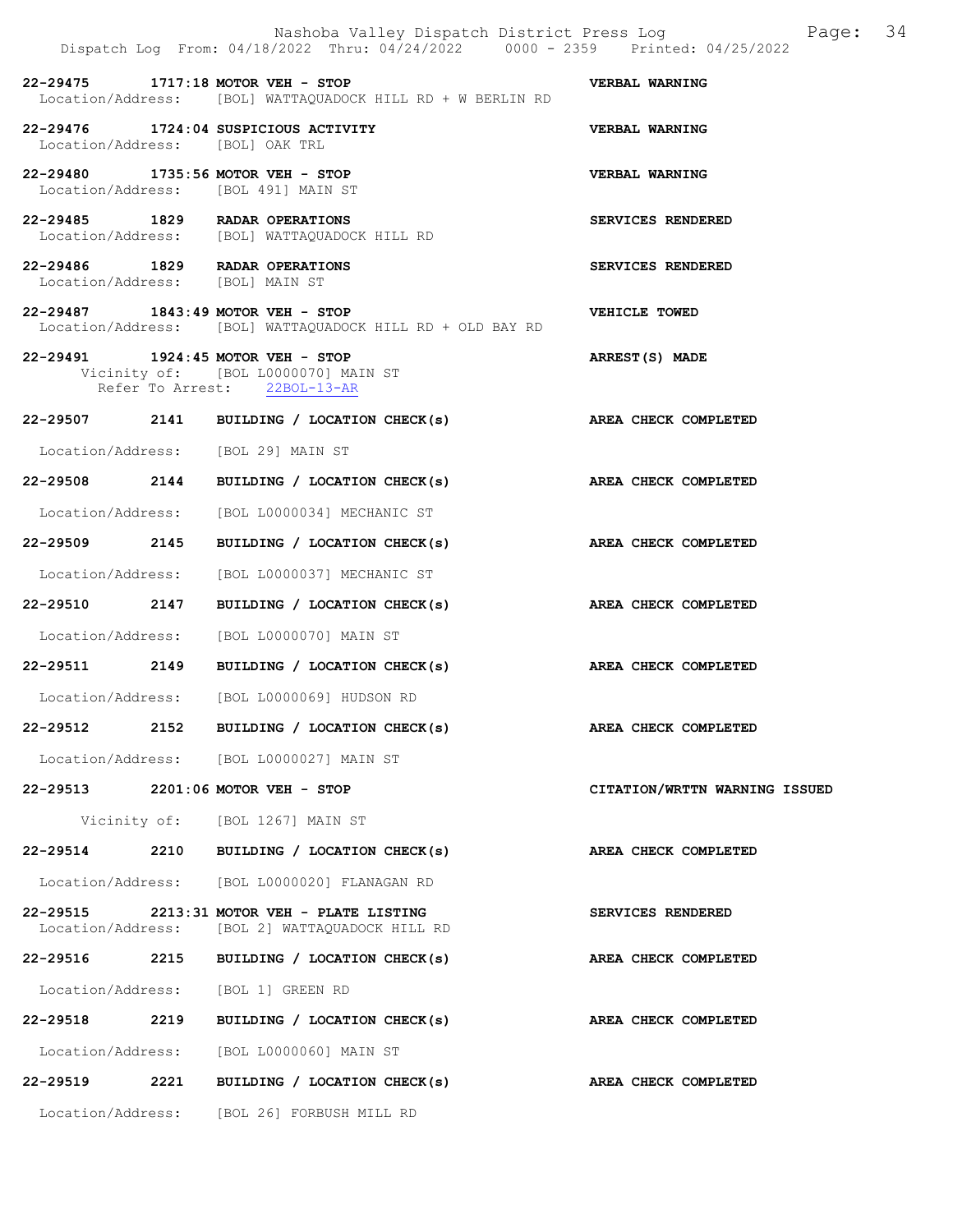Nashoba Valley Dispatch District Press Log Fage: 35

| $22 - 29520$      | 2221 | BUILDING / LOCATION CHECK(s)     |  | AREA CHECK COMPLETED |
|-------------------|------|----------------------------------|--|----------------------|
| Location/Address: |      | [BOL 654] FORBUSH MILL RD        |  |                      |
| $22 - 29521$      | 2222 | BUILDING / LOCATION CHECK(s)     |  | AREA CHECK COMPLETED |
| Location/Address: |      | [BOL 785] FORBUSH MILL RD        |  |                      |
| 22-29522          | 2223 | BUILDING / LOCATION CHECK(s)     |  | AREA CHECK COMPLETED |
| Location/Address: |      | [BOL L0000014]<br>STILL RIVER RD |  |                      |

Dispatch Log From: 04/18/2022 Thru: 04/24/2022 0000 - 2359 Printed: 04/25/2022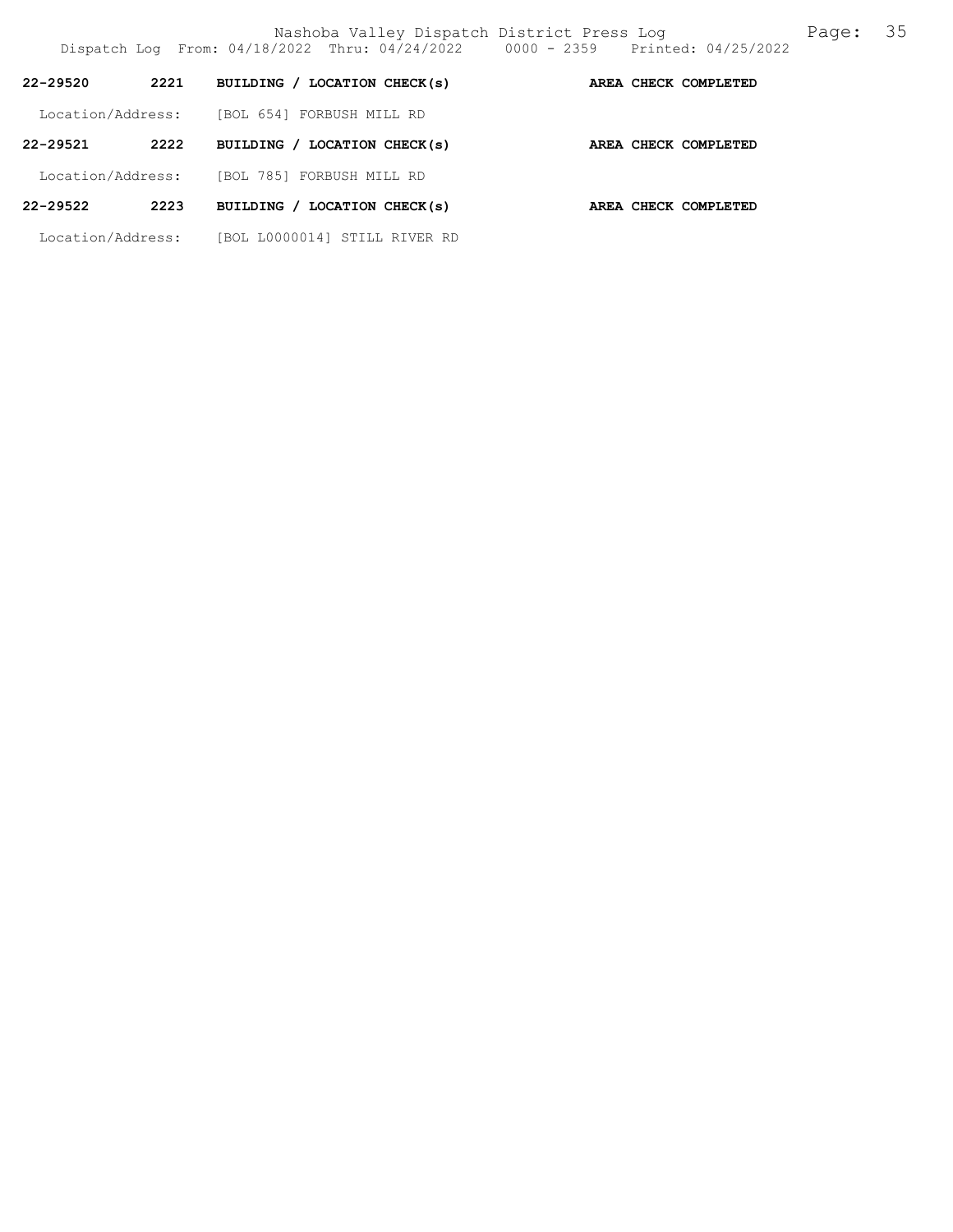Nashoba Valley Dispatch District Press Log Fage: 36 Dispatch Log From: 04/18/2022 Thru: 04/24/2022 0000 - 2359 Printed: 04/25/2022

For Jurisdiction: DEVENS, MA

#### For Date: 04/18/2022 - Monday

| $22-27652$ 0838:59 FD-FIRE ALARM (BOX DETAIL)<br>Location/Address: [DEV 347] JACKSON RD |                                    |                                    |  |  | SERVICES RENDERED |  |
|-----------------------------------------------------------------------------------------|------------------------------------|------------------------------------|--|--|-------------------|--|
| 22-27668<br>Location/Address: [DEV 4] JACKSON RD                                        | 1008:04 FD-FIRE ALARM (BOX DETAIL) |                                    |  |  | SERVICES RENDERED |  |
| 22-27676                                                                                |                                    | 1045:00 FD-FIRE ALARM (BOX DETAIL) |  |  | SERVICES RENDERED |  |

 Location/Address: [DEV 283] JACKSON RD Refer To Fire Case: 22DEV-224-IN

### For Date: 04/19/2022 - Tuesday

| 22-27887 0503:39 MOTOR VEH - ACCIDENT W/INJURY                                                                              | PATIENT REFUSAL, NO TRANSPORT |
|-----------------------------------------------------------------------------------------------------------------------------|-------------------------------|
| Vicinity of: [DEV 564] BARNUM RD<br>Refer To Fire Case: 22DEV-225-IN                                                        |                               |
| 22-27907 0741:13 ALARM - COMMERCIAL BURGLARY FALSE ALARM<br>Location/Address: [DEV 543] BARNUM RD                           |                               |
| 22-27909 0742:39 Property Damage                                                                                            | NO SERVICES NEEDED            |
| Location/Address: [DEV 551] BARNUM RD                                                                                       |                               |
| 22-27908 0743:35 FD-SERVICE CALL<br>Location/Address: [DEV BMS] JACKSON RD                                                  | SERVICES RENDERED             |
| 22-27910 0750:11 FD-FIRE ALARM (BOX DETAIL)<br>Location/Address: [DEV 350] ANDREWS PKWY<br>Refer To Fire Case: 22DEV-226-IN | SERVICES RENDERED             |
| 22-27911 0755:38 FD-FIRE ALARM (BOX DETAIL)<br>Location/Address: [DEV 564] BARNUM RD                                        | <b>SERVICES RENDERED</b>      |
| 22-27970 1239:31 FD-FIRE ALARM (BOX DETAIL)<br>Location/Address: [DEV 445] SARATOGA BLVD                                    | SERVICES RENDERED             |
| 22-27971 1242:26 FD-FIRE ALARM (BOX DETAIL)<br>Location/Address: [DEV 536] SARATOGA BLVD                                    | SERVICES RENDERED             |
| 22-27974 1305:33 FD-INSPECTION<br>Location/Address: [DEV 425] ANDREWS PKWY                                                  | SERVICES RENDERED             |
| 22-27977 1305:27 TREE/WIRE DOWN                                                                                             | REFERRED TO OTHER AGENCY      |
| Location/Address: [DEV 379] CHARLESTOWN ST                                                                                  |                               |
| 22-28017 1803:33 FD-MEDICAL EMERGENCY<br>Location/Address: [DEV 51] INDEPENDENCE DR<br>Refer To Fire Case: 22DEV-227-IN     | <b>TRANSPORTED ALS</b>        |
| 22-28028 2033:36 ASSIST OTHER AGENCY<br>Location/Address: [DEV 527] PATTON RD                                               | SERVICES RENDERED             |
| 22-28048 2318:06 FD-MEDICAL EMERGENCY<br>Location/Address: [DEV 267] AUMAN ST                                               | <b>TRANSPORTED BLS</b>        |

SERVICES RENDERED

# For Date: 04/20/2022 - Wednesday

Refer To Fire Case: 22DEV-228-IN

| 22-28170          | 0400:23 ASSIST CITIZEN |  |                        |  |
|-------------------|------------------------|--|------------------------|--|
| Location/Address: |                        |  | TDEV 4431 ANDREWS PKWY |  |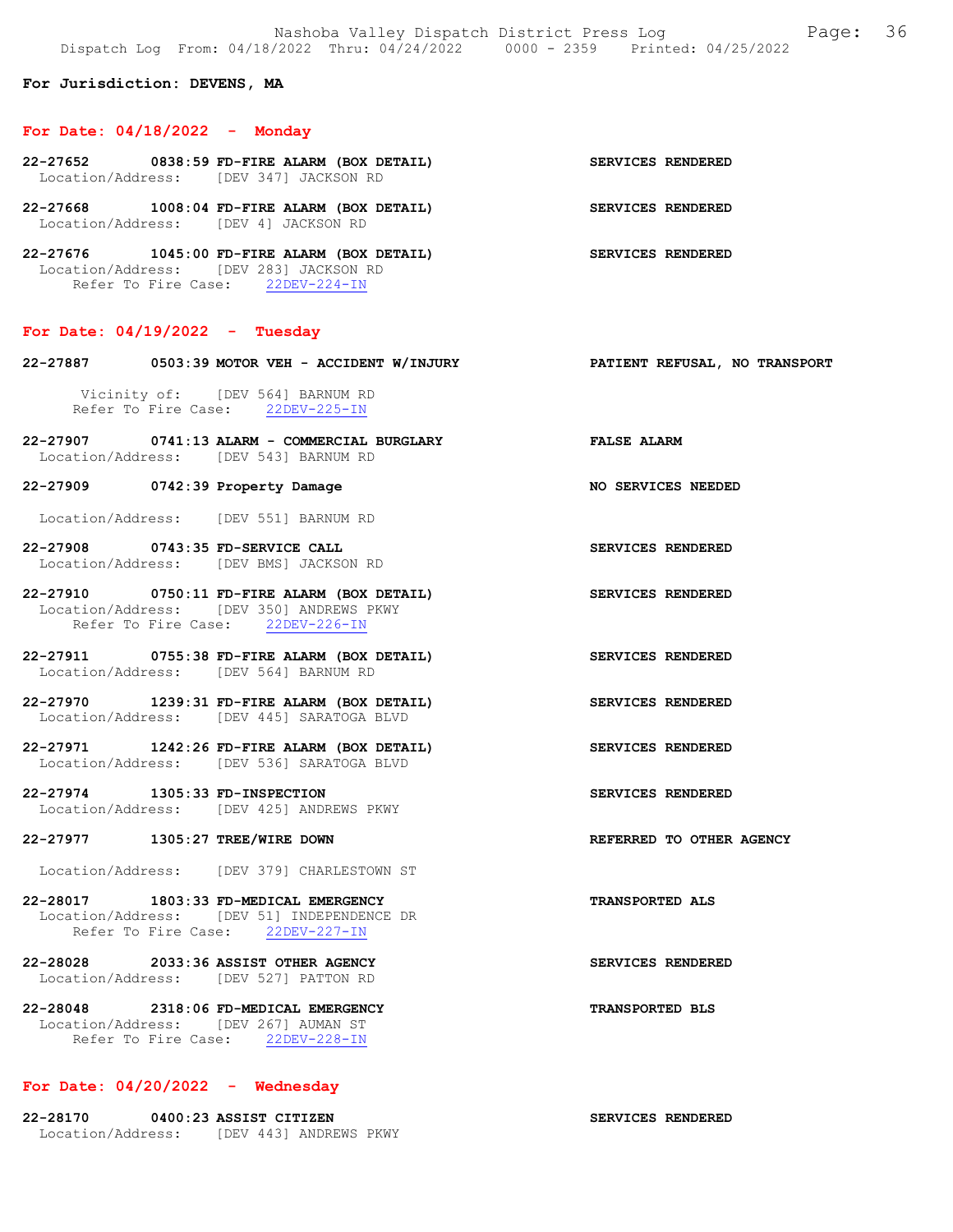| 22-28227          | 1001:02 FD-FIRE ALARM (BOX DETAIL) |                      |  |  |  | SERVICES RENDERED |
|-------------------|------------------------------------|----------------------|--|--|--|-------------------|
| Location/Address: |                                    | [DEV 279] JACKSON RD |  |  |  |                   |

22-28275 1300:30 FD-SERVICE CALL SERVICES RENDERED Location/Address: [DEV 465] INDEPENDENCE DR

22-28284 1407:49 FD-MEDICAL EMERGENCY TRANSPORTED BLS Vicinity of: [DEV 51] INDEPENDENCE DR Refer To Fire Case: 22DEV-229-IN

22-28291 1500:58 FD-SERVICE CALL SERVICES RENDERED Location/Address: [DEV 551] BARNUM RD Refer To Fire Case: 22DEV-230-IN

22-28311 1809:00 LARCENY/ FORGERY/ FRAUD INVESTIGATED Location/Address: [DEV 443] ANDREWS PKWY

22-28358 2218:05 MOTOR VEH - REPOSSESSION NO SERVICES NEEDED

Location/Address: [DEV 376] WALNUT ST

### For Date:  $04/21/2022 -$  Thursday

- 22-28473 0617:58 FD-FIRE ALARM (BOX DETAIL) SERVICES RENDERED Location/Address: [DEV 412] BARNUM RD
- 22-28485 0721:27 FD-MEDICAL EMERGENCY TRANSPORTED ALS Location/Address: [DEV 23] PATTON RD Refer To Fire Case: 22DEV-231-IN
- 22-28489 0800:47 FD-MEDICAL EMERGENCY TRANSPORTED BLS Location/Address: [DEV 51] INDEPENDENCE DR Refer To Fire Case: 22DEV-232-IN
- 22-28535 1125:07 FD-MEDICAL EMERGENCY TRANSPORTED ALS Location/Address: [DEV BMS] JACKSON RD Refer To Fire Case: 22DEV-233-IN

## 22-28559 1235:32 FD-MEDICAL EMERGENCY PATIENT REFUSAL, NO TRANSPORT

 Location/Address: [DEV 435] CAVITE ST Refer To Fire Case: 22DEV-234-IN

- 22-28566 1308:17 FD-MEDICAL EMERGENCY TRANSPORTED ALS Location/Address: [DEV 465] INDEPENDENCE DR Refer To Fire Case: 22DEV-235-IN
- 22-28570 1322:13 FD-FIRE ALARM (BOX DETAIL) SERVICES RENDERED Location/Address: [DEV 233] PATTON RD
- 22-28578 1428:22 FD-FIRE ALARM (BOX DETAIL) SERVICES RENDERED Location/Address: [DEV 232] BARNUM RD

## For Date: 04/22/2022 - Friday

- 22-28767 0709:21 MOTOR VEH ACCIDENT W/INJURY TRANSPORTED BLS Location/Address: [DEV] JACKSON RD + LAKE GEORGE ST Refer To Fire Case: 22DEV-236-IN
- 22-28790 1003:29 FD-FIRE ALARM (BOX DETAIL) SERVICES RENDERED Location/Address: [DEV 230] INDEPENDENCE DR Refer To Fire Case: 22DEV-238-IN
- 22-28827 1352:33 FD-SERVICE CALL SERVICES RENDERED Location/Address: [DEV] MACPHERSON RD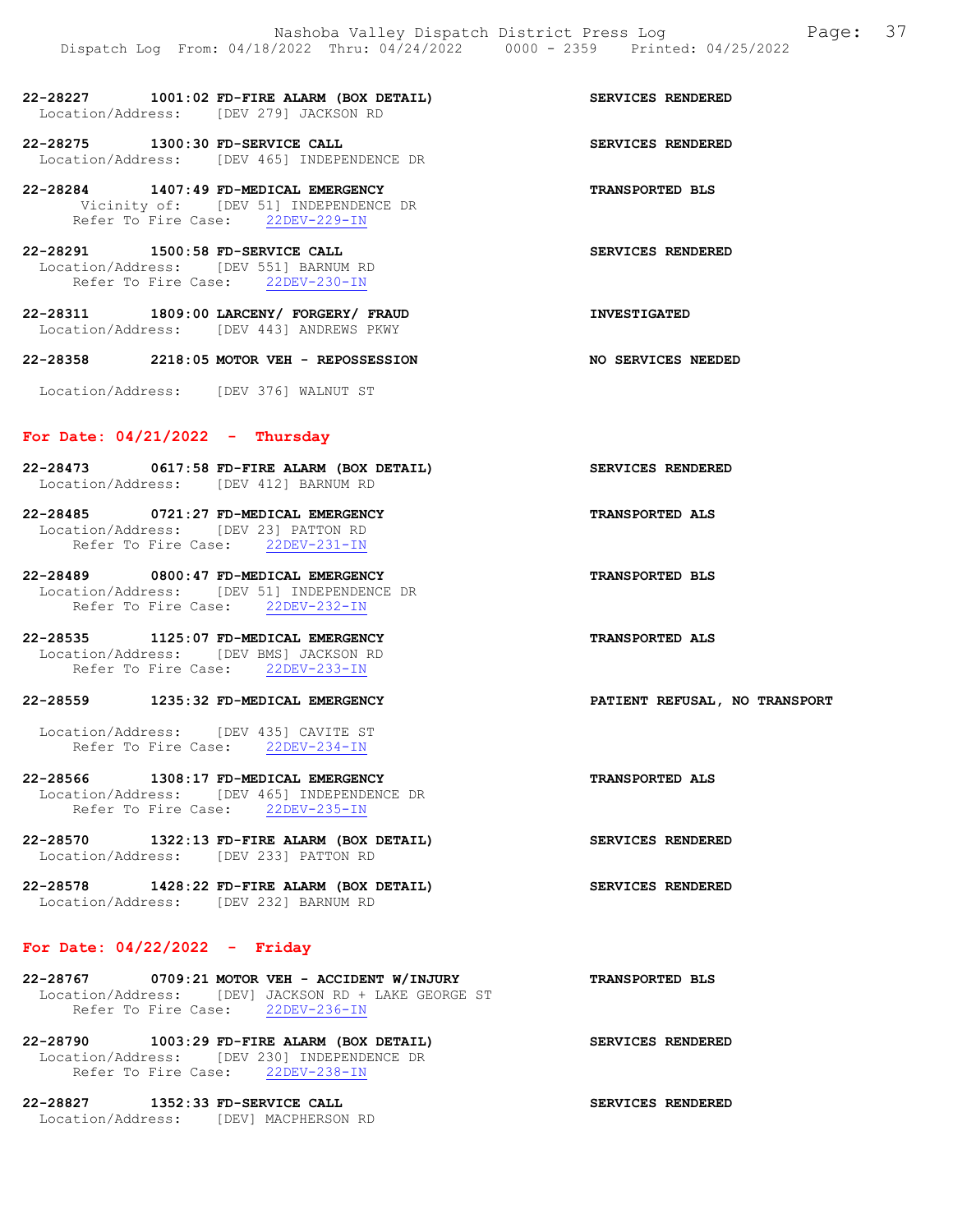## For Date: 04/23/2022 - Saturday

| 22-28949 0042:59 FD-MEDICAL EMERGENCY             | Vicinity of: [DEV 535] BARNUM RD<br>Refer To Fire Case: 22DEV-237-IN                   | <b>TRANSPORTED BLS</b> |
|---------------------------------------------------|----------------------------------------------------------------------------------------|------------------------|
|                                                   | 22-29084 0910:28 FD-FIRE ALARM (BOX DETAIL)<br>Location/Address: [DEV 159] ANTIETAM ST | SERVICES RENDERED      |
| Location/Address: [DEV 409] JACKSON RD            | 22-29086 0914:28 FD-FIRE ALARM (BOX DETAIL)                                            | SERVICES RENDERED      |
| 22-29089<br>Location/Address: [DEV 344] BARNUM RD | 0919:15 FD-FIRE ALARM (BOX DETAIL)                                                     | SERVICES RENDERED      |

## For Date: 04/24/2022 - Sunday

| 22-29473 | 1655:40 ASSIST CITIZEN | REFERRED TO OTHER AGENCY |  |  |
|----------|------------------------|--------------------------|--|--|
|          |                        |                          |  |  |

Location/Address: [DEV 278] AUMAN ST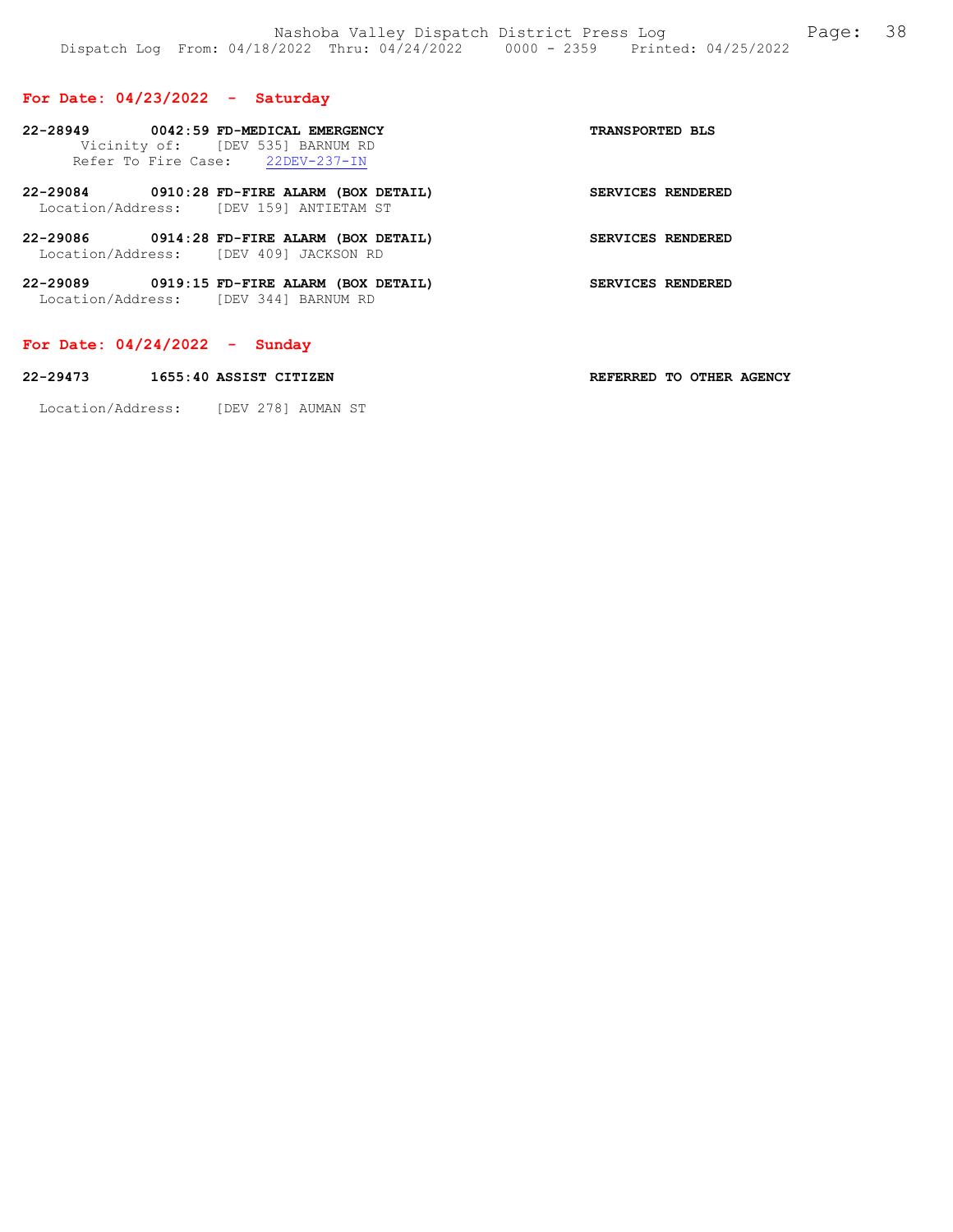## For Jurisdiction: HARVARD, MA

|                                    | For Date: $04/18/2022 -$ Monday                                                             |                                |
|------------------------------------|---------------------------------------------------------------------------------------------|--------------------------------|
|                                    | 22-27554 0045 BUILDING / LOCATION CHECK(s) BUILDING CHKED, APPEARS SECURE                   |                                |
|                                    | Location/Address: [HAR 2372] AYER RD                                                        |                                |
|                                    | 22-27557 0046 BUILDING / LOCATION CHECK(s) AREA CHECK COMPLETED                             |                                |
|                                    | Location/Address: [HAR 2034] MASS AVE                                                       |                                |
|                                    | 22-27562 0053 BUILDING / LOCATION CHECK(s)                                                  | <b>AREA CHECK COMPLETED</b>    |
|                                    | Location/Address: [HAR 2049] PINNACLE RD                                                    |                                |
|                                    | 22-27571 0059 BUILDING / LOCATION CHECK(s)                                                  | AREA CHECK COMPLETED           |
|                                    | Location/Address: [HAR 2893] TRAIL RIDGE WAY                                                |                                |
| 22-27573 0102                      | BUILDING / LOCATION CHECK(s)                                                                | BUILDING CHKED, APPEARS SECURE |
|                                    | Location/Address: [HAR 1830] LANCASTER COUNTY RD                                            |                                |
|                                    | 22-27581 0118 BUILDING / LOCATION CHECK(s)                                                  | BUILDING CHKED, APPEARS SECURE |
|                                    | Location/Address: [HAR 2044] PROSPECT HILL RD                                               |                                |
| 22-27584 0120                      | BUILDING / LOCATION CHECK(s)                                                                | BUILDING CHKED, APPEARS SECURE |
|                                    | Location/Address: [HAR 2247] STILL RIVER RD                                                 |                                |
|                                    | 22-27585 0123 BUILDING / LOCATION CHECK(s)                                                  | BUILDING CHKED, APPEARS SECURE |
|                                    | Location/Address: [HAR 2028] STILL RIVER RD                                                 |                                |
|                                    | 22-27639 0636 RADAR OPERATIONS<br>Location/Address: [HAR 2714] AYER RD                      | SERVICES RENDERED              |
| 22-27658 0916:24 FOLLOW UP         | Location/Address: [HAR 2200] AYER RD                                                        | SERVICES RENDERED              |
|                                    | 22-27660 0921 RADAR OPERATIONS<br>Location/Address: [HAR] AYER RD                           | SERVICES RENDERED              |
|                                    | 22-27666 0938 RADAR OPERATIONS<br>Location/Address: [HAR] STILL RIVER RD                    | SERVICES RENDERED              |
| Location/Address:                  | 22-27743 1759 RADAR OPERATIONS<br>[HAR 2715] BOLTON RD                                      | SERVICES RENDERED              |
| 22-27752 1923<br>Location/Address: | BUILDING / LOCATION CHECK(s)<br>[HAR 2562] DEPOT RD                                         | SERVICES RENDERED              |
|                                    | 22-27755 1931 BUILDING / LOCATION CHECK(s)<br>Location/Address: [HAR 1833] PROSPECT HILL RD | SERVICES RENDERED              |
|                                    | 22-27757 1936:45 MOTOR VEH - STOP<br>Vicinity of: [HAR] MASS AVE + POND RD                  | VERBAL WARNING                 |
|                                    | 22-27764 2004 BUILDING / LOCATION CHECK(s)<br>Location/Address: [HAR 2290] AYER RD          | SERVICES RENDERED              |

# For Date: 04/19/2022 - Tuesday

| 22-27883          | 0420:21 FD-MEDICAL EMERGENCY | <b>TRANSPORTED BLS</b> |
|-------------------|------------------------------|------------------------|
| Location/Address: | THAR 1001 AYER RD            |                        |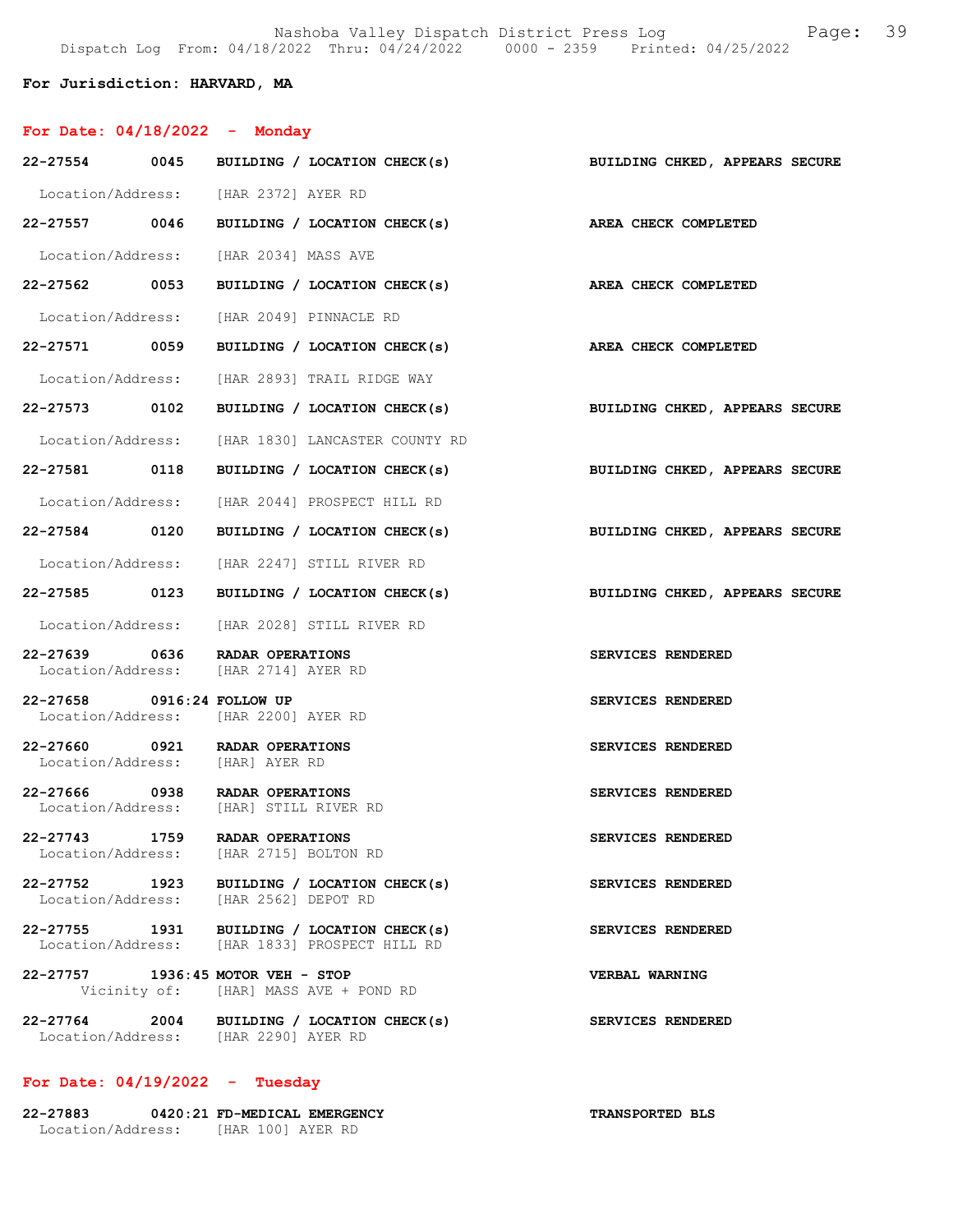Nashoba Valley Dispatch District Press Log Fage: 40

|                                    | Dispatch Log From: 04/18/2022 Thru: 04/24/2022 0000 - 2359 Printed: 04/25/2022                                             |                                |
|------------------------------------|----------------------------------------------------------------------------------------------------------------------------|--------------------------------|
|                                    | 22-27888 0511 BUILDING / LOCATION CHECK(s)                                                                                 | BUILDING CHKED, APPEARS SECURE |
|                                    | Location/Address: [HAR 1830] LANCASTER COUNTY RD                                                                           |                                |
| 22-27890 0511                      | BUILDING / LOCATION CHECK(s)                                                                                               | BUILDING CHKED, APPEARS SECURE |
|                                    | Location/Address: [HAR 2044] PROSPECT HILL RD                                                                              |                                |
| 22-27891 0525                      | BUILDING / LOCATION CHECK(s)                                                                                               | BUILDING CHKED, APPEARS SECURE |
|                                    | Location/Address: [HAR 2247] STILL RIVER RD                                                                                |                                |
| 22-27893 0552                      | BUILDING / LOCATION CHECK(s) BUILDING CHKED, APPEARS SECURE                                                                |                                |
|                                    | Location/Address: [HAR 2049] PINNACLE RD                                                                                   |                                |
| 22-27894 0603                      | BUILDING / LOCATION CHECK(s)                                                                                               | BUILDING CHKED, APPEARS SECURE |
|                                    | Location/Address: [HAR 2893] TRAIL RIDGE WAY                                                                               |                                |
|                                    | 22-27897 0632 RADAR OPERATIONS<br>Location/Address: [HAR] AYER RD                                                          | SERVICES RENDERED              |
| 22-27898 0634:36 TREE DOWN         | Vicinity of: [HAR] MASS AVE + WOODCHUCK HILL RD                                                                            | SERVICES RENDERED              |
| 22-27946 1106:05 DISTURBANCE       | Location/Address: [HAR 272] BOLTON RD                                                                                      | <b>TRANSPORTED BLS</b>         |
|                                    | 22-27947 1109:59 FD-FIRE ALARM, RESIDENTAL<br>Location/Address: [HAR 2534] HIGHLAND AVE<br>Refer To Fire Case: 22HAR-89-IN | <b>INVESTIGATED</b>            |
|                                    | 22-27967 1232:06 RADAR OPERATIONS<br>Location/Address: [HAR] STILL RIVER RD                                                | SERVICES RENDERED              |
|                                    | 22-28002 1649:59 RADAR OPERATIONS<br>Location/Address: [HAR 246] BOLTON RD                                                 | SERVICES RENDERED              |
|                                    | 22-28014 1800 RADAR OPERATIONS<br>Location/Address: [HAR 1407] STILL RIVER RD                                              | <b>SERVICES RENDERED</b>       |
|                                    | 22-28020 1823:02 BUILDING / LOCATION CHECK(s)                                                                              | AREA CHECK COMPLETED           |
|                                    | Location/Address: [HAR 1830] LANCASTER COUNTY RD                                                                           |                                |
|                                    | 22-28030 2102:46 MOTOR VEH - LOCKOUT<br>Location/Address: [HAR 1466] STILL RIVER DEPOT RD                                  | SERVICES RENDERED              |
| 22-28031 2114:56 ASSIST CITIZEN    | Location/Address: [HAR 1805] WOODSIDE RD                                                                                   | SERVICES RENDERED              |
|                                    | $22-28047$ 2307:59 BUILDING / LOCATION CHECK(s)                                                                            | AREA CHECK COMPLETED           |
|                                    | Vicinity of: [HAR 1833] PROSPECT HILL RD                                                                                   |                                |
| 22-28049 2350:26 GENERAL INFO      |                                                                                                                            | SEARCHED AREA, NEGATIVE RESULT |
|                                    | Location/Address: [HAR] STILL RIVER RD                                                                                     |                                |
| For Date: $04/20/2022 -$ Wednesday |                                                                                                                            |                                |
|                                    | 22-28075 0037 BUILDING / LOCATION CHECK(s)                                                                                 | BUILDING CHKED, APPEARS SECURE |
|                                    | Location/Address: [HAR 2247] STILL RIVER RD                                                                                |                                |

22-28078 0037 BUILDING / LOCATION CHECK(s) BUILDING CHKED, APPEARS SECURE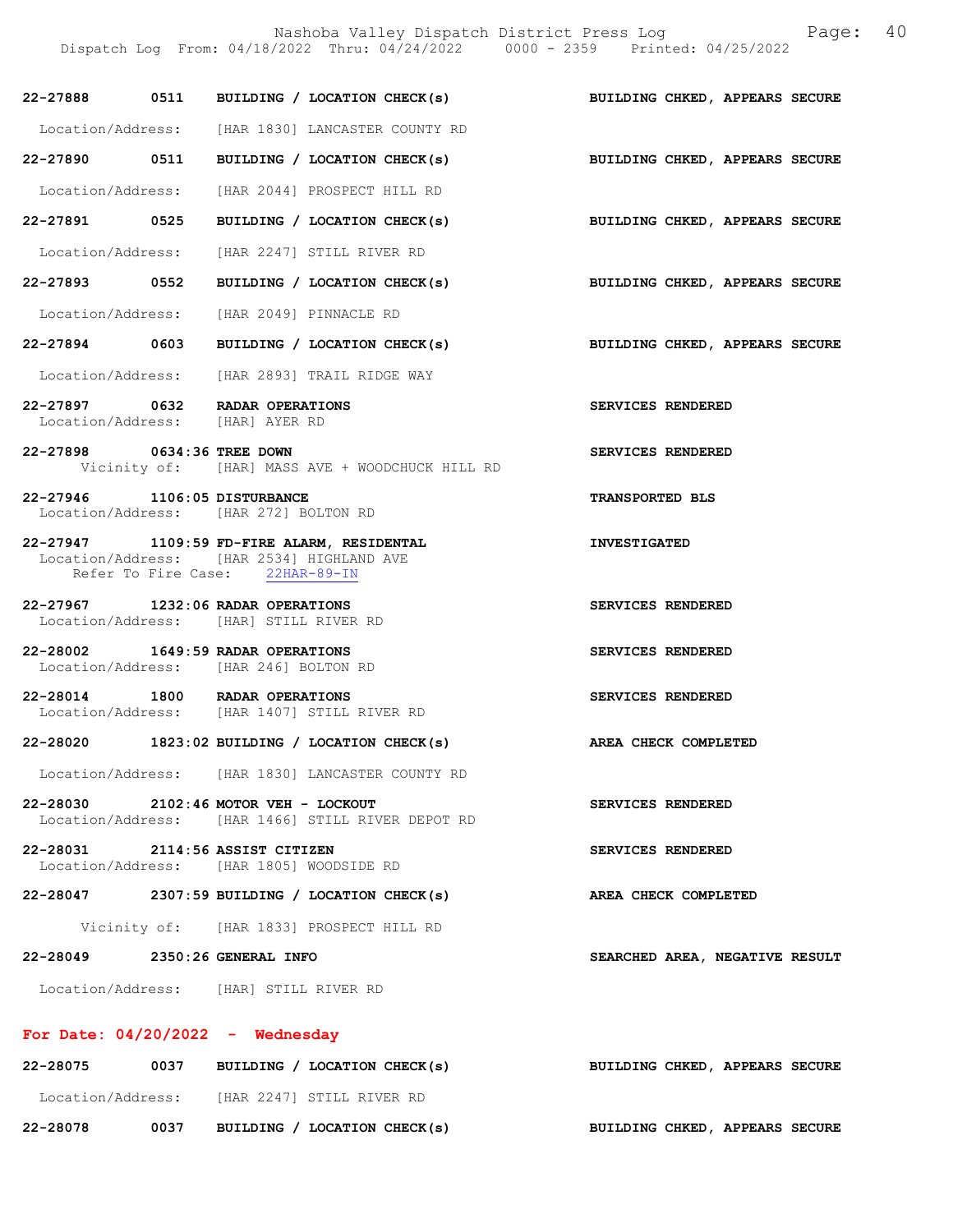Nashoba Valley Dispatch District Press Log Fage: 41 Dispatch Log From: 04/18/2022 Thru: 04/24/2022 0000 - 2359 Printed: 04/25/2022

Location/Address: [HAR 2044] PROSPECT HILL RD

22-28081 0042 BUILDING / LOCATION CHECK(s) BUILDING CHKED, APPEARS SECURE

Location/Address: [HAR 1830] LANCASTER COUNTY RD

22-28175 0527 BUILDING / LOCATION CHECK(s) BUILDING CHKED, APPEARS SECURE

Location/Address: [HAR 2049] PINNACLE RD

- 22-28176 0531 BUILDING / LOCATION CHECK(s) BUILDING CHKED, APPEARS SECURE
- Location/Address: [HAR 2893] TRAIL RIDGE WAY
- 22-28188 0639 RADAR OPERATIONS SERVICES RENDERED<br>Location/Address: [HAR] STILL RIVER RD [HAR] STILL RIVER RD
- 22-28200 0840:02 MOTOR VEH STOP VERBAL WARNING Vicinity of: [HAR] STILL RIVER RD
- 22-28203 0847 RADAR OPERATIONS SERVICES RENDERED Location/Address: [HAR 1415] STILL RIVER RD
- 22-28211 0917:48 ALARM RESIDENTIAL BURGLARY BUILDING CHKED, APPEARS SECURE
- Location/Address: [HAR 1896] WEST BARE HILL RD
- 22-28216 0934 RADAR OPERATIONS SERVICES RENDERED<br>Location/Address: [HAR] MASS AVE Location/Address:
- 22-28221 0948:38 MOTOR VEH STOP VERBAL WARNING Location/Address: [HAR 2283] MASS AVE
- 22-28230 1009:01 MOTOR VEH STOP CITATION/WRTTN WARNING ISSUED
- Location/Address: [HAR 798] MASS AVE
- 22-28246 1129:45 PROPERTY Found SERVICES RENDERED Location/Address: [HAR 1614] TURNER LN
- 22-28257 1159:50 MOTOR VEH ACCIDENT W/INJURY VEHICLE TOWED Location/Address: [HAR] AYER RD Refer To Fire Case: 22HAR-90-IN
- 22-28304 1701 RADAR OPERATIONS SERVICES RENDERED Location/Address: [HAR] STILL RIVER RD
- 22-28307 1723:49 FD-MEDICAL EMERGENCY TRANSPORTED BLS Location/Address: [HAR 247] BOLTON RD<br>Refer To Fire Case: 22BOL-315-IN Refer To Fire Case:
- 22-28312 1823:40 BUILDING / LOCATION CHECK(s) AREA CHECK COMPLETED
	- Vicinity of: [HAR 1833] PROSPECT HILL RD
- 22-28333 2034:34 BURGLARY BREAK & ENTERING TRANSPORTED BLS Vicinity of: [HAR 455] EAST BARE HILL RD

### For Date:  $04/21/2022 -$  Thursday

| 22-28465          | 0553 | BUILDING / LOCATION CHECK(s) | <b>BUILDING CHKED, APPEARS SECURE</b> |
|-------------------|------|------------------------------|---------------------------------------|
| Location/Address: |      | [HAR 2247] STILL RIVER RD    |                                       |
| 22-28466          | 0554 | BUILDING / LOCATION CHECK(s) | <b>BUILDING CHKED, APPEARS SECURE</b> |
| Location/Address: |      | [HAR 2044] PROSPECT HILL RD  |                                       |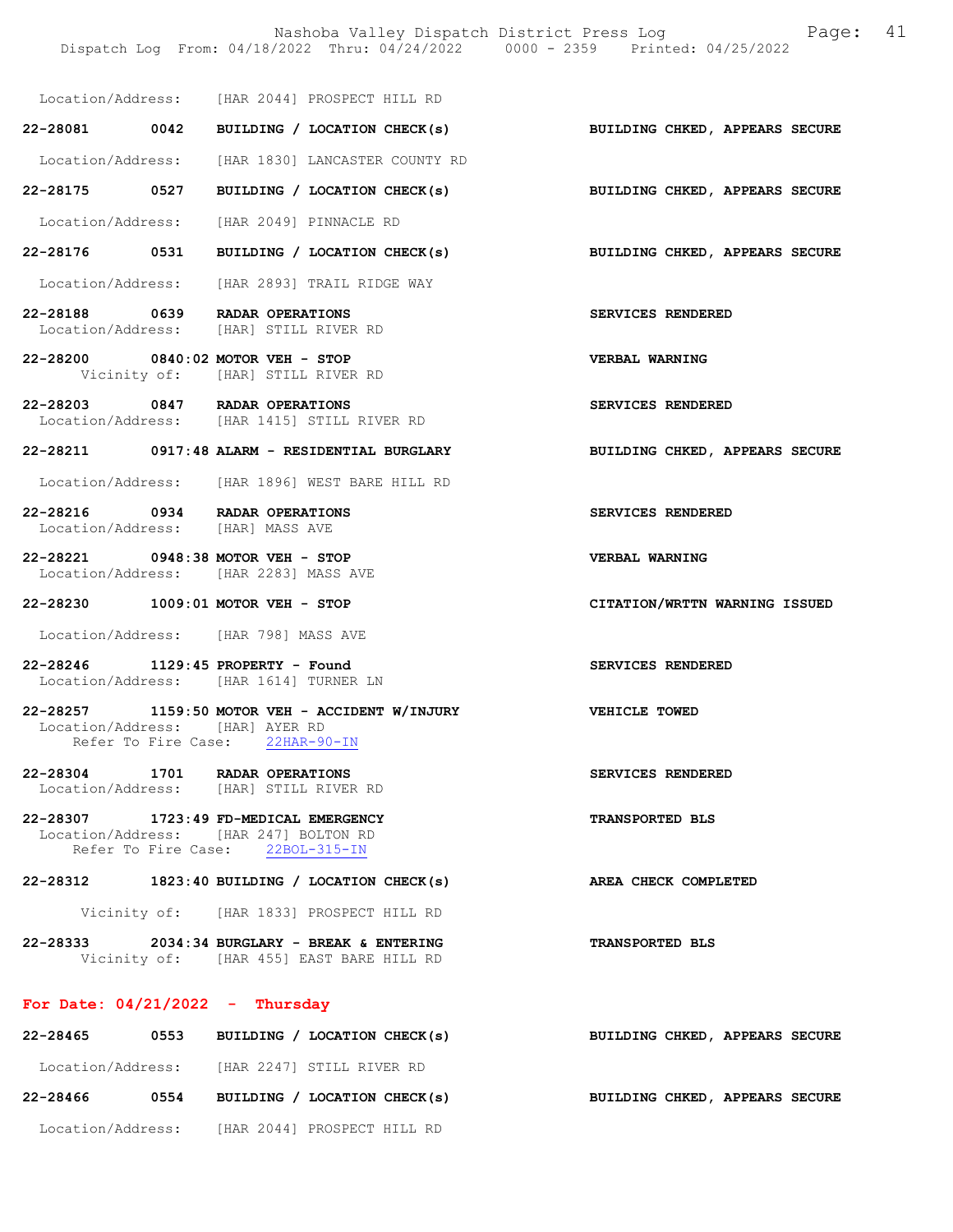22-28468 0602 BUILDING / LOCATION CHECK(s) BUILDING CHKED, APPEARS SECURE

Location/Address: [HAR 1830] LANCASTER COUNTY RD

22-28470 0610 BUILDING / LOCATION CHECK(s) BUILDING CHKED, APPEARS SECURE

Location/Address: [HAR 2049] PINNACLE RD

22-28471 0614 RADAR OPERATIONS SERVICES RENDERED Location/Address: [HAR] LITTLETON RD

22-28495 0843:03 ROAD HAZARDS REMOVED HAZARD Location/Address: [HAR] AYER RD

22-28536 1130:28 TREE/WIRE DOWN REFERRED TO OTHER AGENCY

Location/Address: [HAR 836] MURRAY LN

22-28572 1330:45 FD-MEDICAL LIFT ASSIST TRANSPORTED BLS Location/Address: [HAR 560] HIGHLAND AVE Refer To Fire Case: 22HAR-91-IN

22-28612 1722 RADAR OPERATIONS SERVICES RENDERED Location/Address: [HAR] OAK HILL RD

22-28617 1822:52 FD-MEDICAL LIFT ASSIST PATIENT REFUSAL, NO TRANSPORT

Location/Address: [HAR 560] HIGHLAND AVE

22-28616 1823 BUILDING / LOCATION CHECK(s) BUILDING CHKED, APPEARS SECURE

Location/Address: [HAR 1833] PROSPECT HILL RD

22-28639 2102:55 RADAR OPERATIONS SERVICES RENDERED Location/Address: [HAR] STILL RIVER RD

- 22-28658 2239:19 MOTOR VEH STOP VERBAL WARNING Vicinity of: [HAR] STILL RIVER RD
- 22-28659 2247:38 BUILDING / LOCATION CHECK(s) AREA CHECK COMPLETED

Location/Address: [HAR 1833] PROSPECT HILL RD

#### For Date: 04/22/2022 - Friday

| 22-28667          | 0011 | BUILDING /                     | LOCATION CHECK(s) |  | AREA CHECK COMPLETED |
|-------------------|------|--------------------------------|-------------------|--|----------------------|
| Location/Address: |      | [HAR 2033] MASS AVE            |                   |  |                      |
| $22 - 28669$      | 0012 | BUILDING / LOCATION CHECK(s)   |                   |  | AREA CHECK COMPLETED |
| Location/Address: |      | [HAR 1830] LANCASTER COUNTY RD |                   |  |                      |
| 22-28670          | 0013 | BUILDING / LOCATION CHECK(s)   |                   |  | AREA CHECK COMPLETED |
| Location/Address: |      | THAR 27681 POND RD             |                   |  |                      |
| 22-28673          | 0015 | BUILDING / LOCATION CHECK(s)   |                   |  | AREA CHECK COMPLETED |
| Location/Address: |      | THAR 23481 POND RD             |                   |  |                      |
| 22-28679          | 0018 | BUILDING /                     | LOCATION CHECK(s) |  | AREA CHECK COMPLETED |
| Location/Address: |      | [HAR 1833] PROSPECT HILL RD    |                   |  |                      |
| 22-28677          | 0019 | BUILDING                       | LOCATION CHECK(s) |  | AREA CHECK COMPLETED |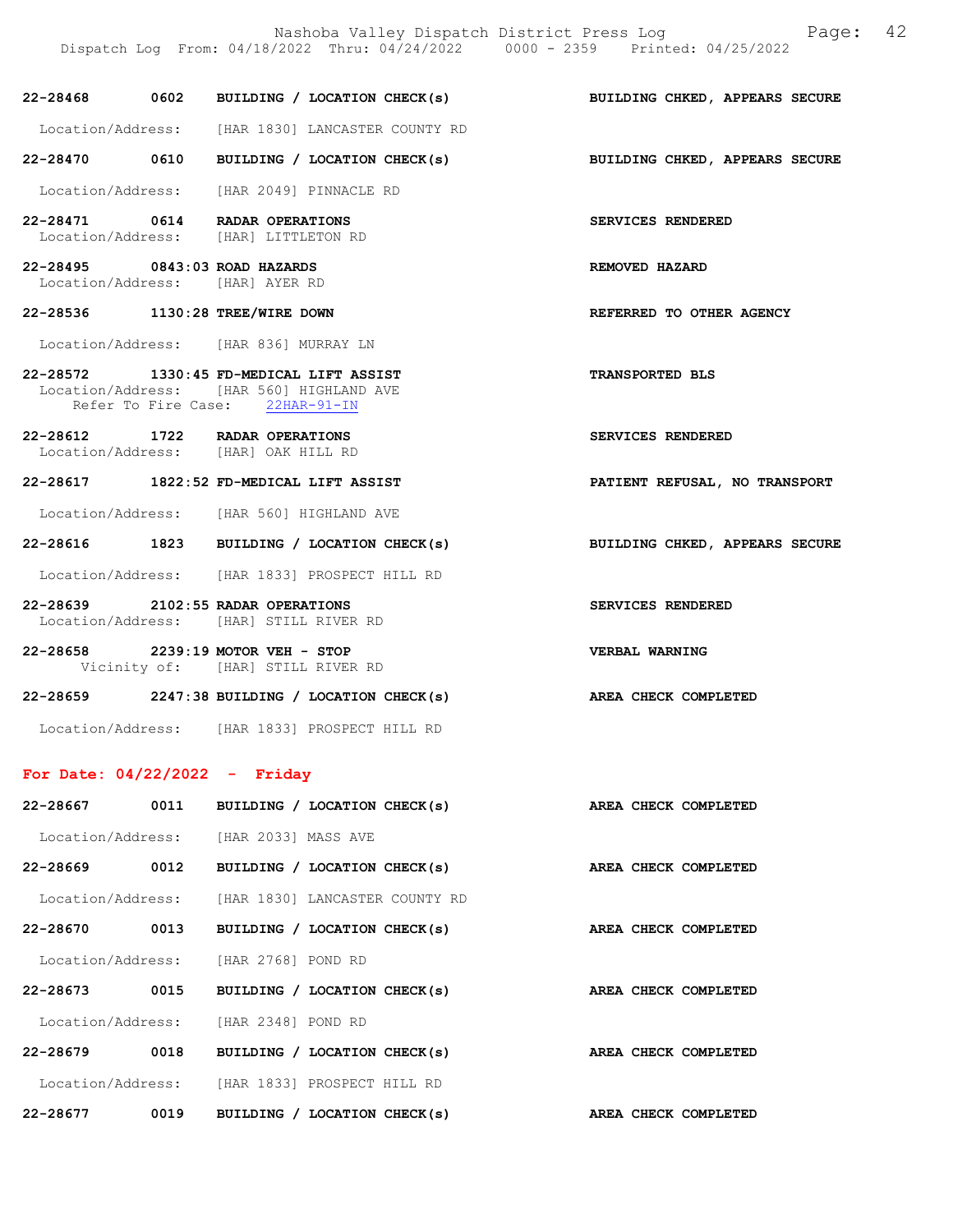|                                                                      | Nashoba Valley Dispatch District Press Log<br>Dispatch Log From: 04/18/2022 Thru: 04/24/2022 0000 - 2359 Printed: 04/25/2022 |                               | Page: | 43 |
|----------------------------------------------------------------------|------------------------------------------------------------------------------------------------------------------------------|-------------------------------|-------|----|
|                                                                      | Location/Address: [HAR 2034] MASS AVE                                                                                        |                               |       |    |
| 22-28681 0021                                                        | BUILDING / LOCATION CHECK(s)                                                                                                 | AREA CHECK COMPLETED          |       |    |
| Location/Address:                                                    | [HAR 2026] AYER RD                                                                                                           |                               |       |    |
| 22-28683 0023<br>Location/Address:                                   | RADAR OPERATIONS<br>[HAR] MASS AVE                                                                                           | SERVICES RENDERED             |       |    |
| 22-28688 0027<br>Location/Address:                                   | RADAR OPERATIONS<br>[HAR 2292] STILL RIVER RD                                                                                | SERVICES RENDERED             |       |    |
| 22-28706 0103                                                        | BUILDING / LOCATION CHECK(s)                                                                                                 | AREA CHECK COMPLETED          |       |    |
| Location/Address:                                                    | [HAR 2247] STILL RIVER RD                                                                                                    |                               |       |    |
| 22-28724 0128                                                        | BUILDING / LOCATION CHECK(s)                                                                                                 | AREA CHECK COMPLETED          |       |    |
|                                                                      | Location/Address: [HAR 2049] PINNACLE RD                                                                                     |                               |       |    |
|                                                                      | 22-28764 0640 RADAR OPERATIONS<br>Location/Address: [HAR 2882] AYER RD                                                       | SERVICES RENDERED             |       |    |
|                                                                      | 22-28765 0656:35 MOTOR VEH - STOP                                                                                            | CITATION/WRTTN WARNING ISSUED |       |    |
|                                                                      | Vicinity of: [HAR 2283] MASS AVE                                                                                             |                               |       |    |
|                                                                      | 22-28781 0901 RADAR OPERATIONS                                                                                               | NO SERVICES NEEDED            |       |    |
|                                                                      | Vicinity of: [HAR] BOLTON RD                                                                                                 |                               |       |    |
| 22-28782                                                             | $0913:17$ MOTOR VEH - STOP                                                                                                   | CITATION/WRTTN WARNING ISSUED |       |    |
|                                                                      | Location/Address: [HAR] BOLTON RD + MASS AVE                                                                                 |                               |       |    |
| 22-28786                                                             | 0943 RADAR OPERATIONS<br>Location/Address: [HAR] BOLTON RD                                                                   | SERVICES RENDERED             |       |    |
| 22-28789 0950:08 MOTOR VEH - STOP                                    |                                                                                                                              | CITATION/WRTTN WARNING ISSUED |       |    |
|                                                                      | Location/Address: [HAR 231] BOLTON RD                                                                                        |                               |       |    |
|                                                                      | 22-28802 1050:55 BUILDING / LOCATION CHECK(s)                                                                                | AREA CHECK COMPLETED          |       |    |
|                                                                      | Location/Address: [HAR 2049] PINNACLE RD                                                                                     |                               |       |    |
| 22-28804 1057:31 ANIMAL CALL                                         | Location/Address: [HAR 1650] WARREN AVE                                                                                      | SERVICES RENDERED             |       |    |
| 22-28822 1326:52 MOTOR VEH - STOP<br>Location/Address: [HAR] AYER RD |                                                                                                                              | VERBAL WARNING                |       |    |
| 22-28823 1334:35 MOTOR VEH - STOP                                    |                                                                                                                              | CITATION/WRTTN WARNING ISSUED |       |    |
|                                                                      | Vicinity of: [HAR] AYER RD                                                                                                   |                               |       |    |
| 22-28826 1347 RADAR OPERATIONS<br>Location/Address: [HAR] MASS AVE   |                                                                                                                              | SERVICES RENDERED             |       |    |
| 22-28829 1416:46 MOTOR VEH - STOP                                    |                                                                                                                              | CITATION/WRTTN WARNING ISSUED |       |    |
|                                                                      | Location/Address: [HAR 2283] MASS AVE                                                                                        |                               |       |    |
| 22-28838 1526:22 SEX OFFENSES                                        | Location/Address: [HAR 2541] AYER RD                                                                                         | <b>INVESTIGATED</b>           |       |    |
| 22-28851 1633:46 TREE/WIRE DOWN                                      | Vicinity of: [HAR 3008] LITTLETON RD                                                                                         | <b>INVESTIGATED</b>           |       |    |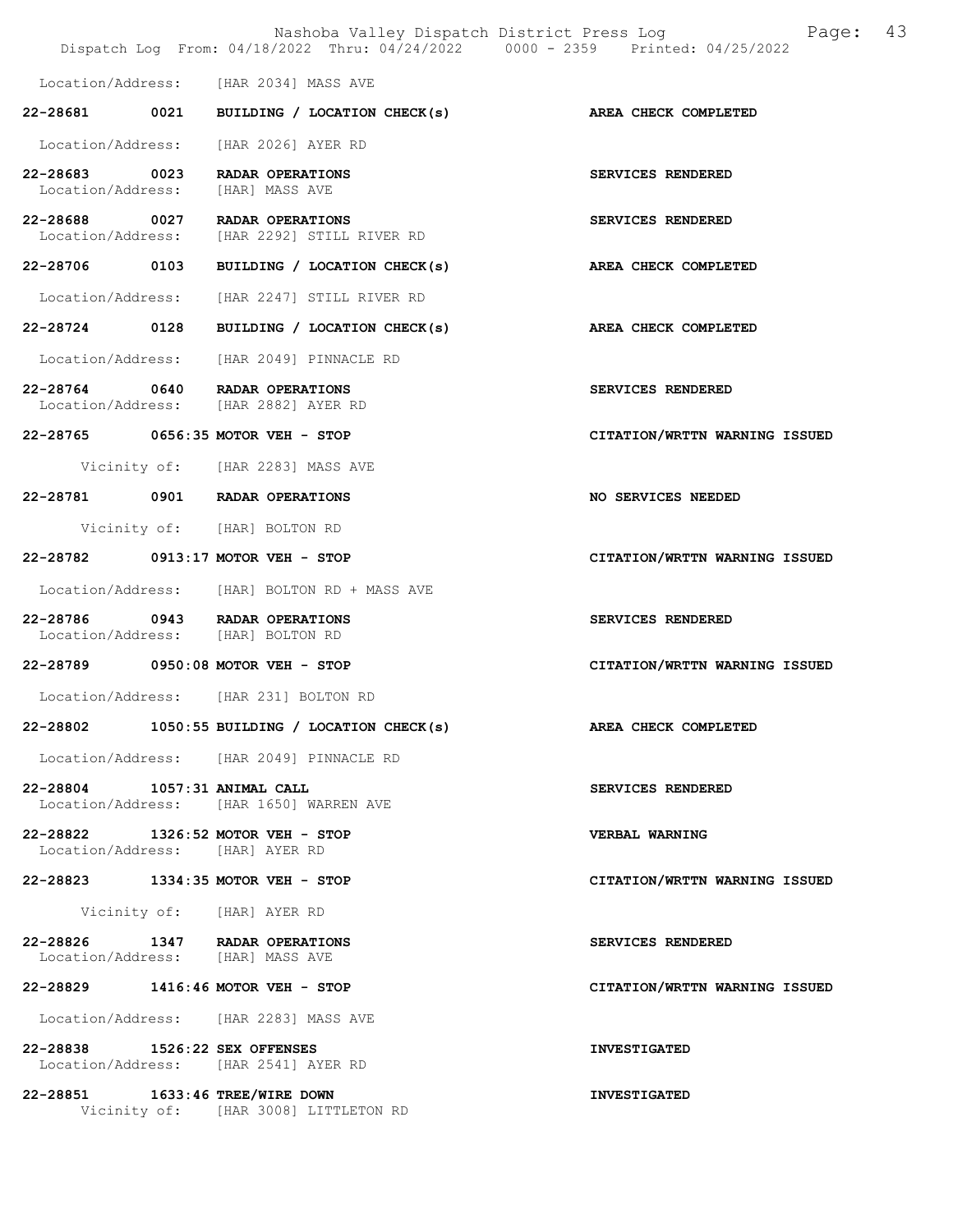|                                   | Nashoba Valley Dispatch District Press Log<br>Dispatch Log From: 04/18/2022 Thru: 04/24/2022 0000 - 2359 Printed: 04/25/2022 | 44<br>Page:                    |
|-----------------------------------|------------------------------------------------------------------------------------------------------------------------------|--------------------------------|
| 22-28858                          | 1642 RADAR OPERATIONS<br>Location/Address: [HAR] OAK HILL RD                                                                 | SERVICES RENDERED              |
|                                   | 22-28871 1740 RADAR OPERATIONS<br>Location/Address: [HAR 1407] STILL RIVER RD                                                | SERVICES RENDERED              |
|                                   | 22-28878 1833:43 FD-FIRE ALARM, COMMERCIAL<br>Location/Address: [HAR 1377] STILL RIVER RD<br>Refer To Fire Case: 22HAR-92-IN | <b>INVESTIGATED</b>            |
|                                   | 22-28882 1847:33 COOKING FIRE REQUEST                                                                                        | <b>NO SERVICES NEEDED</b>      |
|                                   | Location/Address: [HAR 1312] SLOUGH RD                                                                                       |                                |
|                                   | 22-28890 1935 BUILDING / LOCATION CHECK(s)                                                                                   | BUILDING CHKED, APPEARS SECURE |
|                                   | Location/Address: [HAR 1833] PROSPECT HILL RD                                                                                |                                |
| For Date: $04/23/2022 -$ Saturday |                                                                                                                              |                                |
|                                   | 22-29003 0202 BUILDING / LOCATION CHECK(s)                                                                                   | BUILDING CHKED, APPEARS SECURE |
|                                   | Location/Address: [HAR 2028] STILL RIVER RD                                                                                  |                                |
|                                   | 22-29005 0203 BUILDING / LOCATION CHECK(s)                                                                                   | BUILDING CHKED, APPEARS SECURE |
|                                   | Location/Address: [HAR 2247] STILL RIVER RD                                                                                  |                                |
|                                   | 22-29008 0207 BUILDING / LOCATION CHECK(s)                                                                                   | BUILDING CHKED, APPEARS SECURE |
|                                   | Location/Address: [HAR 2044] PROSPECT HILL RD                                                                                |                                |
|                                   | $22-29014$ 0215:16 BUILDING / LOCATION CHECK(s)                                                                              | <b>AREA CHECK COMPLETED</b>    |
|                                   | Location/Address: [HAR 2049] PINNACLE RD                                                                                     |                                |
|                                   | $22-29021$ 0227:04 BUILDING / LOCATION CHECK(s)                                                                              | AREA CHECK COMPLETED           |
|                                   | Location/Address: [HAR 2033] MASS AVE                                                                                        |                                |
| 22-29022                          | 0228:09 BUILDING / LOCATION CHECK(s)                                                                                         | AREA CHECK COMPLETED           |
|                                   | Location/Address: [HAR 2034] MASS AVE                                                                                        |                                |
|                                   | 22-29023 0232 BUILDING / LOCATION CHECK(s)                                                                                   | BUILDING CHKED, APPEARS SECURE |
|                                   | Location/Address: [HAR 2372] AYER RD                                                                                         |                                |
|                                   | 22-29030 0257:05 BUILDING / LOCATION CHECK(s)                                                                                | AREA CHECK COMPLETED           |
|                                   | Location/Address: [HAR 1830] LANCASTER COUNTY RD                                                                             |                                |
|                                   | 22-29063 0644:52 RADAR OPERATIONS<br>Location/Address: [HAR] STILL RIVER RD                                                  | SERVICES RENDERED              |
|                                   | 22-29064 0646 RADAR OPERATIONS<br>Location/Address: [HAR] OAK HILL RD                                                        | SERVICES RENDERED              |
|                                   | 22-29077 0808:53 NEIGHBOR COMPLAINT<br>Location/Address: [HAR 1303] SLOUGH RD                                                | <b>UNFOUNDED</b>               |
|                                   | 22-29079 0844:13 MOTOR VEH - STOP<br>Vicinity of: [HAR] AYER RD                                                              | VERBAL WARNING                 |
| 22-29099 0941:10 FD-FLUID SPILL   | Location/Address: [HAR 764] MADIGAN LN<br>Refer To Fire Case: 22HAR-93-IN                                                    | SERVICES RENDERED              |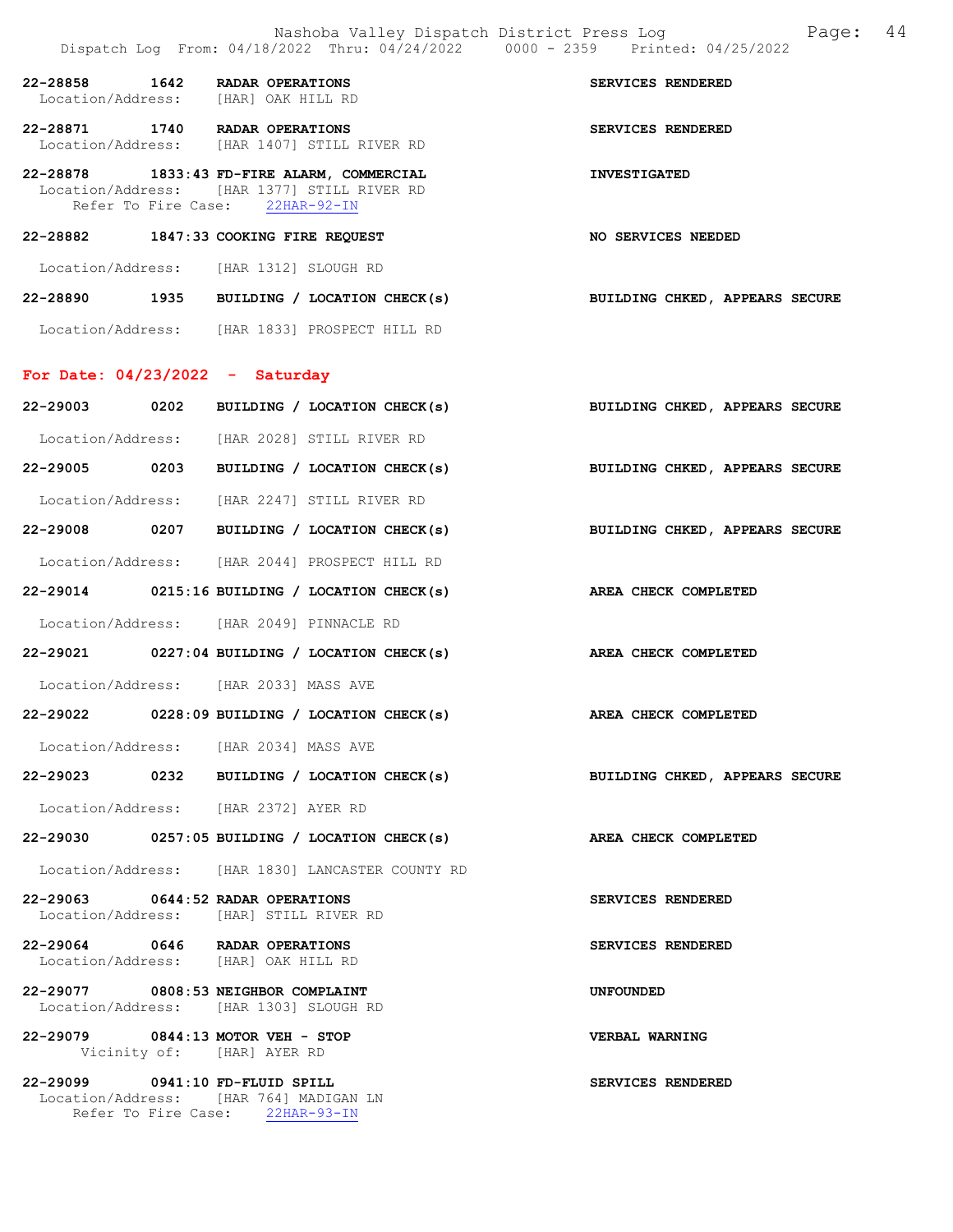|               | 22-29112 1029:49 FD-INVESTIGATION<br>Location/Address: [HAR] AYER RD          | SERVICES RENDERED             |
|---------------|-------------------------------------------------------------------------------|-------------------------------|
| 22-29141 1232 | RADAR OPERATIONS<br>Location/Address: [HAR] AYER RD                           | <b>SERVICES RENDERED</b>      |
|               | 22-29151 1409 RADAR OPERATIONS                                                | NO SERVICES NEEDED            |
|               | Location/Address: [HAR] MASS AVE                                              |                               |
|               | 22-29152 1415:02 MOTOR VEH - STOP                                             | CITATION/WRTTN WARNING ISSUED |
|               | Vicinity of: [HAR 2283] MASS AVE                                              |                               |
|               | 22-29181 1632 RADAR OPERATIONS                                                | NO SERVICES NEEDED            |
|               | Location/Address: [HAR] MASS AVE                                              |                               |
|               | 22-29196 1725 RADAR OPERATIONS<br>Location/Address: [HAR 1415] STILL RIVER RD | <b>SERVICES RENDERED</b>      |
|               | 22-29202 1811:20 MOTOR VEH - STOP<br>Vicinity of: [HAR 2995] STILL RIVER RD   | VERBAL WARNING                |

22-29204 1820:18 SUSPICIOUS ACTIVITY SPOKEN TO Vicinity of: [HAR] OLD LITTLETON RD + OLD SCHOOL HOUSE RD

For Date: 04/24/2022 - Sunday

|                              | 22-29360 0546 BUILDING / LOCATION CHECK(s) BUILDING CHKED, APPEARS SECURE                 |                                |
|------------------------------|-------------------------------------------------------------------------------------------|--------------------------------|
|                              | Location: [HAR 1832] SCHOOLS-TOWN BEACH-LIBRARY                                           |                                |
|                              | 22-29362 0547 BUILDING / LOCATION CHECK(s) BUILDING CHKED, APPEARS SECURE                 |                                |
|                              | Location/Address: [HAR 2247] STILL RIVER RD                                               |                                |
|                              | $22-29363$ 0600 BUILDING / LOCATION CHECK(s)                                              | BUILDING CHKED, APPEARS SECURE |
|                              | Location/Address: [HAR 2044] PROSPECT HILL RD                                             |                                |
|                              | 22-29364 0601 BUILDING / LOCATION CHECK(s)                                                | BUILDING CHKED, APPEARS SECURE |
|                              | Location/Address: [HAR 1830] LANCASTER COUNTY RD                                          |                                |
|                              | 22-29366 0620 BUILDING / LOCATION CHECK(s)                                                | BUILDING CHKED, APPEARS SECURE |
|                              | Location/Address: [HAR 2294] TRAIL RIDGE WAY                                              |                                |
|                              | 22-29367 0629 RADAR OPERATIONS                                                            | NO SERVICES NEEDED             |
|                              | Location/Address: [HAR] AYER RD                                                           |                                |
| 22-29372 0731:51 ANIMAL CALL | Location/Address: [HAR 1833] PROSPECT HILL RD                                             | NOTIFIED                       |
| 22-29404 1037:39 ANIMAL CALL |                                                                                           | REFERRED TO OTHER AGENCY       |
|                              | Location/Address: [HAR 419] EAST BARE HILL RD                                             |                                |
|                              | 22-29444 1342 RADAR OPERATIONS<br>Location/Address: [HAR] MASS AVE                        | SERVICES RENDERED              |
|                              |                                                                                           |                                |
|                              | 22-29462 1445:43 ALARM - RESIDENTIAL BURGLARY<br>Location/Address: [HAR 1721] WESTCOTT RD | SERVICES RENDERED              |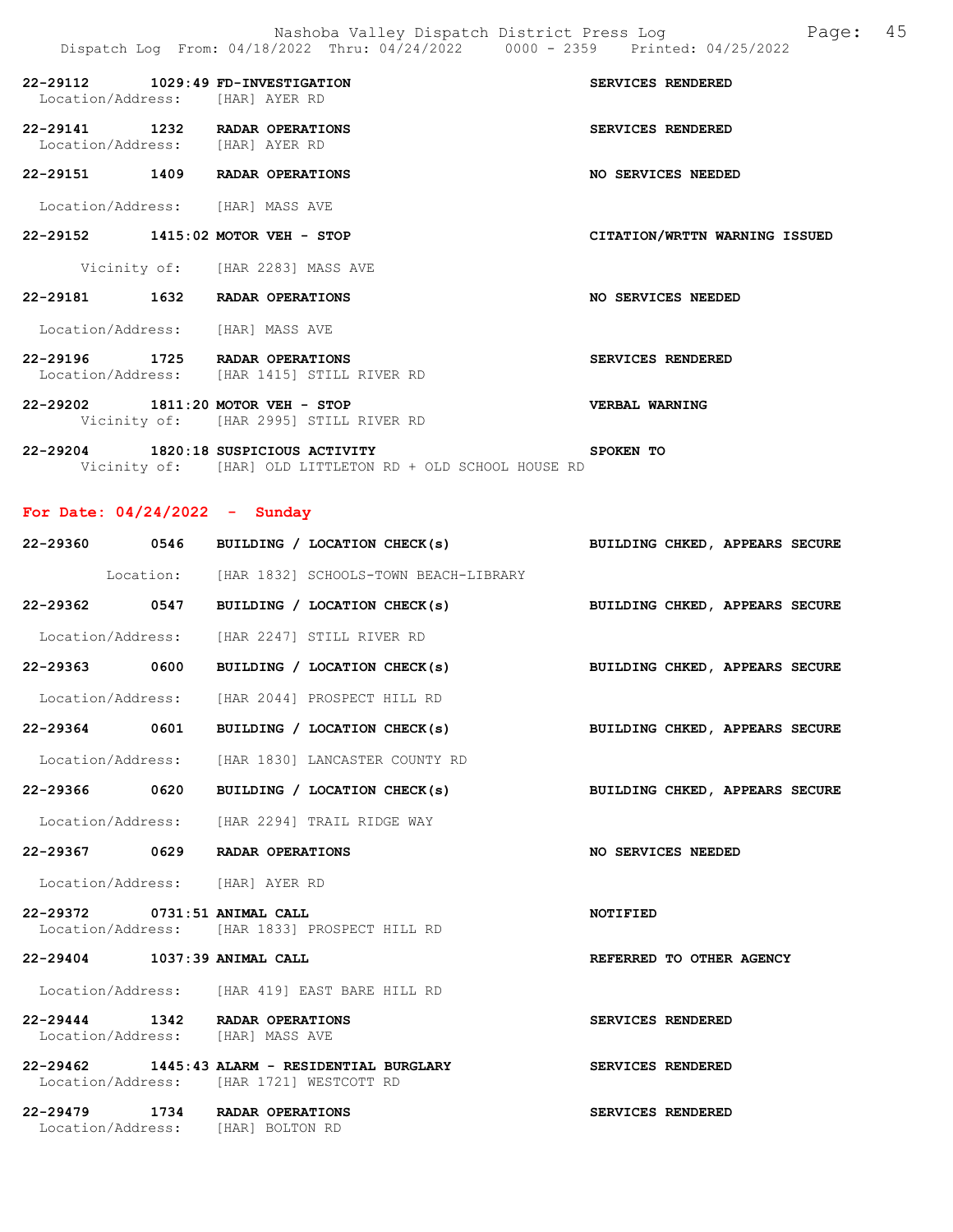## 22-29528 2301:34 BUILDING / LOCATION CHECK(s) AREA CHECK COMPLETED

Location/Address: [HAR 1833] PROSPECT HILL RD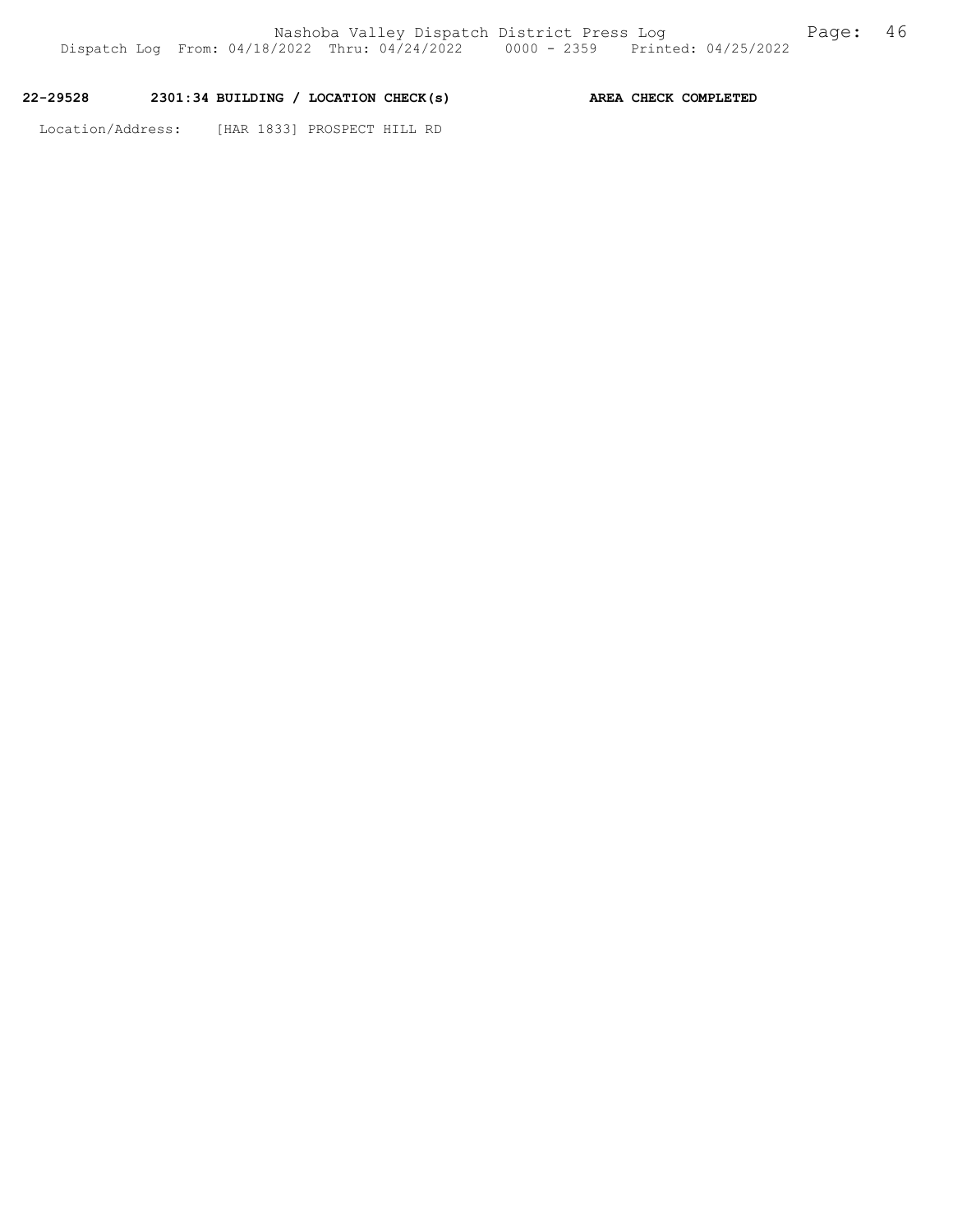Nashoba Valley Dispatch District Press Log Fage: 47 Dispatch Log From: 04/18/2022 Thru: 04/24/2022 0000 - 2359 Printed: 04/25/2022

## For Jurisdiction: LANCASTER, MA

| For Date: $04/18/2022 -$ Monday |      |                                                                           |                                |
|---------------------------------|------|---------------------------------------------------------------------------|--------------------------------|
|                                 |      | 22-27567 0057 BUILDING / LOCATION CHECK(s) AREA CHECK COMPLETED           |                                |
|                                 |      | Location/Address: [LAN 29] DUVAL RD                                       |                                |
|                                 |      | 22-27574 0102 BUILDING / LOCATION CHECK(s) AREA CHECK COMPLETED           |                                |
|                                 |      | Location/Address: [LAN 901] PARKER RD                                     |                                |
| 22-27575 0107                   |      | BUILDING / LOCATION CHECK(s) AREA CHECK COMPLETED                         |                                |
|                                 |      | Location/Address: [LAN 1040] OLD UNION TPKE                               |                                |
| 22-27578 0114                   |      | BUILDING / LOCATION CHECK(s)                                              | BUILDING CHKED, APPEARS SECURE |
|                                 |      | Location/Address: [LAN 8] SOUTH MAIN ST                                   |                                |
|                                 |      | 22-27579 0115 BUILDING / LOCATION CHECK(s) BUILDING CHKED, APPEARS SECURE |                                |
|                                 |      | Location/Address: [LAN 12] SOUTH MAIN ST                                  |                                |
| 22-27580 0116                   |      | BUILDING / LOCATION CHECK(s) AREA CHECK COMPLETED                         |                                |
|                                 |      | Location/Address: [LAN 855] OLD UNION TPKE                                |                                |
| 22-27582 0118                   |      | BUILDING / LOCATION CHECK(s)                                              | BUILDING CHKED, APPEARS SECURE |
|                                 |      | Location/Address: [LAN 76] SOUTH MAIN ST                                  |                                |
| 22-27583 0119                   |      | BUILDING / LOCATION CHECK(s) BUILDING CHKED, APPEARS SECURE               |                                |
|                                 |      | Location/Address: [LAN 790] SOUTH MAIN ST                                 |                                |
| 22-27586 0124                   |      | BUILDING / LOCATION CHECK(s)                                              | BUILDING CHKED, APPEARS SECURE |
|                                 |      | Location/Address: [LAN 867] HIGH STREET EXT                               |                                |
| 22-27587 0125                   |      | BUILDING / LOCATION CHECK(s)                                              | BUILDING CHKED, APPEARS SECURE |
|                                 |      | Location/Address: [LAN 856] LUNENBURG RD                                  |                                |
|                                 |      | 22-27588 0125 BUILDING / LOCATION CHECK(s) BUILDING CHKED, APPEARS SECURE |                                |
|                                 |      | Location/Address: [LAN 96] HIGH STREET EXT                                |                                |
|                                 |      | 22-27589 0127 BUILDING / LOCATION CHECK(s)                                | BUILDING CHKED, APPEARS SECURE |
|                                 |      | Location/Address: [LAN 1632] STILL RIVER RD                               |                                |
| 22-27599                        | 0215 | BUILDING / LOCATION CHECK(s)                                              | BUILDING CHKED, APPEARS SECURE |
|                                 |      | Location/Address: [LAN 856] LUNENBURG RD                                  |                                |
| 22-27600 0222                   |      | BUILDING / LOCATION CHECK(s)                                              | AREA CHECK COMPLETED           |
| Location/Address:               |      | [LAN 933] OLD UNION TPKE                                                  |                                |
| 22-27605                        | 0231 | BUILDING / LOCATION CHECK(s)                                              | AREA CHECK COMPLETED           |
|                                 |      | Location/Address: [LAN] WHITE POND RD                                     |                                |
| 22-27607                        | 0242 | BUILDING / LOCATION CHECK(s)                                              | AREA CHECK COMPLETED           |
|                                 |      | Location/Address: [LAN] KALEVA RD                                         |                                |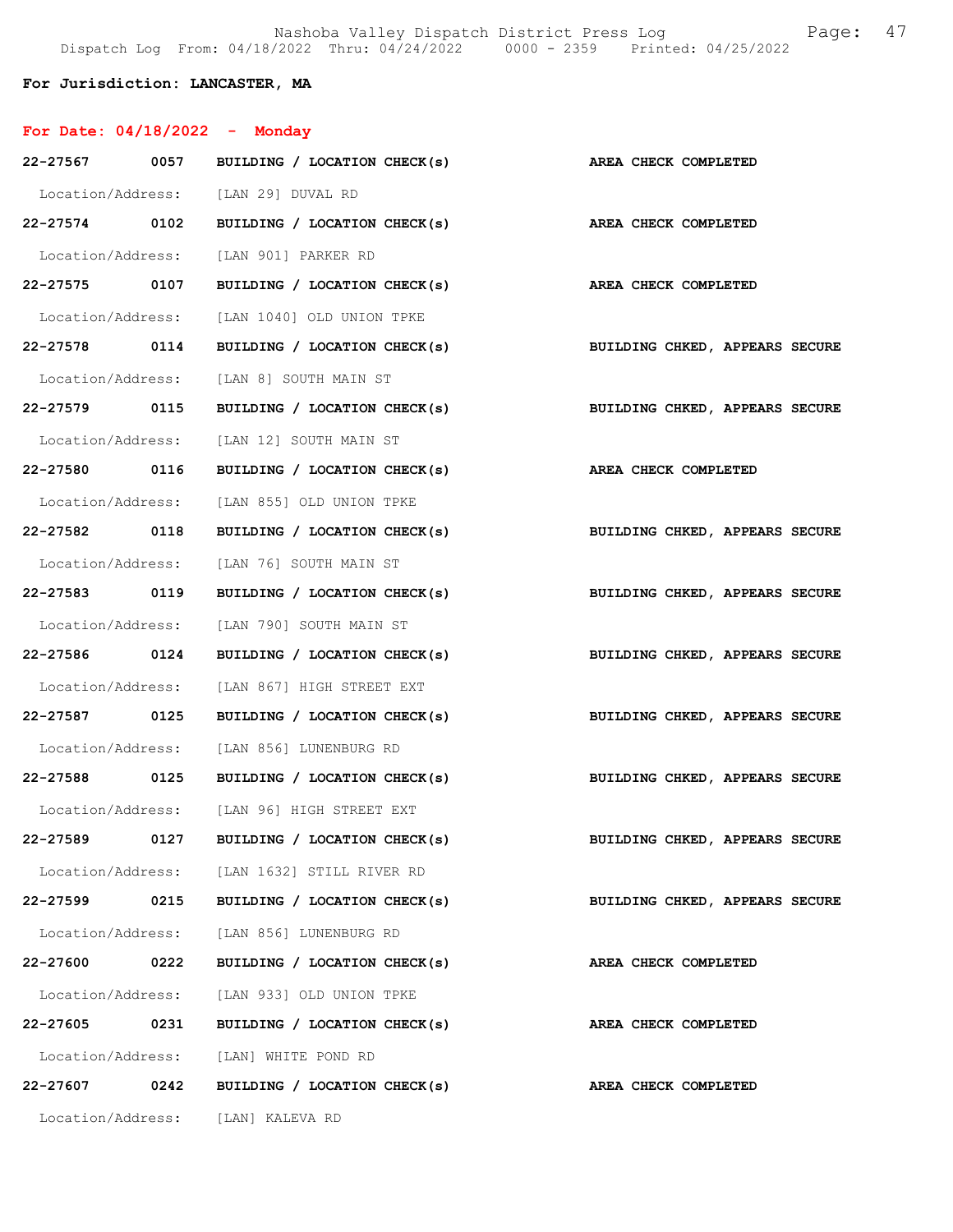|                               | Nashoba Valley Dispatch District Press Log<br>Dispatch Log From: 04/18/2022 Thru: 04/24/2022 0000 - 2359 Printed: 04/25/2022                                                                            | Page: 48                       |
|-------------------------------|---------------------------------------------------------------------------------------------------------------------------------------------------------------------------------------------------------|--------------------------------|
| 22-27608                      | 0303 BUILDING / LOCATION CHECK(s)                                                                                                                                                                       | BUILDING CHKED, APPEARS SECURE |
|                               | Location/Address: [LAN 1013] PRESCOTT ST                                                                                                                                                                |                                |
|                               | 22-27614 0428 BUILDING / LOCATION CHECK(s)                                                                                                                                                              | BUILDING CHKED, APPEARS SECURE |
|                               | Location/Address: [LAN 912] CENTERBRIDGE RD                                                                                                                                                             |                                |
|                               | 22-27636 0610 RADAR OPERATIONS                                                                                                                                                                          | NO SERVICES NEEDED             |
|                               | Location/Address: [LAN 889] NORTH MAIN ST                                                                                                                                                               |                                |
|                               | 22-27641 0719 RADAR OPERATIONS                                                                                                                                                                          | NO SERVICES NEEDED             |
|                               | Location/Address: [LAN 2628] NORTH MAIN ST                                                                                                                                                              |                                |
|                               | 22-27646 0803:42 FD-STRUCTURE/BLDG FIRE<br>Location/Address: [LAN] PONAKIN RD<br>Refer To Fire Case: 22BOL-305-IN<br>Refer To Fire Case: 22DEV-223-IN<br>Refer To Fire Case: $\overline{22LAN-325}$ -IN | <b>EXTINGUISHED FIRE</b>       |
|                               | 22-27675 1044:01 FD-MEDICAL EMERGENCY<br>Location/Address: [LAN 1471] FORT POND RD<br>Refer To Fire Case: 22BOL-306-IN<br>Refer To Fire Case: 22LAN-326-IN                                              | <b>TRANSPORTED BLS</b>         |
|                               | 22-27682 1109 RADAR OPERATIONS                                                                                                                                                                          | NO SERVICES NEEDED             |
|                               | Location/Address: [LAN] NORTH MAIN ST                                                                                                                                                                   |                                |
|                               | 22-27684 1123:03 MOTOR VEH - STOP                                                                                                                                                                       | CRIMINAL COMPLAINT             |
|                               | Location/Address: [LAN 889] NORTH MAIN ST                                                                                                                                                               |                                |
|                               | 22-27689 1224:34 PROPERTY - Found or Lost<br>Location/Address: [LAN] NORTH MAIN ST                                                                                                                      | <b>REPORT</b>                  |
|                               | 22-27690 1227:36 FD-MEDICAL EMERGENCY                                                                                                                                                                   | PATIENT REFUSAL, NO TRANSPORT  |
|                               | Location/Address: [LAN 1651] HILL TOP RD<br>Refer To Fire Case: 22BOL-307-IN<br>Refer To Fire Case: 22LAN-327-IN                                                                                        |                                |
|                               | 22-27705 1353 RADAR OPERATIONS<br>Location/Address: [LAN] SOUTH MAIN ST                                                                                                                                 | SERVICES RENDERED              |
|                               | 22-27708 1416:18 MOTOR VEH - STOP<br>Location/Address: [LAN] SOUTH MAIN ST                                                                                                                              | <b>VERBAL WARNING</b>          |
|                               | 22-27716 1530 RADAR OPERATIONS<br>Location/Address: [LAN] LUNENBURG RD                                                                                                                                  | SERVICES RENDERED              |
|                               | 22-27726 1619:51 WELL BEING CHECK                                                                                                                                                                       | <b>NO SERVICES NEEDED</b>      |
|                               | Vicinity of: [LAN] NORTH MAIN ST + LUNENBURG RD                                                                                                                                                         |                                |
|                               | 22-27730 1649:28 ALARM - RESIDENTIAL BURGLARY                                                                                                                                                           | BUILDING CHKED, APPEARS SECURE |
|                               | Location/Address: [LAN 2508] WOODS LN                                                                                                                                                                   |                                |
| 22-27737 1726:35 ROAD HAZARDS | Vicinity of: [LAN 105] NECK RD                                                                                                                                                                          | SERVICES RENDERED              |
|                               | 22-27744 1803:02 FD-MEDICAL EMERGENCY<br>Location/Address: [LAN 141] NORTH MAIN ST<br>Refer To Fire Case: 22LAN-329-IN                                                                                  | TRANSPORTED BLS                |
|                               | 22-27747 1808:53 MOTOR VEH - STOP                                                                                                                                                                       | CITATION/WRTTN WARNING ISSUED  |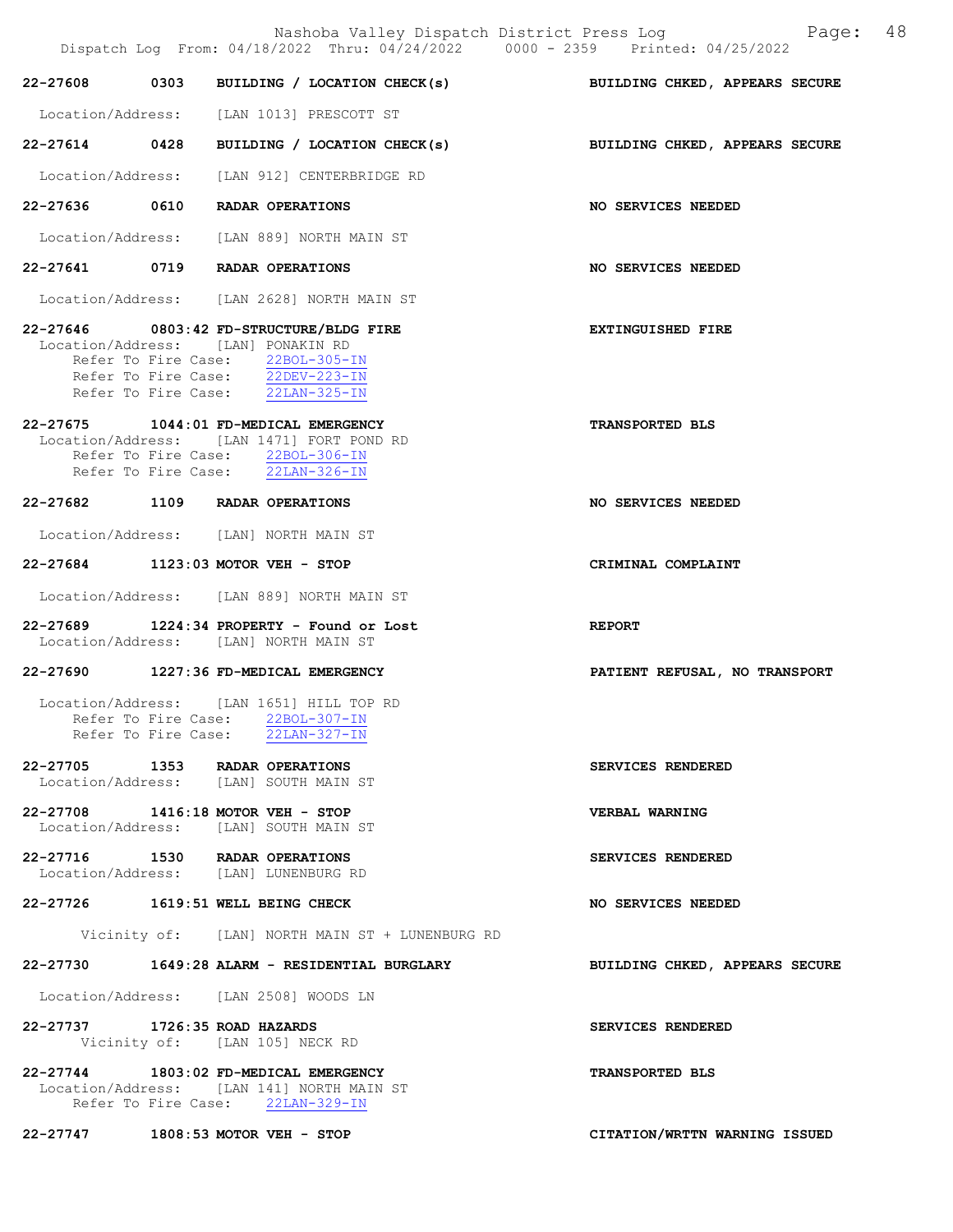Nashoba Valley Dispatch District Press Log Fage: 49 Dispatch Log From: 04/18/2022 Thru: 04/24/2022 0000 - 2359 Printed: 04/25/2022

Vicinity of: [LAN 1031] CENTERBRIDGE RD

| 22-27749          |      | 1825:14 FD-MEDICAL EMERGENCY                                                 | REFERRED TO OTHER AGENCY       |  |  |
|-------------------|------|------------------------------------------------------------------------------|--------------------------------|--|--|
|                   |      | Location/Address: [LAN] ROUTE 2 EAST HWY<br>Refer To Fire Case: 22LAN-330-IN |                                |  |  |
| 22-27786          | 2209 | BUILDING / LOCATION CHECK(s)                                                 | BUILDING CHKED, APPEARS SECURE |  |  |
| Location/Address: |      | [LAN 855] OLD UNION TPKE                                                     |                                |  |  |
| 22-27789          |      | 2234:28 ALARM - COMMERCIAL BURGLARY                                          | BUILDING CHKED, APPEARS SECURE |  |  |

Location/Address: [LAN 29] DUVAL RD

## For Date: 04/19/2022 - Tuesday

| 22-27795          | 0009 | BUILDING / LOCATION CHECK(s)                                                               | AREA CHECK COMPLETED           |
|-------------------|------|--------------------------------------------------------------------------------------------|--------------------------------|
|                   |      | Location/Address: [LAN 933] OLD UNION TPKE                                                 |                                |
| 22-27797 0015     |      | BUILDING / LOCATION CHECK(s)                                                               | BUILDING CHKED, APPEARS SECURE |
|                   |      | Location/Address: [LAN 1040] OLD UNION TPKE                                                |                                |
| 22-27798 0023     |      | BUILDING / LOCATION CHECK(s)                                                               | BUILDING CHKED, APPEARS SECURE |
|                   |      | Location/Address: [LAN 855] OLD UNION TPKE                                                 |                                |
| 22-27802 0034     |      | BUILDING / LOCATION CHECK(s)                                                               | BUILDING CHKED, APPEARS SECURE |
|                   |      | Location/Address: [LAN 1695] LUNENBURG RD                                                  |                                |
| 22-27808 0046     |      | BUILDING / LOCATION CHECK(s)                                                               | AREA CHECK COMPLETED           |
|                   |      | Location/Address: [LAN] KALEVA RD                                                          |                                |
| 22-27810 0050     |      | BUILDING / LOCATION CHECK(s)                                                               | AREA CHECK COMPLETED           |
|                   |      | Location/Address: [LAN 566] HOLLYWOOD DR                                                   |                                |
| 22-27812 0058     |      | BUILDING / LOCATION CHECK(s)                                                               | AREA CHECK COMPLETED           |
|                   |      | Location/Address: [LAN 7] SOUTH MAIN ST                                                    |                                |
|                   |      | 22-27815 0058 BUILDING / LOCATION CHECK(s)                                                 | AREA CHECK COMPLETED           |
|                   |      | Location/Address: [LAN] WHITE POND RD                                                      |                                |
| 22-27820          | 0116 | RADAR OPERATIONS<br>Location/Address: [LAN 927] NORTH MAIN ST                              | SERVICES RENDERED              |
|                   |      | 22-27824 0124:24 ALARM - COMMERCIAL BURGLARY<br>Location/Address: [LAN 863] OLD UNION TPKE | SERVICES RENDERED              |
|                   |      | 22-27831 0151 BUILDING / LOCATION CHECK(s)                                                 | AREA CHECK COMPLETED           |
|                   |      | Location/Address: [LAN 1695] LUNENBURG RD                                                  |                                |
| 22-27835 0204     |      | BUILDING / LOCATION CHECK(s)                                                               | AREA CHECK COMPLETED           |
|                   |      | Location/Address: [LAN 901] PARKER RD                                                      |                                |
| 22-27836 0206     |      | BUILDING / LOCATION CHECK(s)                                                               | AREA CHECK COMPLETED           |
| Location/Address: |      | [LAN 1696] LUNENBURG RD                                                                    |                                |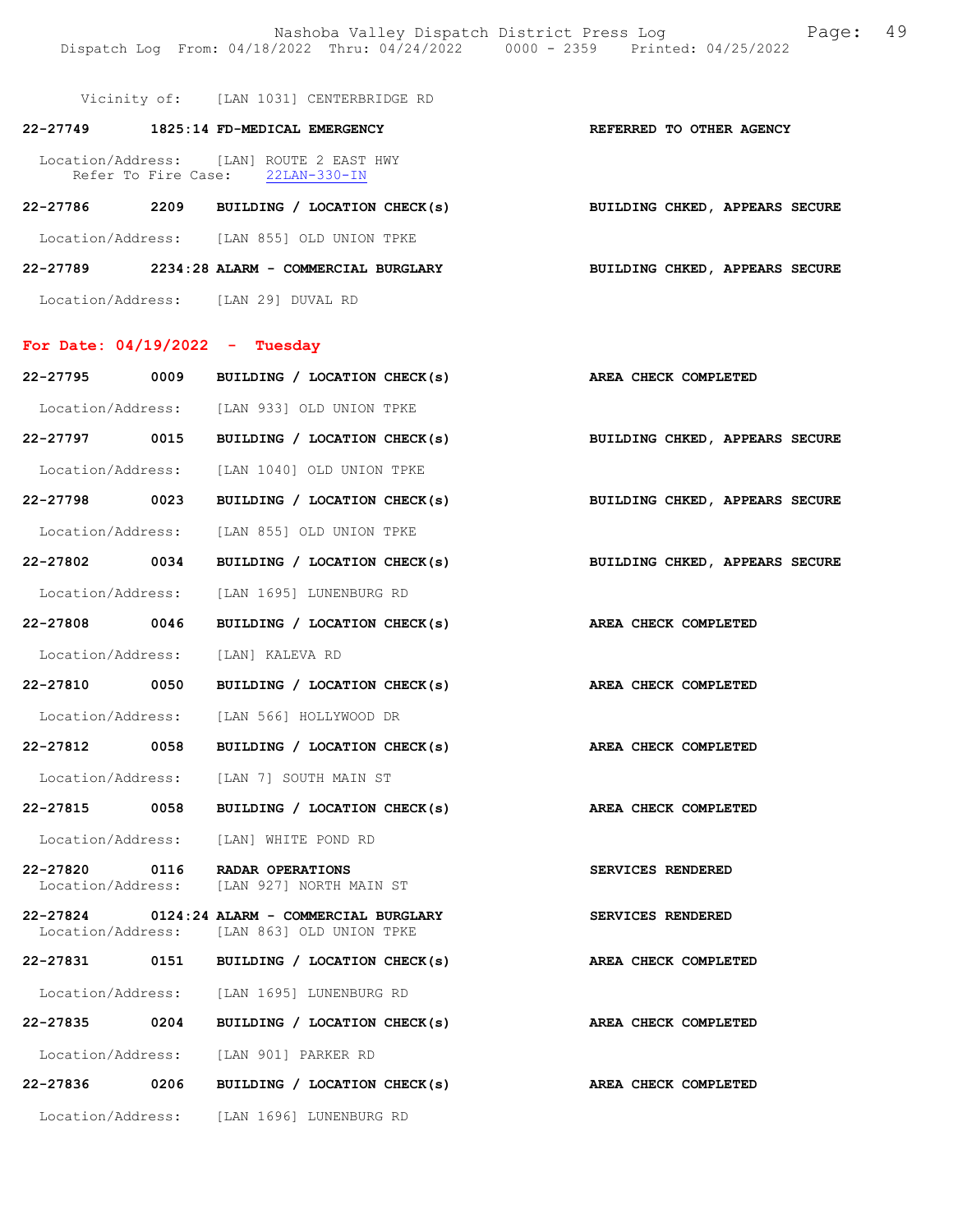Nashoba Valley Dispatch District Press Log Fage: 50 Dispatch Log From: 04/18/2022 Thru: 04/24/2022 0000 - 2359 Printed: 04/25/2022 22-27839 0210 BUILDING / LOCATION CHECK(s) AREA CHECK COMPLETED Location/Address: [LAN 8] SOUTH MAIN ST 22-27842 0212 BUILDING / LOCATION CHECK(s) BUILDING CHKED, APPEARS SECURE Location/Address: [LAN 12] SOUTH MAIN ST 22-27849 0217 BUILDING / LOCATION CHECK(s) BUILDING CHKED, APPEARS SECURE Location: [LAN] SOUTH SIDE AREA CHECKS 22-27856 0243 BUILDING / LOCATION CHECK(s) AREA CHECK COMPLETED Location/Address: [LAN 855] OLD UNION TPKE 22-27861 0250:52 ALARM - COMMERCIAL BURGLARY SERVICES RENDERED Location/Address: [LAN 863] OLD UNION TPKE 22-27869 0304 BUILDING / LOCATION CHECK(s) AREA CHECK COMPLETED Location/Address: [LAN 855] OLD UNION TPKE 22-27877 0310 BUILDING / LOCATION CHECK(s) AREA CHECK COMPLETED Location/Address: [LAN 928] BROCKELMAN RD 22-27879 0319 BUILDING / LOCATION CHECK(s) BUILDING CHKED, APPEARS SECURE Location/Address: [LAN 96] HIGH STREET EXT 22-27882 0405 BUILDING / LOCATION CHECK(s) AREA CHECK COMPLETED Location/Address: [LAN 96] HIGH STREET EXT 22-27884 0445 RADAR OPERATIONS SERVICES RENDERED Location/Address: [LAN] SEVEN BRIDGE RD 22-27885 0445 BUILDING / LOCATION CHECK(s) BUILDING CHKED, APPEARS SECURE Location/Address: [LAN 1005] PACKARD ST 22-27915 0829 RADAR OPERATIONS SERVICES RENDERED Location/Address: [LAN] SEVEN BRIDGE RD 22-27918 0829:02 SUSPICIOUS ACTIVITY SPOKEN TO Location/Address: [LAN 1833] NORTH MAIN ST 22-27925 0859:19 MOTOR VEH - STOP CITATION/WRTTN WARNING ISSUED Location/Address: [LAN] SEVEN BRIDGE RD 22-27931 0945 RADAR OPERATIONS SERVICES RENDERED<br>Location/Address: [LAN] STERLING ST Location/Address: 22-27933 1009 RADAR OPERATIONS<br>
Location/Address: [LAN] SOUTH MAIN ST [LAN] SOUTH MAIN ST 22-27938 1030:33 MOTOR VEH - STOP VERBAL WARNING Location/Address: [LAN] MAIN ST 22-27939 1037:48 FD-INSPECTION SERVICES RENDERED Location/Address: [LAN 1706] LANGEN RD 22-27941 1055:40 MOTOR VEH - STOP VERBAL WARNING Location/Address: [LAN] OLD UNION TPKE 22-27944 1059 RADAR OPERATIONS SERVICES RENDERED Location/Address: [LAN] NORTH SHIRLEY RD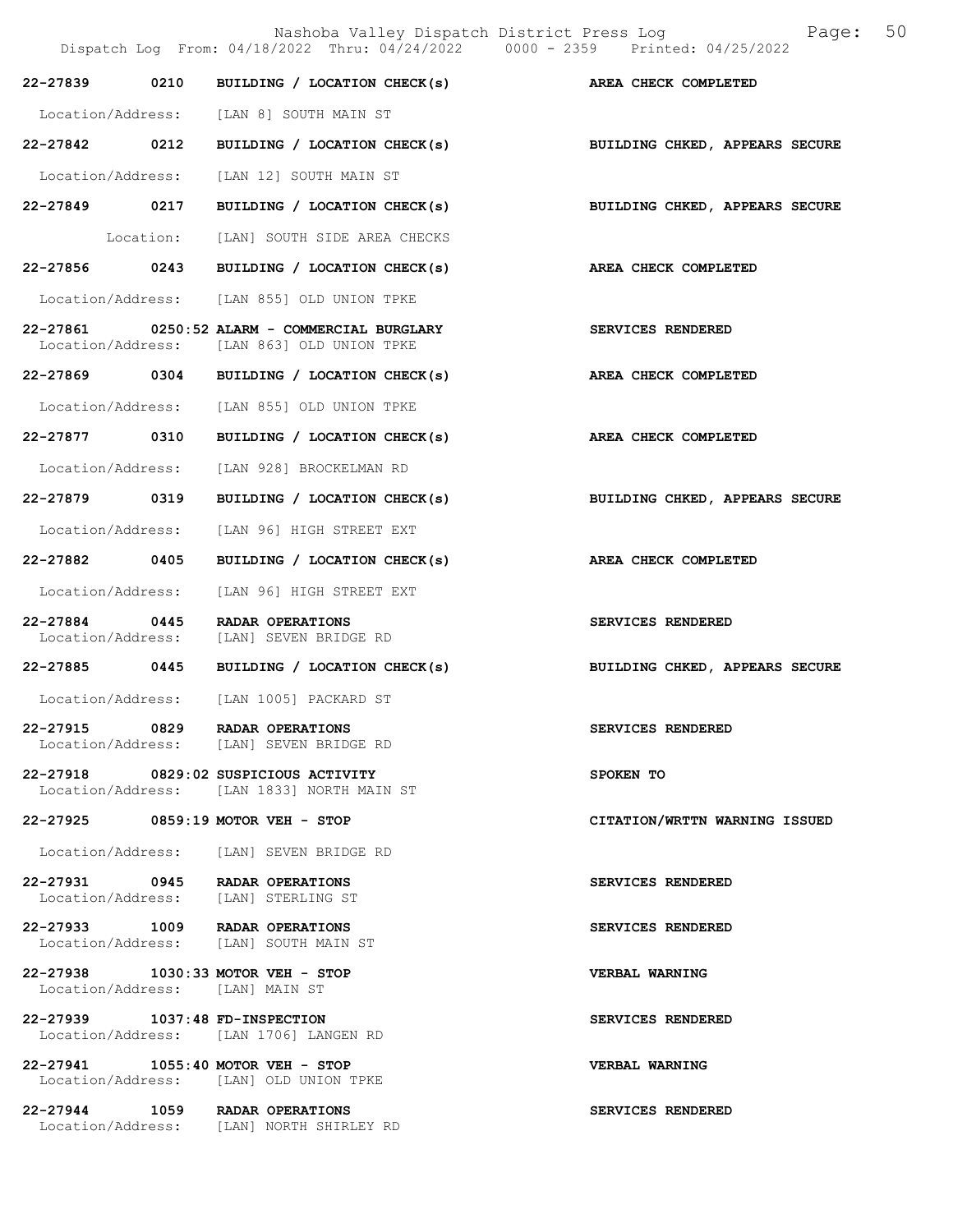22-27951 1118:19 ANIMAL CALL NOTIFIED Location/Address: [LAN 902] OLD UNION TPKE

22-27952 1128:32 FD-MEDICAL LIFT ASSIST SERVICES RENDERED Location/Address: [LAN 984] BIGELOW GARDENS Refer To Fire Case: 22LAN-331-IN

#### 22-27957 1141:11 MOTOR VEH - STOP CITATION/WRTTN WARNING ISSUED

Location/Address: [LAN] NORTH SHIRLEY RD

22-27964 1227 RADAR OPERATIONS SERVICES RENDERED Location/Address: [LAN] NORTH MAIN ST

22-27969 1237:57 MOTOR VEH - STOP VERBAL WARNING Location/Address: [LAN] NORTH MAIN ST

#### 22-27972 1247:42 MOTOR VEH - STOP CRIMINAL COMPLAINT

 Vicinity of: [LAN 1820] NORTH MAIN ST Refer To Summons: 22LAN-46-AR

### 22-27980 1332:02 MOTOR VEH - ACCIDENT W/INJURY PATIENT REFUSAL, NO TRANSPORT

Location/Address: [LAN 1080] ROUTE 2 EAST HWY Refer To Fire Case: 22LAN-332-IN

22-27988 1448:37 SUSPICIOUS PACKAGE/ OBJECT UNFOUNDED Location/Address: [LAN] DEERSHORN RD + SOUTH MEADOW RD

22-27991 1500:46 ANIMAL CALL NOTIFIED Vicinity of: [LAN] LANGEN RD + NORTH MAIN ST

22-27990 1501:12 MOTOR VEH - ACCIDENT W/INJURY INVESTIGATED Location/Address: [LAN] HIGH STREET EXT + OLD COMMON RD Refer To Fire Case: 22LAN-333-IN

22-28013 1754:38 FD-MEDICAL EMERGENCY TRANSPORTED ALS Location/Address: [LAN 29] DUVAL RD Refer To Fire Case:  $\frac{22BOL-312-IN}{22LAN-334-IN}$ Refer To Fire Case:

22-28022 1837:22 FD-MEDICAL EMERGENCY TRANSPORTED ALS Location/Address: [LAN 141] NORTH MAIN ST Refer To Fire Case: 22LAN-335-IN

22-28025 2011:44 FD-MEDICAL EMERGENCY TRANSPORTED ALS Location/Address: [LAN 2437] SYLVAN RD Refer To Fire Case: 22LAN-336-IN

22-28037 2201:41 REQUEST TO SPEAK TO AN OFFICER SPOKEN TO Location/Address: [LAN 844] MAIN ST

#### For Date: 04/20/2022 - Wednesday

| 22-28055          | 0005         | BUILDING / LOCATION CHECK(s)                     | AREA CHECK COMPLETED           |  |
|-------------------|--------------|--------------------------------------------------|--------------------------------|--|
| Location/Address: |              | [LAN 566] HOLLYWOOD DR                           |                                |  |
| 22-28056          | 0009         | BUILDING / LOCATION CHECK(s)                     | AREA CHECK COMPLETED           |  |
| Location/Address: |              | [LAN 933] OLD UNION TPKE                         |                                |  |
| 22-28057          | Vicinity of: | 0010:29 SUSPICIOUS ACTIVITY<br>[LAN] CREAMERY RD | SPOKEN TO                      |  |
| 22-28060          | 0018         | LOCATION CHECK(s)<br>BUILDING /                  | BUILDING CHKED, APPEARS SECURE |  |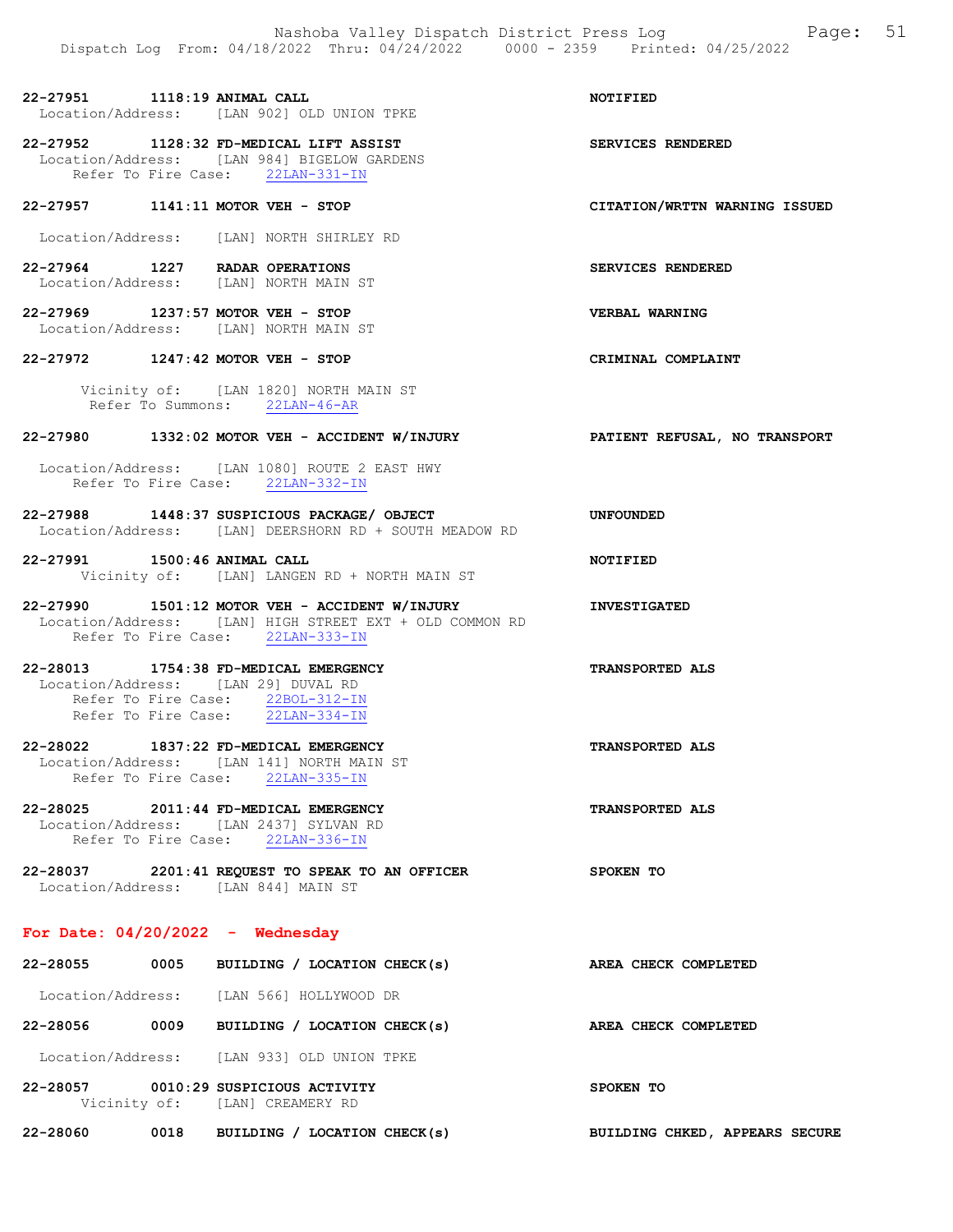Nashoba Valley Dispatch District Press Log Fage: 52 Dispatch Log From: 04/18/2022 Thru: 04/24/2022 0000 - 2359 Printed: 04/25/2022

|                                    |      | Location/Address: [LAN 818] OLD UNION TPKE                                                   |                                |
|------------------------------------|------|----------------------------------------------------------------------------------------------|--------------------------------|
| 22-28061 0022                      |      | BUILDING / LOCATION CHECK(s)                                                                 | BUILDING CHKED, APPEARS SECURE |
|                                    |      | Location/Address: [LAN 1040] OLD UNION TPKE                                                  |                                |
| 22-28070 0032                      |      | BUILDING / LOCATION CHECK(s) BUILDING CHKED, APPEARS SECURE                                  |                                |
|                                    |      | Location/Address: [LAN 855] OLD UNION TPKE                                                   |                                |
| 22-28076 0037<br>Location/Address: |      | <b>RADAR OPERATIONS</b><br>[LAN 927] NORTH MAIN ST                                           | SERVICES RENDERED              |
|                                    |      | 22-28080 0040 BUILDING / LOCATION CHECK(s)                                                   | BUILDING CHKED, APPEARS SECURE |
|                                    |      | Location/Address: [LAN 1695] LUNENBURG RD                                                    |                                |
|                                    |      | $22-28083$ 0043:57 BUILDING / LOCATION CHECK(s)<br>Location/Address: [LAN 1696] LUNENBURG RD | SPOKEN TO                      |
|                                    |      | 22-28088 0050 BUILDING / LOCATION CHECK(s)                                                   | BUILDING CHKED, APPEARS SECURE |
|                                    |      | Location/Address: [LAN 856] LUNENBURG RD                                                     |                                |
| 22-28096 0107                      |      | BUILDING / LOCATION CHECK(s) BUILDING CHKED, APPEARS SECURE                                  |                                |
|                                    |      | Location/Address: [LAN 1063] MCGOVERN BLVD                                                   |                                |
| 22-28099 0112                      |      | BUILDING / LOCATION CHECK(s)                                                                 | AREA CHECK COMPLETED           |
|                                    |      | Location/Address: [LAN 866] OLD UNION TPKE                                                   |                                |
| 22-28107 0119                      |      | BUILDING / LOCATION CHECK(s)                                                                 | AREA CHECK COMPLETED           |
| Location/Address:                  |      | [LAN 855] OLD UNION TPKE                                                                     |                                |
| 22-28110 0120                      |      | BUILDING / LOCATION CHECK(s)                                                                 | AREA CHECK COMPLETED           |
|                                    |      | Location/Address: [LAN 928] BROCKELMAN RD                                                    |                                |
|                                    |      | 22-28124 0132 BUILDING / LOCATION CHECK(s)                                                   | AREA CHECK COMPLETED           |
|                                    |      | Location/Address: [LAN 901] PARKER RD                                                        |                                |
| 22-28129                           | 0137 | BUILDING / LOCATION CHECK(s)                                                                 | AREA CHECK COMPLETED           |
|                                    |      | Location/Address: [LAN 1011] FORT POND RD                                                    |                                |
| 22-28132 0139                      |      | BUILDING / LOCATION CHECK(s)                                                                 | BUILDING CHKED, APPEARS SECURE |
|                                    |      | Location/Address: [LAN 12] SOUTH MAIN ST                                                     |                                |
| 22-28140                           | 0143 | BUILDING / LOCATION CHECK(s)                                                                 | AREA CHECK COMPLETED           |
|                                    |      | Location/Address: [LAN 1695] LUNENBURG RD                                                    |                                |
| 22-28146                           | 0150 | BUILDING / LOCATION CHECK(s)                                                                 | AREA CHECK COMPLETED           |
|                                    |      | Location/Address: [LAN 1696] LUNENBURG RD                                                    |                                |
| 22-28156 0158                      |      | BUILDING / LOCATION CHECK(s)                                                                 | BUILDING CHKED, APPEARS SECURE |
|                                    |      | Location/Address: [LAN 96] HIGH STREET EXT                                                   |                                |
| 22-28157                           | 0201 | BUILDING / LOCATION CHECK(s)                                                                 | BUILDING CHKED, APPEARS SECURE |
|                                    |      | Location/Address: [LAN 1632] STILL RIVER RD                                                  |                                |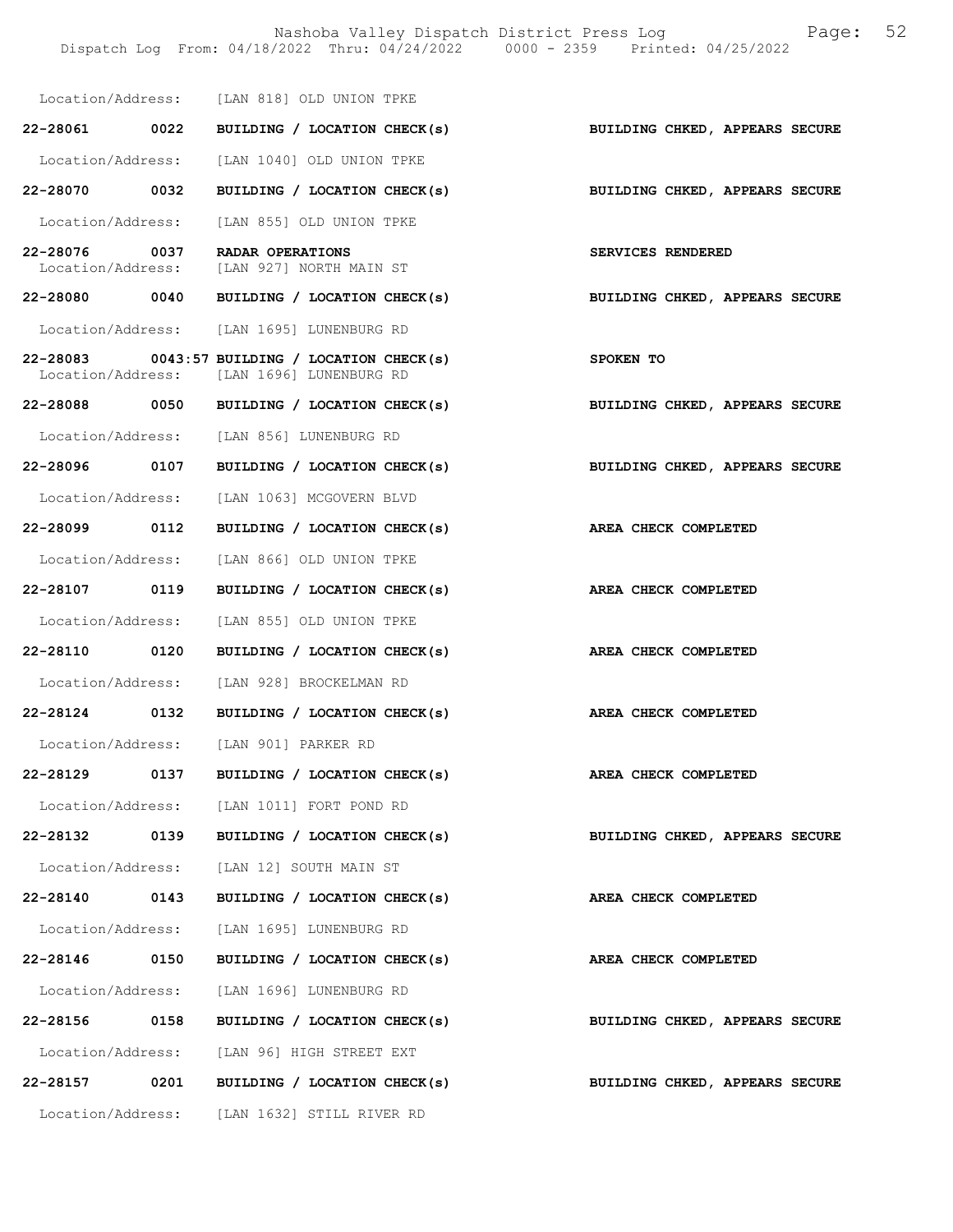|                            |                                                                                                                                                             | Nashoba Valley Dispatch District Press Log Mashoba Valley Dispatch District Press Log<br>Dispatch Log From: 04/18/2022 Thru: 04/24/2022 0000 - 2359 Printed: 04/25/2022 |
|----------------------------|-------------------------------------------------------------------------------------------------------------------------------------------------------------|-------------------------------------------------------------------------------------------------------------------------------------------------------------------------|
|                            |                                                                                                                                                             | 22-28159 0203 BUILDING / LOCATION CHECK(s) BUILDING CHKED, APPEARS SECURE                                                                                               |
|                            | Location/Address: [LAN 867] HIGH STREET EXT                                                                                                                 |                                                                                                                                                                         |
|                            | 22-28160 0204 BUILDING / LOCATION CHECK(s)                                                                                                                  | BUILDING CHKED, APPEARS SECURE                                                                                                                                          |
|                            | Location/Address: [LAN 912] CENTERBRIDGE RD                                                                                                                 |                                                                                                                                                                         |
|                            | 22-28168 0252 BUILDING / LOCATION CHECK(s)                                                                                                                  | AREA CHECK COMPLETED                                                                                                                                                    |
|                            | Location/Address: [LAN 96] HIGH STREET EXT                                                                                                                  |                                                                                                                                                                         |
|                            | 22-28180 0604:30 BUILDING / LOCATION CHECK(s) SPOKEN TO<br>Location/Address: [LAN 862] SEVEN BRIDGE RD                                                      |                                                                                                                                                                         |
|                            | 22-28182 0613 RADAR OPERATIONS<br>Location/Address: [LAN 1718] LANGEN RD                                                                                    | <b>VERBAL WARNING</b>                                                                                                                                                   |
|                            | 22-28186 0630 TRAFFIC CONTROL<br>Location/Address: [LAN 1769] MAIN ST                                                                                       | SERVICES RENDERED                                                                                                                                                       |
|                            | 22-28185 0632:11 MOTOR VEH - STOP<br>Vicinity of: [LAN] LANGEN RD                                                                                           | <b>VERBAL WARNING</b>                                                                                                                                                   |
|                            | 22-28195 0823:25 FD-MEDICAL EMERGENCY<br>Location/Address: [LAN 141] NORTH MAIN ST<br>Refer To Fire Case: 22BOL-313-IN<br>Refer To Fire Case: 22LAN-337-IN  | <b>TRANSPORTED BLS</b>                                                                                                                                                  |
|                            | 22-28198 0837:48 FD-FIRE TRAINING/DRILL<br>Location/Address: [LAN 659] MAIN ST                                                                              | SERVICES RENDERED                                                                                                                                                       |
|                            | 22-28199 0838:17 FD-FIRE TRAINING/DRILL<br>Location/Address: [LAN 688] HARVARD RD                                                                           | SERVICES RENDERED                                                                                                                                                       |
|                            | 22-28238 1103:48 FD-FIRE TRAINING/DRILL<br>Location/Address: [LAN 659] MAIN ST                                                                              | SERVICES RENDERED                                                                                                                                                       |
|                            | 22-28239 1107:47 FD-MEDICAL EMERGENCY<br>Vicinity of: [LAN 927] NORTH MAIN ST<br>Refer To Fire Case: 22LAN-338-IN                                           | <b>TRANSPORTED BLS</b>                                                                                                                                                  |
|                            | 22-28240 1117:03 GENERAL INFO<br>Location: [LAN] TOWNWIDE                                                                                                   | <b>NOTIFIED</b>                                                                                                                                                         |
|                            | 22-28241 1117:52 TRESPASSING<br>Location/Address: [LAN 844] MAIN ST                                                                                         | SERVICES RENDERED                                                                                                                                                       |
|                            | 22-28242 1119:39 FD-INSPECTION<br>Location/Address: [LAN 1132] DUVAL RD                                                                                     | SERVICES RENDERED                                                                                                                                                       |
|                            | 22-28248 1139:43 FD-FIRE ALARM (BOX DETAIL)<br>Location/Address: [LAN 659] MAIN ST                                                                          | SERVICES RENDERED                                                                                                                                                       |
|                            | 22-28249 1142:42 ASSIST CITIZEN                                                                                                                             | NO SERVICES NEEDED                                                                                                                                                      |
|                            | Location/Address: [LAN 837] SOUTH MAIN ST                                                                                                                   |                                                                                                                                                                         |
|                            | 22-28250 1142:30 FD-MEDICAL EMERGENCY<br>Location/Address: [LAN 1854] NORTH MAIN ST<br>Refer To Fire Case: 22BOL-314-IN<br>Refer To Fire Case: 22LAN-339-IN | TRANSPORTED ALS                                                                                                                                                         |
| 22-28261 1214:14 FOLLOW UP | Location/Address: [LAN 1696] LUNENBURG RD                                                                                                                   | SERVICES RENDERED                                                                                                                                                       |
|                            | 22-28267 1245:11 FD-FIRE TRAINING/DRILL                                                                                                                     | SERVICES RENDERED                                                                                                                                                       |

Location/Address: [LAN 202] MAIN ST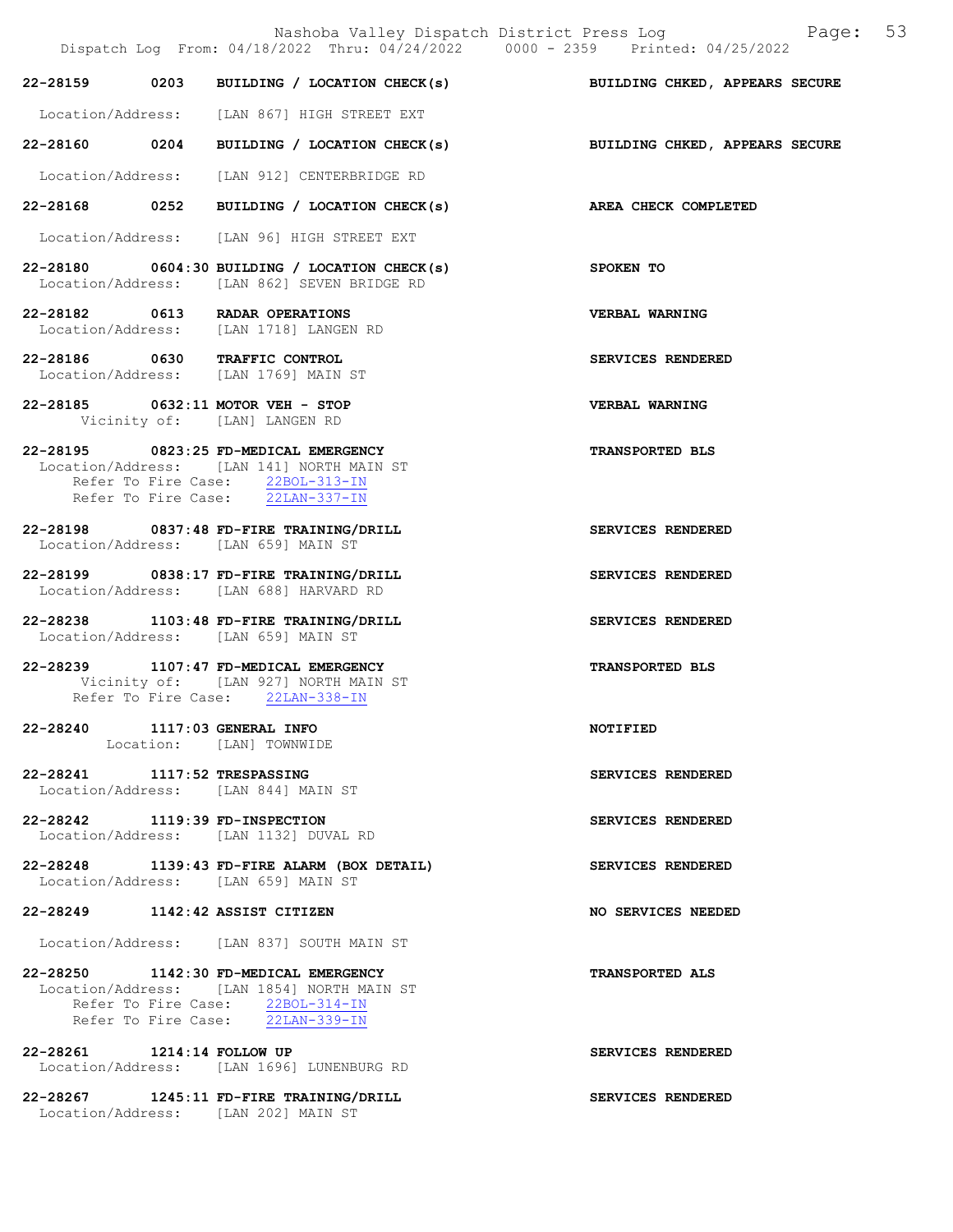22-28268 1245:57 FD-FIRE TRAINING/DRILL SERVICES RENDERED Location/Address: [LAN 203] MAIN ST 22-28269 1246:34 FD-FIRE TRAINING/DRILL SERVICES RENDERED Location/Address: [LAN 190] PINFEATHER LN 22-28270 1247:11 FD-FIRE TRAINING/DRILL SERVICES RENDERED Location/Address: [LAN 3006] PINFEATHER LN 22-28272 1247:38 FD-FIRE TRAINING/DRILL SERVICES RENDERED Location/Address: [LAN 201] MAIN ST 22-28273 1248:14 FD-FIRE TRAINING/DRILL SERVICES RENDERED Location/Address: [LAN 204] MAIN ST 22-28282 1401:20 ANIMAL CALL NOTIFIED Location/Address: [LAN 333] PONAKIN RD 22-28283 1402:14 MOTOR VEH - STOP VERBAL WARNING Vicinity of: [LAN] STERLING ST 22-28285 1415:05 ANIMAL CALL REFERRED TO OTHER AGENCY Location/Address: [LAN 333] PONAKIN RD 22-28288 1432:12 MOTOR VEH - DISABLED SERVICES RENDERED Location/Address: [LAN] FORT POND RD + LUNENBURG RD 22-28289 1436:38 911 ABANDONED/MISDIAL/HANGUP ACCIDENTAL 911 CALL Location/Address: [LAN 774] OLD COMMON RD 22-28292 1501:30 NEIGHBOR COMPLAINT REPORT Location/Address: [LAN 2682] PONAKIN RD 22-28298 1525:41 FD-MEDICAL EMERGENCY TRANSPORTED BLS Location/Address: [LAN 2045] NICHOLAS DR Refer To Fire Case: 22LAN-340-IN 22-28308 1729:25 MOTOR VEH - COMPLAINT SPOKEN TO Location/Address: [LAN] BOLTON STATION RD 22-28317 1843:05 WELL BEING CHECK SPOKEN TO Location/Address: [LAN 2388] STERLING RD 22-28336 2049:42 FD-MEDICAL EMERGENCY TRANSPORTED ALS Location/Address: [LAN 1709] LANGEN RD Refer To Fire Case: 22LAN-341-IN

## For Date:  $04/21/2022 -$  Thursday

| 22-28392          | 0039 | BUILDING / LOCATION CHECK(s)         | AREA CHECK COMPLETED |
|-------------------|------|--------------------------------------|----------------------|
| Location/Address: |      | SOUTH MAIN ST<br>TLAN 71             |                      |
| 22-28394          | 0051 | BUILDING / LOCATION CHECK(s)         | AREA CHECK COMPLETED |
| Location/Address: |      | [LAN 29] DUVAL RD                    |                      |
| 22-28395          | 0053 | BUILDING / LOCATION CHECK(s)         | AREA CHECK COMPLETED |
| Location/Address: |      | [LAN 96] HIGH STREET EXT             |                      |
| 22-28396          | 0058 | BUILDING / LOCATION CHECK(s)         | AREA CHECK COMPLETED |
| Location/Address: |      | [LAN 1040] OLD UNION TPKE            |                      |
| 22-28418          | 0121 | <b>BUILDING</b><br>LOCATION CHECK(s) | AREA CHECK COMPLETED |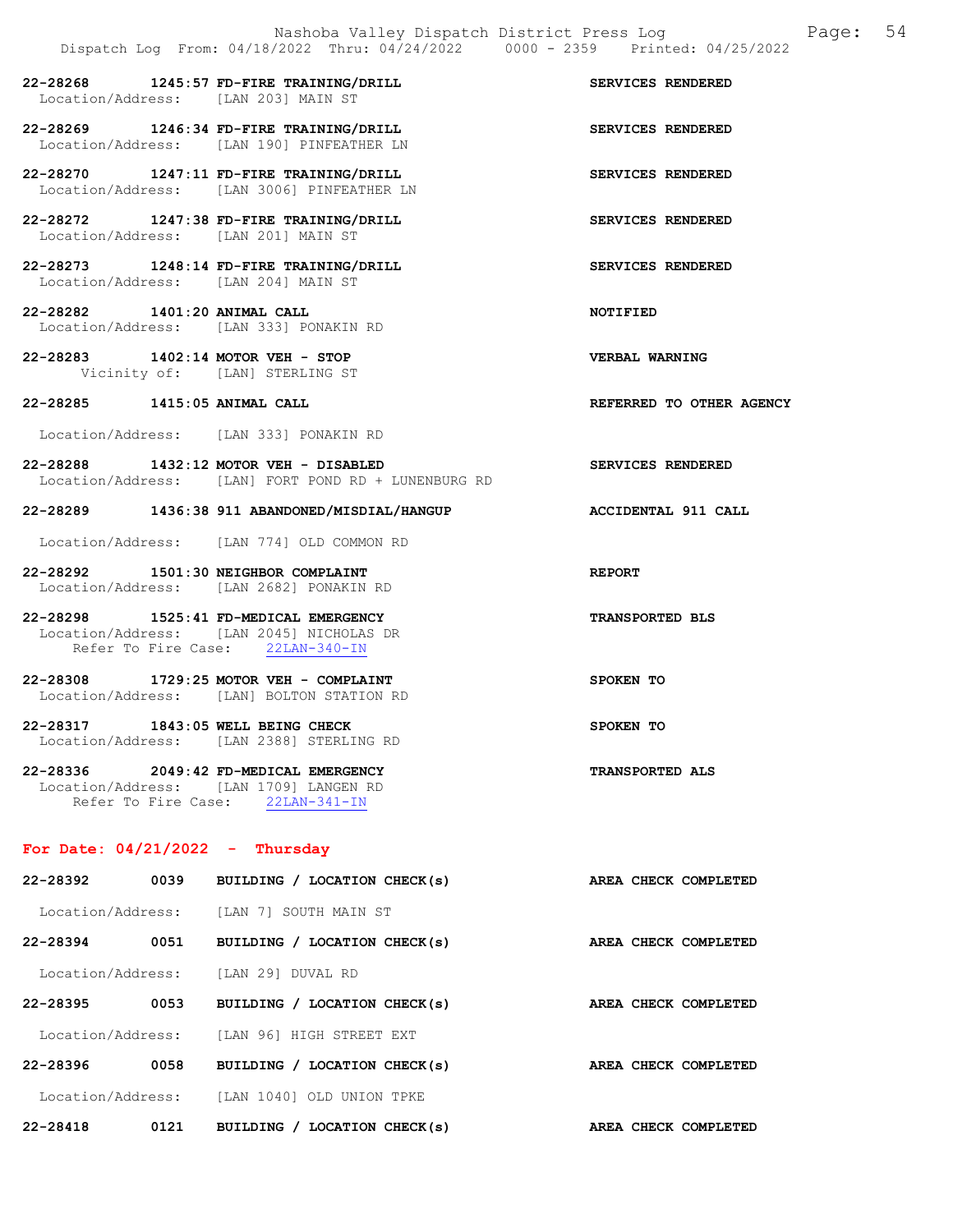Location/Address: [LAN 855] OLD UNION TPKE 22-28423 0128 RADAR OPERATIONS SERVICES RENDERED<br>Location/Address: [LAN] SEVEN BRIDGE RD [LAN] SEVEN BRIDGE RD 22-28425 0131 BUILDING / LOCATION CHECK(s) AREA CHECK COMPLETED Location/Address: [LAN 856] LUNENBURG RD 22-28428 0141 BUILDING / LOCATION CHECK(s) AREA CHECK COMPLETED Location/Address: [LAN 1695] LUNENBURG RD 22-28431 0152 RADAR OPERATIONS NO SERVICES NEEDED Location/Address: [LAN 1053] STERLING ST 22-28432 0204 BUILDING / LOCATION CHECK(s) AREA CHECK COMPLETED Location/Address: [LAN 1695] LUNENBURG RD 22-28433 0207 BUILDING / LOCATION CHECK(s) AREA CHECK COMPLETED Location/Address: [LAN 855] OLD UNION TPKE 22-28436 0220 BUILDING / LOCATION CHECK(s) AREA CHECK COMPLETED Location/Address: [LAN 1696] LUNENBURG RD 22-28439 0223 BUILDING / LOCATION CHECK(s) AREA CHECK COMPLETED Location/Address: [LAN 856] LUNENBURG RD 22-28448 0353:05 FD-MEDICAL EMERGENCY TRANSPORTED BLS Location/Address: [LAN 1513] GEORGE HILL RD<br>Refer To Fire Case: 22LAN-342-IN Refer To Fire Case: 22-28452 0417:09 FD-MEDICAL EMERGENCY TRANSPORTED BLS Location/Address: [LAN 1889] MARY CATHERINE DR Refer To Fire Case: 22LAN-343-IN 22-28453 0439:58 911 ABANDONED/MISDIAL/HANGUP ACCIDENTAL 911 CALL Location/Address: [LAN 2902] CHISHOLM TRL 22-28472 0616 RADAR OPERATIONS SERVICES RENDERED Location/Address: [LAN 1369] CHACE HILL RD 22-28477 0634 RADAR OPERATIONS NO SERVICES NEEDED Location/Address: [LAN 469] CENTERBRIDGE RD 22-28487 0748:08 FD-FIRE TRAINING/DRILL SERVICES RENDERED Location/Address: [LAN 188] MAIN ST 22-28497 0900:37 FD-INSPECTION SERVICES RENDERED Location/Address: [LAN 1330] BULL HILL RD 22-28499 0900:52 MOTOR VEH - DISABLED UNITS ADVISED Location/Address: [LAN 855] OLD UNION TPKE 22-28508 0940:43 FD-FIRE TRAINING/DRILL SERVICES RENDERED Location/Address: [LAN 189] PINFEATHER LN 22-28509 0943 RADAR OPERATIONS SERVICES RENDERED<br>Location/Address: [LAN] STERLING RD + DEERSHORN RD [LAN] STERLING RD + DEERSHORN RD 22-28510 0943:22 FD-FIRE TRAINING/DRILL SERVICES RENDERED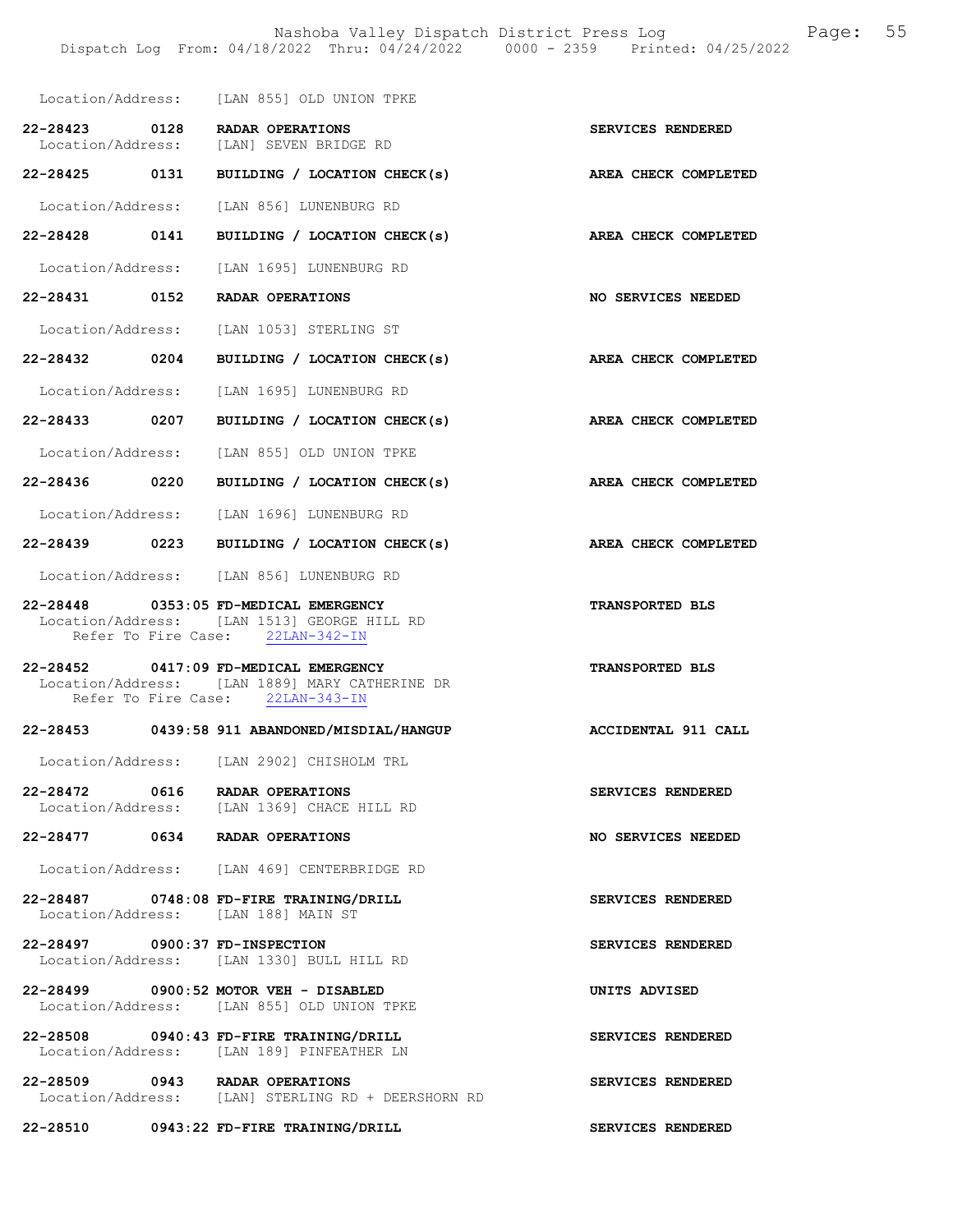|                                                                                     | Dispatch Log From: 04/18/2022 Thru: 04/24/2022 0000 - 2359 Printed: 04/25/2022  | Nashoba Valley Dispatch District Press Log Mashoba Valley Dispatch District Press Log |
|-------------------------------------------------------------------------------------|---------------------------------------------------------------------------------|---------------------------------------------------------------------------------------|
|                                                                                     | Location/Address: [LAN 1015] CREAMERY RD                                        |                                                                                       |
| 22-28515 1008:58 FD-FIRE TRAINING/DRILL<br>Location/Address: [LAN 1015] CREAMERY RD |                                                                                 | SERVICES RENDERED                                                                     |
| 22-28523 1033:36 MOTOR VEH - STOP                                                   | Location/Address: [LAN] MAIN ST + PACKARD ST                                    | VERBAL WARNING                                                                        |
| 22-28550 1203:48 MOTOR VEH - STOP<br>Location/Address: [LAN] LANGEN RD              |                                                                                 | VERBAL WARNING                                                                        |
|                                                                                     | 22-28562 1242:07 911 ABANDONED/MISDIAL/HANGUP                                   | <b>ACCIDENTAL 911 CALL</b>                                                            |
| Location/Address: [LAN 2209] PONAKIN RD                                             |                                                                                 |                                                                                       |
| Location/Address: [LAN] NORTH MAIN ST                                               | 22-28581 1431:51 SUSPICIOUS PACKAGE/ OBJECT                                     | SERVICES RENDERED                                                                     |
| 22-28593 1548:12 WELL BEING CHECK                                                   | Location/Address: [LAN 939] BIGELOW GARDENS                                     | SPOKEN TO                                                                             |
| 22-28606 1644:23 FD-MEDICAL EMERGENCY                                               |                                                                                 | PATIENT REFUSAL, NO TRANSPORT                                                         |
|                                                                                     | Location/Address: [LAN 949] BIGELOW GARDENS<br>Refer To Fire Case: 22LAN-344-IN |                                                                                       |
| Location/Address: [LAN 843] MAIN ST                                                 | 22-28620 1857:28 ALARM - COMMERCIAL BURGLARY<br><b>EXALSE ALARM</b>             |                                                                                       |

# For Date: 04/22/2022 - Friday

| 22-28687      | 0027 | BUILDING / LOCATION CHECK(s)                      | AREA CHECK COMPLETED           |
|---------------|------|---------------------------------------------------|--------------------------------|
|               |      | Location/Address: [LAN 928] BROCKELMAN RD         |                                |
| 22-28691 0033 |      | BUILDING / LOCATION CHECK(s) AREA CHECK COMPLETED |                                |
|               |      | Location/Address: [LAN 818] OLD UNION TPKE        |                                |
| 22-28695 0044 |      | BUILDING / LOCATION CHECK(s) AREA CHECK COMPLETED |                                |
|               |      | Location/Address: [LAN 29] DUVAL RD               |                                |
| 22-28699 0049 |      | BUILDING / LOCATION CHECK(s) AREA CHECK COMPLETED |                                |
|               |      | Location/Address: [LAN 1040] OLD UNION TPKE       |                                |
| 22-28709 0105 |      | BUILDING / LOCATION CHECK(s) AREA CHECK COMPLETED |                                |
|               |      | Location/Address: [LAN 855] OLD UNION TPKE        |                                |
|               |      | 22-28719 0116 BUILDING / LOCATION CHECK(s)        | BUILDING CHKED, APPEARS SECURE |
|               |      | Location/Address: [LAN 856] LUNENBURG RD          |                                |
| 22-28723 0126 |      | BUILDING / LOCATION CHECK(s)                      | BUILDING CHKED, APPEARS SECURE |
|               |      | Location/Address: [LAN 1695] LUNENBURG RD         |                                |
| 22-28732 0149 |      | RADAR OPERATIONS                                  | NO SERVICES NEEDED             |
|               |      | Location/Address: [LAN 889] NORTH MAIN ST         |                                |
| 22-28739 0232 |      | BUILDING / LOCATION CHECK(s) AREA CHECK COMPLETED |                                |
|               |      | Location/Address: [LAN 1696] LUNENBURG RD         |                                |
| 22-28744 0244 |      | BUILDING / LOCATION CHECK(s) AREA CHECK COMPLETED |                                |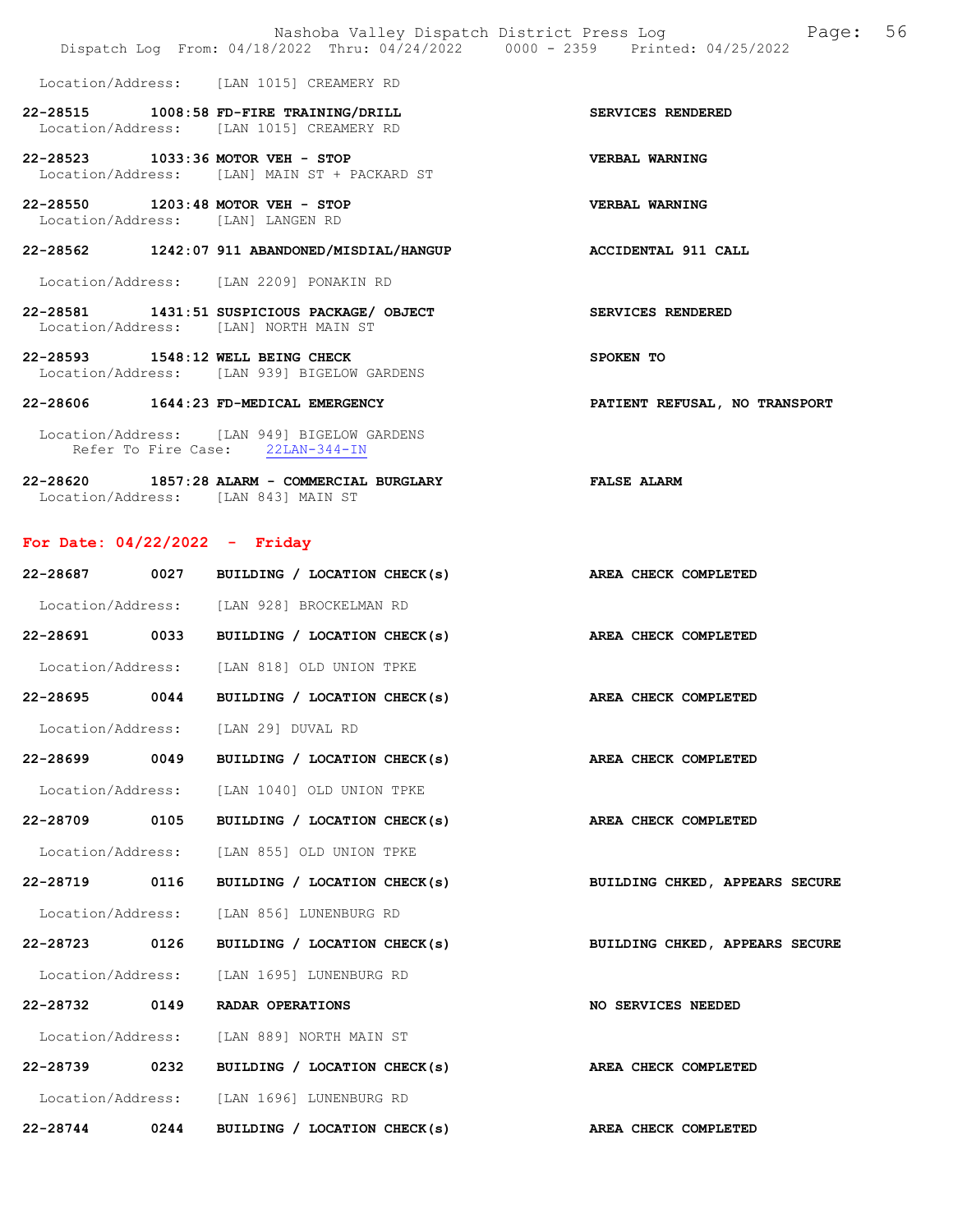|                                 | Location/Address: [LAN 855] OLD UNION TPKE                                                                               |                                 |
|---------------------------------|--------------------------------------------------------------------------------------------------------------------------|---------------------------------|
|                                 | 22-28747 0312 BUILDING / LOCATION CHECK(s) AREA CHECK COMPLETED                                                          |                                 |
|                                 | Location/Address: [LAN 866] OLD UNION TPKE                                                                               |                                 |
|                                 | 22-28748 0320 BUILDING / LOCATION CHECK(s)                                                                               | <b>AREA CHECK COMPLETED</b>     |
|                                 | Location/Address: [LAN 1695] LUNENBURG RD                                                                                |                                 |
|                                 | 22-28750 0427 BUILDING / LOCATION CHECK(s) AREA CHECK COMPLETED                                                          |                                 |
|                                 | Location/Address: [LAN 96] HIGH STREET EXT                                                                               |                                 |
| 22-28758 0604:55 ROAD HAZARDS   | Location/Address: [LAN 2386] STERLING RD                                                                                 | <b>NOTIFIED</b>                 |
|                                 | 22-28762 0627 RADAR OPERATIONS                                                                                           | NO SERVICES NEEDED              |
|                                 | Location/Address: [LAN 869] MILL STREET EXT                                                                              |                                 |
|                                 | 22-28763 0638:46 FD-MEDICAL EMERGENCY<br>Location/Address: [LAN 960] BIGELOW GARDENS<br>Refer To Fire Case: 22LAN-345-IN | <b>TRANSPORTED ALS</b>          |
|                                 | 22-28766 0707:29 MOTOR VEH - STOP                                                                                        | CITATION/WRTTN WARNING ISSUED   |
|                                 | Location/Address: [LAN 815] LANGEN RD                                                                                    |                                 |
|                                 | 22-28796 1030:15 MOTOR VEH - STOP<br>Vicinity of: [LAN 752] LUNENBURG RD                                                 | VERBAL WARNING                  |
| 22-28811 1156:39 ASSIST CITIZEN | Location/Address: [LAN 1854] NORTH MAIN ST                                                                               | SPOKEN TO                       |
|                                 | 22-28820 1257:48 LARCENY/ FORGERY/ FRAUD<br>Location/Address: [LAN 29] DUVAL RD                                          | REPORT                          |
|                                 | 22-28828 1352:09 Property Damage<br>Location/Address: [LAN 56] SOUTH MAIN ST                                             | <b>INVESTIGATED</b>             |
|                                 | 22-28831 1429 RADAR OPERATIONS<br>Location/Address: [LAN] HIGH STREET EXT                                                | SERVICES RENDERED               |
|                                 | 22-28832 1435:16 MOTOR VEH - STOP<br>Location/Address: [LAN] HIGH STREET EXT                                             | <b>VERBAL WARNING</b>           |
|                                 | 22-28833 1448:00 MOTOR VEH - STOP                                                                                        | CITATION/WRTTN WARNING ISSUED   |
|                                 | Location/Address: [LAN] HIGH STREET EXT                                                                                  |                                 |
|                                 | 22-28835 1459:42 MOTOR VEH - STOP<br>Location/Address: [LAN] HIGH STREET EXT                                             | VERBAL WARNING                  |
|                                 | 22-28859 1643:36 MOTOR VEH - STOP<br>Vicinity of: [LAN] CENTERBRIDGE RD                                                  | VERBAL WARNING                  |
|                                 | 22-28897 1957:22 MOTOR VEH - ACCIDENT NO INJURY                                                                          | <b>REFERRED TO OTHER AGENCY</b> |
|                                 | Vicinity of: [LAN] LUNENBURG RD + OLD UNION TPKE                                                                         |                                 |
|                                 | 22-28908 2123:11 PROPERTY - Found or Lost<br>Location/Address: [LAN 844] MAIN ST                                         | SERVICES RENDERED               |
| 22-28912 2140:07 ROAD HAZARDS   |                                                                                                                          | REFERRED TO OTHER AGENCY        |
|                                 | Vicinity of: [LAN] OLD UNION TPKE                                                                                        |                                 |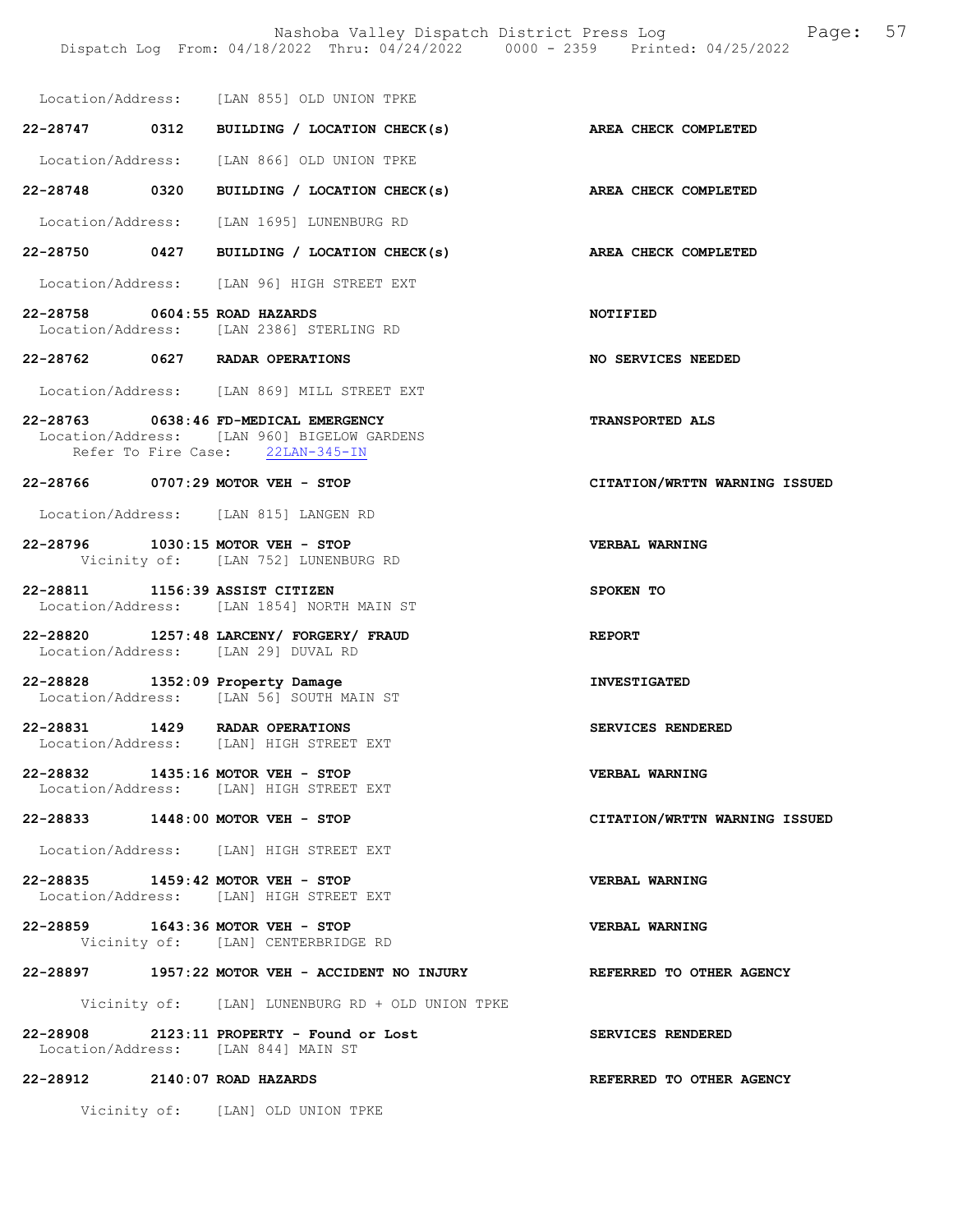## For Date: 04/23/2022 - Saturday

| 22-28960 0057 |      | BUILDING / LOCATION CHECK(s)                                                  | BUILDING CHKED, APPEARS SECURE |
|---------------|------|-------------------------------------------------------------------------------|--------------------------------|
|               |      | Location/Address: [LAN 96] HIGH STREET EXT                                    |                                |
| 22-28962 0059 |      | BUILDING / LOCATION CHECK(s) BUILDING CHKED, APPEARS SECURE                   |                                |
|               |      | Location/Address: [LAN 1632] STILL RIVER RD                                   |                                |
| 22-28963 0100 |      | BUILDING / LOCATION CHECK(s) BUILDING CHKED, APPEARS SECURE                   |                                |
|               |      | Location/Address: [LAN 867] HIGH STREET EXT                                   |                                |
|               |      | 22-28971 0103 BUILDING / LOCATION CHECK(s) BUILDING CHKED, APPEARS SECURE     |                                |
|               |      | Location/Address: [LAN 856] LUNENBURG RD                                      |                                |
|               |      | 22-28968 0105:10 MOTOR VEH - DISABLED<br>Vicinity of: [LAN 2970] LUNENBURG RD | <b>INVESTIGATED</b>            |
|               |      | 22-28978 0120 BUILDING / LOCATION CHECK(s)                                    | AREA CHECK COMPLETED           |
|               |      | Location/Address: [LAN 1695] LUNENBURG RD                                     |                                |
| 22-28989 0123 |      | BUILDING / LOCATION CHECK(s)                                                  | BUILDING CHKED, APPEARS SECURE |
|               |      | Location: [LAN] SOUTH SIDE AREA CHECKS                                        |                                |
| 22-28981 0124 |      | BUILDING / LOCATION CHECK(s) AREA CHECK COMPLETED                             |                                |
|               |      | Location/Address: [LAN 855] OLD UNION TPKE                                    |                                |
| 22-28994 0136 |      | BUILDING / LOCATION CHECK(s)                                                  | AREA CHECK COMPLETED           |
|               |      | Location/Address: [LAN 1040] OLD UNION TPKE                                   |                                |
| 22-28996 0147 |      | BUILDING / LOCATION CHECK(s)                                                  | BUILDING CHKED, APPEARS SECURE |
|               |      | Location/Address: [LAN 818] OLD UNION TPKE                                    |                                |
| 22-28998 0150 |      | BUILDING / LOCATION CHECK(s) BUILDING CHKED, APPEARS SECURE                   |                                |
|               |      | Location/Address: [LAN 12] SOUTH MAIN ST                                      |                                |
|               |      | 22-29000 0153 BUILDING / LOCATION CHECK(s)                                    | BUILDING CHKED, APPEARS SECURE |
|               |      | Location/Address: [LAN 8] SOUTH MAIN ST                                       |                                |
| 22-29027      | 0252 | BUILDING / LOCATION CHECK(s)                                                  | BUILDING CHKED, APPEARS SECURE |
|               |      | Location/Address: [LAN 912] CENTERBRIDGE RD                                   |                                |
|               |      | 22-29031 0256 RADAR OPERATIONS                                                | NO SERVICES NEEDED             |
|               |      | Location/Address: [LAN 889] NORTH MAIN ST                                     |                                |
|               |      | 22-29035 0312:15 MOTOR VEH - STOP                                             | CITATION/WRTTN WARNING ISSUED  |
|               |      | Location/Address: [LAN] NORTH MAIN ST + SCHUMACHER RD                         |                                |
| 22-29038      | 0335 | BUILDING / LOCATION CHECK(s)                                                  | AREA CHECK COMPLETED           |
|               |      | Location/Address: [LAN 933] OLD UNION TPKE                                    |                                |
| 22-29045      | 0357 | TRAFFIC CONTROL<br>Location/Address: [LAN 96] HIGH STREET EXT                 | SERVICES RENDERED              |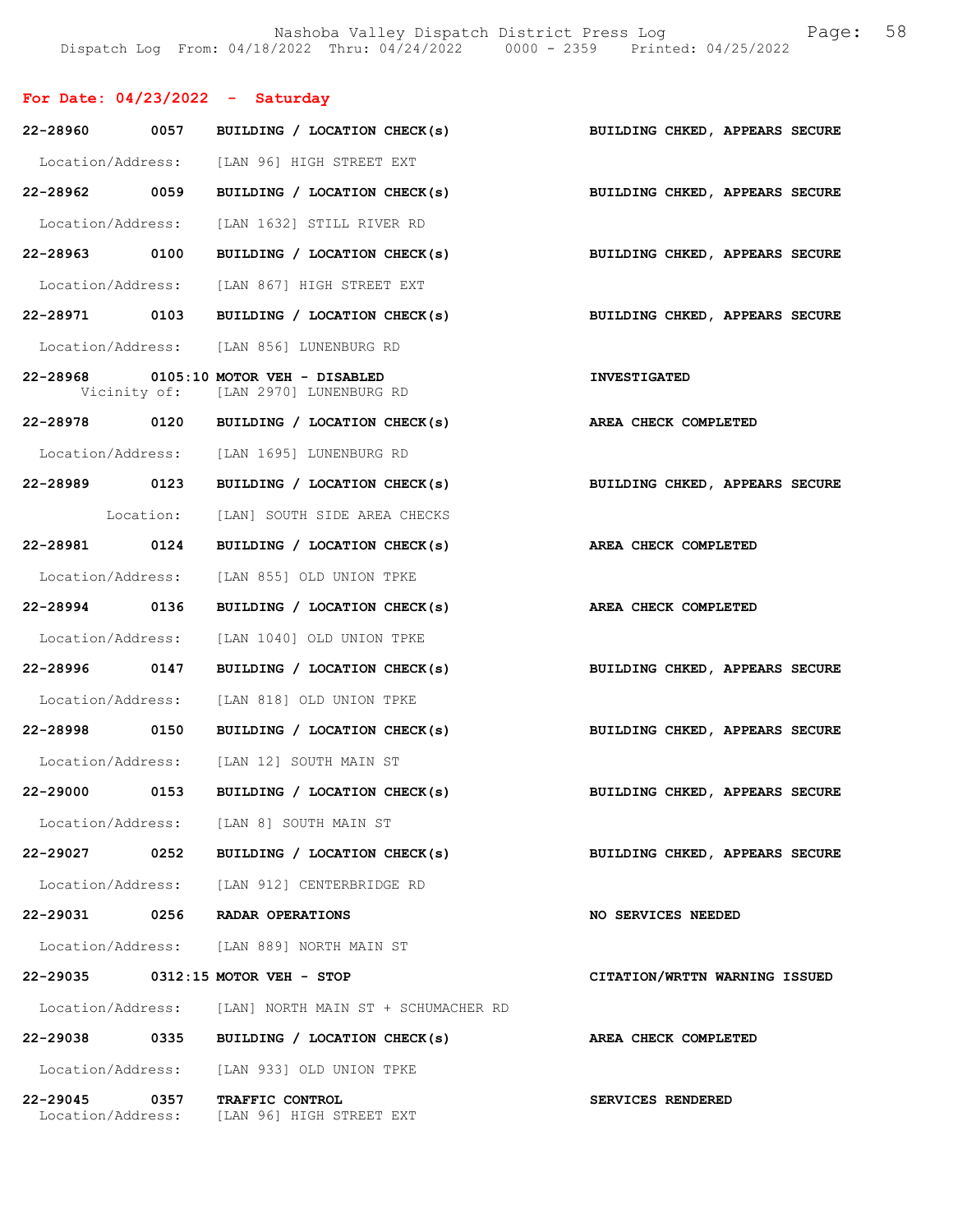|                                   | Dispatch Log From: 04/18/2022 Thru: 04/24/2022 0000 - 2359 Printed: 04/25/2022       |                                |
|-----------------------------------|--------------------------------------------------------------------------------------|--------------------------------|
| 22-29066 0648 RADAR OPERATIONS    |                                                                                      | NO SERVICES NEEDED             |
|                                   | Location/Address: [LAN] LANGEN RD                                                    |                                |
|                                   | 22-29068 0657 RADAR OPERATIONS<br>Location/Address: [LAN] CENTERBRIDGE RD            | SERVICES RENDERED              |
|                                   | 22-29069 0705:12 ALARM - COMMERCIAL BURGLARY                                         | REPORTING PARTY CANCELED       |
|                                   | Location/Address: [LAN 854] LUNENBURG RD                                             |                                |
| 22-29090 0921 RADAR OPERATIONS    | Location/Address: [LAN] LANGEN RD                                                    | SERVICES RENDERED              |
| 22-29092 0925:05 MOTOR VEH - STOP | Location/Address: [LAN] LANGEN RD                                                    | <b>VERBAL WARNING</b>          |
| 22-29097 0935:44 MOTOR VEH - STOP |                                                                                      | CITATION/WRTTN WARNING ISSUED  |
|                                   | Location/Address: [LAN] LANGEN RD                                                    |                                |
|                                   | 22-29115 1033 BUILDING / LOCATION CHECK(s)                                           | BUILDING CHKED, APPEARS SECURE |
|                                   | Location/Address: [LAN 2760] GEORGE HILL RD                                          |                                |
| 22-29120 1051 RADAR OPERATIONS    | Location/Address: [LAN] STERLING RD                                                  | SERVICES RENDERED              |
|                                   | 22-29132 1159:49 AUDIBLE ALARM<br>Location/Address: [LAN 2025] NECK RD               | SPOKEN TO                      |
| 22-29139 1215 RADAR OPERATIONS    | Location/Address: [LAN] NORTH MAIN ST                                                | SERVICES RENDERED              |
|                                   | 22-29140 1222:07 MOTOR VEH - STOP<br>Location/Address: [LAN] NORTH MAIN ST           | <b>VERBAL WARNING</b>          |
| 22-29144 1243:13 MOTOR VEH - STOP | Location/Address: [LAN] NORTH MAIN ST                                                | VERBAL WARNING                 |
| 22-29147 1328 RADAR OPERATIONS    | Location/Address: [LAN] LUNENBURG RD                                                 | SERVICES RENDERED              |
| 22-29156 1436 RADAR OPERATIONS    | Location/Address: [LAN] HIGH STREET EXT                                              | SERVICES RENDERED              |
| 22-29157 1456:01 MOTOR VEH - STOP | Location/Address: [LAN] HIGH STREET EXT                                              | <b>VERBAL WARNING</b>          |
| 22-29158 1502 RADAR OPERATIONS    | Location/Address: [LAN] SOUTH MAIN ST                                                | SERVICES RENDERED              |
| 22-29194 1718:44 MOTOR VEH - STOP | Location/Address: [LAN] LANGEN RD                                                    | <b>VERBAL WARNING</b>          |
|                                   | 22-29198 1737:05 SUSPICIOUS ACTIVITY<br>Location/Address: [LAN 1042] MAIN ST         | <b>INVESTIGATED</b>            |
|                                   | 22-29206 1833:00 COOKING FIRE REQUEST<br>Location/Address: [LAN 309] CENTERBRIDGE RD | SERVICES RENDERED              |
|                                   | 22-29247 2156 BUILDING / LOCATION CHECK(s)                                           | BUILDING CHKED, APPEARS SECURE |
|                                   | Location/Address: [LAN 855] OLD UNION TPKE                                           |                                |
|                                   | $22-29256$ 2300 BUILDING / LOCATION CHECK(s)                                         | BUILDING CHKED, APPEARS SECURE |

Location/Address: [LAN 96] HIGH STREET EXT

22-29259 2330:59 MOTOR VEH - COMPLAINT INVESTIGATED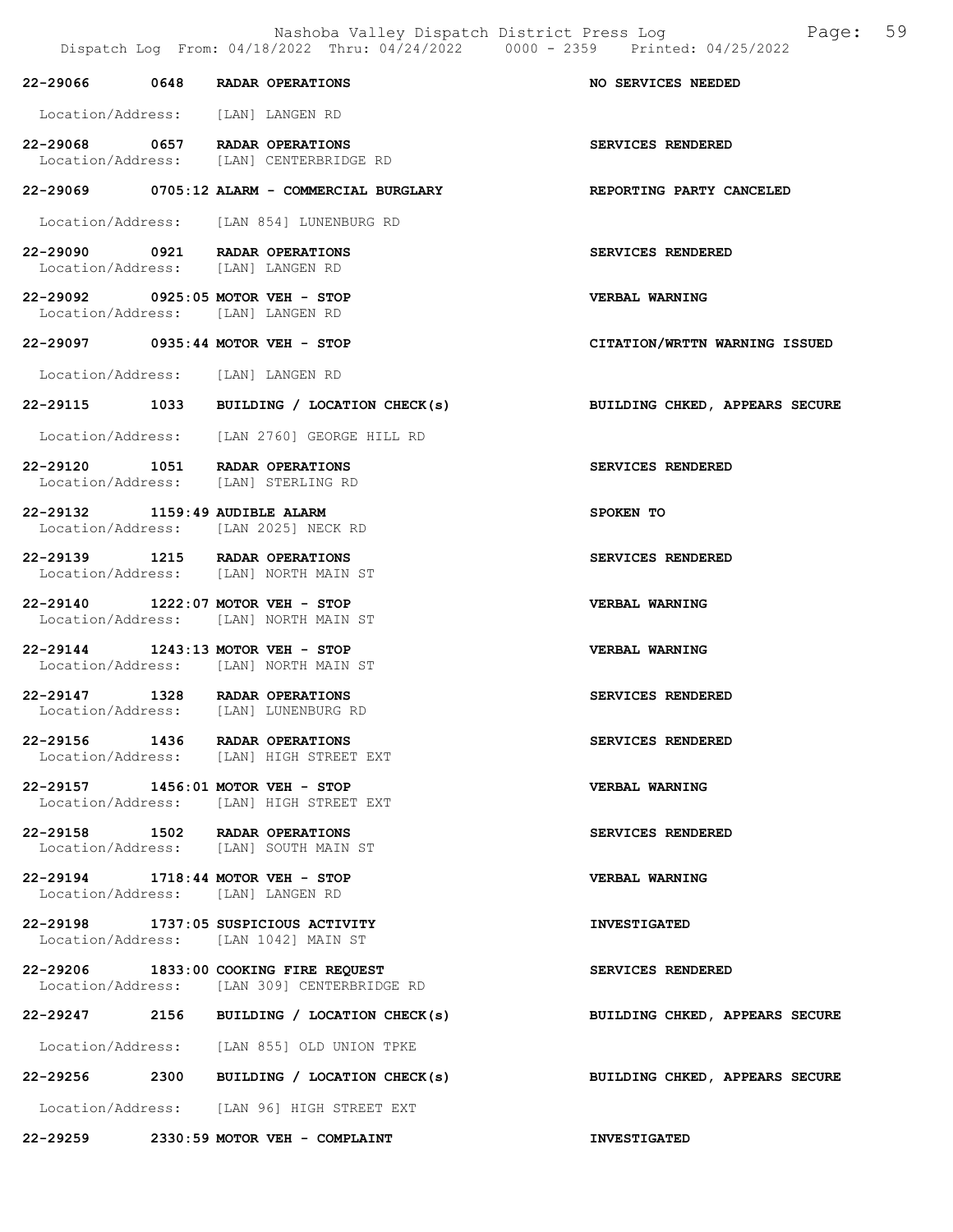Nashoba Valley Dispatch District Press Log Fage: 60 Dispatch Log From: 04/18/2022 Thru: 04/24/2022 0000 - 2359 Printed: 04/25/2022

Location/Address: [LAN] NORTH MAIN ST + BUTTONWOOD LN

| For Date: $04/24/2022 -$ Sunday |                                             |                                                                           |
|---------------------------------|---------------------------------------------|---------------------------------------------------------------------------|
|                                 |                                             | 22-29271 0015 BUILDING / LOCATION CHECK(s) BUILDING CHKED, APPEARS SECURE |
|                                 | Location/Address: [LAN 96] HIGH STREET EXT  |                                                                           |
| 22-29274 0018                   | BUILDING / LOCATION CHECK(s)                | BUILDING CHKED, APPEARS SECURE                                            |
|                                 | Location/Address: [LAN 1632] STILL RIVER RD |                                                                           |
| 22-29276 0020                   | BUILDING / LOCATION CHECK(s)                | BUILDING CHKED, APPEARS SECURE                                            |
|                                 | Location/Address: [LAN 867] HIGH STREET EXT |                                                                           |
| 22-29280 0023                   |                                             | BUILDING / LOCATION CHECK(s) BUILDING CHKED, APPEARS SECURE               |
|                                 | Location/Address: [LAN 790] SOUTH MAIN ST   |                                                                           |
| 22-29282 0025                   | BUILDING / LOCATION CHECK(s)                | BUILDING CHKED, APPEARS SECURE                                            |
|                                 | Location/Address: [LAN 76] SOUTH MAIN ST    |                                                                           |
| 22-29283 0026                   | BUILDING / LOCATION CHECK(s)                | BUILDING CHKED, APPEARS SECURE                                            |
|                                 | Location/Address: [LAN 12] SOUTH MAIN ST    |                                                                           |
| 22-29289 0039                   | RADAR OPERATIONS                            | NO SERVICES NEEDED                                                        |
|                                 | Location/Address: [LAN 927] NORTH MAIN ST   |                                                                           |
| 22-29290 0046                   | BUILDING / LOCATION CHECK(s)                | BUILDING CHKED, APPEARS SECURE                                            |
|                                 | Location/Address: [LAN 1062] OLD UNION TPKE |                                                                           |
| 22-29322 0138                   | BUILDING / LOCATION CHECK(s)                | BUILDING CHKED, APPEARS SECURE                                            |
|                                 | Location/Address: [LAN 96] HIGH STREET EXT  |                                                                           |
| 22-29325 0144                   | BUILDING / LOCATION CHECK(s)                | AREA CHECK COMPLETED                                                      |
|                                 | Location/Address: [LAN 928] BROCKELMAN RD   |                                                                           |
|                                 | 22-29326 0144 BUILDING / LOCATION CHECK(s)  | AREA CHECK COMPLETED                                                      |
| Location/Address:               | [LAN 1013] PRESCOTT ST                      |                                                                           |
| 22-29328                        | 0148<br>BUILDING / LOCATION CHECK(s)        | BUILDING CHKED, APPEARS SECURE                                            |
|                                 | Location/Address: [LAN 76] SOUTH MAIN ST    |                                                                           |
| 22-29329 0155                   | BUILDING / LOCATION CHECK(s)                | AREA CHECK COMPLETED                                                      |
|                                 | Location/Address: [LAN 901] PARKER RD       |                                                                           |
| 22-29330                        | 0158<br>BUILDING / LOCATION CHECK(s)        | BUILDING CHKED, APPEARS SECURE                                            |
|                                 | Location/Address: [LAN 837] SOUTH MAIN ST   |                                                                           |
| 22-29355                        | 0419<br>BUILDING / LOCATION CHECK(s)        | AREA CHECK COMPLETED                                                      |
|                                 | Location/Address: [LAN 1005] PACKARD ST     |                                                                           |
| 22-29356 0422                   | BUILDING / LOCATION CHECK(s)                | BUILDING CHKED, APPEARS SECURE                                            |
| Location/Address:               | [LAN 1042] MAIN ST                          |                                                                           |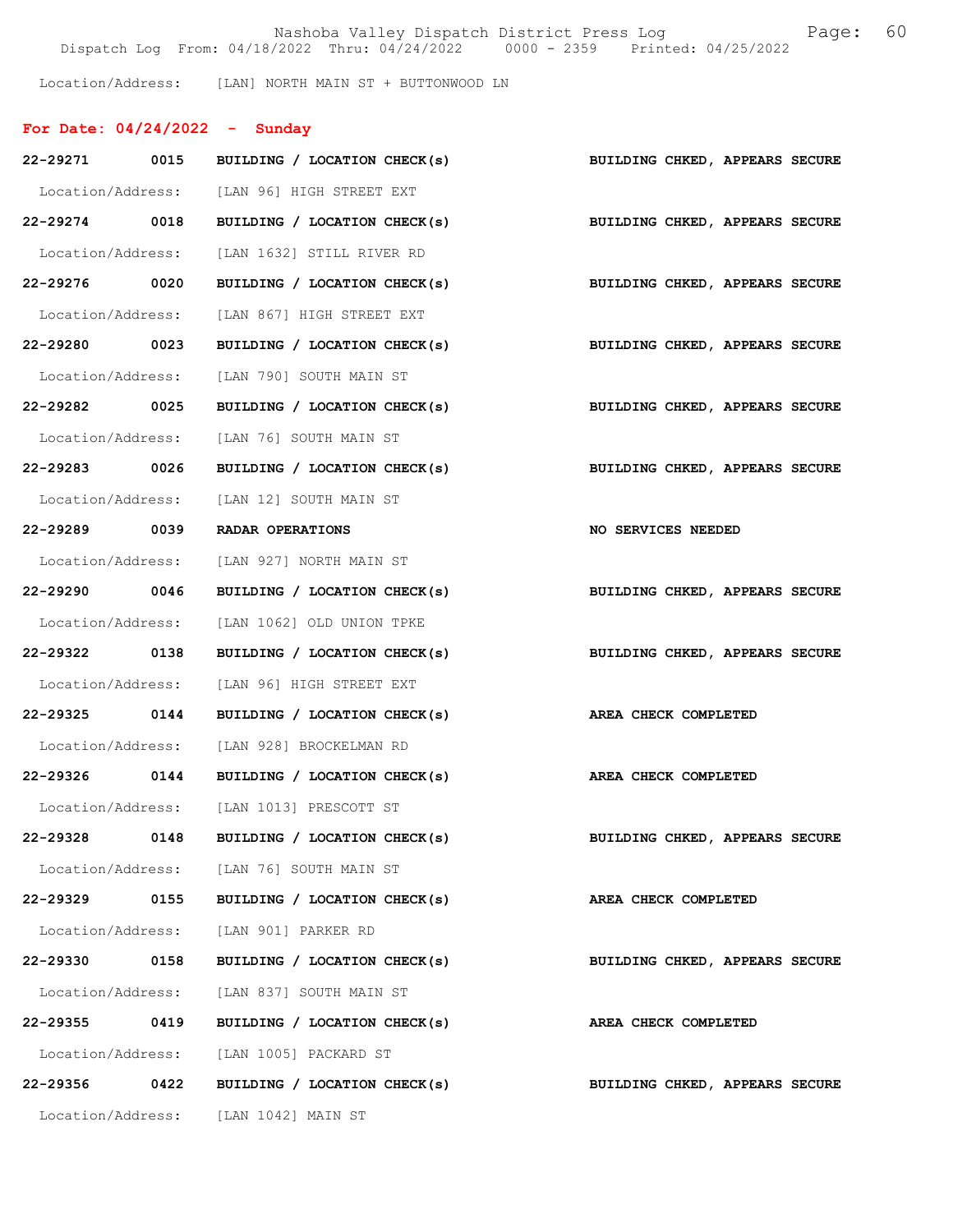|                                                                            | Dispatch Log From: 04/18/2022 Thru: 04/24/2022 0000 - 2359 Printed: 04/25/2022         |                                |
|----------------------------------------------------------------------------|----------------------------------------------------------------------------------------|--------------------------------|
|                                                                            | 22-29375 0810 BUILDING / LOCATION CHECK(s)<br>Location/Address: [LAN 222] HOLLYWOOD DR | SERVICES RENDERED              |
| 22-29377 0816 RADAR OPERATIONS<br>Location/Address: [LAN] LUNENBURG RD     |                                                                                        | SERVICES RENDERED              |
| 22-29390 0918 RADAR OPERATIONS<br>Location/Address: [LAN] MAIN ST          |                                                                                        | SERVICES RENDERED              |
|                                                                            | 22-29391 0929:14 ALARM - COMMERCIAL BURGLARY<br>Location/Address: [LAN 16] STERLING RD | <b>FALSE ALARM</b>             |
| 22-29393 0951 RADAR OPERATIONS<br>Location/Address: [LAN] STERLING RD      |                                                                                        | SERVICES RENDERED              |
| 22-29394 0953:36 MOTOR VEH - STOP<br>Location/Address: [LAN] STERLING RD   |                                                                                        | <b>VERBAL WARNING</b>          |
| 22-29398 1004:56 MOTOR VEH - STOP<br>Location/Address: [LAN] STERLING RD   |                                                                                        | <b>VERBAL WARNING</b>          |
| 22-29399 1015:30 MOTOR VEH - STOP<br>Location/Address: [LAN] STERLING RD   |                                                                                        | VERBAL WARNING                 |
|                                                                            | 22-29408 1102:58 FD-MEDICAL EMERGENCY                                                  | REPORTING PARTY CANCELED       |
|                                                                            | Location/Address: [LAN 1078] ROUTE 2 EAST HWY<br>Refer To Fire Case: 22LAN-346-IN      |                                |
| 22-29415 1138:11 MOTOR VEH - STOP<br>Location/Address: [LAN] LUNENBURG RD  |                                                                                        | VERBAL WARNING                 |
| 22-29419 1145:39 MOTOR VEH - STOP<br>Location/Address: [LAN] LUNENBURG RD  |                                                                                        | VERBAL WARNING                 |
| 22-29447 1349 RADAR OPERATIONS<br>Location/Address: [LAN] OLD COMMON RD    |                                                                                        | SERVICES RENDERED              |
| 22-29449 1400:14 MOTOR VEH - STOP<br>Location/Address: [LAN] OLD COMMON RD |                                                                                        | VERBAL WARNING                 |
| 22-29451 1411:01 MOTOR VEH - STOP                                          | Location/Address: [LAN] OLD COMMON RD                                                  | <b>VERBAL WARNING</b>          |
| 22-29453 1420:26 ASSAULT                                                   | Location/Address: [LAN 2957] LANGEN RD                                                 | <b>REPORT</b>                  |
|                                                                            | Refer To Summons: 22LAN-47-AR<br>Refer To Summons: 22LAN-48-AR                         |                                |
| 22-29463 1542:52 FIREARMS LICENSING<br>Location/Address: [LAN 844] MAIN ST |                                                                                        | SERVICES RENDERED              |
| 22-29474 1714 RADAR OPERATIONS<br>Location/Address: [LAN] CHACE HILL RD    |                                                                                        | SERVICES RENDERED              |
| 22-29478 1726:50 MOTOR VEH - STOP                                          | Vicinity of: [LAN] NORTH MAIN ST + LUNENBURG RD                                        | VERBAL WARNING                 |
| 22-29493 1936:12 MOTOR VEH - STOP<br>Location/Address: [LAN] STERLING RD   |                                                                                        | <b>VERBAL WARNING</b>          |
|                                                                            | 22-29495 1943 BUILDING / LOCATION CHECK(s)                                             | BUILDING CHKED, APPEARS SECURE |
|                                                                            | Location/Address: [LAN 910] THAYER MEMORIAL DR                                         |                                |
| 22-29517                                                                   | 2216 BUILDING / LOCATION CHECK(s)                                                      | BUILDING CHKED, APPEARS SECURE |
|                                                                            | Location/Address: [LAN 856] LUNENBURG RD                                               |                                |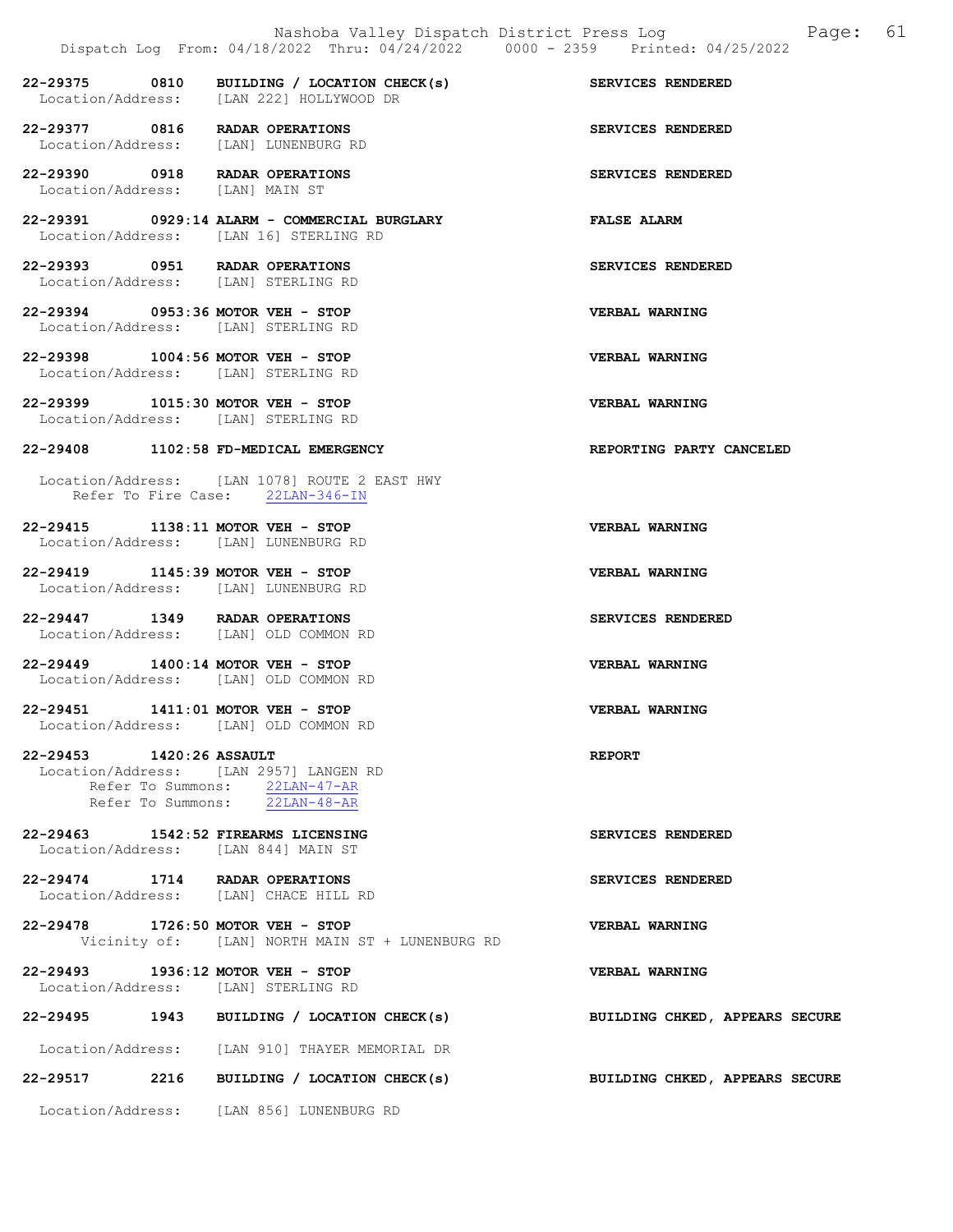| 22-29523          | 2226 | BUILDING / LOCATION CHECK(s) | BUILDING CHKED, APPEARS SECURE |  |
|-------------------|------|------------------------------|--------------------------------|--|
| Location/Address: |      | [LAN 855] OLD UNION TPKE     |                                |  |
| 22-29526          | 2241 | BUILDING / LOCATION CHECK(s) | BUILDING CHKED, APPEARS SECURE |  |

Location/Address: [LAN 868] HARVARD RD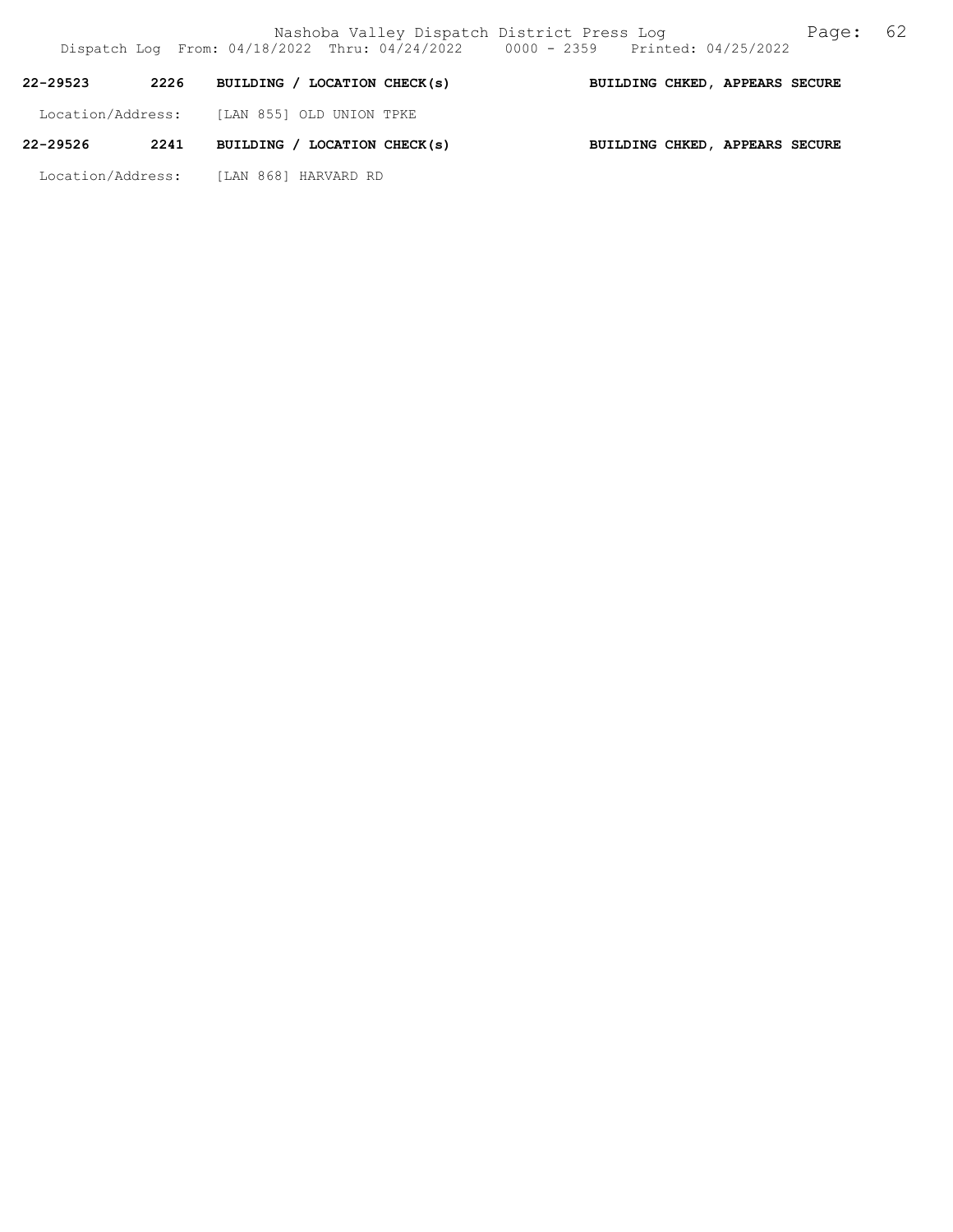Nashoba Valley Dispatch District Press Log Fage: 63 Dispatch Log From: 04/18/2022 Thru: 04/24/2022 0000 - 2359 Printed: 04/25/2022

## For Jurisdiction: LUNENBURG, MA

|  | For Date: $04/18/2022$ |  | Monday |
|--|------------------------|--|--------|
|--|------------------------|--|--------|

| 22-27532 0012     |      | BUILDING / LOCATION CHECK(s)                                    | AREA CHECK COMPLETED           |
|-------------------|------|-----------------------------------------------------------------|--------------------------------|
|                   |      | Location/Address: [LUN] MEADOW LN                               |                                |
|                   |      | 22-27535 0013 BUILDING / LOCATION CHECK(s) AREA CHECK COMPLETED |                                |
|                   |      | Location/Address: [LUN] ROLLING ACRES RD                        |                                |
|                   |      | 22-27537 0015 RADAR OPERATIONS                                  | NO SERVICES NEEDED             |
|                   |      | Location/Address: [LUN 1997] LANCASTER AVE                      |                                |
| 22-27538 0015     |      | BUILDING / LOCATION CHECK(s)                                    | BUILDING CHKED, APPEARS SECURE |
|                   |      | Location/Address: [LUN 2375] MASSACHUSETTS AVE                  |                                |
| 22-27539 0016     |      | BUILDING / LOCATION CHECK(s)                                    | BUILDING CHKED, APPEARS SECURE |
|                   |      | Location/Address: [LUN 2310] MASSACHUSETTS AVE                  |                                |
| 22-27540 0021     |      | BUILDING / LOCATION CHECK(s)                                    | BUILDING CHKED, APPEARS SECURE |
|                   |      | Location/Address: [LUN 387] MASSACHUSETTS AVE                   |                                |
| 22-27542 0024     |      | BUILDING / LOCATION CHECK(s)                                    | <b>ACCIDENTAL 911 CALL</b>     |
|                   |      | Location/Address: [LUN] LAKEFRONT AVE                           |                                |
| 22-27543 0026     |      | BUILDING / LOCATION CHECK(s)                                    | BUILDING CHKED, APPEARS SECURE |
|                   |      | Location/Address: [LUN 1962] LAKEFRONT AVE                      |                                |
| 22-27544 0028     |      | BUILDING / LOCATION CHECK(s)                                    | BUILDING CHKED, APPEARS SECURE |
|                   |      | Location/Address: [LUN 4488] ELECTRIC AVE                       |                                |
| 22-27545 0029     |      | BUILDING / LOCATION CHECK(s)                                    | BUILDING CHKED, APPEARS SECURE |
|                   |      | Location/Address: [LUN 4248] WHALOM RD                          |                                |
| 22-27546 0029     |      | BUILDING / LOCATION CHECK(s)                                    | BUILDING CHKED, APPEARS SECURE |
|                   |      | Location/Address: [LUN 3654] SUMMER ST                          |                                |
| 22-27547 0034     |      | BUILDING / LOCATION CHECK(s) BUILDING CHKED, APPEARS SECURE     |                                |
|                   |      | Location/Address: [LUN 4732] SUMMER ST                          |                                |
| 22-27548          | 0037 | BUILDING / LOCATION CHECK(s)                                    | BUILDING CHKED, APPEARS SECURE |
| Location/Address: |      | [LUN 3651] SUMMER ST                                            |                                |
| 22-27550          | 0038 | BUILDING / LOCATION CHECK(s)                                    | BUILDING CHKED, APPEARS SECURE |
| Location/Address: |      | [LUN 3660] SUMMER ST                                            |                                |
| 22-27551          | 0040 | BUILDING / LOCATION CHECK(s)                                    | BUILDING CHKED, APPEARS SECURE |
| Location/Address: |      | [LUN 3670] SUMMER ST                                            |                                |
| 22-27553 0042     |      | BUILDING / LOCATION CHECK(s)                                    | BUILDING CHKED, APPEARS SECURE |
| Location/Address: |      | [LUN 4777] ELECTRIC AVE                                         |                                |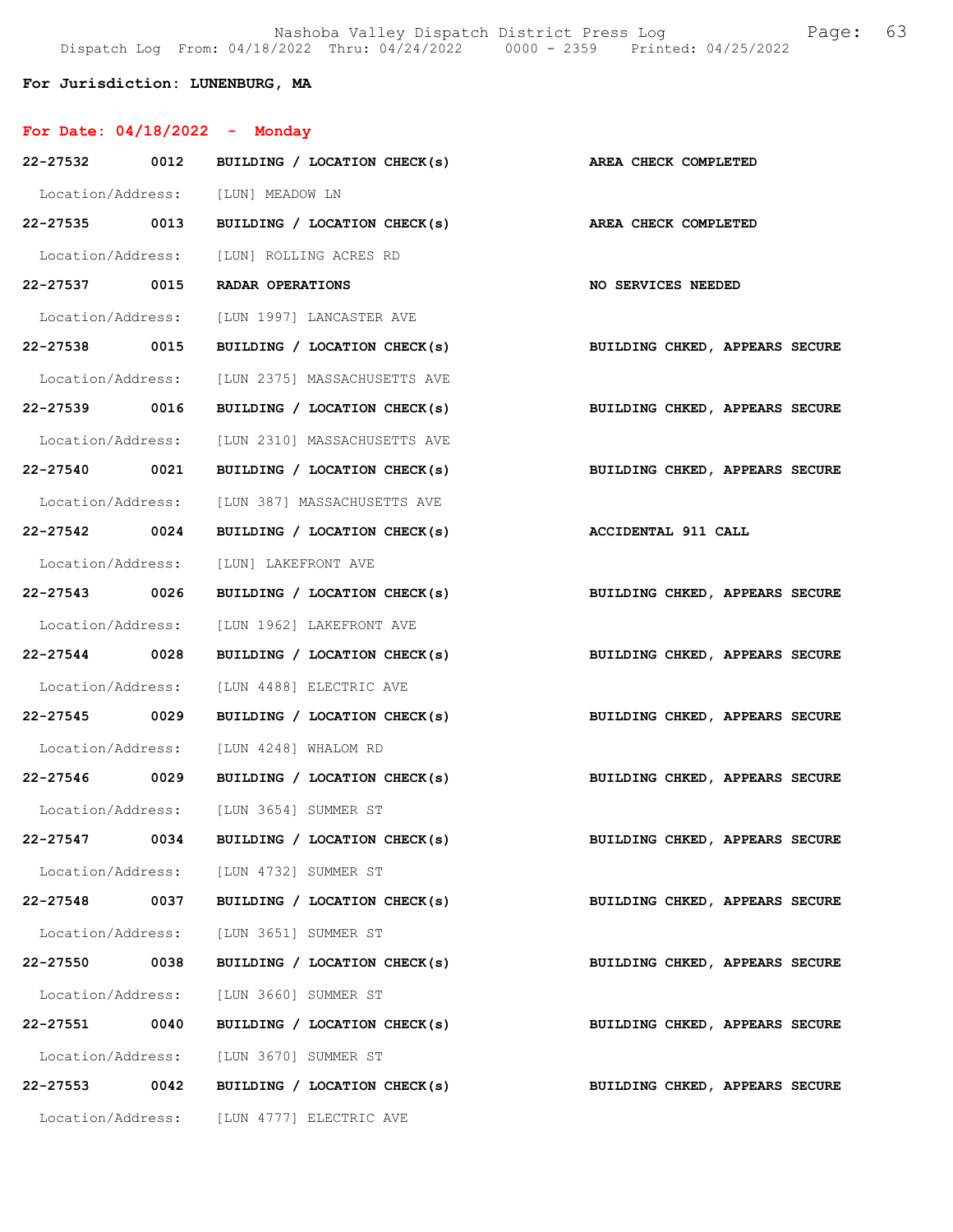|                   | Dispatch Log From: 04/18/2022 Thru: 04/24/2022 0000 - 2359 Printed: 04/25/2022                                        | Nashoba Valley Dispatch District Press Log Mashoba Valley Dispatch District Press Log |  |
|-------------------|-----------------------------------------------------------------------------------------------------------------------|---------------------------------------------------------------------------------------|--|
|                   | 22-27555 0045:51 MOTOR VEH - STOP                                                                                     | CITATION/WRTTN WARNING ISSUED                                                         |  |
|                   | Location/Address: [LUN] LANCASTER AVE + WHITING ST                                                                    |                                                                                       |  |
| 22-27556 0046     | BUILDING / LOCATION CHECK(s)                                                                                          | BUILDING CHKED, APPEARS SECURE                                                        |  |
|                   | Location/Address: [LUN 4996] ELECTRIC AVE                                                                             |                                                                                       |  |
|                   | 22-27558 0047 BUILDING / LOCATION CHECK(s) BUILDING CHKED, APPEARS SECURE                                             |                                                                                       |  |
| Location/Address: | [LUN 1119] ELECTRIC AVE                                                                                               |                                                                                       |  |
| 22-27559 0049     | BUILDING / LOCATION CHECK(s)                                                                                          | BUILDING CHKED, APPEARS SECURE                                                        |  |
| Location/Address: | [LUN 4959] ELECTRIC AVE                                                                                               |                                                                                       |  |
| 22-27560 0050     | BUILDING / LOCATION CHECK(s)                                                                                          | BUILDING CHKED, APPEARS SECURE                                                        |  |
|                   | Location/Address: [LUN 6] ELECTRIC AVE                                                                                |                                                                                       |  |
| 22-27563 0052     | RADAR OPERATIONS                                                                                                      | <b>NO SERVICES NEEDED</b>                                                             |  |
|                   | Location/Address: [LUN] CHASE RD                                                                                      |                                                                                       |  |
| 22-27561 0053     | BUILDING / LOCATION CHECK(s)                                                                                          | AREA CHECK COMPLETED                                                                  |  |
| Location/Address: | [LUN] WHITING ST                                                                                                      |                                                                                       |  |
| 22-27564 0053     | BUILDING / LOCATION CHECK(s) AREA CHECK COMPLETED                                                                     |                                                                                       |  |
| Location/Address: | [LUN] HILLSIDE DR                                                                                                     |                                                                                       |  |
| 22-27566 0056     | BUILDING / LOCATION CHECK(s)                                                                                          | AREA CHECK COMPLETED                                                                  |  |
|                   | Location/Address: [LUN 2509] MASSACHUSETTS AVE                                                                        |                                                                                       |  |
|                   | 22-27570 0058:38 MOTOR VEH - COMPLAINT<br>Vicinity of: [LUN 94] MASSACHUSETTS AVE                                     | NEGATIVE CONTACT                                                                      |  |
|                   | 22-27576 0108 BUILDING / LOCATION CHECK(s)                                                                            | AREA CHECK COMPLETED                                                                  |  |
|                   | Location/Address: [LUN 2549] MASSACHUSETTS AVE                                                                        |                                                                                       |  |
|                   | 22-27577 0111 BUILDING / LOCATION CHECK(s)                                                                            | BUILDING CHKED, APPEARS SECURE                                                        |  |
|                   | Location/Address: [LUN 2542] MASSACHUSETTS AVE                                                                        |                                                                                       |  |
|                   | 22-27590 0128:36 FD-MEDICAL EMERGENCY<br>Location/Address: [LUN 3272] RANGELEY RD<br>Refer To Fire Case: 22TOW-429-IN | TRANSPORTED BLS                                                                       |  |
|                   | 22-27591 0136:37 MOTOR VEH - STOP<br>Vicinity of: [LUN 830] CHASE RD                                                  | VERBAL WARNING                                                                        |  |
|                   | 22-27594 0158 BUILDING / LOCATION CHECK(s)                                                                            | AREA CHECK COMPLETED                                                                  |  |
|                   | Location/Address: [LUN 2509] MASSACHUSETTS AVE                                                                        |                                                                                       |  |
| 22-27595 0201     | BUILDING / LOCATION CHECK(s)                                                                                          | AREA CHECK COMPLETED                                                                  |  |
|                   | Location/Address: [LUN 2475] MASSACHUSETTS AVE                                                                        |                                                                                       |  |
|                   | 22-27597 0206 BUILDING / LOCATION CHECK(s)                                                                            | AREA CHECK COMPLETED                                                                  |  |
|                   | Location/Address: [LUN 4694] MEMORIAL DR                                                                              |                                                                                       |  |
|                   | 22-27598 0216 BUILDING / LOCATION CHECK(s)                                                                            | AREA CHECK COMPLETED                                                                  |  |
|                   | Location/Address: [LUN 836] CHASE RD                                                                                  |                                                                                       |  |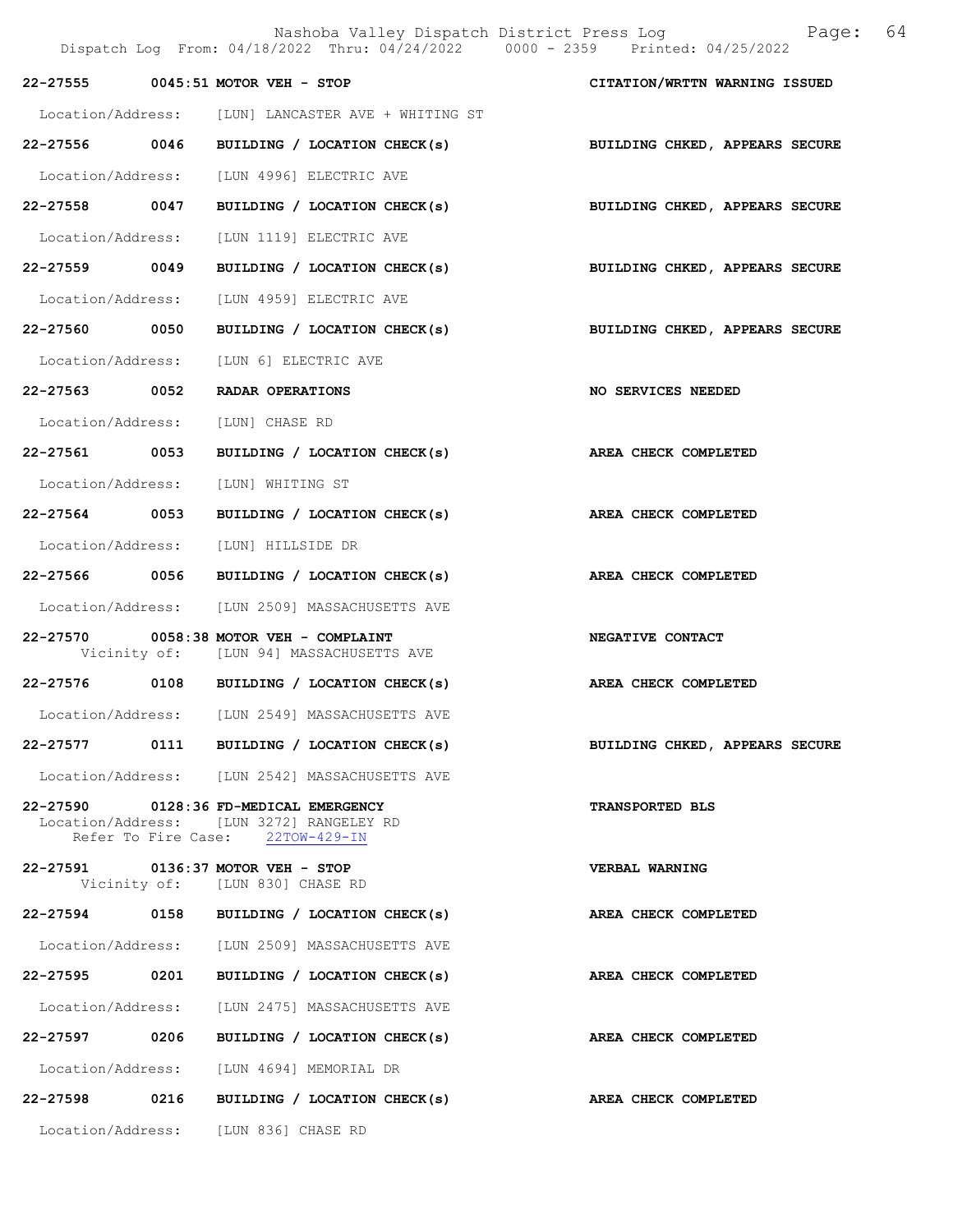22-27611 0356:44 SUSPICIOUS ACTIVITY REPORT Location/Address: [LUN 3469] ROLLING ACRES RD 22-27617 0434 BUILDING / LOCATION CHECK(s) BUILDING CHKED, APPEARS SECURE Location/Address: [LUN 2310] MASSACHUSETTS AVE 22-27623 0459:02 ANIMAL CALL REMOVED HAZARD Vicinity of: [LUN] CHASE RD + BEAL ST [LUN] CHASE RD + BEAL ST 22-27625 0513:47 MOTOR VEH - STOP VERBAL WARNING<br>Vicinity of: [LUN 857] CHASE RD [LUN 857] CHASE RD 22-27627 0524 BUILDING / LOCATION CHECK(s) BUILDING CHKED, APPEARS SECURE Location/Address: [LUN 830] CHASE RD 22-27635 0609 RADAR OPERATIONS SERVICES RENDERED Location/Address: [LUN 4323] WHITING ST 22-27637 0619:10 MOTOR VEH - STOP CITATION/WRTTN WARNING ISSUED Vicinity of: [LUN 2573] MEADOW LN 22-27643 0732:28 FD-MEDICAL EMERGENCY TRANSPORTED BLS Location/Address: [LUN 1638] HOLLIS RD 22-27645 0754:24 ALARM - COMMERCIAL BURGLARY FALSE ALARM Location/Address: [LUN 2397] MASSACHUSETTS AVE 22-27649 0819 BUILDING / LOCATION CHECK(s) AREA CHECK COMPLETED Location/Address: [LUN] PROSPECT ST 22-27653 0859 BUILDING / LOCATION CHECK(s) AREA CHECK COMPLETED Location/Address: [LUN 196] LEOMINSTER-SHIRLEY RD 22-27654 0904 RADAR OPERATIONS AREA CHECK COMPLETED Location/Address: [LUN] WHALOM RD 22-27656 0910:38 MOTOR VEH - STOP VERBAL WARNING Vicinity of: [LUN] LEOMINSTER-SHIRLEY RD + FORT POND RD 22-27659 0919:18 MOTOR VEH - STOP VERBAL WARNING Vicinity of: [LUN 4188] WHALOM RD 22-27663 0924:42 GENERAL INFO NO SERVICES NEEDED Vicinity of: [LUN] COVE TER + COVE RD 22-27662 0926:17 FD-STRUCTURE/BLDG FIRE **EXTINGUISHED** FIRE Location/Address: [LUN 4896] RILEY RD Refer To Fire Case: 22LUN-124-IN 22-27665 0944:04 MOTOR VEH - STOP<br>
Location/Address: [LUN] PAGE ST + BURRAGE ST Location/Address: [LUN] PAGE ST + BURRAGE ST 22-27669 1008 RADAR OPERATIONS INVESTIGATED Location/Address: [LUN] HIGHLAND ST + HOLMAN ST 22-27670 1014:58 MOTOR VEH - STOP VERBAL WARNING Vicinity of: [LUN] HIGHLAND ST + NORTHFIELD RD 22-27671 1018:37 ALARM - COMMERCIAL BURGLARY BUILDING CHKED, APPEARS SECURE

Location/Address: [LUN 2475] MASSACHUSETTS AVE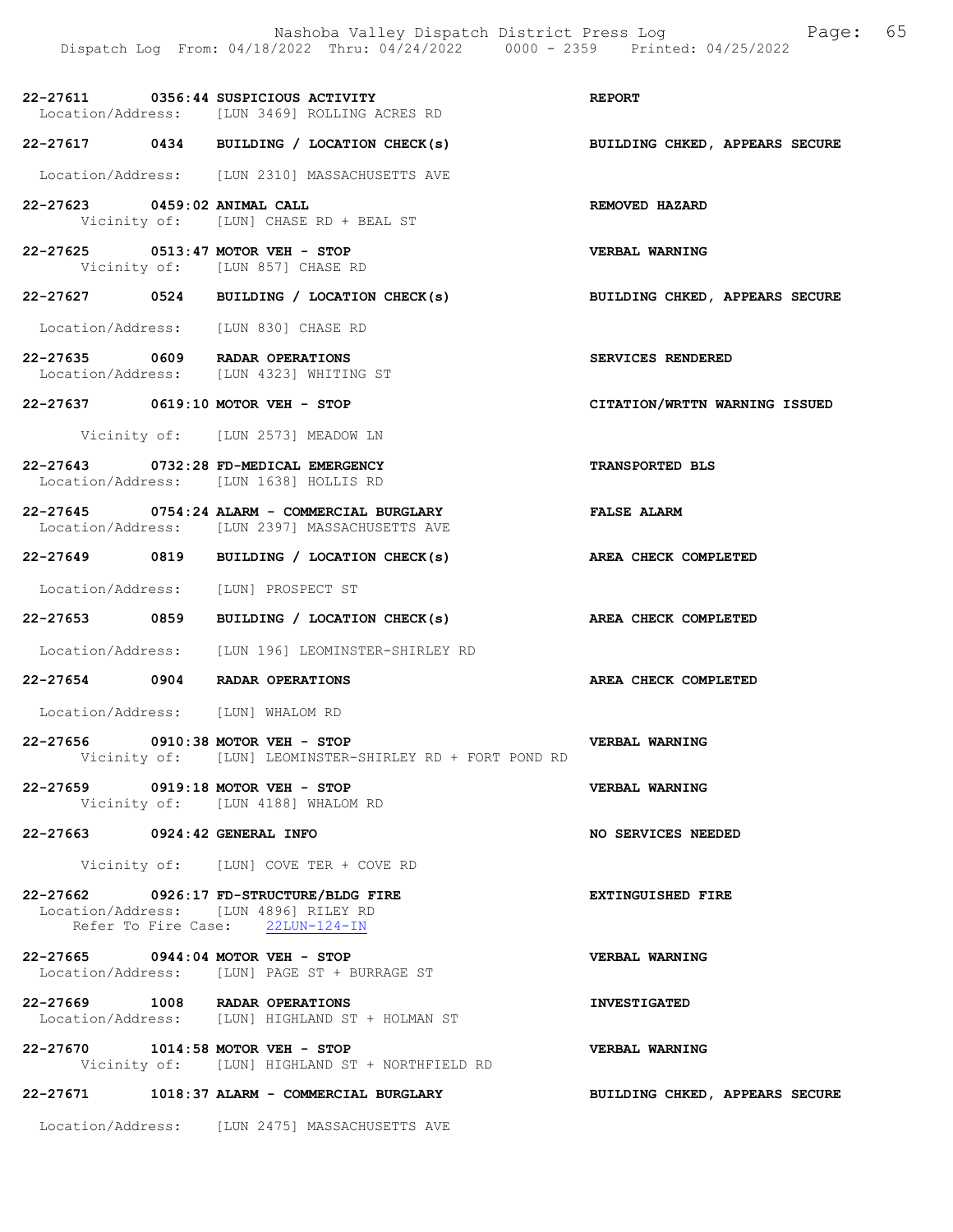Nashoba Valley Dispatch District Press Log Fage: 66

Dispatch Log From: 04/18/2022 Thru: 04/24/2022 0000 - 2359 Printed: 04/25/2022

|                                | 22-27672 1028 BUILDING / LOCATION CHECK(s) AREA CHECK COMPLETED                                                  |                                |
|--------------------------------|------------------------------------------------------------------------------------------------------------------|--------------------------------|
|                                | Location/Address: [LUN 193] CHESTNUT ST                                                                          |                                |
|                                | 22-27674 1041 BUILDING / LOCATION CHECK(s) AREA CHECK COMPLETED                                                  |                                |
|                                | Location/Address: [LUN] NEW WEST TOWNSEND RD + NORTHFIELD RD                                                     |                                |
| 22-27677 1045                  | BUILDING / LOCATION CHECK(s)                                                                                     | AREA CHECK COMPLETED           |
|                                | Location/Address: [LUN 2347] MASSACHUSETTS AVE                                                                   |                                |
|                                | 22-27680 1051 COMMUNITY POLICING                                                                                 | AREA CHECK COMPLETED           |
|                                | Location/Address: [LUN 4996] ELECTRIC AVE                                                                        |                                |
|                                | 22-27687 1200:17 SUSPICIOUS ACTIVITY<br>Location/Address: [LUN 4971] MASSACHUSETTS AVE                           | Gone on Arrival                |
|                                | 22-27691 1229 BUILDING / LOCATION CHECK(s)                                                                       | AREA CHECK COMPLETED           |
|                                | Location/Address: [LUN 4954] ROGERS WAY                                                                          |                                |
|                                | 22-27692 1242 RADAR OPERATIONS                                                                                   | AREA CHECK COMPLETED           |
|                                | Location/Address: [LUN] HIGHLAND ST + HOLMAN ST                                                                  |                                |
|                                | 22-27694 1314 BUILDING / LOCATION CHECK(s)                                                                       | AREA CHECK COMPLETED           |
|                                | Location/Address: [LUN 246] MASSACHUSETTS AVE                                                                    |                                |
|                                | 22-27697 1321:49 MOTOR VEH - STOP<br>Location/Address: [LUN 2386] MASSACHUSETTS AVE                              | VERBAL WARNING                 |
|                                | 22-27699 1332 RADAR OPERATIONS<br>Location/Address: [LUN 2669] NORTHFIELD RD                                     | SERVICES RENDERED              |
|                                | 22-27700 1333:46 FD-INVESTIGATION<br>Location/Address: [LUN 4312] WHITING ST<br>Refer To Fire Case: 22LUN-125-IN | <b>INVESTIGATED</b>            |
|                                | 22-27701 1339 BUILDING / LOCATION CHECK(s)                                                                       | AREA CHECK COMPLETED           |
|                                | Location/Address: [LUN 3960] WALLIS PARK                                                                         |                                |
|                                | 22-27702 1339:14 ALARM - COMMERCIAL BURGLARY                                                                     | BUILDING CHKED, APPEARS SECURE |
|                                | Location/Address: [LUN 2475] MASSACHUSETTS AVE                                                                   |                                |
|                                | 22-27710 1428 BUILDING / LOCATION CHECK(s)                                                                       | AREA CHECK COMPLETED           |
|                                | Location/Address: [LUN] SCHOOL ST                                                                                |                                |
|                                | 22-27720 1548 RADAR OPERATIONS<br>Location/Address: [LUN 2339] MASSACHUSETTS AVE                                 | SERVICES RENDERED              |
|                                | 22-27724 1615:02 ALARM - RESIDENTIAL BURGLARY                                                                    | BUILDING CHKED, APPEARS SECURE |
|                                | Location/Address: [LUN 4912] HOWARD ST                                                                           |                                |
| 22-27728 1627:37 CUSTODY ISSUE | Vicinity of: [LUN 4716] MASSACHUSETTS AVE                                                                        | <b>REPORT</b>                  |
|                                | 22-27734 1703:03 MOTOR VEH - STOP<br>Vicinity of: [LUN 2412] MASSACHUSETTS AVE                                   | STOP COMPLETED                 |
|                                | 22-27750 1840 BUILDING / LOCATION CHECK(s)                                                                       | AREA CHECK COMPLETED           |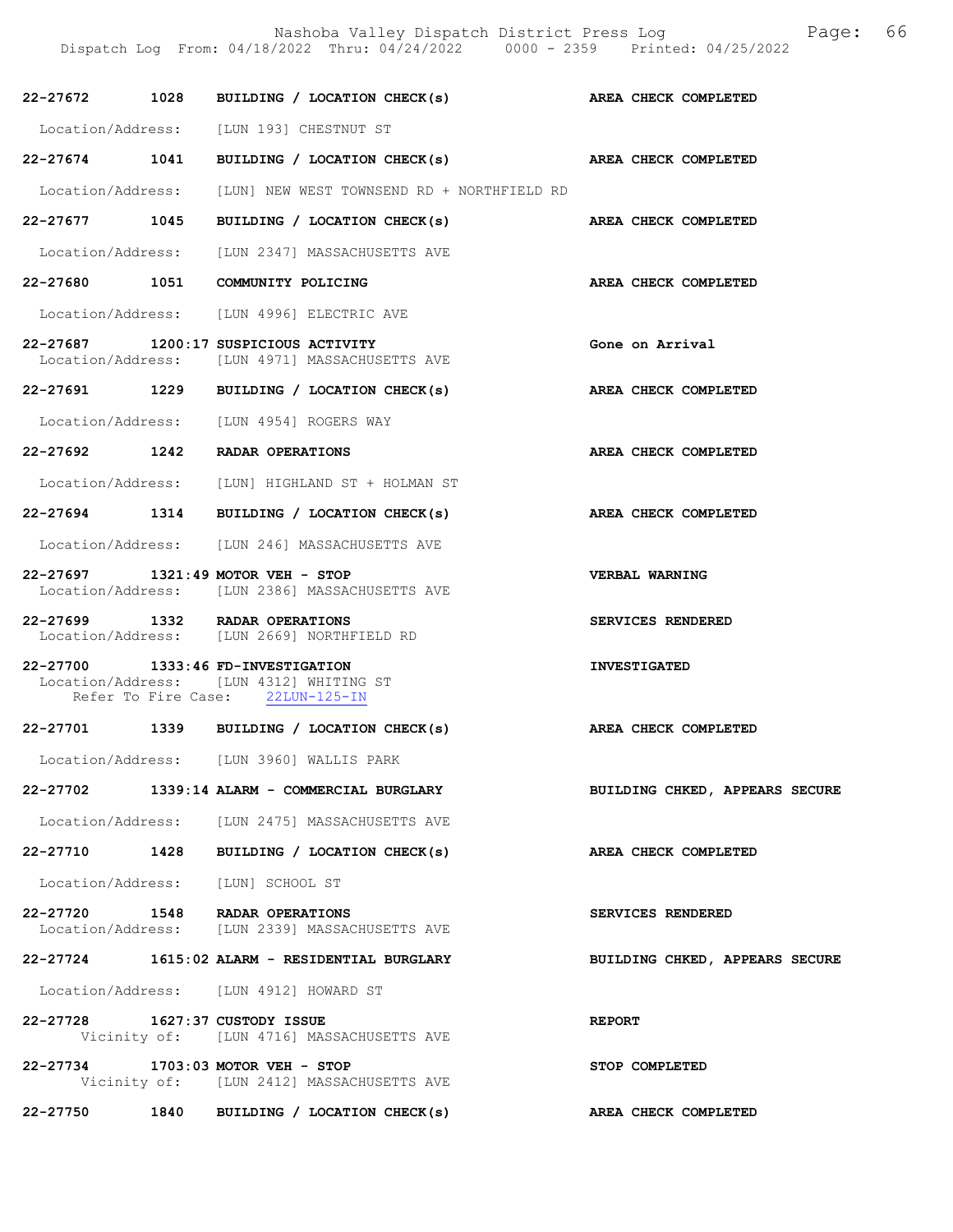|                                  |      | Dispatch Log From: 04/18/2022 Thru: 04/24/2022 0000 - 2359 Printed: 04/25/2022                                                              |                                |
|----------------------------------|------|---------------------------------------------------------------------------------------------------------------------------------------------|--------------------------------|
|                                  |      | Location/Address: [LUN 247] MASSACHUSETTS AVE                                                                                               |                                |
|                                  |      | 22-27751 1908:43 SUSPICIOUS ACTIVITY<br>Location/Address: [LUN 2423] MASSACHUSETTS AVE                                                      | SECURED BUILDING               |
|                                  |      | 22-27753 1927 BUILDING / LOCATION CHECK(s)                                                                                                  | AREA CHECK COMPLETED           |
|                                  |      | Location/Address: [LUN 246] MASSACHUSETTS AVE                                                                                               |                                |
| 22-27754 1929:00 FOLLOW UP       |      | Location/Address: [LUN 2347] MASSACHUSETTS AVE                                                                                              | SERVICES RENDERED              |
|                                  |      | 22-27772 2034:21 MOTOR VEH - DISABLED<br>Vicinity of: [LUN] WALLIS PARK                                                                     | <b>SERVICES RENDERED</b>       |
|                                  |      | 22-27770 2039:38 FD-FIRE ALARM, COMMERCIAL SERVICES RENDERED<br>Location/Address: [LUN 4957] ROGERS WAY<br>Refer To Fire Case: 22LUN-126-IN |                                |
| For Date: $04/19/2022 - Tuesday$ |      |                                                                                                                                             |                                |
|                                  |      | 22-27803 0034 BUILDING / LOCATION CHECK(s)                                                                                                  | AREA CHECK COMPLETED           |
|                                  |      | Location/Address: [LUN 2509] MASSACHUSETTS AVE                                                                                              |                                |
|                                  |      | 22-27804 0036 BUILDING / LOCATION CHECK(s)                                                                                                  | AREA CHECK COMPLETED           |
|                                  |      | Location/Address: [LUN 2542] MASSACHUSETTS AVE                                                                                              |                                |
|                                  |      | 22-27805 0038 RADAR OPERATIONS<br>Location/Address: [LUN 94] MASSACHUSETTS AVE                                                              | SERVICES RENDERED              |
|                                  |      | 22-27816 0105:43 MOTOR VEH - STOP<br>Vicinity of: [LUN] MASSACHUSETTS AVE                                                                   | <b>VERBAL WARNING</b>          |
|                                  |      | 22-27821 0118 BUILDING / LOCATION CHECK(s)                                                                                                  | BUILDING CHKED, APPEARS SECURE |
|                                  |      | Location/Address: [LUN 2310] MASSACHUSETTS AVE                                                                                              |                                |
| 22-27822                         |      | 0121 BUILDING / LOCATION CHECK(s)                                                                                                           | BUILDING CHKED, APPEARS SECURE |
|                                  |      | Location/Address: [LUN 1962] LAKEFRONT AVE                                                                                                  |                                |
|                                  |      | 22-27823 0124 BUILDING / LOCATION CHECK(s)                                                                                                  | AREA CHECK COMPLETED           |
|                                  |      | Location/Address: [LUN 4693] MASSACHUSETTS AVE                                                                                              |                                |
| 22-27826                         | 0128 | BUILDING / LOCATION CHECK(s)                                                                                                                | ACCIDENTAL 911 CALL            |
|                                  |      | Location/Address: [LUN] LAKEFRONT AVE                                                                                                       |                                |
| 22-27828 0131                    |      | BUILDING / LOCATION CHECK(s)                                                                                                                | AREA CHECK COMPLETED           |
| Location/Address:                |      | [LUN] WHALOM RD                                                                                                                             |                                |
| 22-27829 0137                    |      | BUILDING / LOCATION CHECK(s)                                                                                                                | BUILDING CHKED, APPEARS SECURE |
|                                  |      | Location/Address: [LUN 4732] SUMMER ST                                                                                                      |                                |
| 22-27830                         | 0145 | RADAR OPERATIONS                                                                                                                            | <b>NO SERVICES NEEDED</b>      |
| Location/Address:                |      | [LUN] SUMMER ST                                                                                                                             |                                |
| 22-27837 0208                    |      | BUILDING / LOCATION CHECK(s)                                                                                                                | BUILDING CHKED, APPEARS SECURE |
|                                  |      | Location/Address: [LUN 3651] SUMMER ST                                                                                                      |                                |
| 22-27838                         | 0210 | BUILDING / LOCATION CHECK(s)                                                                                                                | BUILDING CHKED, APPEARS SECURE |

Nashoba Valley Dispatch District Press Log Fage: 67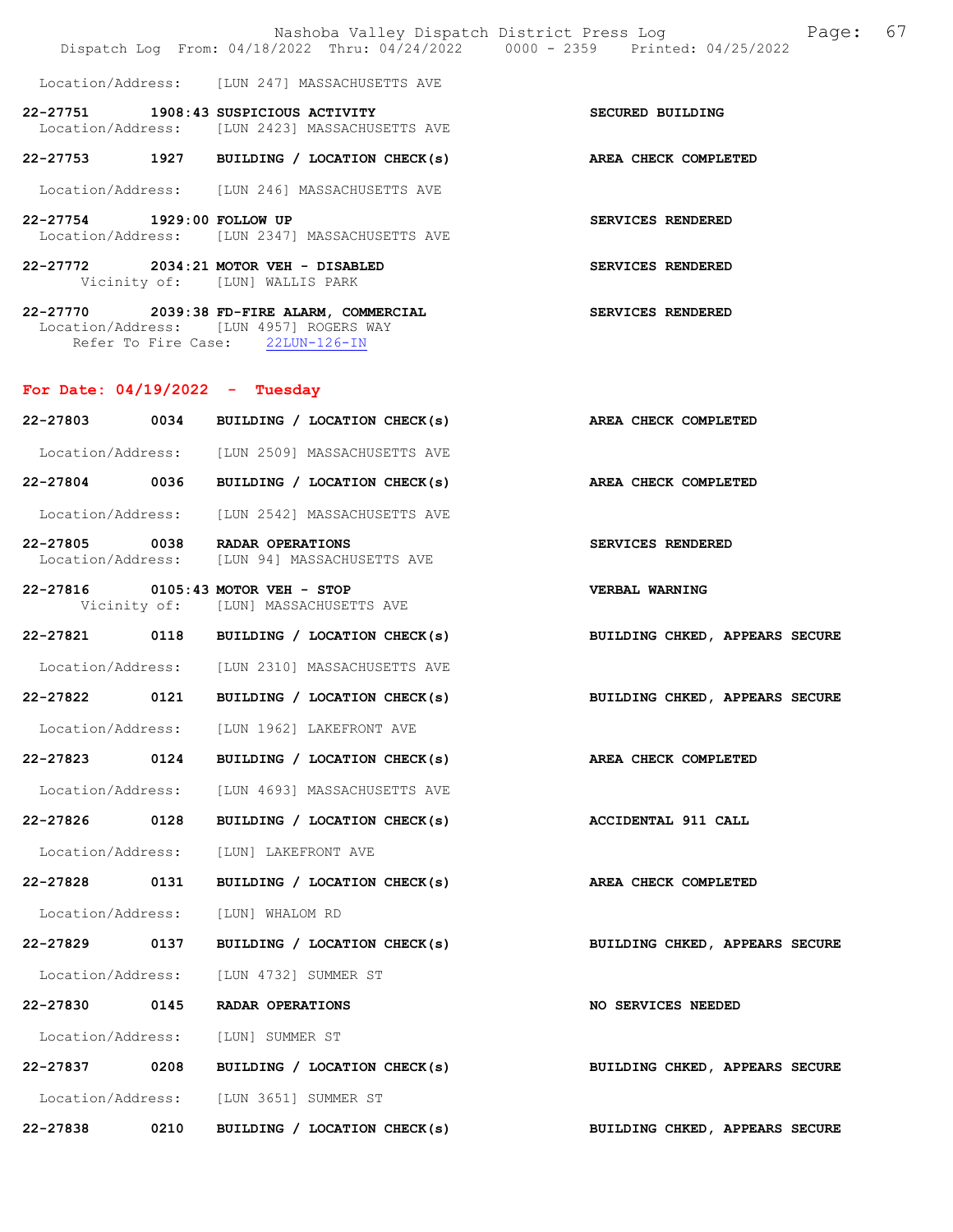Nashoba Valley Dispatch District Press Log Fage: 68 Dispatch Log From: 04/18/2022 Thru: 04/24/2022 0000 - 2359 Printed: 04/25/2022

|               |      | Location/Address: [LUN 3654] SUMMER ST                                    |                                |
|---------------|------|---------------------------------------------------------------------------|--------------------------------|
|               |      | 22-27840 0210 BUILDING / LOCATION CHECK(s) BUILDING CHKED, APPEARS SECURE |                                |
|               |      | Location/Address: [LUN 3660] SUMMER ST                                    |                                |
|               |      | 22-27843 0212 BUILDING / LOCATION CHECK(s) BUILDING CHKED, APPEARS SECURE |                                |
|               |      | Location/Address: [LUN 4996] ELECTRIC AVE                                 |                                |
|               |      | 22-27844 0213 BUILDING / LOCATION CHECK(s) BUILDING CHKED, APPEARS SECURE |                                |
|               |      | Location/Address: [LUN 6] ELECTRIC AVE                                    |                                |
| 22-27846 0215 |      | BUILDING / LOCATION CHECK(s)                                              | BUILDING CHKED, APPEARS SECURE |
|               |      | Location/Address: [LUN 4996] ELECTRIC AVE                                 |                                |
|               |      | 22-27847 0216 BUILDING / LOCATION CHECK(s)                                | BUILDING CHKED, APPEARS SECURE |
|               |      | Location/Address: [LUN 2375] MASSACHUSETTS AVE                            |                                |
|               |      | 22-27850 0219 BUILDING / LOCATION CHECK(s)                                | AREA CHECK COMPLETED           |
|               |      | Location/Address: [LUN 2234] LEOMINSTER RD                                |                                |
|               |      | 22-27851 0221 BUILDING / LOCATION CHECK(s)                                | AREA CHECK COMPLETED           |
|               |      | Location/Address: [LUN] KILBURN ST                                        |                                |
| 22-27852 0226 |      | BUILDING / LOCATION CHECK(s)                                              | AREA CHECK COMPLETED           |
|               |      | Location/Address: [LUN 86] LANCASTER AVE                                  |                                |
| 22-27853 0227 |      | BUILDING / LOCATION CHECK(s)                                              | AREA CHECK COMPLETED           |
|               |      | Location/Address: [LUN 3108] PIONEER DR                                   |                                |
|               |      | 22-27854 0228 BUILDING / LOCATION CHECK(s)                                | AREA CHECK COMPLETED           |
|               |      | Location/Address: [LUN 196] LEOMINSTER-SHIRLEY RD                         |                                |
|               |      | 22-27855 0229 BUILDING / LOCATION CHECK(s)                                | AREA CHECK COMPLETED           |
|               |      | Location/Address: [LUN 2143] LEOMINSTER-SHIRLEY RD                        |                                |
| 22-27859      | 0248 | BUILDING / LOCATION CHECK(s)                                              | AREA CHECK COMPLETED           |
|               |      | Location/Address: [LUN 2144] LEOMINSTER-SHIRLEY RD                        |                                |
| 22-27860      | 0249 | BUILDING / LOCATION CHECK(s)                                              | AREA CHECK COMPLETED           |
|               |      | Location/Address: [LUN 121] LEOMINSTER-SHIRLEY RD                         |                                |
| 22-27862      | 0252 | BUILDING / LOCATION CHECK(s)                                              | AREA CHECK COMPLETED           |
|               |      | Location/Address: [LUN 2154] LEOMINSTER-SHIRLEY RD                        |                                |
| 22-27864 0259 |      | BUILDING / LOCATION CHECK(s)                                              | AREA CHECK COMPLETED           |
|               |      | Location/Address: [LUN] LANCASTER AVE                                     |                                |
|               |      | 22-27895 0610:00 911 ABANDONED/MISDIAL/HANGUP                             | ACCIDENTAL 911 CALL            |
|               |      | Location/Address: [LUN 1999] LANCASTER AVE                                |                                |
| 22-27896      | 0621 | RADAR OPERATIONS<br>Location/Address: [LUN 1586] HIGHLAND ST              | SERVICES RENDERED              |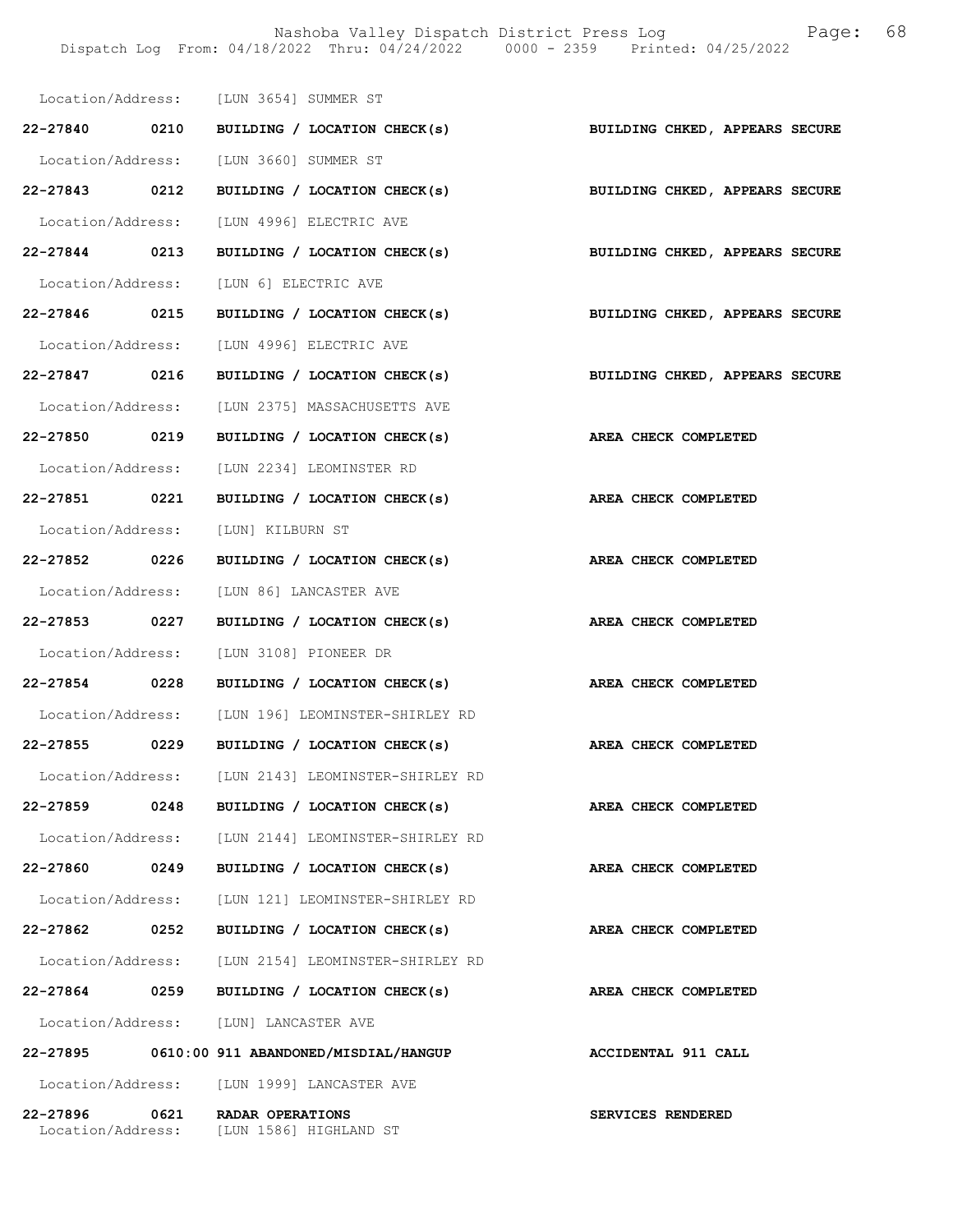|                            | 22-27899 0625 RADAR OPERATIONS                                                                 | NO SERVICES NEEDED            |
|----------------------------|------------------------------------------------------------------------------------------------|-------------------------------|
|                            | Location/Address: [LUN] CHESTNUT ST + HIGHLAND ST                                              |                               |
|                            | 22-27901 0711 RADAR OPERATIONS                                                                 | AREA CHECK COMPLETED          |
|                            | Location/Address: [LUN 2338] MASSACHUSETTS AVE                                                 |                               |
|                            | 22-27902 0713 RADAR OPERATIONS<br>Location/Address: [LUN] HIGHLAND ST                          | SERVICES RENDERED             |
|                            | 22-27904 0730 RADAR OPERATIONS                                                                 | NO SERVICES NEEDED            |
|                            | Location/Address: [LUN 2475] MASSACHUSETTS AVE                                                 |                               |
|                            | 22-27905 0735:13 FD-FIRE ALARM (BOX DETAIL)<br>Location/Address: [LUN 2475] MASSACHUSETTS AVE  | SERVICES RENDERED             |
|                            | 22-27912 0759:15 MOTOR VEH - STOP                                                              | CITATION/WRTTN WARNING ISSUED |
|                            | Vicinity of: [LUN] HIGHLAND ST + HOLMAN ST                                                     |                               |
|                            | 22-27913 0810:27 SUSPICIOUS ACTIVITY<br>Location/Address: [LUN 2857] OAK RIDGE RD              | SPOKEN TO                     |
|                            | 22-27916 0829 BUILDING / LOCATION CHECK(s)                                                     | AREA CHECK COMPLETED          |
|                            | Location/Address: [LUN 5005] MASSACHUSETTS AVE                                                 |                               |
|                            | 22-27917 0833 RADAR OPERATIONS<br>Location/Address: [LUN] PROSPECT ST                          | SERVICES RENDERED             |
|                            | 22-27923 0852 BUILDING / LOCATION CHECK(s)                                                     | AREA CHECK COMPLETED          |
|                            | Location/Address: [LUN] LEOMINSTER-SHIRLEY RD                                                  |                               |
|                            | 22-27924 0856 BUILDING / LOCATION CHECK(s)                                                     | AREA CHECK COMPLETED          |
|                            | Location/Address: [LUN] ROBBS TER + ROBBS HILL RD                                              |                               |
|                            | 22-27926 0901:07 MOTOR VEH - STOP<br>Vicinity of: [LUN] PROSPECT ST + ELM ST                   | VERBAL WARNING                |
|                            | 22-27927 0909 BUILDING / LOCATION CHECK(s)                                                     | AREA CHECK COMPLETED          |
|                            | Location/Address: [LUN] MASSACHUSETTS AVE + NORTHFIELD RD                                      |                               |
| 22-27928 0938:08 FOLLOW UP | Location/Address: [LUN 4716] MASSACHUSETTS AVE                                                 | <b>REPORT</b>                 |
|                            | 22-27934 1010 RADAR OPERATIONS<br>Location/Address: [LUN] TOWNSEND HARBOR RD + WOODLAND DR     | SERVICES RENDERED             |
|                            | 22-27935 1014:00 RADAR OPERATIONS                                                              | AREA CHECK COMPLETED          |
|                            | Location/Address: [LUN] SUMMER ST + YOUNGS RD                                                  |                               |
|                            | 22-27936 1024:12 MOTOR VEH - STOP<br>Vicinity of: [LUN] TOWNSEND HARBOR RD + MASSACHUSETTS AVE | VERBAL WARNING                |
|                            | 22-27937 1024:57 FD-MEDICAL EMERGENCY                                                          | PATIENT REFUSAL, NO TRANSPORT |
|                            | Location/Address: [LUN 167] TRI-TOWN DR                                                        |                               |
|                            | 22-27940 1049:32 MOTOR VEH - STOP<br>Vicinity of: [LUN] CHASE RD                               | VERBAL WARNING                |
|                            | 22-27943 1059 RADAR OPERATIONS                                                                 | SERVICES RENDERED             |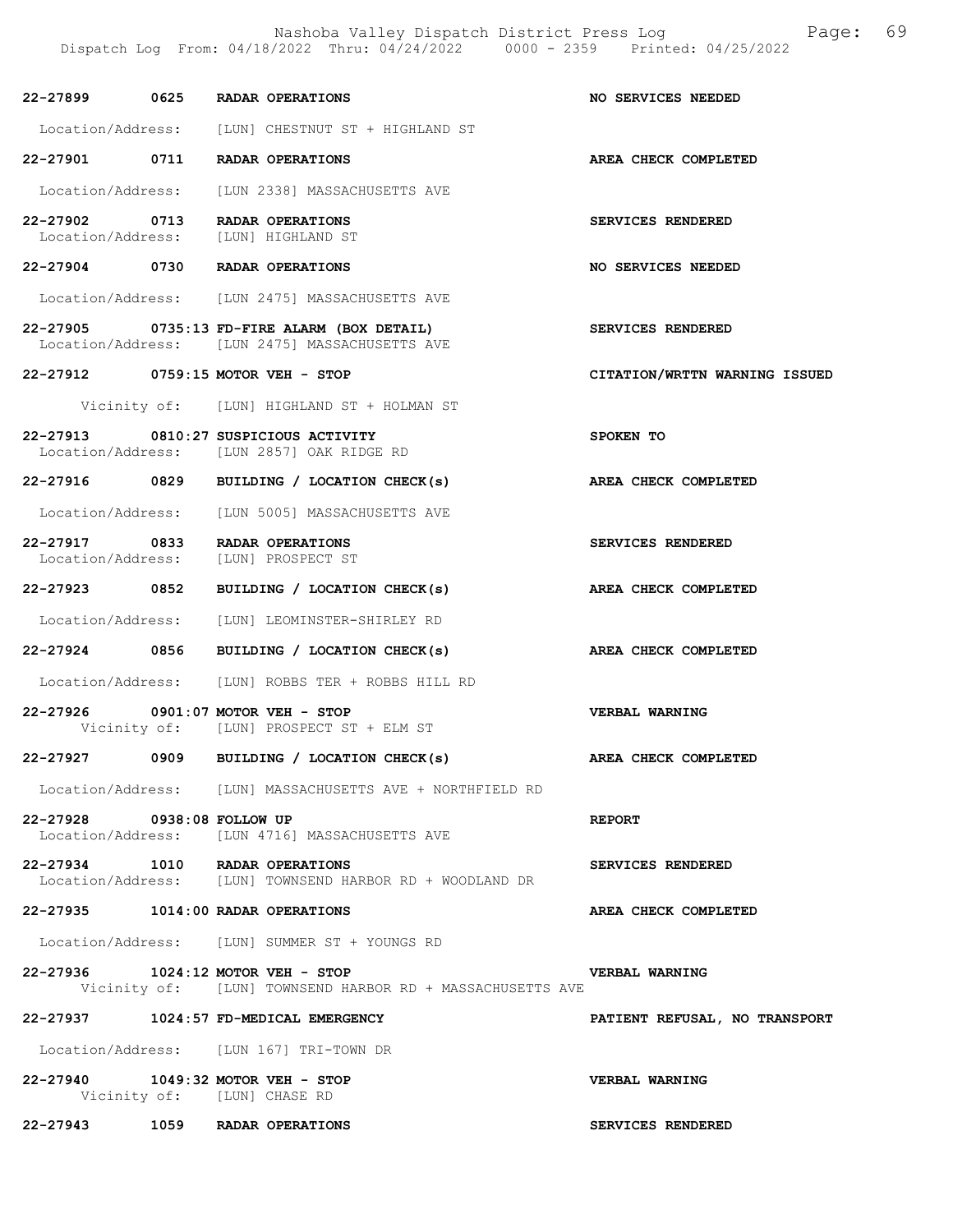|                                                               | Dispatch Log From: 04/18/2022 Thru: 04/24/2022 0000 - 2359 Printed: 04/25/2022                                   | Nashoba Valley Dispatch District Press Log Mashoba Valley Dispatch District Press Log |
|---------------------------------------------------------------|------------------------------------------------------------------------------------------------------------------|---------------------------------------------------------------------------------------|
|                                                               | Location/Address: [LUN 1417] GOODRICH ST                                                                         |                                                                                       |
|                                                               | 22-27945    1059:16 FD-INVESTIGATION<br>Location/Address: [LUN] FLAT HILL RD<br>Refer To Fire Case: 22LUN-127-IN | <b>INVESTIGATED</b>                                                                   |
|                                                               | 22-27948 1113 RADAR OPERATIONS<br>Location/Address: [LUN] WHITING ST                                             | SERVICES RENDERED                                                                     |
|                                                               | 22-27949 1119 BUILDING / LOCATION CHECK(s)<br>Location/Address: [LUN 2542] MASSACHUSETTS AVE                     | SERVICES RENDERED                                                                     |
|                                                               | 22-27950 1121:20 MOTOR VEH - STOP                                                                                | CITATION/WRTTN WARNING ISSUED                                                         |
|                                                               | Vicinity of: [LUN 4325] WHITING ST                                                                               |                                                                                       |
|                                                               | 22-27953 1133 BUILDING / LOCATION CHECK(s)                                                                       | AREA CHECK COMPLETED                                                                  |
|                                                               | Location/Address: [LUN 387] MASSACHUSETTS AVE                                                                    |                                                                                       |
|                                                               | 22-27958 1142:06 MOTOR VEH - STOP<br>Vicinity of: [LUN] WHALOM RD + YOUNGS RD                                    | <b>VERBAL WARNING</b>                                                                 |
|                                                               | 22-27962 1203:04 WELL BEING CHECK<br>Location/Address: [LUN 564] AUTUMN RD                                       | NEGATIVE CONTACT                                                                      |
| 22-27965 1229 ROAD HAZARDS<br>Location/Address: [LUN] PAGE ST |                                                                                                                  | REMOVED HAZARD                                                                        |
|                                                               | 22-27968 1233 RADAR OPERATIONS<br>Location/Address: [LUN 2898] PAGE ST                                           | SERVICES RENDERED                                                                     |
|                                                               | 22-27975 1308 RADAR OPERATIONS<br>Location/Address: [LUN 2669] NORTHFIELD RD                                     | SERVICES RENDERED                                                                     |
|                                                               | 22-27976 1311 RADAR OPERATIONS                                                                                   | AREA CHECK COMPLETED                                                                  |
|                                                               | Location/Address: [LUN 2316] MASSACHUSETTS AVE                                                                   |                                                                                       |
|                                                               | 22-27983 1342:03 MOTOR VEH - STOP                                                                                | CITATION/WRTTN WARNING ISSUED                                                         |
|                                                               | Vicinity of: [LUN] NORTHFIELD RD                                                                                 |                                                                                       |
| 22-27986 1410:05 TREE/WIRE DOWN                               |                                                                                                                  | REFERRED TO OTHER AGENCY                                                              |
|                                                               | Location/Address: [LUN] MASSACHUSETTS AVE + MAIN ST                                                              |                                                                                       |
|                                                               | 22-27987 1450:09 Property Damage<br>Location/Address: [LUN 2347] MASSACHUSETTS AVE                               | <b>REPORT</b>                                                                         |
|                                                               | 22-27992   1521:51 MOTOR VEH - ACCIDENT NO INJURY<br>Location/Address: [LUN] MASSACHUSETTS AVE + ELECTRIC AVE    | <b>REPORT</b>                                                                         |
|                                                               | 22-27997 1603:41 FD-MEDICAL EMERGENCY<br>Location/Address: [LUN 33] TRI-TOWN DR                                  | <b>TRANSPORTED ALS</b>                                                                |
|                                                               | 22-27999 1630 RADAR OPERATIONS                                                                                   | NO SERVICES NEEDED                                                                    |
|                                                               | Location/Address: [LUN] LEOMINSTER-SHIRLEY RD + FORT POND RD                                                     |                                                                                       |
|                                                               | 22-28003 1706 TRAFFIC CONTROL<br>Location/Address: [LUN] MULPUS RD + TOWNSEND HARBOR RD                          | SERVICES RENDERED                                                                     |
| 22-28006 1708:26 ANIMAL CALL                                  | Location/Address: [LUN 2542] MASSACHUSETTS AVE                                                                   | NOTIFIED                                                                              |
|                                                               | 22-28004 1709:51 MOTOR VEH - STOP                                                                                | CITATION/WRTTN WARNING ISSUED                                                         |
|                                                               |                                                                                                                  |                                                                                       |

Location/Address: [LUN] TOWNSEND HARBOR RD + HEMLOCK DR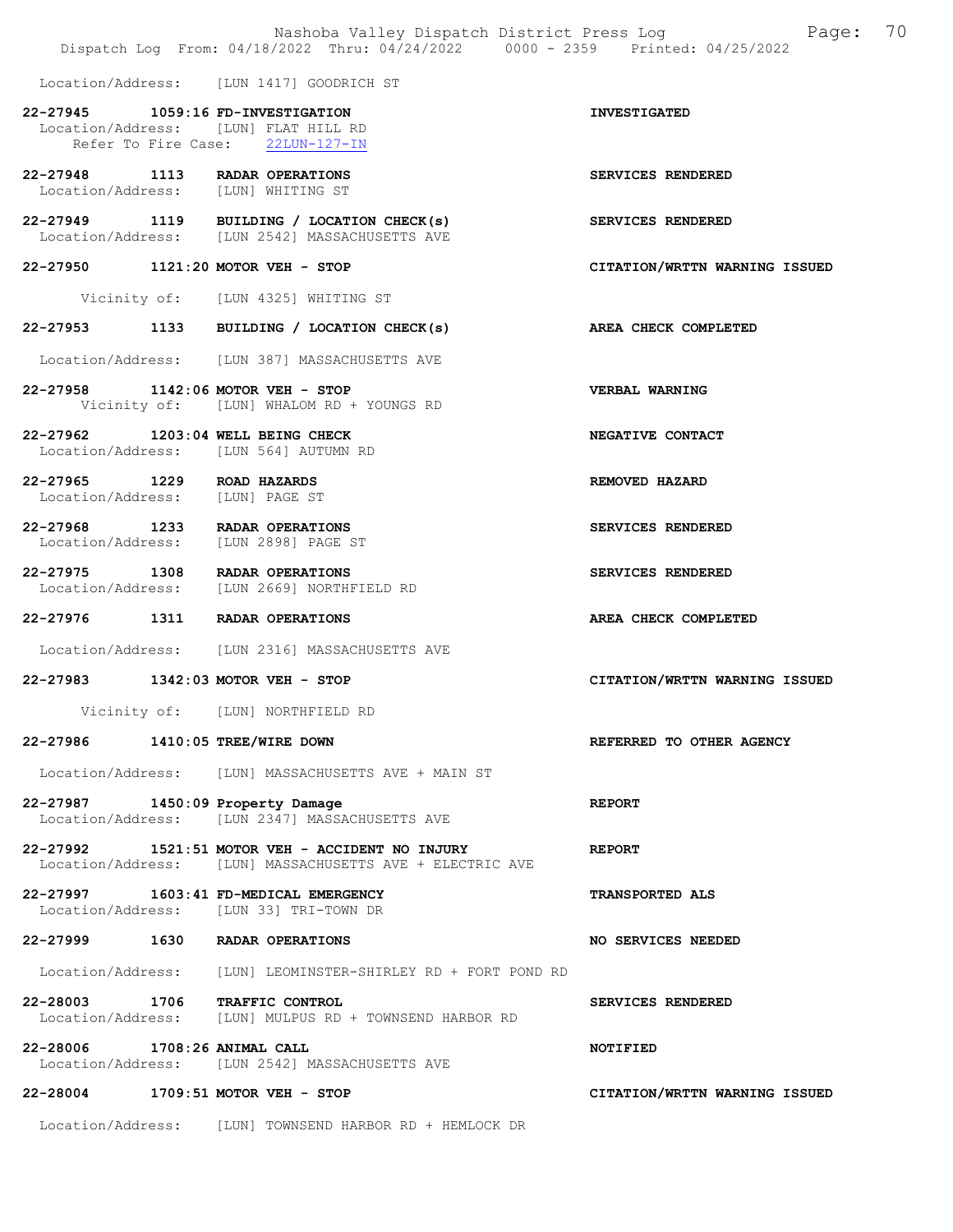| 22-28007          | 1722 | <b>RADAR OPERATIONS</b> |                              |  | SERVICES RENDERED |  |
|-------------------|------|-------------------------|------------------------------|--|-------------------|--|
| Location/Address: |      |                         | [LUN 2316] MASSACHUSETTS AVE |  |                   |  |

22-28008 1723:57 MOTOR VEH - STOP CITATION/WRTTN WARNING ISSUED

Location/Address: [LUN 3854] TOWNSEND HARBOR RD

- 22-28010 1737:08 MOTOR VEH STOP CITATION/WRTTN WARNING ISSUED
- Location/Address: [LUN 2495] MASSACHUSETTS AVE
- 22-28012 1753:50 MOTOR VEH STOP CITATION/WRTTN WARNING ISSUED
	- Vicinity of: [LUN 2347] MASSACHUSETTS AVE
- 22-28015 1801:30 ANIMAL CALL UNFOUNDED Location/Address: [LUN 2219] LEOMINSTER RD
- 22-28026 2021:25 MOTOR VEH STOP STOP COMPLETED Vicinity of: [LUN 2316] MASSACHUSETTS AVE
- 22-28029 2041 BUILDING / LOCATION CHECK(s) BUILDING CHKED, APPEARS SECURE
- Location/Address: [LUN 2154] LEOMINSTER-SHIRLEY RD 22-28032 2121 BUILDING / LOCATION CHECK(s) AREA CHECK COMPLETED Location/Address: [LUN 2310] MASSACHUSETTS AVE 22-28033 2125 BUILDING / LOCATION CHECK(s) BUILDING CHKED, APPEARS SECURE Location/Address: [LUN 2475] MASSACHUSETTS AVE 22-28034 2127 BUILDING / LOCATION CHECK(s) BUILDING CHKED, APPEARS SECURE

Location/Address: [LUN 4791] MASSACHUSETTS AVE

#### For Date: 04/20/2022 - Wednesday

| 22-28062      |      | 0024 BUILDING / LOCATION CHECK(s)                                               | BUILDING CHKED, APPEARS SECURE |
|---------------|------|---------------------------------------------------------------------------------|--------------------------------|
|               |      | Location/Address: [LUN 2310] MASSACHUSETTS AVE                                  |                                |
| 22-28063 0025 |      | BUILDING / LOCATION CHECK(s)                                                    | AREA CHECK COMPLETED           |
|               |      | Location/Address: [LUN 2398] MASSACHUSETTS AVE                                  |                                |
| 22-28064 0026 |      | BUILDING / LOCATION CHECK(s)                                                    | AREA CHECK COMPLETED           |
|               |      | Location/Address: [LUN 2375] MASSACHUSETTS AVE                                  |                                |
| 22-28065 0026 |      | BUILDING / LOCATION CHECK(s)                                                    | AREA CHECK COMPLETED           |
|               |      | Location/Address: [LUN 170] ELECTRIC AVE                                        |                                |
| 22-28066 0028 |      | BUILDING / LOCATION CHECK(s)                                                    | AREA CHECK COMPLETED           |
|               |      | Location/Address: [LUN 6] ELECTRIC AVE                                          |                                |
|               |      | 22-28068 0030 RADAR OPERATIONS<br>Location/Address: [LUN] SUMMER ST + WHALOM RD | SERVICES RENDERED              |
| 22-28072 0035 |      | BUILDING / LOCATION CHECK(s) ACCIDENTAL 911 CALL                                |                                |
|               |      | Location/Address: [LUN] LAKEFRONT AVE                                           |                                |
| 22-28074      | 0036 | BUILDING / LOCATION CHECK(s)                                                    | BUILDING CHKED, APPEARS SECURE |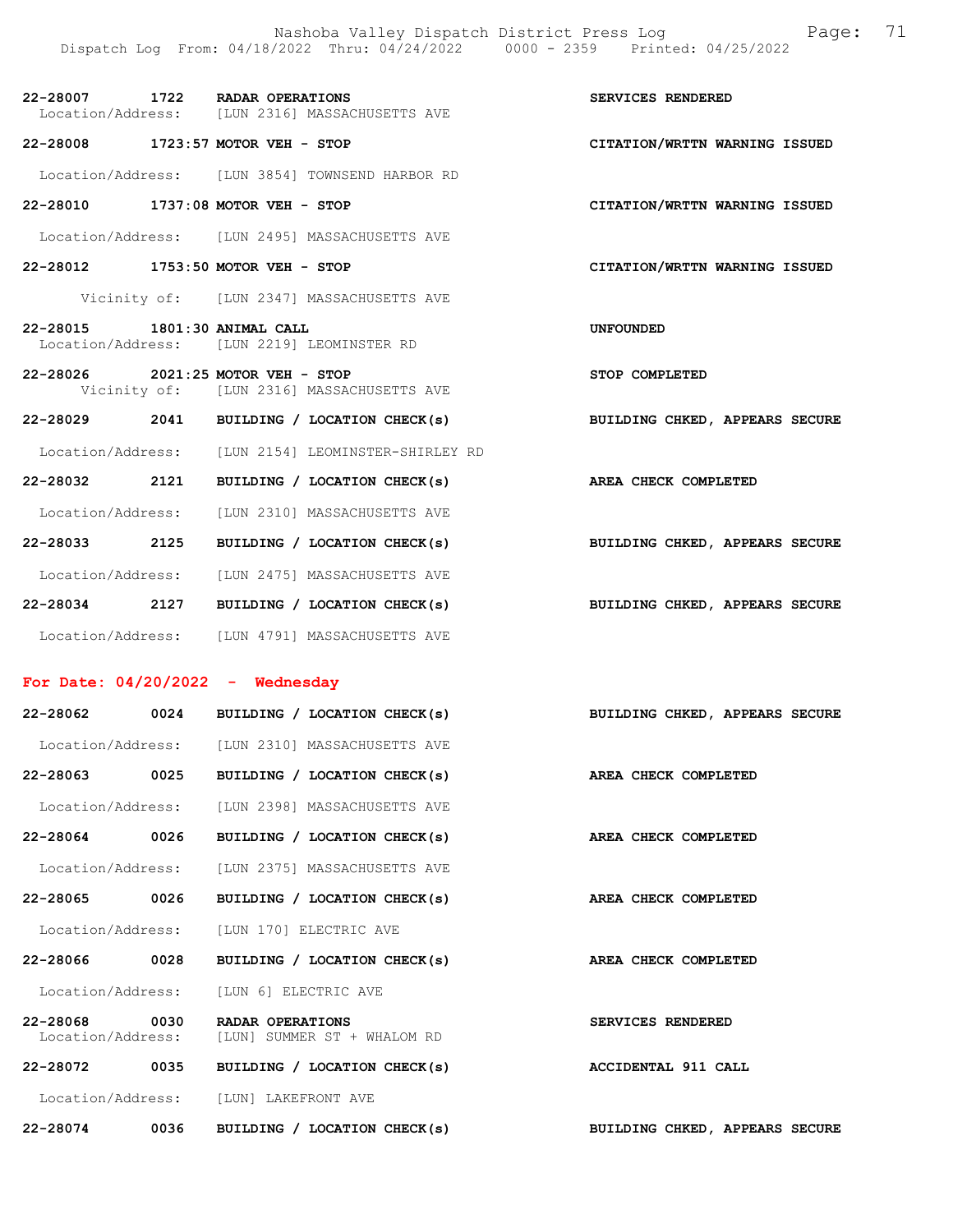Nashoba Valley Dispatch District Press Log Fage: 72 Dispatch Log From: 04/18/2022 Thru: 04/24/2022 0000 - 2359 Printed: 04/25/2022

|                                            |      |                                                                 | Location/Address: [LUN 1962] LAKEFRONT AVE                  |                                |  |
|--------------------------------------------|------|-----------------------------------------------------------------|-------------------------------------------------------------|--------------------------------|--|
|                                            |      |                                                                 | 22-28082 0042 BUILDING / LOCATION CHECK(s)                  | BUILDING CHKED, APPEARS SECURE |  |
| Location/Address: [LUN 4732] SUMMER ST     |      |                                                                 |                                                             |                                |  |
| 22-28084 0045                              |      |                                                                 | BUILDING / LOCATION CHECK(s) BUILDING CHKED, APPEARS SECURE |                                |  |
|                                            |      |                                                                 | Location/Address: [LUN 2234] LEOMINSTER RD                  |                                |  |
| 22-28087 0049                              |      |                                                                 | BUILDING / LOCATION CHECK(s)                                | BUILDING CHKED, APPEARS SECURE |  |
| Location/Address: [LUN 2077] LANCASTER AVE |      |                                                                 |                                                             |                                |  |
| 22-28089 0050                              |      |                                                                 | BUILDING / LOCATION CHECK(s)                                | BUILDING CHKED, APPEARS SECURE |  |
|                                            |      |                                                                 | Location/Address: [LUN 196] LEOMINSTER-SHIRLEY RD           |                                |  |
| 22-28090 0055                              |      |                                                                 | BUILDING / LOCATION CHECK(s) BUILDING CHKED, APPEARS SECURE |                                |  |
|                                            |      |                                                                 | Location/Address: [LUN 2143] LEOMINSTER-SHIRLEY RD          |                                |  |
| 22-28093 0058                              |      |                                                                 | BUILDING / LOCATION CHECK(s)                                | BUILDING CHKED, APPEARS SECURE |  |
|                                            |      |                                                                 | Location/Address: [LUN 2148] LEOMINSTER-SHIRLEY RD          |                                |  |
| 22-28094 0100                              |      |                                                                 | BUILDING / LOCATION CHECK(s)                                | BUILDING CHKED, APPEARS SECURE |  |
|                                            |      |                                                                 | Location/Address: [LUN 121] LEOMINSTER-SHIRLEY RD           |                                |  |
| 22-28095 0103                              |      |                                                                 | BUILDING / LOCATION CHECK(s)                                | BUILDING CHKED, APPEARS SECURE |  |
| Location/Address: [LUN 3394] RESERVOIR RD  |      |                                                                 |                                                             |                                |  |
|                                            |      |                                                                 | 22-28097 0109 BUILDING / LOCATION CHECK(s)                  | BUILDING CHKED, APPEARS SECURE |  |
| Location/Address: [LUN 3312] RESERVOIR RD  |      |                                                                 |                                                             |                                |  |
| 22-28100                                   |      | $0112:37$ MOTOR VEH - STOP<br>Vicinity of: [LUN 3654] SUMMER ST |                                                             | <b>VERBAL WARNING</b>          |  |
|                                            |      |                                                                 | 22-28102 0115 BUILDING / LOCATION CHECK(s)                  | BUILDING CHKED, APPEARS SECURE |  |
|                                            |      |                                                                 | Location/Address: [LUN 94] MASSACHUSETTS AVE                |                                |  |
| 22-28104                                   | 0117 |                                                                 | BUILDING / LOCATION CHECK(s)                                | BUILDING CHKED, APPEARS SECURE |  |
|                                            |      |                                                                 | Location/Address: [LUN 5068] MASSACHUSETTS AVE              |                                |  |
| 22-28106                                   | 0119 |                                                                 | BUILDING / LOCATION CHECK(s)                                | AREA CHECK COMPLETED           |  |
| Location/Address: [LUN 3649] SUMMER ST     |      |                                                                 |                                                             |                                |  |
| 22-28109 0120                              |      |                                                                 | BUILDING / LOCATION CHECK(s)                                | AREA CHECK COMPLETED           |  |
| Location/Address:                          |      | [LUN 4732] SUMMER ST                                            |                                                             |                                |  |
| 22-28111                                   | 0122 |                                                                 | BUILDING / LOCATION CHECK(s)                                | AREA CHECK COMPLETED           |  |
| Location/Address:                          |      | [LUN 3670] SUMMER ST                                            |                                                             |                                |  |
| 22-28112                                   | 0122 |                                                                 | BUILDING / LOCATION CHECK(s)                                | BUILDING CHKED, APPEARS SECURE |  |
|                                            |      |                                                                 | Location/Address: [LUN 2509] MASSACHUSETTS AVE              |                                |  |
| 22-28114 0123                              |      |                                                                 | BUILDING / LOCATION CHECK(s)                                | BUILDING CHKED, APPEARS SECURE |  |
| Location/Address:                          |      |                                                                 | [LUN 2475] MASSACHUSETTS AVE                                |                                |  |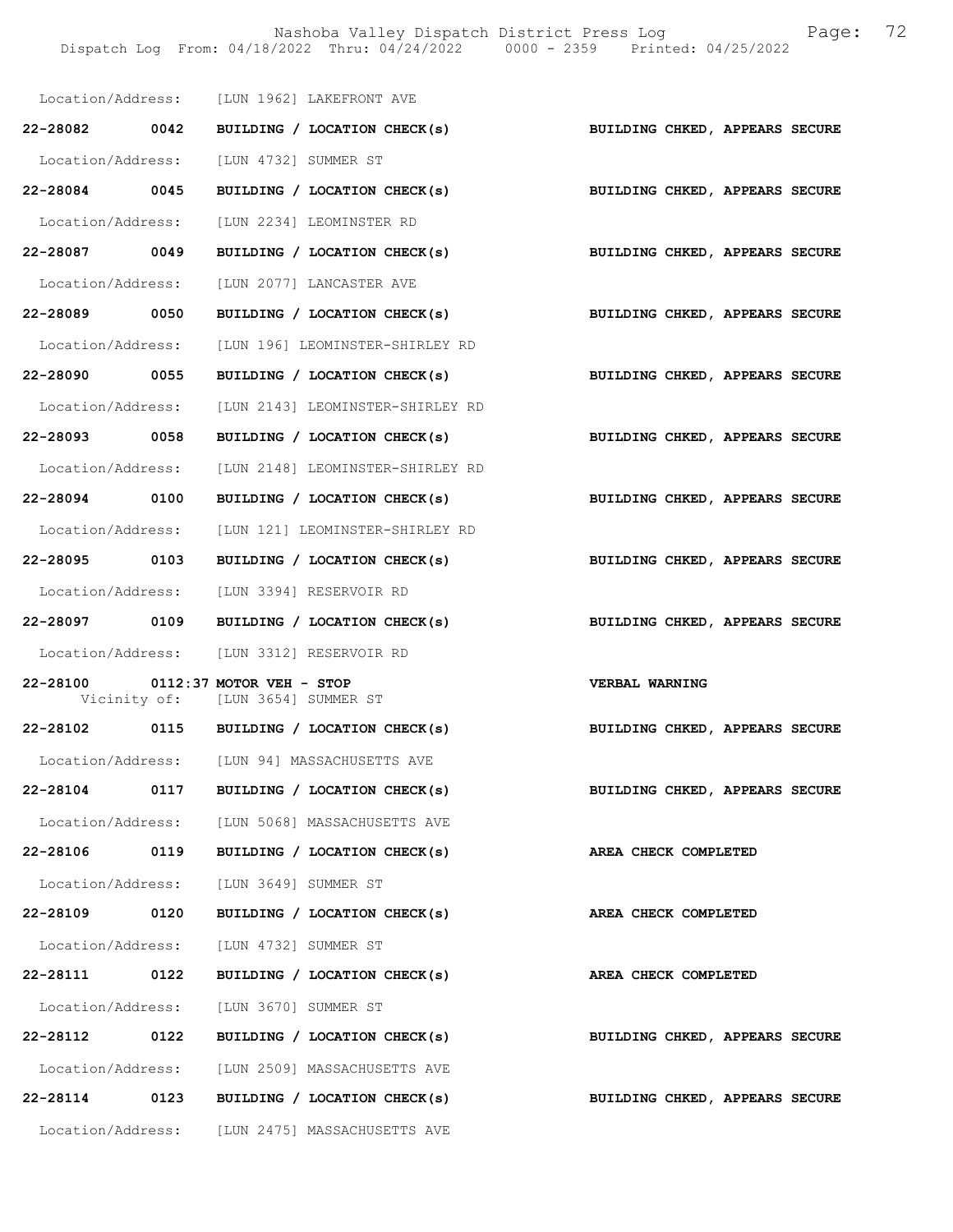|                   |      | 22-28113 0124 BUILDING / LOCATION CHECK(s)     |                                |
|-------------------|------|------------------------------------------------|--------------------------------|
|                   |      |                                                | AREA CHECK COMPLETED           |
|                   |      | Location/Address: [LUN 3673] SUMMER ST         |                                |
| 22-28116 0127     |      | BUILDING / LOCATION CHECK(s)                   | BUILDING CHKED, APPEARS SECURE |
| Location/Address: |      | [LUN 4791] MASSACHUSETTS AVE                   |                                |
|                   |      | 22-28117 0127 BUILDING / LOCATION CHECK(s)     | BUILDING CHKED, APPEARS SECURE |
| Location/Address: |      | [LUN 326] MAIN ST                              |                                |
| 22-28118 0128     |      | BUILDING / LOCATION CHECK(s)                   | BUILDING CHKED, APPEARS SECURE |
|                   |      | Location/Address: [LUN 2455] MASSACHUSETTS AVE |                                |
| 22-28119 0128     |      | BUILDING / LOCATION CHECK(s)                   | BUILDING CHKED, APPEARS SECURE |
|                   |      | Location/Address: [LUN 4656] MASSACHUSETTS AVE |                                |
| 22-28120 0129     |      | BUILDING / LOCATION CHECK(s)                   | BUILDING CHKED, APPEARS SECURE |
|                   |      | Location/Address: [LUN 2431] MASSACHUSETTS AVE |                                |
| 22-28121 0130     |      | BUILDING / LOCATION CHECK(s)                   | BUILDING CHKED, APPEARS SECURE |
|                   |      | Location/Address: [LUN 2418] MASSACHUSETTS AVE |                                |
| 22-28123 0131     |      | BUILDING / LOCATION CHECK(s)                   | AREA CHECK COMPLETED           |
| Location/Address: |      | [LUN 83] LAKEFRONT AVE                         |                                |
| 22-28125 0133     |      | BUILDING / LOCATION CHECK(s)                   | BUILDING CHKED, APPEARS SECURE |
|                   |      | Location/Address: [LUN 246] MASSACHUSETTS AVE  |                                |
|                   |      | 22-28126 0135 BUILDING / LOCATION CHECK(s)     | AREA CHECK COMPLETED           |
|                   |      | Location/Address: [LUN 4777] ELECTRIC AVE      |                                |
|                   |      | 22-28127 0136 BUILDING / LOCATION CHECK(s)     | AREA CHECK COMPLETED           |
|                   |      | Location/Address: [LUN 4488] ELECTRIC AVE      |                                |
| 22-28133          | 0139 | BUILDING / LOCATION CHECK(s)                   | AREA CHECK COMPLETED           |
|                   |      | Location/Address: [LUN 2346] MASSACHUSETTS AVE |                                |
| 22-28134          | 0140 | BUILDING / LOCATION CHECK(s)                   | AREA CHECK COMPLETED           |
| Location/Address: |      | [LUN 2328] MASSACHUSETTS AVE                   |                                |
| 22-28137          | 0141 | BUILDING / LOCATION CHECK(s)                   | AREA CHECK COMPLETED           |
| Location/Address: |      | [LUN 2310] MASSACHUSETTS AVE                   |                                |
| 22-28138          | 0142 | BUILDING / LOCATION CHECK(s)                   | AREA CHECK COMPLETED           |
| Location/Address: |      | [LUN 387] MASSACHUSETTS AVE                    |                                |
| 22-28141          | 0144 | BUILDING / LOCATION CHECK(s)                   | AREA CHECK COMPLETED           |
|                   |      | Location/Address: [LUN 247] MASSACHUSETTS AVE  |                                |
| 22-28143          | 0148 | BUILDING / LOCATION CHECK(s)                   | AREA CHECK COMPLETED           |
|                   |      | Location/Address: [LUN 2383] MASSACHUSETTS AVE |                                |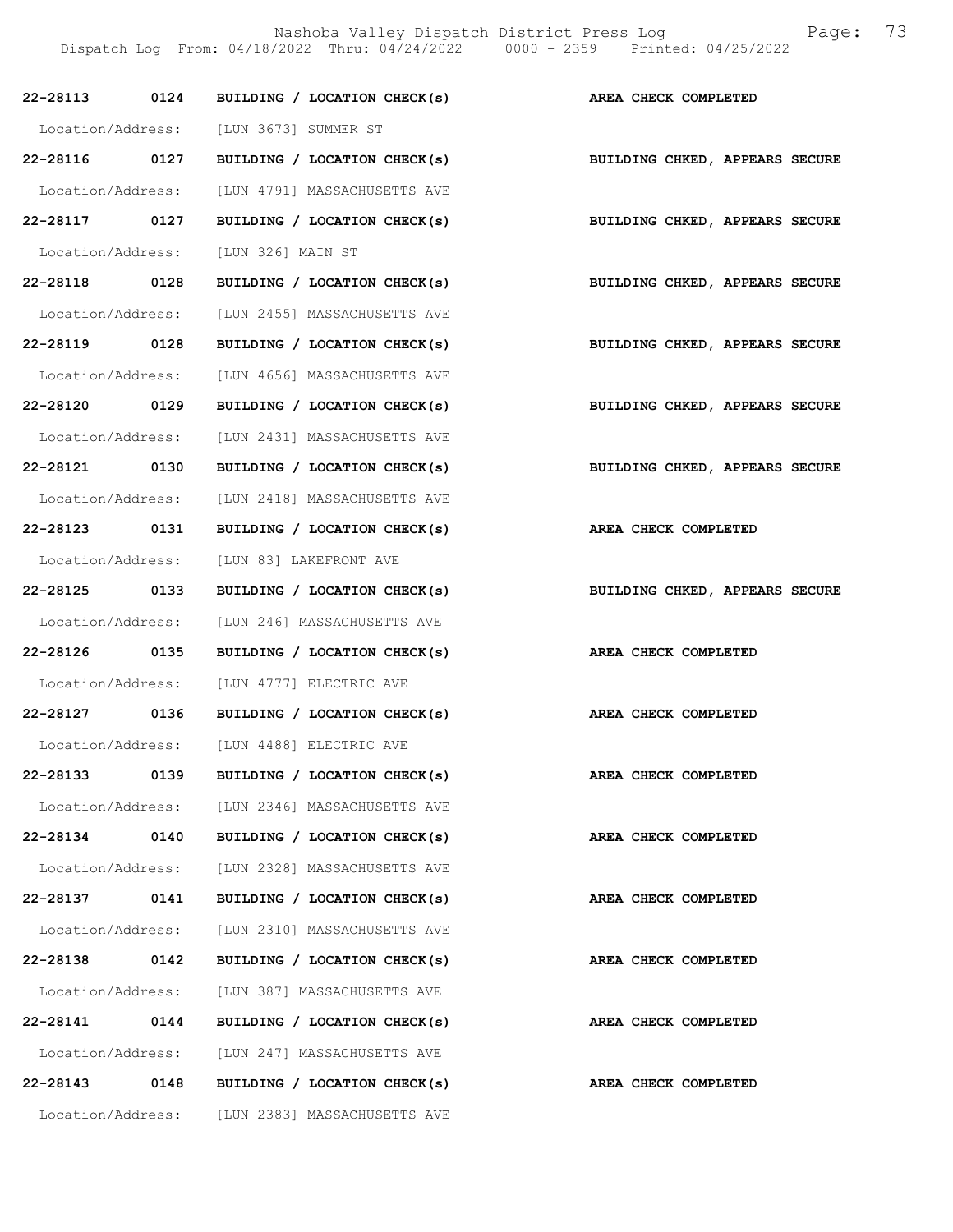|                                    |      | Nashoba Valley Dispatch District Press Log<br>Dispatch Log From: 04/18/2022 Thru: 04/24/2022 0000 - 2359 Printed: 04/25/2022 | 74<br>Page:                    |
|------------------------------------|------|------------------------------------------------------------------------------------------------------------------------------|--------------------------------|
| 22-28144                           | 0150 | BUILDING / LOCATION CHECK(s)                                                                                                 | AREA CHECK COMPLETED           |
|                                    |      | Location/Address: [LUN 2431] MASSACHUSETTS AVE                                                                               |                                |
| 22-28147 0151                      |      | BUILDING / LOCATION CHECK(s)                                                                                                 | AREA CHECK COMPLETED           |
| Location/Address:                  |      | [LUN 2455] MASSACHUSETTS AVE                                                                                                 |                                |
| 22-28148 0152                      |      | BUILDING / LOCATION CHECK(s)                                                                                                 | AREA CHECK COMPLETED           |
| Location/Address:                  |      | [LUN 4656] MASSACHUSETTS AVE                                                                                                 |                                |
| 22-28149                           | 0152 | BUILDING / LOCATION CHECK(s)                                                                                                 | AREA CHECK COMPLETED           |
| Location/Address:                  |      | [LUN 2272] MAIN ST                                                                                                           |                                |
| 22-28158 0202<br>Location/Address: |      | RADAR OPERATIONS<br>[LUN] CHASE RD                                                                                           | SERVICES RENDERED              |
| 22-28161 0204                      |      | BUILDING / LOCATION CHECK(s)                                                                                                 | BUILDING CHKED, APPEARS SECURE |
| Location/Address:                  |      | [LUN 837] CHASE RD                                                                                                           |                                |
| 22-28177                           | 0540 | BUILDING / LOCATION CHECK(s)                                                                                                 | AREA CHECK COMPLETED           |
| Location/Address:                  |      | [LUN 836] CHASE RD                                                                                                           |                                |
| 22-28178 0540                      |      | BUILDING / LOCATION CHECK(s)                                                                                                 | AREA CHECK COMPLETED           |
| Location/Address:                  |      | [LUN 4731] CHASE RD                                                                                                          |                                |
| 22-28179 0604                      |      | BUILDING / LOCATION CHECK(s)                                                                                                 | BUILDING CHKED, APPEARS SECURE |
|                                    |      | Location/Address: [LUN 830] CHASE RD                                                                                         |                                |
|                                    |      | 22-28181 0608:36 MOTOR VEH - STOP<br>Location/Address: [LUN 4472] CHASE RD                                                   | VERBAL WARNING                 |
|                                    |      | 22-28184 0617 BUILDING / LOCATION CHECK(s)                                                                                   | BUILDING CHKED, APPEARS SECURE |
|                                    |      | Location/Address: [LUN 2310] MASSACHUSETTS AVE                                                                               |                                |
|                                    |      | 22-28187 0637:37 MOTOR VEH - STOP                                                                                            | CITATION/WRTTN WARNING ISSUED  |
|                                    |      | Vicinity of: [LUN 2398] MASSACHUSETTS AVE                                                                                    |                                |
|                                    |      | 22-28191 0758:04 RADAR OPERATIONS<br>Location/Address: [LUN 94] MASSACHUSETTS AVE                                            | SERVICES RENDERED              |
| 22-28192 0801:52 ROAD HAZARDS      |      | Location/Address: [LUN 1345] FLAT HILL RD                                                                                    | UNITS ADVISED                  |
|                                    |      | 22-28193 0804 RADAR OPERATIONS<br>Location/Address: [LUN 2338] MASSACHUSETTS AVE                                             | SERVICES RENDERED              |
|                                    |      | 22-28201 0840:02 FD-MEDICAL LIFT ASSIST<br>Location/Address: [LUN 1615] HIGHLAND ST                                          | SERVICES RENDERED              |
|                                    |      | 22-28207 0900 RADAR OPERATIONS                                                                                               | AREA CHECK COMPLETED           |
|                                    |      | Location/Address: [LUN 2549] MASSACHUSETTS AVE                                                                               |                                |
|                                    |      | 22-28209 0902:55 ASSIST OTHER AGENCY<br>Location/Address: [LUN] HIGHLAND ST + OAK AVE                                        | SERVICES RENDERED              |
| 22-28215 0933:27 FD-INSPECTION     |      | Location/Address: [LUN 1911] KILBURN ST                                                                                      | SERVICES RENDERED              |
|                                    |      | 22-28218 0941 RADAR OPERATIONS                                                                                               | SERVICES RENDERED              |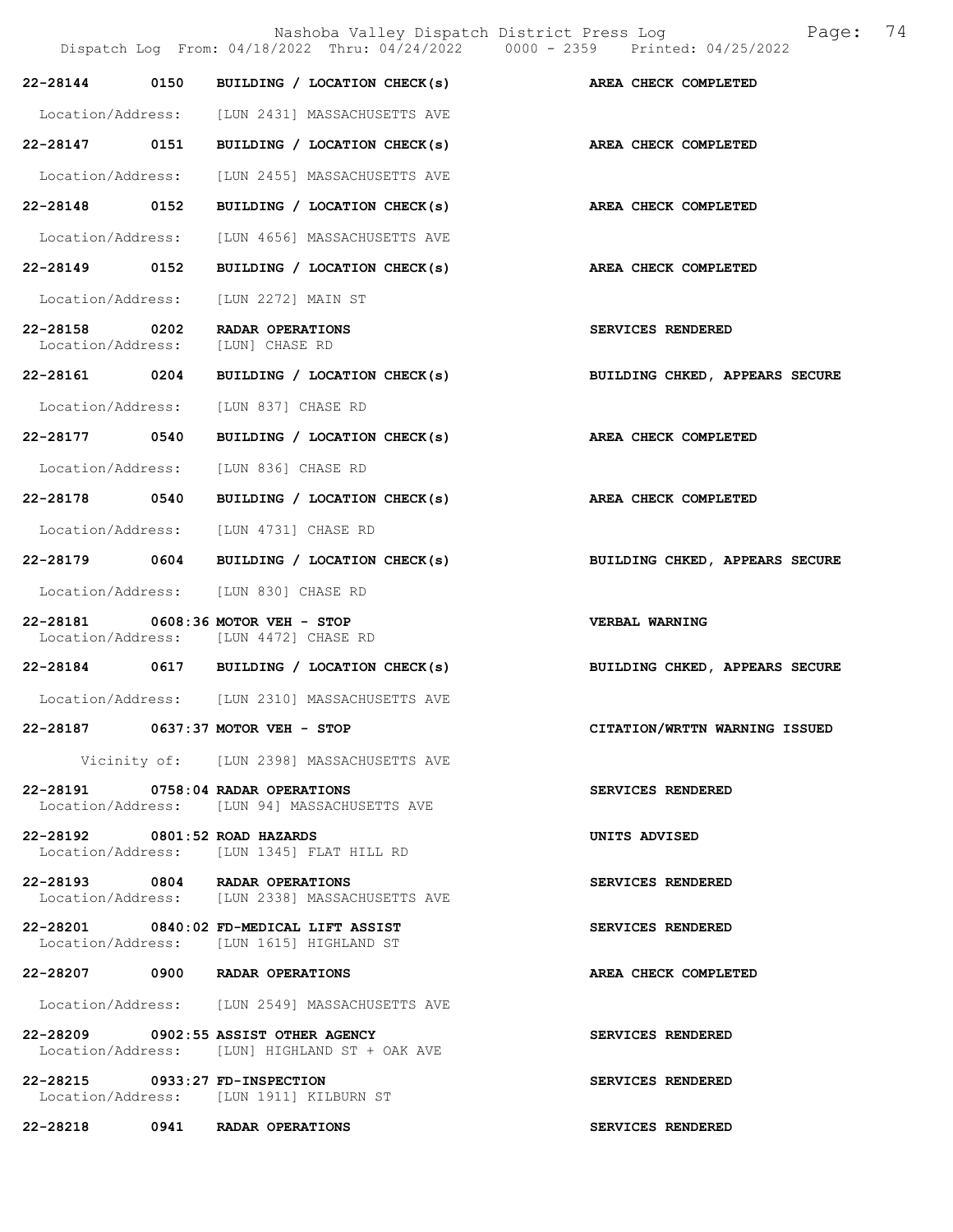|                                   | Nashoba Valley Dispatch District Press Log<br>Dispatch Log From: 04/18/2022 Thru: 04/24/2022 0000 - 2359 Printed: 04/25/2022 | Page: 75                 |
|-----------------------------------|------------------------------------------------------------------------------------------------------------------------------|--------------------------|
| Location/Address: [LUN] SUMMER ST |                                                                                                                              |                          |
| 22-28219 0941:32 MOTOR VEH - STOP | Location/Address: [LUN 4147] WEST TOWNSEND RD                                                                                | VERBAL WARNING           |
| 22-28226 1000:55 MOTOR VEH - STOP | Location/Address: [LUN 2772] NEW WEST TOWNSEND RD                                                                            | <b>VERBAL WARNING</b>    |
| 22-28231 1021 RADAR OPERATIONS    |                                                                                                                              | AREA CHECK COMPLETED     |
|                                   | Location/Address: [LUN] LANCASTER AVE + KILBURN ST                                                                           |                          |
|                                   | 22-28234 1046:55 MOTOR VEH - COMPLAINT<br>Location/Address: [LUN 376] GREAT POND RD                                          | SERVICES RENDERED        |
| 22-28235 1049:32 FD-INSPECTION    | Location/Address: [LUN 5178] NORTHFIELD RD                                                                                   | SERVICES RENDERED        |
|                                   | 22-28256 1157 COMMUNITY POLICING                                                                                             | AREA CHECK COMPLETED     |
|                                   | Location/Address: [LUN 4996] ELECTRIC AVE                                                                                    |                          |
| 22-28264 1236:01 MOTOR VEH - STOP | Vicinity of: [LUN] SUMMER ST + WHALOM RD                                                                                     | VERBAL WARNING           |
| 22-28274 1251 RADAR OPERATIONS    | Location/Address: [LUN 4560] MASSACHUSETTS AVE                                                                               | SERVICES RENDERED        |
|                                   | 22-28277 1327 BUILDING / LOCATION CHECK(s)                                                                                   | AREA CHECK COMPLETED     |
|                                   | Location/Address: [LUN 2347] MASSACHUSETTS AVE                                                                               |                          |
|                                   | 22-28280 1349:44 SUSPICIOUS ACTIVITY<br>Location/Address: [LUN 3601] SOUTH ROW RD                                            | SERVICES RENDERED        |
| 22-28281 1354:42 FD-INSPECTION    | Location/Address: [LUN 2347] MASSACHUSETTS AVE<br>Refer To Fire Case: 22LUN-128-IN                                           | SERVICES RENDERED        |
| 22-28293 1504:21 FD-INSPECTION    | Location/Address: [LUN 4821] RESERVOIR RD                                                                                    | SERVICES RENDERED        |
| 22-28295 1512 RADAR OPERATIONS    | Location/Address: [LUN 2550] MASSACHUSETTS AVE                                                                               | SERVICES RENDERED        |
| 22-28297 1526 RADAR OPERATIONS    | Location/Address: [LUN] SUMMER ST + WHALOM RD                                                                                | <b>INVESTIGATED</b>      |
| 22-28299 1530:46 FD-INSPECTION    | Location/Address: [LUN 757] CANTERBURY DR                                                                                    | SERVICES RENDERED        |
| 22-28301 1554:35 ANIMAL CALL      |                                                                                                                              | REFERRED TO OTHER AGENCY |
|                                   | Location/Address: [LUN 3766] SUNSET LN                                                                                       |                          |
| 22-28302 1648:44 MOTOR VEH - STOP | Vicinity of: [LUN] MASSACHUSETTS AVE + TOWNSEND HARBOR RD                                                                    | VERBAL WARNING           |
|                                   | 22-28316 1832:45 MOTOR VEH - COMPLAINT<br>Location/Address: [LUN 6] ELECTRIC AVE                                             | SPOKEN TO                |
|                                   | 22-28320 1926 BUILDING / LOCATION CHECK(s)                                                                                   | AREA CHECK COMPLETED     |
|                                   | Location/Address: [LUN 2475] MASSACHUSETTS AVE                                                                               |                          |
|                                   | 22-28322 1929:18 FD-FIRE ALARM, COMMERCIAL<br>Location/Address: [LUN 4996] ELECTRIC AVE                                      | <b>INVESTIGATED</b>      |

Refer To Fire Case: 22LUN-129-IN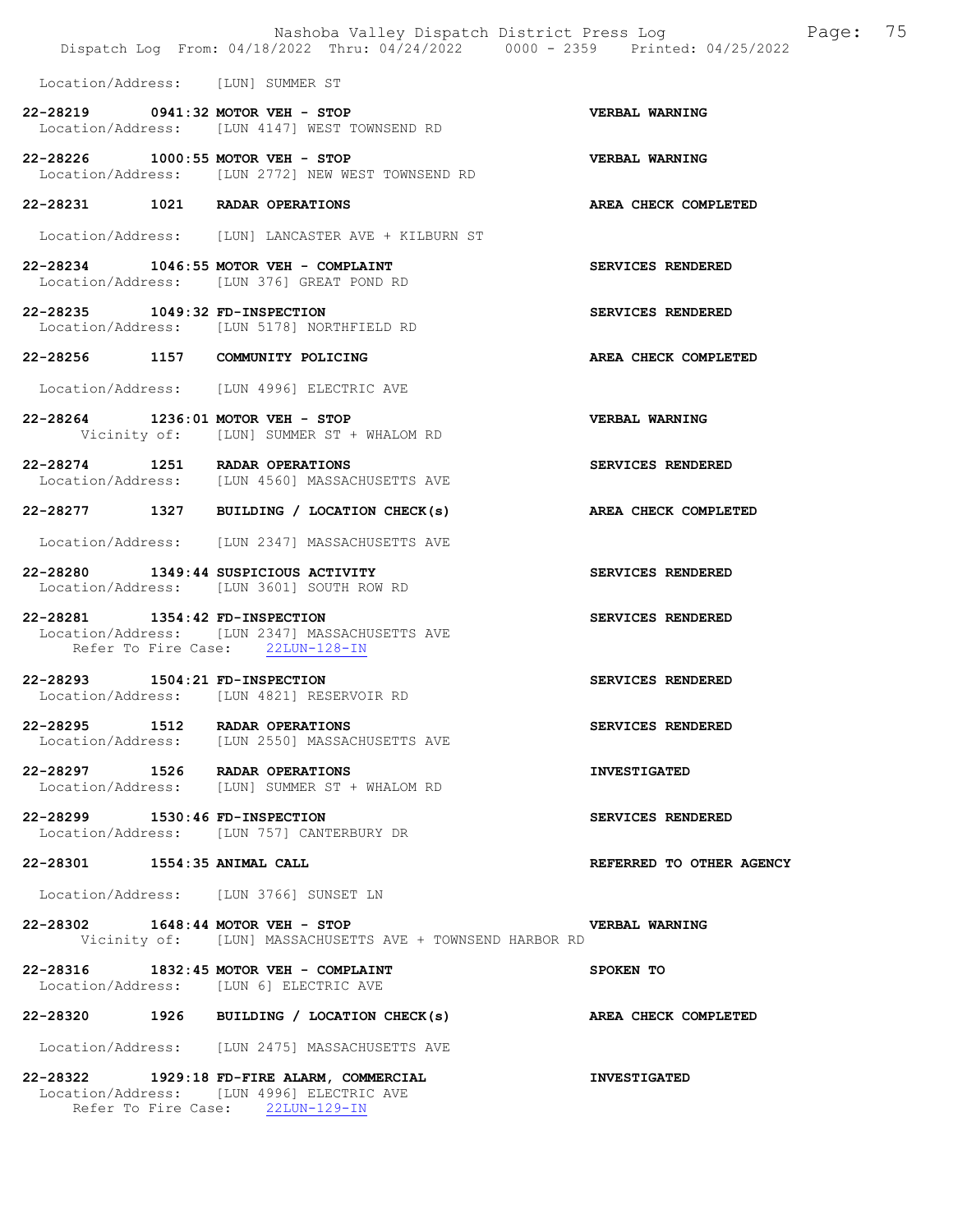Nashoba Valley Dispatch District Press Log Fage: 76 Dispatch Log From: 04/18/2022 Thru: 04/24/2022 0000 - 2359 Printed: 04/25/2022 22-28327 2002 BUILDING / LOCATION CHECK(s) AREA CHECK COMPLETED Location/Address: [LUN 196] LEOMINSTER-SHIRLEY RD 22-28329 2016 BUILDING / LOCATION CHECK(s) AREA CHECK COMPLETED Location/Address: [LUN 2310] MASSACHUSETTS AVE 22-28331 2023 BUILDING / LOCATION CHECK(s) AREA CHECK COMPLETED Location/Address: [LUN 4732] SUMMER ST 22-28332 2025 BUILDING / LOCATION CHECK(s) AREA CHECK COMPLETED Location/Address: [LUN 3670] SUMMER ST 22-28335 2042:43 MENTAL HEALTH EVALUATION TRANSPORTED BLS Location/Address: [LUN 3924] UPLAND AVE 22-28369 2308 BUILDING / LOCATION CHECK(s) AREA CHECK COMPLETED Location/Address: [LUN 2398] MASSACHUSETTS AVE 22-28370 2311 BUILDING / LOCATION CHECK(s) AREA CHECK COMPLETED Location/Address: [LUN 2375] MASSACHUSETTS AVE 22-28371 2312 BUILDING / LOCATION CHECK(s) AREA CHECK COMPLETED Location/Address: [LUN 170] ELECTRIC AVE 22-28372 2313 BUILDING / LOCATION CHECK(s) AREA CHECK COMPLETED Location/Address: [LUN 6] ELECTRIC AVE 22-28373 2314 COMMUNITY POLICING AREA CHECK COMPLETED Location/Address: [LUN 4996] ELECTRIC AVE 22-28374 2322 BUILDING / LOCATION CHECK(s) AREA CHECK COMPLETED Location/Address: [LUN] WHALOM RD + SUMMER ST 22-28375 2328:10 MOTOR VEH - COMPLAINT SEARCHED AREA, NEGATIVE RESULT Location/Address: [LUN] ELECTRIC AVE + MASSACHUSETTS AVE 22-28376 2343 RADAR OPERATIONS AREA CHECK COMPLETED Location/Address: [LUN 26] MASSACHUSETTS AVE 22-28377 2348:23 MOTOR VEH - STOP CITATION/WRTTN WARNING ISSUED Vicinity of: [LUN 1069] ELECTRIC AVE 22-28379 2358:11 MOTOR VEH - STOP CITATION/WRTTN WARNING ISSUED Vicinity of: [LUN] ELECTRIC AVE

#### For Date:  $04/21/2022 -$  Thursday

| 22-28385          | 0028 | BUILDING / LOCATION CHECK(s) | AREA CHECK COMPLETED |
|-------------------|------|------------------------------|----------------------|
| Location/Address: |      | [LUN 2328] MASSACHUSETTS AVE |                      |
| 22-28386          | 0029 | BUILDING / LOCATION CHECK(s) | AREA CHECK COMPLETED |
| Location/Address: |      | [LUN 2317] MASSACHUSETTS AVE |                      |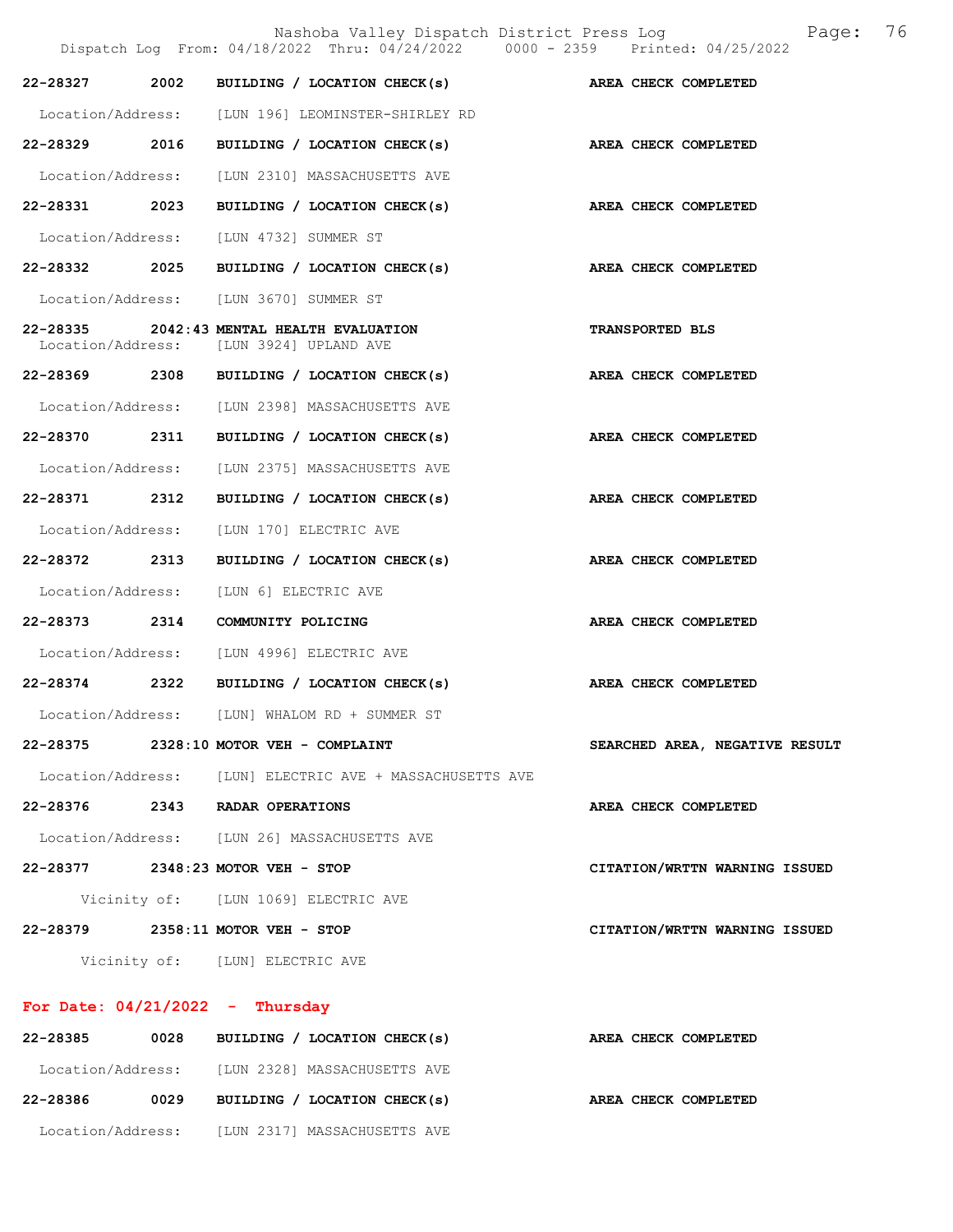|               |      | BUILDING / LOCATION CHECK(s)                       |                                |
|---------------|------|----------------------------------------------------|--------------------------------|
| 22-28387 0030 |      |                                                    | AREA CHECK COMPLETED           |
|               |      | Location/Address: [LUN 2310] MASSACHUSETTS AVE     |                                |
| 22-28389 0035 |      | BUILDING / LOCATION CHECK(s)                       | AREA CHECK COMPLETED           |
|               |      | Location/Address: [LUN 5000] MASSACHUSETTS AVE     |                                |
| 22-28390 0036 |      | BUILDING / LOCATION CHECK(s)                       | AREA CHECK COMPLETED           |
|               |      | Location/Address: [LUN 2339] MASSACHUSETTS AVE     |                                |
| 22-28391 0037 |      | BUILDING / LOCATION CHECK(s)                       | AREA CHECK COMPLETED           |
|               |      | Location/Address: [LUN 2388] MASSACHUSETTS AVE     |                                |
| 22-28397 0100 |      | BUILDING / LOCATION CHECK(s)                       | BUILDING CHKED, APPEARS SECURE |
|               |      | Location/Address: [LUN 2431] MASSACHUSETTS AVE     |                                |
| 22-28398 0101 |      | BUILDING / LOCATION CHECK(s)                       | BUILDING CHKED, APPEARS SECURE |
|               |      | Location/Address: [LUN 2455] MASSACHUSETTS AVE     |                                |
| 22-28400 0102 |      | BUILDING / LOCATION CHECK(s)                       | AREA CHECK COMPLETED           |
|               |      | Location/Address: [LUN] GOODRICH ST                |                                |
| 22-28399 0104 |      | BUILDING / LOCATION CHECK(s)                       | AREA CHECK COMPLETED           |
|               |      | Location/Address: [LUN 4777] ELECTRIC AVE          |                                |
| 22-28401 0106 |      | BUILDING / LOCATION CHECK(s)                       | AREA CHECK COMPLETED           |
|               |      | Location/Address: [LUN 3654] SUMMER ST             |                                |
| 22-28402 0107 |      | BUILDING / LOCATION CHECK(s)                       | AREA CHECK COMPLETED           |
|               |      | Location/Address: [LUN 5186] SUMMER ST             |                                |
|               |      | $22-28403$ 0111:02 BUILDING / LOCATION CHECK(s)    | AREA CHECK COMPLETED           |
|               |      | Location/Address: [LUN 4732] SUMMER ST             |                                |
| 22-28404      | 0111 | BUILDING / LOCATION CHECK(s)                       | BUILDING CHKED, APPEARS SECURE |
|               |      | Location/Address: [LUN 3394] RESERVOIR RD          |                                |
| 22-28405 0112 |      | BUILDING / LOCATION CHECK(s)                       | BUILDING CHKED, APPEARS SECURE |
|               |      | Location/Address: [LUN 121] LEOMINSTER-SHIRLEY RD  |                                |
| 22-28406      | 0114 | BUILDING / LOCATION CHECK(s)                       | AREA CHECK COMPLETED           |
|               |      | Location/Address: [LUN 3651] SUMMER ST             |                                |
| 22-28409      | 0114 | BUILDING / LOCATION CHECK(s)                       | BUILDING CHKED, APPEARS SECURE |
|               |      | Location/Address: [LUN 2148] LEOMINSTER-SHIRLEY RD |                                |
| 22-28407 0116 |      | BUILDING / LOCATION CHECK(s)                       | AREA CHECK COMPLETED           |
|               |      | Location/Address: [LUN 3673] SUMMER ST             |                                |
|               |      | 22-28408 0116 BUILDING / LOCATION CHECK(s)         | AREA CHECK COMPLETED           |
|               |      | Location/Address: [LUN 3682] SUMMER ST             |                                |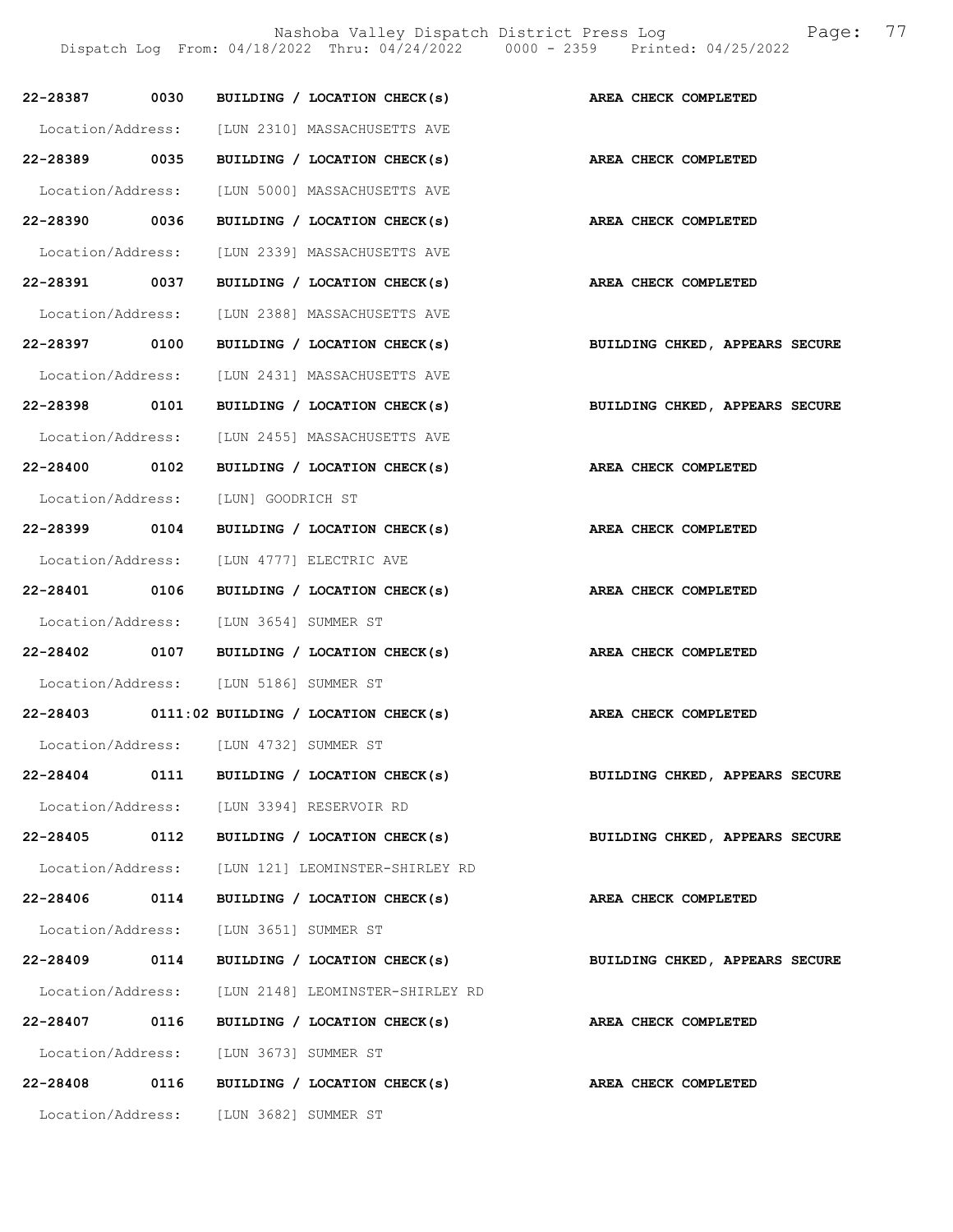|                                    |             | Nashoba Valley Dispatch District Press Log<br>Dispatch Log From: 04/18/2022 Thru: 04/24/2022 0000 - 2359 Printed: 04/25/2022 | 78<br>Page:                    |
|------------------------------------|-------------|------------------------------------------------------------------------------------------------------------------------------|--------------------------------|
|                                    |             | 22-28411 0118 BUILDING / LOCATION CHECK(s) BUILDING CHKED, APPEARS SECURE                                                    |                                |
|                                    |             | Location/Address: [LUN 196] LEOMINSTER-SHIRLEY RD                                                                            |                                |
| 22-28412 0118                      |             | BUILDING / LOCATION CHECK(s)                                                                                                 | BUILDING CHKED, APPEARS SECURE |
| Location/Address:                  |             | [LUN 2143] LEOMINSTER-SHIRLEY RD                                                                                             |                                |
| 22-28413 0119                      |             | BUILDING / LOCATION CHECK(s)                                                                                                 | AREA CHECK COMPLETED           |
| Location/Address:                  |             | [LUN 3960] WALLIS PARK                                                                                                       |                                |
| 22-28415 0121                      |             | BUILDING / LOCATION CHECK(s)                                                                                                 | AREA CHECK COMPLETED           |
| Location/Address:                  |             | [LUN 246] MASSACHUSETTS AVE                                                                                                  |                                |
| 22-28422 0128                      |             | BUILDING / LOCATION CHECK(s)                                                                                                 | BUILDING CHKED, APPEARS SECURE |
| Location/Address:                  |             | [LUN 2310] MASSACHUSETTS AVE                                                                                                 |                                |
| 22-28424 0129                      |             | RADAR OPERATIONS                                                                                                             | AREA CHECK COMPLETED           |
| Location/Address:                  |             | [LUN] CHASE RD                                                                                                               |                                |
| 22-28454 0444                      |             | BUILDING / LOCATION CHECK(s)                                                                                                 | AREA CHECK COMPLETED           |
| Location/Address:                  |             | [LUN 4471] CHASE RD                                                                                                          |                                |
| 22-28463 0548<br>Location/Address: |             | RADAR OPERATIONS<br>[LUN] SUMMER ST                                                                                          | SERVICES RENDERED              |
|                                    |             | 22-28469 0607 BUILDING / LOCATION CHECK(s)                                                                                   | BUILDING CHKED, APPEARS SECURE |
| Location/Address:                  |             | [LUN 830] CHASE RD                                                                                                           |                                |
| 22-28474 0621                      |             | BUILDING / LOCATION CHECK(s)                                                                                                 | BUILDING CHKED, APPEARS SECURE |
|                                    |             | Location/Address: [LUN 2310] MASSACHUSETTS AVE                                                                               |                                |
|                                    |             | 22-28481 0713:04 RADAR OPERATIONS<br>Location/Address: [LUN 2475] MASSACHUSETTS AVE                                          | SERVICES RENDERED              |
|                                    |             | 22-28482 0713:14 RADAR OPERATIONS<br>Location/Address: [LUN] OAK AVE                                                         | SERVICES RENDERED              |
|                                    |             | 22-28483 0717:09 RADAR OPERATIONS<br>Vicinity of: [LUN 1586] HIGHLAND ST                                                     | SERVICES RENDERED              |
|                                    |             | 22-28484 0720 RADAR OPERATIONS<br>Location/Address: [LUN] FAIRVIEW RD + LEOMINSTER RD                                        | SERVICES RENDERED              |
|                                    |             | 22-28486 0745 ROAD HAZARDS<br>Location/Address: [LUN 2184] LEOMINSTER RD                                                     | SERVICES RENDERED              |
|                                    |             | 22-28488 0757 RADAR OPERATIONS<br>Location/Address: [LUN] HOWARD ST                                                          | SERVICES RENDERED              |
| 22-28490 0802                      |             | BUILDING / LOCATION CHECK(s)                                                                                                 | AREA CHECK COMPLETED           |
|                                    |             | Location/Address: [LUN] KILBURN ST                                                                                           |                                |
|                                    |             | 22-28492 0811 RADAR OPERATIONS<br>Location/Address: [LUN 1766] HOWARD ST                                                     | SERVICES RENDERED              |
|                                    |             | 22-28493 0817 BUILDING / LOCATION CHECK(s)                                                                                   | AREA CHECK COMPLETED           |
|                                    |             | Location/Address: [LUN] GOODRICH ST                                                                                          |                                |
| 22-28498                           | $\sim$ 0900 | TRAFFIC CONTROL                                                                                                              | SERVICES RENDERED              |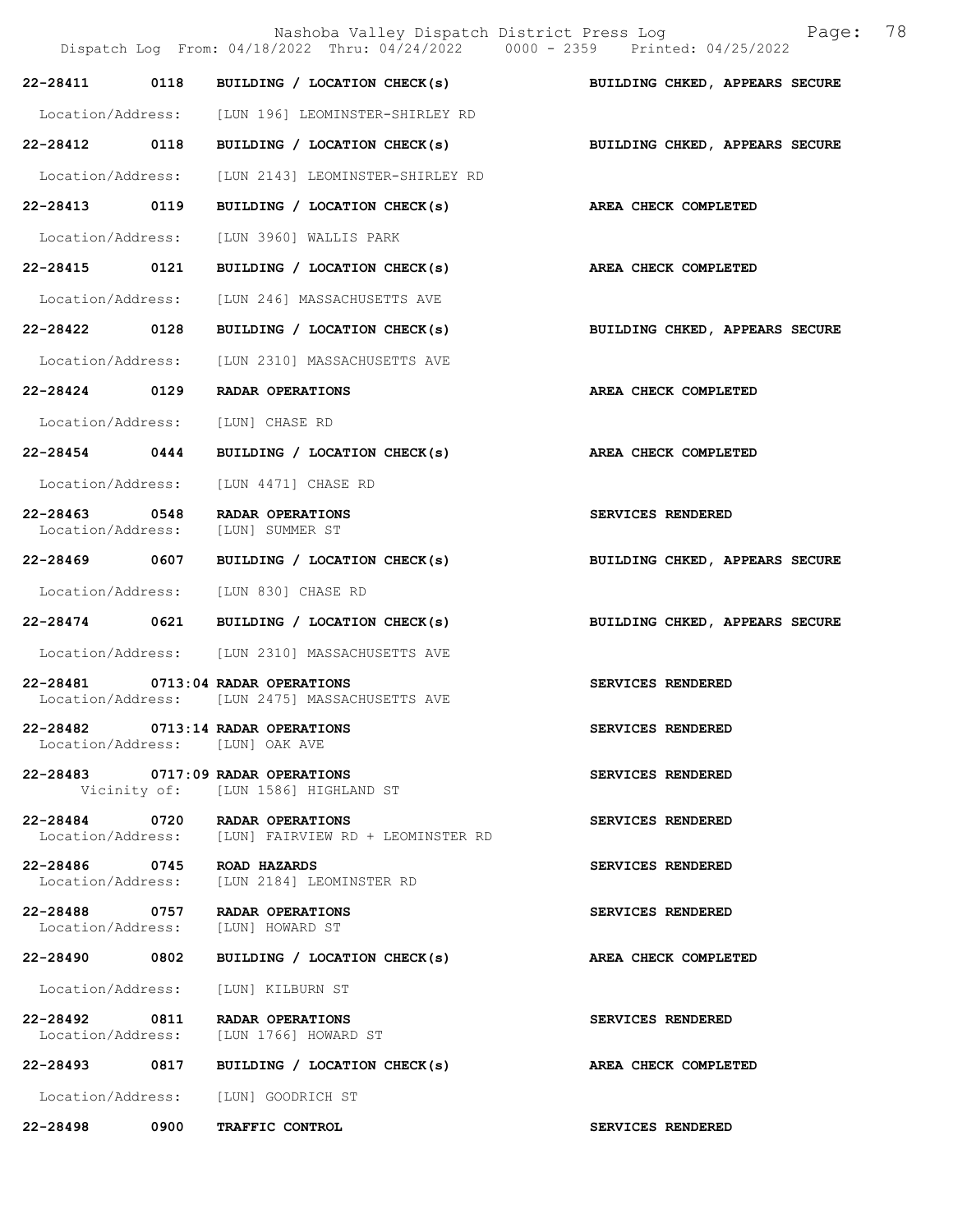|                   |      | Nashoba Valley Dispatch District Press Log<br>Dispatch Log From: 04/18/2022 Thru: 04/24/2022 0000 - 2359 Printed: 04/25/2022 | Page:                          | 79 |
|-------------------|------|------------------------------------------------------------------------------------------------------------------------------|--------------------------------|----|
|                   |      | Vicinity of: [LUN 2338] MASSACHUSETTS AVE                                                                                    |                                |    |
|                   |      | 22-28500 0905 RADAR OPERATIONS<br>Location/Address: [LUN] MASSACHUSETTS AVE                                                  | SERVICES RENDERED              |    |
|                   |      | 22-28503 0920:30 SUSPICIOUS ACTIVITY<br>Location/Address: [LUN 3394] RESERVOIR RD                                            | SERVICES RENDERED              |    |
|                   |      | 22-28504 0925 BUILDING / LOCATION CHECK(s) AREA CHECK COMPLETED                                                              |                                |    |
| Location/Address: |      | [LUN] SUMMER ST                                                                                                              |                                |    |
| 22-28505 0927     |      | BUILDING / LOCATION CHECK(s) AREA CHECK COMPLETED                                                                            |                                |    |
|                   |      | Location/Address: [LUN 196] LEOMINSTER-SHIRLEY RD                                                                            |                                |    |
|                   |      | 22-28507 0930 BUILDING / LOCATION CHECK(s)                                                                                   | AREA CHECK COMPLETED           |    |
|                   |      | Location/Address: [LUN 83] LAKEFRONT AVE                                                                                     |                                |    |
|                   |      | 22-28511 0948:07 MOTOR VEH - STOP                                                                                            | CITATION/WRTTN WARNING ISSUED  |    |
|                   |      | Vicinity of: [LUN 2509] MASSACHUSETTS AVE                                                                                    |                                |    |
|                   |      | 22-28512 0955 RADAR OPERATIONS<br>Location/Address: [LUN 4561] MASSACHUSETTS AVE                                             | SERVICES RENDERED              |    |
|                   |      | 22-28513 0959:07 MOTOR VEH - STOP<br>Location/Address: [LUN] MASSACHUSETTS AVE                                               | VERBAL WARNING                 |    |
|                   |      | 22-28516 1011:19 MOTOR VEH - STOP<br>Location/Address: [LUN 2346] MASSACHUSETTS AVE                                          | <b>VERBAL WARNING</b>          |    |
|                   |      | 22-28521 1031 COMMUNITY POLICING                                                                                             | AREA CHECK COMPLETED           |    |
|                   |      | Location/Address: [LUN 5005] MASSACHUSETTS AVE                                                                               |                                |    |
| 22-28522 1032     |      | RADAR OPERATIONS<br>Location/Address: [LUN 3127] PLEASANT ST                                                                 | SERVICES RENDERED              |    |
| 22-28525 1041     |      | BUILDING / LOCATION CHECK(s)                                                                                                 | AREA CHECK COMPLETED           |    |
|                   |      | Location/Address: [LUN 2234] LEOMINSTER RD                                                                                   |                                |    |
|                   |      | 22-28528 1047 RADAR OPERATIONS<br>Location/Address: [LUN 2002] LANCASTER AVE                                                 | SERVICES RENDERED              |    |
|                   |      | 22-28533 1114:39 ASSIST OTHER AGENCY                                                                                         | SEARCHED AREA, NEGATIVE RESULT |    |
|                   |      | Location/Address: [LUN] ROBBS HILL RD                                                                                        |                                |    |
|                   |      | 22-28537 1131:25 WELL BEING CHECK                                                                                            | SEARCHED AREA, NEGATIVE RESULT |    |
|                   |      | Vicinity of: [LUN] MASSACHUSETTS AVE                                                                                         |                                |    |
|                   |      | 22-28545 1156 BUILDING / LOCATION CHECK(s)                                                                                   | AREA CHECK COMPLETED           |    |
|                   |      | Location/Address: [LUN 2475] MASSACHUSETTS AVE                                                                               |                                |    |
|                   |      | 22-28553 1210:26 MOTOR VEH - STOP                                                                                            | CITATION/WRTTN WARNING ISSUED  |    |
|                   |      | Location/Address: [LUN 2475] MASSACHUSETTS AVE                                                                               |                                |    |
|                   |      | 22-28556 1214:59 MOTOR VEH - LOCKOUT                                                                                         | REFERRED TO OTHER AGENCY       |    |
|                   |      | Location/Address: [LUN 2347] MASSACHUSETTS AVE                                                                               |                                |    |
| 22-28558          | 1235 | BUILDING / LOCATION CHECK(s)                                                                                                 | AREA CHECK COMPLETED           |    |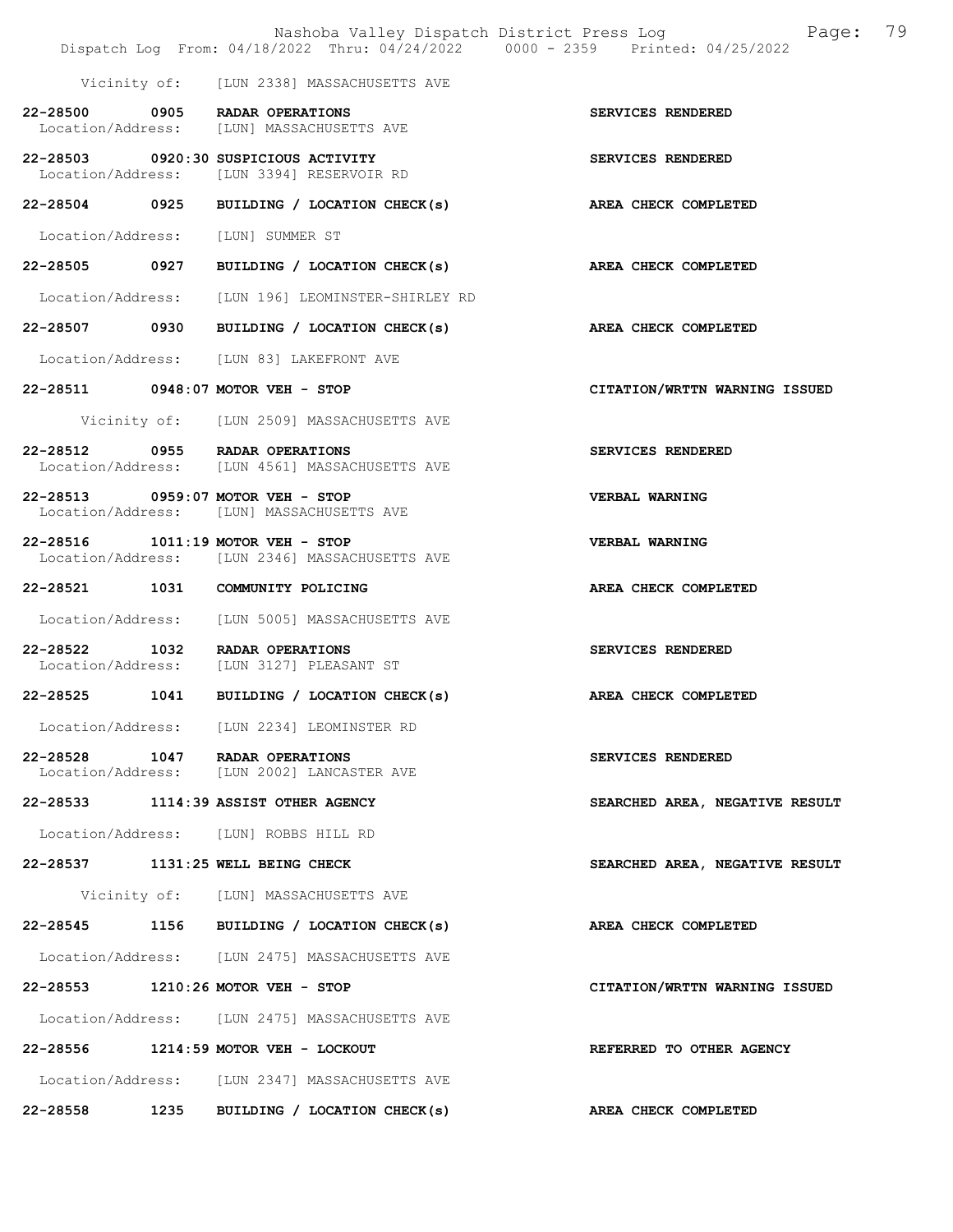|                               | Dispatch Log From: 04/18/2022 Thru: 04/24/2022 0000 - 2359 Printed: 04/25/2022                | Nashoba Valley Dispatch District Press Log Mashoba Valley Dispatch District Press Log |  |
|-------------------------------|-----------------------------------------------------------------------------------------------|---------------------------------------------------------------------------------------|--|
|                               | Location/Address: [LUN 83] LAKEFRONT AVE                                                      |                                                                                       |  |
|                               | 22-28561 1239 COMMUNITY POLICING<br>Location/Address: [LUN 4996] ELECTRIC AVE                 | SERVICES RENDERED                                                                     |  |
|                               | 22-28565 1306 RADAR OPERATIONS<br>Location/Address: [LUN] SUMMER ST                           | SERVICES RENDERED                                                                     |  |
|                               | 22-28567 1317 RADAR OPERATIONS<br>Location/Address: [LUN 830] CHASE RD                        | SERVICES RENDERED                                                                     |  |
|                               | 22-28575 1348 RADAR OPERATIONS<br>Location/Address: [LUN] WHITE ST                            | SERVICES RENDERED                                                                     |  |
|                               | 22-28576 1415:06 MOTOR VEH - DISABLED<br>Location/Address: [LUN 2014] LANCASTER AVE           | SERVICES RENDERED                                                                     |  |
|                               | 22-28584 1457:59 SUSPICIOUS ACTIVITY<br>Location/Address: [LUN 504] ARBOR ST                  | <b>INVESTIGATED</b>                                                                   |  |
|                               | $22-28585$ 1502:12 MOTOR VEH - ACCIDENT NO INJURY<br>Vicinity of: [LUN 246] MASSACHUSETTS AVE | REPORT                                                                                |  |
|                               | 22-28589 1536 COMMUNITY POLICING                                                              | AREA CHECK COMPLETED                                                                  |  |
|                               | Location/Address: [LUN 2375] MASSACHUSETTS AVE                                                |                                                                                       |  |
|                               | 22-28594 1551 RADAR OPERATIONS<br>Location/Address: [LUN 2339] MASSACHUSETTS AVE              | SERVICES RENDERED                                                                     |  |
|                               | 22-28595 1555 BUILDING / LOCATION CHECK(s)                                                    | BUILDING CHKED, APPEARS SECURE                                                        |  |
|                               | Location/Address: [LUN 121] LEOMINSTER-SHIRLEY RD                                             |                                                                                       |  |
|                               | 22-28597 1605 COMMUNITY POLICING                                                              | <b>NO SERVICES NEEDED</b>                                                             |  |
|                               | Location/Address: [LUN 2234] LEOMINSTER RD                                                    |                                                                                       |  |
|                               | 22-28602 1642 BUILDING / LOCATION CHECK(s)                                                    | AREA CHECK COMPLETED                                                                  |  |
|                               | Location/Address: [LUN 246] MASSACHUSETTS AVE                                                 |                                                                                       |  |
| 22-28604 1643:41 ROAD HAZARDS | Location/Address: [LUN 3250] PROSPECT ST                                                      | REMOVED HAZARD                                                                        |  |
| 22-28605 1643:22 ANIMAL CALL  |                                                                                               | RETURNED TO HOME OR FAMILY                                                            |  |
|                               | Location/Address: [LUN 544] ARBOR ST                                                          |                                                                                       |  |
|                               | 22-28609 1657:39 MOTOR VEH - STOP<br>Vicinity of: [LUN] ELECTRIC AVE                          | STOP COMPLETED                                                                        |  |
|                               | 22-28621 1905 BUILDING / LOCATION CHECK(s)                                                    | <b>AREA CHECK COMPLETED</b>                                                           |  |
|                               | Location/Address: [LUN 2397] MASSACHUSETTS AVE                                                |                                                                                       |  |
|                               | 22-28622 1915 RADAR OPERATIONS                                                                | NO SERVICES NEEDED                                                                    |  |
|                               | Location/Address: [LUN 2539] MASSACHUSETTS AVE                                                |                                                                                       |  |
|                               | 22-28623 1918 BUILDING / LOCATION CHECK(s)                                                    | AREA CHECK COMPLETED                                                                  |  |
|                               | Location/Address: [LUN 1962] LAKEFRONT AVE                                                    |                                                                                       |  |
|                               | 22-28625 1931 RADAR OPERATIONS<br>Location/Address: [LUN] SUMMER ST                           | <b>INVESTIGATED</b>                                                                   |  |
|                               |                                                                                               | <b>VERBAL WARNING</b>                                                                 |  |

Vicinity of: [LUN 3658] SUMMER ST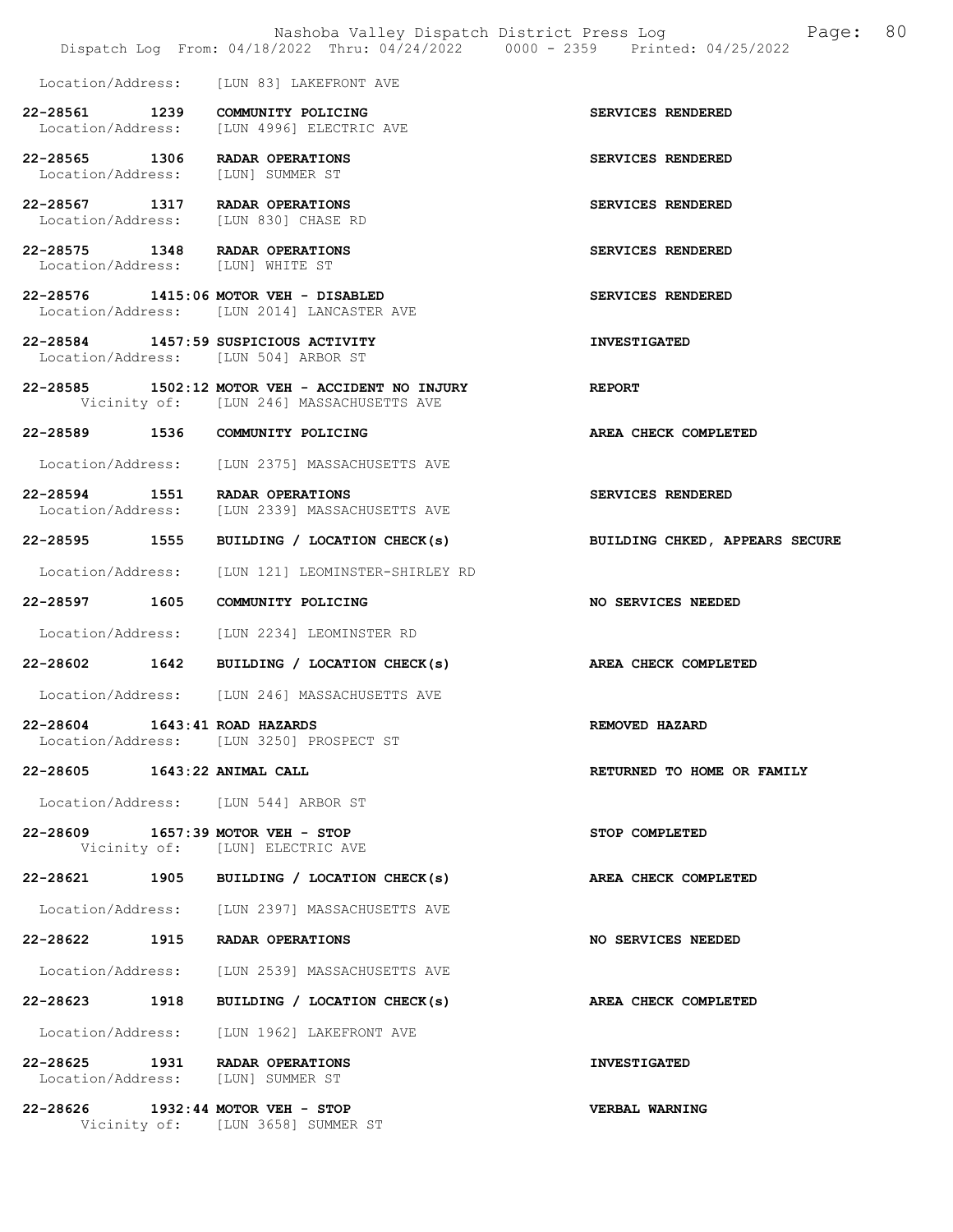|                                    |      | Nashoba Valley Dispatch District Press Log Nashoba Valley Dispatch District Press Log<br>Dispatch Log From: 04/18/2022 Thru: 04/24/2022 0000 - 2359 Printed: 04/25/2022 | 81                             |
|------------------------------------|------|-------------------------------------------------------------------------------------------------------------------------------------------------------------------------|--------------------------------|
| 22-28627                           | 1944 | BUILDING / LOCATION CHECK(s) BUILDING CHKED, APPEARS SECURE                                                                                                             |                                |
|                                    |      | Location/Address: [LUN 2154] LEOMINSTER-SHIRLEY RD                                                                                                                      |                                |
|                                    |      | 22-28628 1949 BUILDING / LOCATION CHECK(s)                                                                                                                              | BUILDING CHKED, APPEARS SECURE |
| Location/Address:                  |      | [LUN 196] LEOMINSTER-SHIRLEY RD                                                                                                                                         |                                |
|                                    |      | 22-28629 1951 RADAR OPERATIONS<br>Location/Address: [LUN 4290] WHITE ST                                                                                                 | SERVICES RENDERED              |
|                                    |      | 22-28630 1953 BUILDING / LOCATION CHECK(s)                                                                                                                              | AREA CHECK COMPLETED           |
|                                    |      | Location/Address: [LUN 2310] MASSACHUSETTS AVE                                                                                                                          |                                |
|                                    |      | 22-28631 1955:12 MOTOR VEH - STOP<br>Location/Address: [LUN 2138] LEOMINSTER-SHIRLEY RD                                                                                 | <b>VERBAL WARNING</b>          |
|                                    |      | 22-28632 2007:52 MOTOR VEH - STOP<br>Location/Address: [LUN 840] CHASE RD                                                                                               | <b>VERBAL WARNING</b>          |
|                                    |      | 22-28635 2028 BUILDING / LOCATION CHECK(s)                                                                                                                              | BUILDING CHKED, APPEARS SECURE |
|                                    |      | Location/Address: [LUN 2375] MASSACHUSETTS AVE                                                                                                                          |                                |
|                                    |      | 22-28636 2031 BUILDING / LOCATION CHECK(s)                                                                                                                              | BUILDING CHKED, APPEARS SECURE |
|                                    |      | Location/Address: [LUN 2431] MASSACHUSETTS AVE                                                                                                                          |                                |
| 22-28640 2104                      |      | BUILDING / LOCATION CHECK(s)                                                                                                                                            | AREA CHECK COMPLETED           |
|                                    |      | Location/Address: [LUN 246] MASSACHUSETTS AVE                                                                                                                           |                                |
|                                    |      | 22-28645 2123:00 MOTOR VEH - STOP                                                                                                                                       | CRIMINAL COMPLAINT             |
|                                    |      | Vicinity of: [LUN 2347] MASSACHUSETTS AVE<br>Refer To Summons: 22LUN-105-AR                                                                                             |                                |
|                                    |      | 22-28661 2350 BUILDING / LOCATION CHECK(s)                                                                                                                              | AREA CHECK COMPLETED           |
|                                    |      | Location/Address: [LUN 6] ELECTRIC AVE                                                                                                                                  |                                |
|                                    |      | 22-28662 2352 RADAR OPERATIONS<br>Vicinity of: [LUN] ELECTRIC AVE                                                                                                       | SERVICES RENDERED              |
| For Date: $04/22/2022 -$ Friday    |      |                                                                                                                                                                         |                                |
| 22-28663 0000                      |      | BUILDING / LOCATION CHECK(s)                                                                                                                                            | AREA CHECK COMPLETED           |
|                                    |      | Location/Address: [LUN 6] ELECTRIC AVE                                                                                                                                  |                                |
| 22-28665 0003<br>Location/Address: |      | RADAR OPERATIONS<br>[LUN] WHALOM RD + SUMMER ST                                                                                                                         | SERVICES RENDERED              |
| 22-28666 0008                      |      | BUILDING / LOCATION CHECK(s)                                                                                                                                            | AREA CHECK COMPLETED           |
|                                    |      | Location/Address: [LUN 246] MASSACHUSETTS AVE                                                                                                                           |                                |
| 22-28668 0012                      |      | BUILDING / LOCATION CHECK(s)                                                                                                                                            | AREA CHECK COMPLETED           |
|                                    |      | Location/Address: [LUN 4472] CHASE RD                                                                                                                                   |                                |
|                                    |      | 22-28671 0015 BUILDING / LOCATION CHECK(s)                                                                                                                              | AREA CHECK COMPLETED           |
|                                    |      | Location/Address: [LUN] WINDERMERE DR                                                                                                                                   |                                |

22-28674 0016:38 MOTOR VEH - STOP CITATION/WRTTN WARNING ISSUED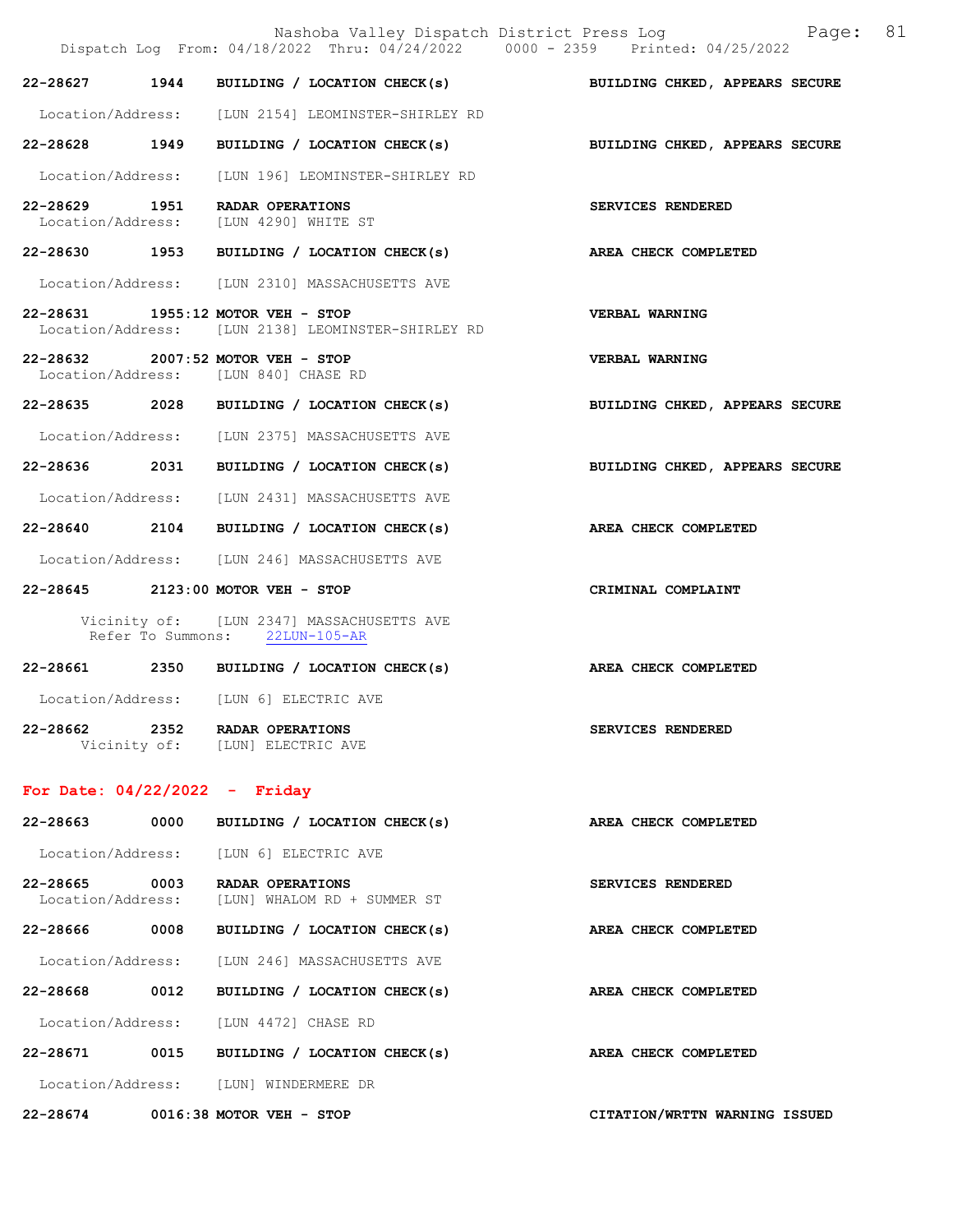|                                    |      |                                                                                 | Nashoba Valley Dispatch District Press Log Mashoba Valley Dispatch District Press Log<br>Dispatch Log From: 04/18/2022 Thru: 04/24/2022 0000 - 2359 Printed: 04/25/2022 |  |
|------------------------------------|------|---------------------------------------------------------------------------------|-------------------------------------------------------------------------------------------------------------------------------------------------------------------------|--|
|                                    |      | Vicinity of: [LUN 3660] SUMMER ST                                               |                                                                                                                                                                         |  |
|                                    |      | 22-28675 0017 BUILDING / LOCATION CHECK(s) AREA CHECK COMPLETED                 |                                                                                                                                                                         |  |
| Location/Address:                  |      | [LUN 838] CHASE RD                                                              |                                                                                                                                                                         |  |
| 22-28676 0018                      |      | BUILDING / LOCATION CHECK(s) AREA CHECK COMPLETED                               |                                                                                                                                                                         |  |
|                                    |      | Location/Address: [LUN 840] CHASE RD                                            |                                                                                                                                                                         |  |
| 22-28684 0023<br>Location/Address: |      | <b>RADAR OPERATIONS</b><br>[LUN 843] CHASE RD                                   | SERVICES RENDERED                                                                                                                                                       |  |
|                                    |      | 22-28704 0101 BUILDING / LOCATION CHECK(s)                                      | AREA CHECK COMPLETED                                                                                                                                                    |  |
|                                    |      | Location/Address: [LUN 2457] MASSACHUSETTS AVE                                  |                                                                                                                                                                         |  |
|                                    |      | 22-28712 0108:13 SUSPICIOUS ACTIVITY<br>Location/Address: [LUN 4312] WHITING ST | <b>REPORT</b>                                                                                                                                                           |  |
|                                    |      | 22-28716 0110 BUILDING / LOCATION CHECK(s)                                      | AREA CHECK COMPLETED                                                                                                                                                    |  |
|                                    |      | Location/Address: [LUN 18] NORTHFIELD RD                                        |                                                                                                                                                                         |  |
| Location/Address:                  |      | 22-28727 0141 BUILDING / LOCATION CHECK(s)<br>[LUN 2431] MASSACHUSETTS AVE      | <b>SERVICES RENDERED</b>                                                                                                                                                |  |
| 22-28728 0144                      |      | BUILDING / LOCATION CHECK(s)                                                    | AREA CHECK COMPLETED                                                                                                                                                    |  |
| Location/Address:                  |      | [LUN 2268] MAIN ST                                                              |                                                                                                                                                                         |  |
| 22-28730 0146                      |      | BUILDING / LOCATION CHECK(s) AREA CHECK COMPLETED                               |                                                                                                                                                                         |  |
|                                    |      | Location/Address: [LUN 4656] MASSACHUSETTS AVE                                  |                                                                                                                                                                         |  |
| 22-28731 0146                      |      | BUILDING / LOCATION CHECK(s)                                                    | AREA CHECK COMPLETED                                                                                                                                                    |  |
|                                    |      | Location/Address: [LUN 2455] MASSACHUSETTS AVE                                  |                                                                                                                                                                         |  |
|                                    |      | $22-28734$ 0225 BUILDING / LOCATION CHECK(s)                                    | AREA CHECK COMPLETED                                                                                                                                                    |  |
|                                    |      | Location/Address: [LUN 2398] MASSACHUSETTS AVE                                  |                                                                                                                                                                         |  |
| 22-28735                           | 0226 | BUILDING / LOCATION CHECK(s)                                                    | AREA CHECK COMPLETED                                                                                                                                                    |  |
|                                    |      | Location/Address: [LUN 215] MASSACHUSETTS AVE                                   |                                                                                                                                                                         |  |
| 22-28736                           | 0227 | BUILDING / LOCATION CHECK(s)                                                    | AREA CHECK COMPLETED                                                                                                                                                    |  |
| Location/Address:                  |      | [LUN 2383] MASSACHUSETTS AVE                                                    |                                                                                                                                                                         |  |
| 22-28737                           | 0229 | BUILDING / LOCATION CHECK(s)                                                    | AREA CHECK COMPLETED                                                                                                                                                    |  |
| Location/Address:                  |      | [LUN 2375] MASSACHUSETTS AVE                                                    |                                                                                                                                                                         |  |
| 22-28738                           | 0231 | BUILDING / LOCATION CHECK(s)                                                    | AREA CHECK COMPLETED                                                                                                                                                    |  |
| Location/Address:                  |      | [LUN 3540] SCHOOL ST                                                            |                                                                                                                                                                         |  |
| 22-28740                           | 0233 | BUILDING / LOCATION CHECK(s)                                                    | AREA CHECK COMPLETED                                                                                                                                                    |  |
| Location/Address:                  |      | [LUN 2495] MASSACHUSETTS AVE                                                    |                                                                                                                                                                         |  |
| 22-28741                           | 0234 | BUILDING / LOCATION CHECK(s)                                                    | AREA CHECK COMPLETED                                                                                                                                                    |  |
|                                    |      | Location/Address: [LUN 2509] MASSACHUSETTS AVE                                  |                                                                                                                                                                         |  |
| 22-28742                           | 0236 | BUILDING / LOCATION CHECK(s)                                                    | AREA CHECK COMPLETED                                                                                                                                                    |  |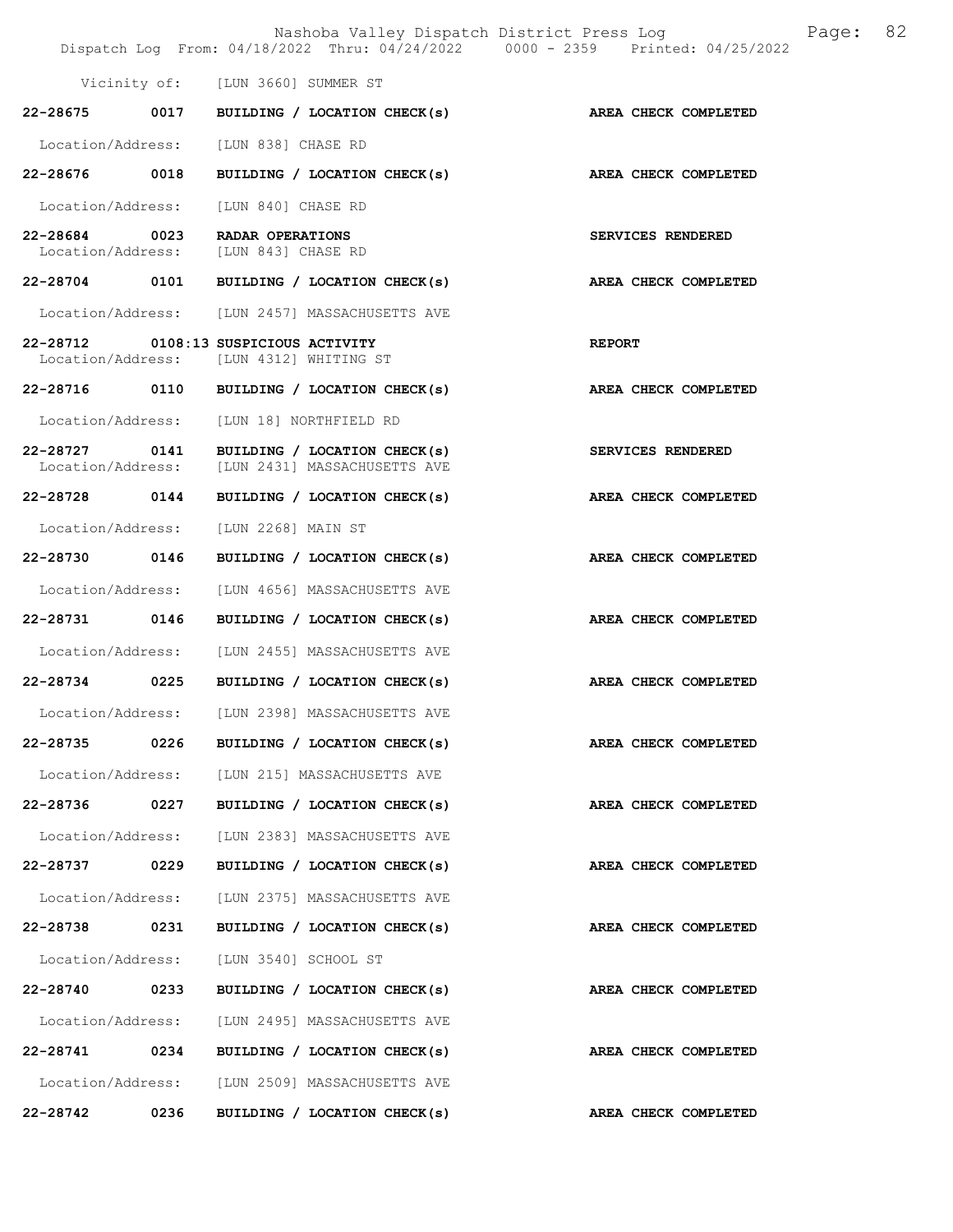|                                    |      | Nashoba Valley Dispatch District Press Log<br>Dispatch Log From: 04/18/2022 Thru: 04/24/2022 0000 - 2359 Printed: 04/25/2022 | 83<br>Page:                   |
|------------------------------------|------|------------------------------------------------------------------------------------------------------------------------------|-------------------------------|
|                                    |      | Location/Address: [LUN 94] MASSACHUSETTS AVE                                                                                 |                               |
| $22 - 28743$                       | 0240 | BUILDING / LOCATION CHECK(s)                                                                                                 | AREA CHECK COMPLETED          |
| Location/Address:                  |      | [LUN 2268] MAIN ST                                                                                                           |                               |
| 22-28745 0300                      |      | BUILDING / LOCATION CHECK(s) ADVISED CIVIL ACTION                                                                            |                               |
| Location/Address:                  |      | [LUN 3108] PIONEER DR                                                                                                        |                               |
| 22-28746 0304                      |      | BUILDING / LOCATION CHECK(s)                                                                                                 | AREA CHECK COMPLETED          |
| Location/Address:                  |      | [LUN 2154] LEOMINSTER-SHIRLEY RD                                                                                             |                               |
| 22-28753 0505                      |      | BUILDING / LOCATION CHECK(s)                                                                                                 | AREA CHECK COMPLETED          |
| Location/Address:                  |      | [LUN 2354] MASSACHUSETTS AVE                                                                                                 |                               |
| 22-28754 0540                      |      | BUILDING / LOCATION CHECK(s)                                                                                                 | AREA CHECK COMPLETED          |
| Location/Address:                  |      | [LUN 4935] CHASE RD                                                                                                          |                               |
| 22-28755 0604                      |      | BUILDING / LOCATION CHECK(s)                                                                                                 | AREA CHECK COMPLETED          |
| Location/Address:                  |      | [LUN 2310] MASSACHUSETTS AVE                                                                                                 |                               |
| 22-28756 0606                      |      | BUILDING / LOCATION CHECK(s)                                                                                                 | AREA CHECK COMPLETED          |
| Location/Address:                  |      | [LUN 2339] MASSACHUSETTS AVE                                                                                                 |                               |
| 22-28757 0606<br>Location/Address: |      | RADAR OPERATIONS<br>[LUN] HIGHLAND ST                                                                                        | SERVICES RENDERED             |
| 22-28759 0607                      |      | BUILDING / LOCATION CHECK(s)                                                                                                 | AREA CHECK COMPLETED          |
|                                    |      | Location/Address: [LUN 2398] MASSACHUSETTS AVE                                                                               |                               |
|                                    |      | 22-28760 0611:56 MOTOR VEH - STOP                                                                                            | CITATION/WRTTN WARNING ISSUED |
|                                    |      | Vicinity of: [LUN 1575] HIGHLAND ST                                                                                          |                               |
| 22-28775                           |      | 0841:43 LARCENY/ FORGERY/ FRAUD                                                                                              | CRIMINAL COMPLAINT            |
|                                    |      | Location/Address: [LUN 196] LEOMINSTER-SHIRLEY RD<br>Refer To Summons: 22LUN-106-AR                                          |                               |
|                                    |      | 22-28776 0844 RADAR OPERATIONS<br>Location/Address: [LUN] WHITE ST + PEARL BROOK RD                                          | SERVICES RENDERED             |
|                                    |      | 22-28778 0850:21 MOTOR VEH - STOP                                                                                            | CITATION/WRTTN WARNING ISSUED |
|                                    |      | Vicinity of: [LUN] LANCASTER AVE + WHITING ST                                                                                |                               |
|                                    |      | 22-28779 0859:05 MOTOR VEH - STOP                                                                                            | CITATION/WRTTN WARNING ISSUED |
|                                    |      | Vicinity of: [LUN] LANCASTER AVE + WHITING ST                                                                                |                               |
|                                    |      | 22-28785 0930:57 MOTOR VEH - STOP<br>Vicinity of: [LUN 2002] LANCASTER AVE                                                   | VERBAL WARNING                |
|                                    |      | 22-28788 0949 RADAR OPERATIONS<br>Location/Address: [LUN] SUMMER ST                                                          | SERVICES RENDERED             |
|                                    |      | 22-28792 1021 RADAR OPERATIONS<br>Location/Address: [LUN 830] CHASE RD                                                       | SERVICES RENDERED             |
| 22-28794 1022:51 FOLLOW UP         |      | Location/Address: [LUN 726] BURRAGE ST                                                                                       | SERVICES RENDERED             |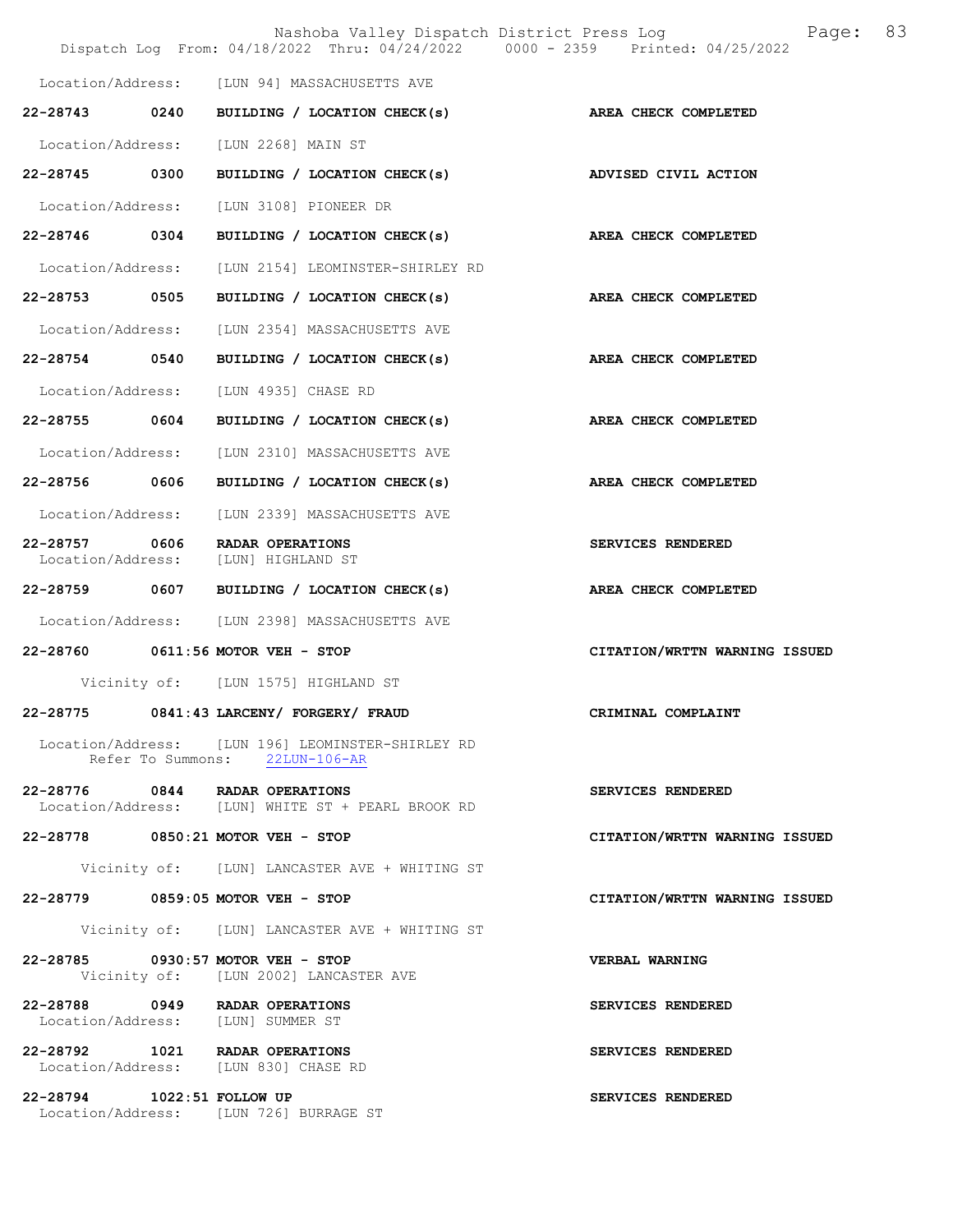|                                                                       | Dispatch Log From: 04/18/2022 Thru: 04/24/2022 0000 - 2359 Printed: 04/25/2022 | Nashoba Valley Dispatch District Press Log Fage: 84 |
|-----------------------------------------------------------------------|--------------------------------------------------------------------------------|-----------------------------------------------------|
| 22-28795 1029:49 MOTOR VEH - STOP                                     |                                                                                | CITATION/WRTTN WARNING ISSUED                       |
|                                                                       | Location/Address: [LUN 2361] MASSACHUSETTS AVE                                 |                                                     |
|                                                                       | 22-28799 1042:22 NEIGHBOR COMPLAINT<br>Location/Address: [LUN 2575] MEADOW LN  | <b>INVESTIGATED</b>                                 |
| 22-28803 1051:41 MOTOR VEH - STOP                                     |                                                                                | CITATION/WRTTN WARNING ISSUED                       |
|                                                                       | Vicinity of: [LUN] WEST TOWNSEND RD + CHASE RD                                 |                                                     |
| 22-28807 1136:11 FD-DUMPSTER FIRE                                     | Location/Address: [LUN 380] RESERVOIR RD<br>Refer To Fire Case: 22LUN-130-IN   | <b>EXTINGUISHED FIRE</b>                            |
| 22-28824 1335 RADAR OPERATIONS<br>Location/Address: [LUN] SUMMER ST   |                                                                                | SERVICES RENDERED                                   |
|                                                                       | 22-28825 1340 BUILDING / LOCATION CHECK(s)                                     | AREA CHECK COMPLETED                                |
| Location/Address: [LUN] EAST ST                                       |                                                                                |                                                     |
| 22-28830 1423:35 MOTOR VEH - STOP                                     | Location/Address: [LUN 3654] SUMMER ST                                         | <b>VERBAL WARNING</b>                               |
| 22-28840 1540:57 FOLLOW UP                                            | Location/Address: [LUN 6] ELECTRIC AVE                                         | SPOKEN TO                                           |
| 22-28841 1542 RADAR OPERATIONS<br>Location/Address: [LUN] HIGHLAND ST |                                                                                | SERVICES RENDERED                                   |
| 22-28842 1545:59 MOTOR VEH - STOP                                     |                                                                                | CITATION/WRTTN WARNING ISSUED                       |
|                                                                       | Location/Address: [LUN 1592] HIGHLAND ST                                       |                                                     |
| 22-28849 1620:44 MOTOR VEH - STOP                                     |                                                                                | CITATION/WRTTN WARNING ISSUED                       |
|                                                                       | Location/Address: [LUN 1592] HIGHLAND ST                                       |                                                     |
| 22-28853 1635:49 MOTOR VEH - STOP<br>Location/Address: [LUN] MAIN ST  |                                                                                | VERBAL WARNING                                      |
| 22-28857 1639:55 ANIMAL CALL<br>Location/Address: [LUN] LAUREL LN     |                                                                                | SERVICES RENDERED                                   |
| 22-28864 1706:43 MOTOR VEH - STOP                                     |                                                                                | CITATION/WRTTN WARNING ISSUED                       |
|                                                                       | Location/Address: [LUN 1588] HIGHLAND ST                                       |                                                     |
| 22-28865 1720:02 MOTOR VEH - STOP                                     | Location/Address: [LUN] HIGHLAND ST + HOLMAN ST                                | <b>VERBAL WARNING</b>                               |
| 22-28870 1739 RADAR OPERATIONS                                        | Location/Address: [LUN 1417] GOODRICH ST                                       | SERVICES RENDERED                                   |
| 22-28876 1814 RADAR OPERATIONS                                        | Location/Address: [LUN 2148] LEOMINSTER-SHIRLEY RD                             | <b>INVESTIGATED</b>                                 |
| 22-28879 1835                                                         | BUILDING / LOCATION CHECK(s)                                                   | AREA CHECK COMPLETED                                |
| Location/Address:                                                     | [LUN 83] LAKEFRONT AVE                                                         |                                                     |
| 22-28883 1854                                                         | RADAR OPERATIONS<br>Location/Address: [LUN 1417] GOODRICH ST                   | SERVICES RENDERED                                   |
|                                                                       | 22-28884 1907 BUILDING / LOCATION CHECK(s)                                     | AREA CHECK COMPLETED                                |
|                                                                       | Location/Address: [LUN 246] MASSACHUSETTS AVE                                  |                                                     |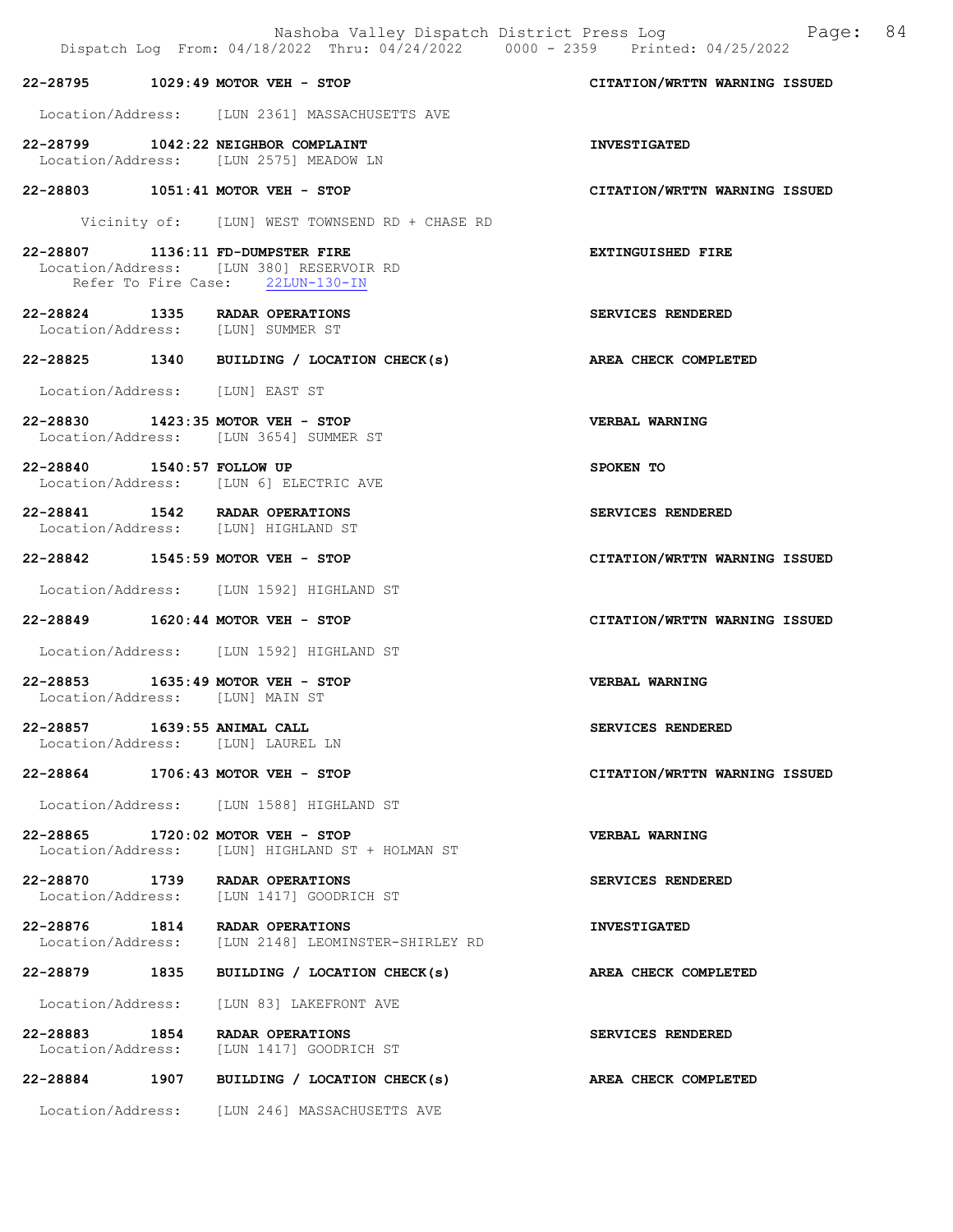|                               |      | Nashoba Valley Dispatch District Press Log<br>Dispatch Log From: 04/18/2022 Thru: 04/24/2022 0000 - 2359 Printed: 04/25/2022 | Page: 85                      |
|-------------------------------|------|------------------------------------------------------------------------------------------------------------------------------|-------------------------------|
|                               |      | 22-28885 1909:56 MOTOR VEH - STOP<br>Location/Address: [LUN] KILBURN ST + GOODRICH ST                                        | VERBAL WARNING                |
|                               |      | 22-28887 1917 BUILDING / LOCATION CHECK(s)                                                                                   | AREA CHECK COMPLETED          |
|                               |      | Location/Address: [LUN 3660] SUMMER ST                                                                                       |                               |
|                               |      | 22-28888 1920:59 MOTOR VEH - STOP<br>Location/Address: [LUN 2324] MASSACHUSETTS AVE                                          | <b>VERBAL WARNING</b>         |
|                               |      | 22-28892 1942 RADAR OPERATIONS<br>Location/Address: [LUN] LANCASTER AVE                                                      | SERVICES RENDERED             |
|                               |      | 22-28894 1946 BUILDING / LOCATION CHECK(s) AREA CHECK COMPLETED                                                              |                               |
|                               |      | Location/Address: [LUN 2347] MASSACHUSETTS AVE                                                                               |                               |
|                               |      | 22-28896 1951:45 MOTOR VEH - STOP<br>Location/Address: [LUN 2077] LANCASTER AVE                                              | VERBAL WARNING                |
|                               |      | 22-28898 2006:43 FD-FIRE ALARM, RESIDENTAL<br>Location/Address: [LUN 844] CHASE RD<br>Refer To Fire Case: 22LUN-131-IN       | <b>SERVICES RENDERED</b>      |
|                               |      | 22-28901 2057 BUILDING / LOCATION CHECK(s) AREA CHECK COMPLETED                                                              |                               |
|                               |      | Location/Address: [LUN] LAKEFRONT AVE                                                                                        |                               |
|                               |      | 22-28904 2103 RADAR OPERATIONS<br>Location/Address: [LUN] SUMMER ST                                                          | SERVICES RENDERED             |
|                               |      | 22-28905 2103:38 WELL BEING CHECK<br>Location/Address: [LUN 3580] SOUTH ROW RD                                               | <b>TRANSPORTED BLS</b>        |
|                               |      | 22-28927 2333 BUILDING / LOCATION CHECK(s)                                                                                   | <b>AREA CHECK COMPLETED</b>   |
|                               |      | Location/Address: [LUN 246] MASSACHUSETTS AVE                                                                                |                               |
|                               |      | 22-28928 2338 BUILDING / LOCATION CHECK(s)                                                                                   | AREA CHECK COMPLETED          |
|                               |      | Location/Address: [LUN 2346] MASSACHUSETTS AVE                                                                               |                               |
| 22-28929                      | 2340 | BUILDING / LOCATION CHECK(s)                                                                                                 | AREA CHECK COMPLETED          |
|                               |      | Location/Address: [LUN 1093] ELECTRIC AVE                                                                                    |                               |
|                               |      | 22-28930 2343:32 MOTOR VEH - STOP                                                                                            | CITATION/WRTTN WARNING ISSUED |
|                               |      | Vicinity of: [LUN] ELECTRIC AVE                                                                                              |                               |
| 22-28931                      | 2346 | BUILDING / LOCATION CHECK(s)                                                                                                 | AREA CHECK COMPLETED          |
| Location/Address:             |      | [LUN 2375] MASSACHUSETTS AVE                                                                                                 |                               |
| 22-28932 2348                 |      | BUILDING / LOCATION CHECK(s)                                                                                                 | AREA CHECK COMPLETED          |
| Location/Address:             |      | [LUN 170] ELECTRIC AVE                                                                                                       |                               |
| 22-28933<br>Location/Address: | 2350 | COMMUNITY POLICING<br>[LUN 4996] ELECTRIC AVE                                                                                | SERVICES RENDERED             |
| 22-28934                      | 2352 | RADAR OPERATIONS<br>Location/Address: [LUN 1123] ELECTRIC AVE                                                                | <b>SERVICES RENDERED</b>      |

# For Date: 04/23/2022 - Saturday

| 22-28937          | 0001 | <b>RADAR OPERATIONS</b>     | <b>SERVICES RENDERED</b> |
|-------------------|------|-----------------------------|--------------------------|
| Location/Address: |      | [LUN] WHALOM RD + SUMMER ST |                          |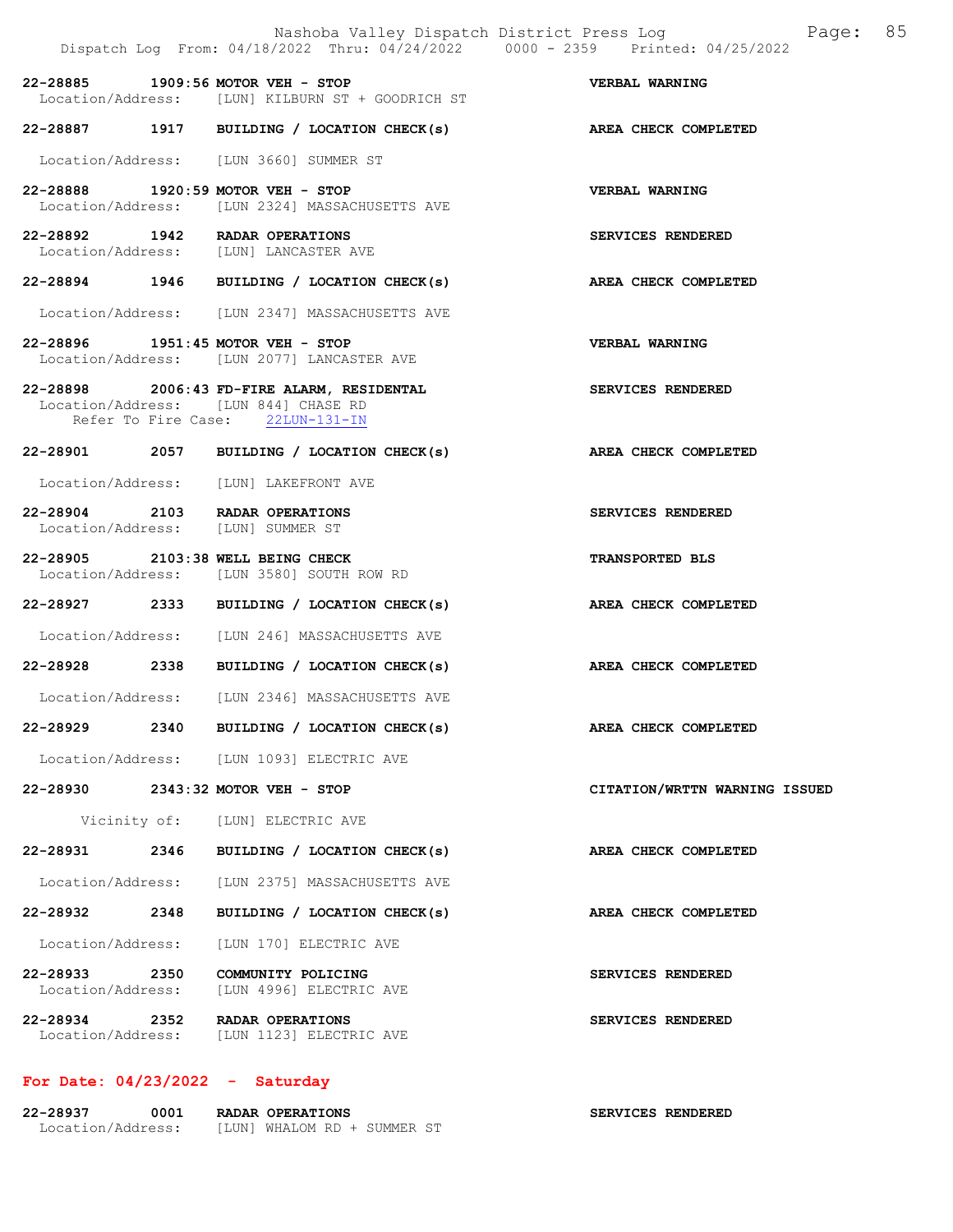| 22-28938 0004:08 MOTOR VEH - STOP       |      |                                                                    |           | CITATION/WRTTN WARNING ISSUED |  |
|-----------------------------------------|------|--------------------------------------------------------------------|-----------|-------------------------------|--|
|                                         |      | Vicinity of: [LUN] WHALOM RD + GRAHAM ST                           |           |                               |  |
| 22-28939 0005:25 MOTOR VEH - STOP       |      |                                                                    |           | CITATION/WRTTN WARNING ISSUED |  |
|                                         |      | Vicinity of: [LUN 4959] ELECTRIC AVE                               |           |                               |  |
| 22-28942 0022:08 MOTOR VEH - DISABLED   |      | Vicinity of: [LUN 1123] ELECTRIC AVE                               |           | <b>INVESTIGATED</b>           |  |
| Location/Address: [LUN 2607] MULPUS RD  |      |                                                                    | SPOKEN TO |                               |  |
|                                         |      | 22-28950 0044 BUILDING / LOCATION CHECK(s) AREA CHECK COMPLETED    |           |                               |  |
|                                         |      | Location/Address: [LUN] TOWNSEND HARBOR RD + WOODLAND DR           |           |                               |  |
|                                         |      | 22-28951 0047 BUILDING / LOCATION CHECK(s) AREA CHECK COMPLETED    |           |                               |  |
| Location/Address: [LUN 2268] MAIN ST    |      |                                                                    |           |                               |  |
|                                         |      | 22-28952 0048 BUILDING / LOCATION CHECK(s) AREA CHECK COMPLETED    |           |                               |  |
| Location/Address: [LUN 3540] SCHOOL ST  |      |                                                                    |           |                               |  |
|                                         |      | 22-28953 0048 BUILDING / LOCATION CHECK(s) AREA CHECK COMPLETED    |           |                               |  |
|                                         |      | Location/Address: [LUN 2457] MASSACHUSETTS AVE                     |           |                               |  |
|                                         |      | 22-28954 0050 BUILDING / LOCATION CHECK(s)<br>AREA CHECK COMPLETED |           |                               |  |
|                                         |      | Location/Address: [LUN 4656] MASSACHUSETTS AVE                     |           |                               |  |
|                                         |      | 22-28955 0050 BUILDING / LOCATION CHECK(s)<br>AREA CHECK COMPLETED |           |                               |  |
|                                         |      | Location/Address: [LUN 2455] MASSACHUSETTS AVE                     |           |                               |  |
|                                         |      | 22-28956 0051 BUILDING / LOCATION CHECK(s)<br>AREA CHECK COMPLETED |           |                               |  |
| Location/Address: [LUN] HIGHLAND ST     |      |                                                                    |           |                               |  |
|                                         |      | 22-28957 0052 BUILDING / LOCATION CHECK(s)<br>AREA CHECK COMPLETED |           |                               |  |
|                                         |      | Location/Address: [LUN 2077] LANCASTER AVE                         |           |                               |  |
| 22-28958                                |      | 0055 BUILDING / LOCATION CHECK(s)                                  |           | AREA CHECK COMPLETED          |  |
| Location/Address: [LUN 3108] PIONEER DR |      |                                                                    |           |                               |  |
| 22-28959 0056:00 MOTOR VEH - STOP       |      |                                                                    |           | CITATION/WRTTN WARNING ISSUED |  |
|                                         |      | Vicinity of: [LUN] NORTHFIELD RD + HIGHLAND ST                     |           |                               |  |
|                                         |      | 22-28961 0058 BUILDING / LOCATION CHECK(s)                         |           | <b>AREA CHECK COMPLETED</b>   |  |
|                                         |      | Location/Address: [LUN 2144] LEOMINSTER-SHIRLEY RD                 |           |                               |  |
| 22-28964 0100                           |      | BUILDING / LOCATION CHECK(s)                                       |           | AREA CHECK COMPLETED          |  |
|                                         |      | Location/Address: [LUN 244] LEOMINSTER-SHIRLEY RD                  |           |                               |  |
|                                         |      |                                                                    |           | AREA CHECK COMPLETED          |  |
|                                         |      | Location/Address: [LUN 5183] LEOMINSTER-SHIRLEY RD                 |           |                               |  |
| 22-28967                                | 0104 | BUILDING / LOCATION CHECK(s)                                       |           | AREA CHECK COMPLETED          |  |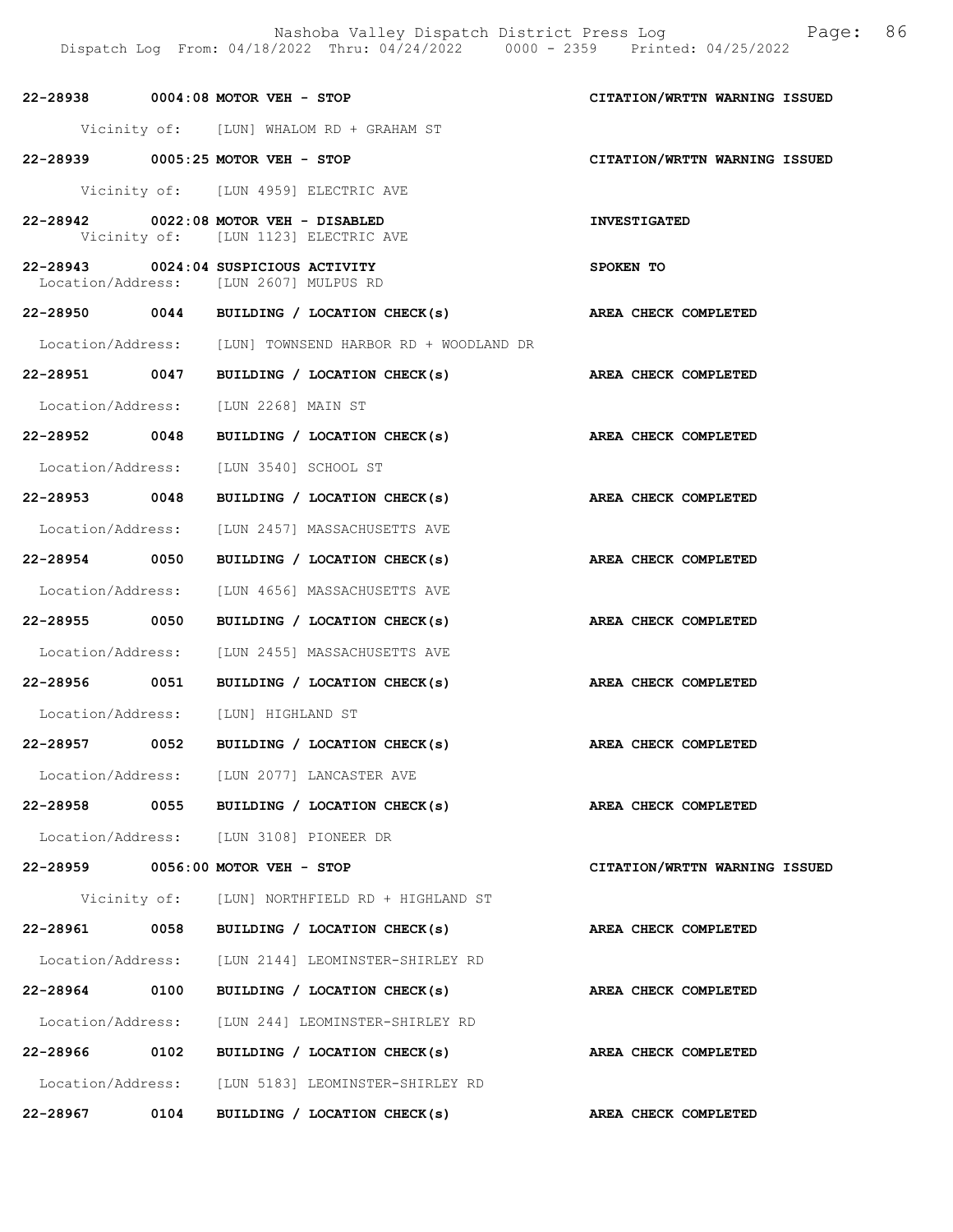|                                    |      | Nashoba Valley Dispatch District Press Log<br>Dispatch Log From: 04/18/2022 Thru: 04/24/2022 0000 - 2359 Printed: 04/25/2022 |                      | Page: | 87 |
|------------------------------------|------|------------------------------------------------------------------------------------------------------------------------------|----------------------|-------|----|
|                                    |      | Location/Address: [LUN 121] LEOMINSTER-SHIRLEY RD                                                                            |                      |       |    |
| 22-28969 0107                      |      | BUILDING / LOCATION CHECK(s)                                                                                                 | AREA CHECK COMPLETED |       |    |
| Location/Address:                  |      | [LUN 2145] LEOMINSTER-SHIRLEY RD                                                                                             |                      |       |    |
| 22-28970 0108                      |      | BUILDING / LOCATION CHECK(s)                                                                                                 | AREA CHECK COMPLETED |       |    |
|                                    |      | Location/Address: [LUN 196] LEOMINSTER-SHIRLEY RD                                                                            |                      |       |    |
|                                    |      | 22-28972 0112 BUILDING / LOCATION CHECK(s)                                                                                   | AREA CHECK COMPLETED |       |    |
|                                    |      | Location/Address: [LUN 6] ELECTRIC AVE                                                                                       |                      |       |    |
|                                    |      | $22-28975$ 0115:47 BUILDING / LOCATION CHECK(s)<br>Vicinity of: [LUN] ELECTRIC AVE + BUTTONWOOD PL                           | SPOKEN TO            |       |    |
|                                    |      | 22-28976 0116 BUILDING / LOCATION CHECK(s)                                                                                   | AREA CHECK COMPLETED |       |    |
|                                    |      | Location/Address: [LUN 2234] LEOMINSTER RD                                                                                   |                      |       |    |
| 22-28999 0152                      |      | BUILDING / LOCATION CHECK(s)                                                                                                 | AREA CHECK COMPLETED |       |    |
| Location/Address:                  |      | [LUN 2310] MASSACHUSETTS AVE                                                                                                 |                      |       |    |
| 22-29001 0156                      |      | BUILDING / LOCATION CHECK(s)                                                                                                 | AREA CHECK COMPLETED |       |    |
| Location/Address:                  |      | [LUN 2317] MASSACHUSETTS AVE                                                                                                 |                      |       |    |
| 22-29018 0217<br>Location/Address: |      | RADAR OPERATIONS<br>[LUN] CHASE RD                                                                                           | SERVICES RENDERED    |       |    |
| 22-29028 0254                      |      | BUILDING / LOCATION CHECK(s)                                                                                                 | AREA CHECK COMPLETED |       |    |
| Location/Address:                  |      | [LUN] SKYLARK LN                                                                                                             |                      |       |    |
| $22 - 29029$                       | 0255 | BUILDING / LOCATION CHECK(s)                                                                                                 | AREA CHECK COMPLETED |       |    |
| Location/Address:                  |      | [LUN] WINDWARD TER                                                                                                           |                      |       |    |
| 22-29036<br>Location/Address:      | 0322 | BUILDING / LOCATION CHECK(s)<br>[LUN] MAIN ST                                                                                | SERVICES RENDERED    |       |    |
|                                    |      | 22-29049 0420 BUILDING / LOCATION CHECK(s)                                                                                   | AREA CHECK COMPLETED |       |    |
|                                    |      | Location/Address: [LUN 2509] MASSACHUSETTS AVE                                                                               |                      |       |    |
| 22-29052 0520                      |      | BUILDING / LOCATION CHECK(s) AREA CHECK COMPLETED                                                                            |                      |       |    |
|                                    |      | Location/Address: [LUN 4731] CHASE RD                                                                                        |                      |       |    |
|                                    |      | 22-29071 0740 BUILDING / LOCATION CHECK(s) AREA CHECK COMPLETED                                                              |                      |       |    |
|                                    |      | Location/Address: [LUN] SUMMER ST + YOUNGS RD                                                                                |                      |       |    |
|                                    |      | 22-29072 0743 BUILDING / LOCATION CHECK(s)                                                                                   | AREA CHECK COMPLETED |       |    |
|                                    |      | Location/Address: [LUN 3960] WALLIS PARK                                                                                     |                      |       |    |
|                                    |      | 22-29076 0803:30 MOTOR VEH - STOP<br>Vicinity of: [LUN] MASSACHUSETTS AVE + TOWNSEND HARBOR RD                               | VERBAL WARNING       |       |    |
| 22-29078 0824:22 INVESTIGATION     |      | Location/Address: [LUN 4716] MASSACHUSETTS AVE<br>Refer To Summons: 22LUN-102-AR                                             | <b>INVESTIGATED</b>  |       |    |
| 22-29080 0853:18 FOLLOW UP         |      | Location/Address: [LUN 4716] MASSACHUSETTS AVE                                                                               | <b>INVESTIGATED</b>  |       |    |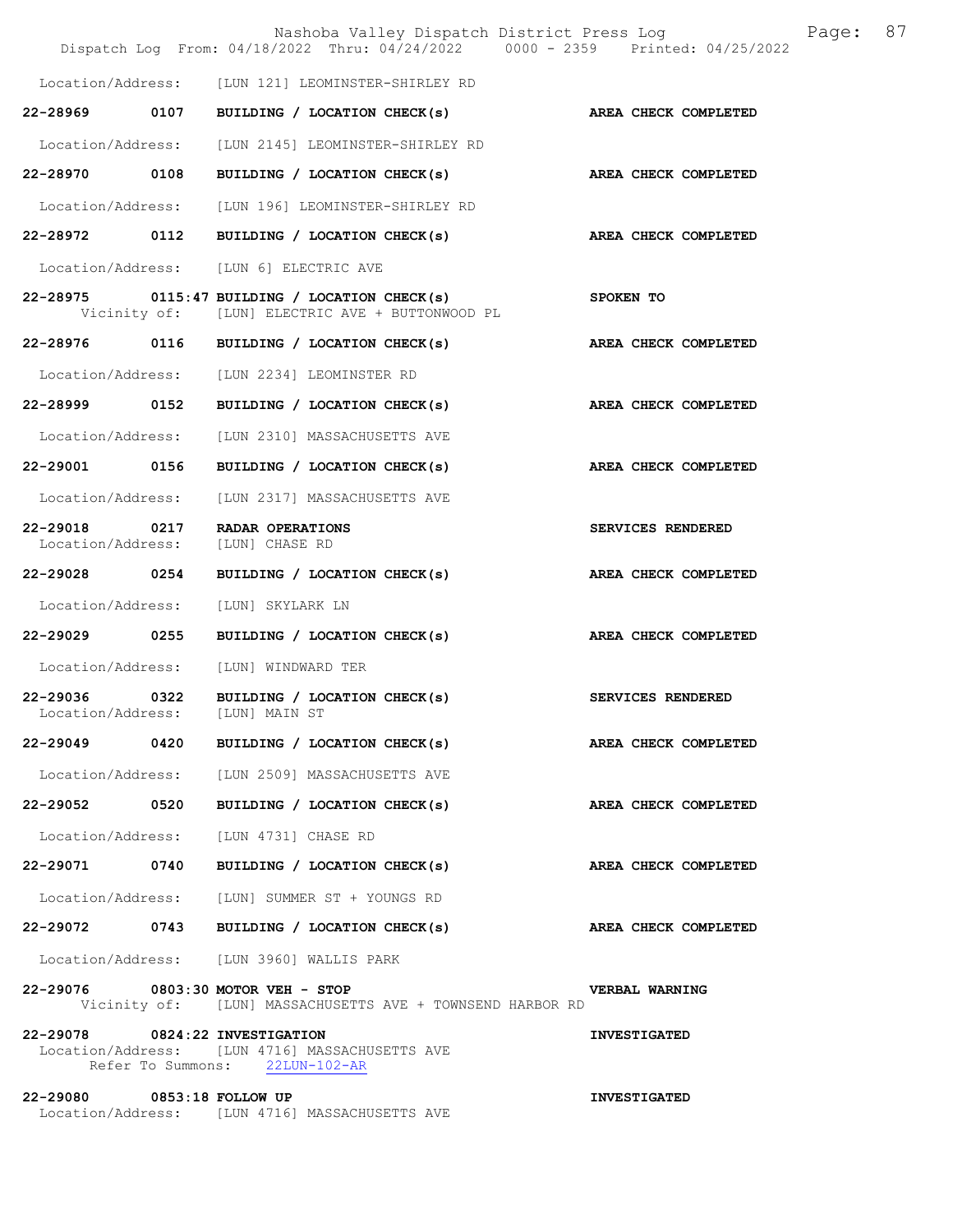|                              | Nashoba Valley Dispatch District Press Log<br>Dispatch Log From: 04/18/2022 Thru: 04/24/2022 0000 - 2359 Printed: 04/25/2022 | 88<br>Page:                   |
|------------------------------|------------------------------------------------------------------------------------------------------------------------------|-------------------------------|
|                              | 22-29091 0923 BUILDING / LOCATION CHECK(s) AREA CHECK COMPLETED                                                              |                               |
|                              | Location/Address: [LUN 2375] MASSACHUSETTS AVE                                                                               |                               |
|                              | $22-29105$ 0957:15 MOTOR VEH - ACCIDENT NO INJURY<br>Location/Address: [LUN 2328] MASSACHUSETTS AVE                          | <b>REPORT</b>                 |
|                              | 22-29114 1031 BUILDING / LOCATION CHECK(s)                                                                                   | AREA CHECK COMPLETED          |
|                              | Location/Address: [LUN 2475] MASSACHUSETTS AVE                                                                               |                               |
| 22-29123 1058:02 FOLLOW UP   | Location/Address: [LUN 4716] MASSACHUSETTS AVE                                                                               | <b>INVESTIGATED</b>           |
|                              | 22-29145 1324:42 FD-CO DETECTOR ACTIVATION<br>Location/Address: [LUN 4179] WHALOM RD<br>Refer To Fire Case: 22LUN-132-IN     | SERVICES RENDERED             |
| 22-29149 1338:09 ANIMAL CALL |                                                                                                                              | REFERRED TO OTHER AGENCY      |
|                              | Location/Address: [LUN 2771] NEW WEST TOWNSEND RD                                                                            |                               |
| 22-29155 1428                | RADAR OPERATIONS<br>Location/Address: [LUN 2317] MASSACHUSETTS AVE                                                           | SERVICES RENDERED             |
| 22-29159 1527                | RADAR OPERATIONS<br>Location/Address: [LUN] HIGHLAND ST                                                                      | SERVICES RENDERED             |
| 22-29165 1544                | BUILDING / LOCATION CHECK(s)                                                                                                 | AREA CHECK COMPLETED          |
| Location/Address:            | [LUN 196] LEOMINSTER-SHIRLEY RD                                                                                              |                               |
| 22-29167 1548                | BUILDING / LOCATION CHECK(s)                                                                                                 | AREA CHECK COMPLETED          |
| Location/Address:            | [LUN 101] RESERVOIR RD                                                                                                       |                               |
|                              | 22-29169 1558 RADAR OPERATIONS<br>Location/Address: [LUN] PROSPECT ST                                                        | SERVICES RENDERED             |
|                              | 22-29173 1613:09 MOTOR VEH - STOP                                                                                            | CITATION/WRTTN WARNING ISSUED |
|                              | Location/Address: [LUN 3250] PROSPECT ST                                                                                     |                               |
|                              | 22-29175 1615:58 MOTOR VEH - STOP                                                                                            | CRIMINAL COMPLAINT            |
|                              | Location/Address: [LUN 4996] ELECTRIC AVE<br>Refer To Summons: 22LUN-107-AR                                                  |                               |
|                              | 22-29179 1629:59 MOTOR VEH - STOP                                                                                            | CITATION/WRTTN WARNING ISSUED |
|                              | Location/Address: [LUN] PROSPECT ST + ELM ST                                                                                 |                               |
|                              | 22-29184 1636 RADAR OPERATIONS                                                                                               | NO SERVICES NEEDED            |
|                              | Location/Address: [LUN 2549] MASSACHUSETTS AVE                                                                               |                               |
|                              | 22-29188 1704:29 MOTOR VEH - STOP                                                                                            | CITATION/WRTTN WARNING ISSUED |
|                              | Vicinity of: [LUN] PROSPECT ST + LAUREL LN                                                                                   |                               |
| 22-29192 1715                | RADAR OPERATIONS<br>Location/Address: [LUN] WHITING ST                                                                       | <b>SERVICES RENDERED</b>      |
|                              | 22-29208 1858 RADAR OPERATIONS<br>Location/Address: [LUN] HIGHLAND ST                                                        | SERVICES RENDERED             |
| 22-29209                     | $1901:57$ MOTOR VEH - STOP                                                                                                   | CITATION/WRTTN WARNING ISSUED |
|                              | Location/Address: [LUN 1592] HIGHLAND ST                                                                                     |                               |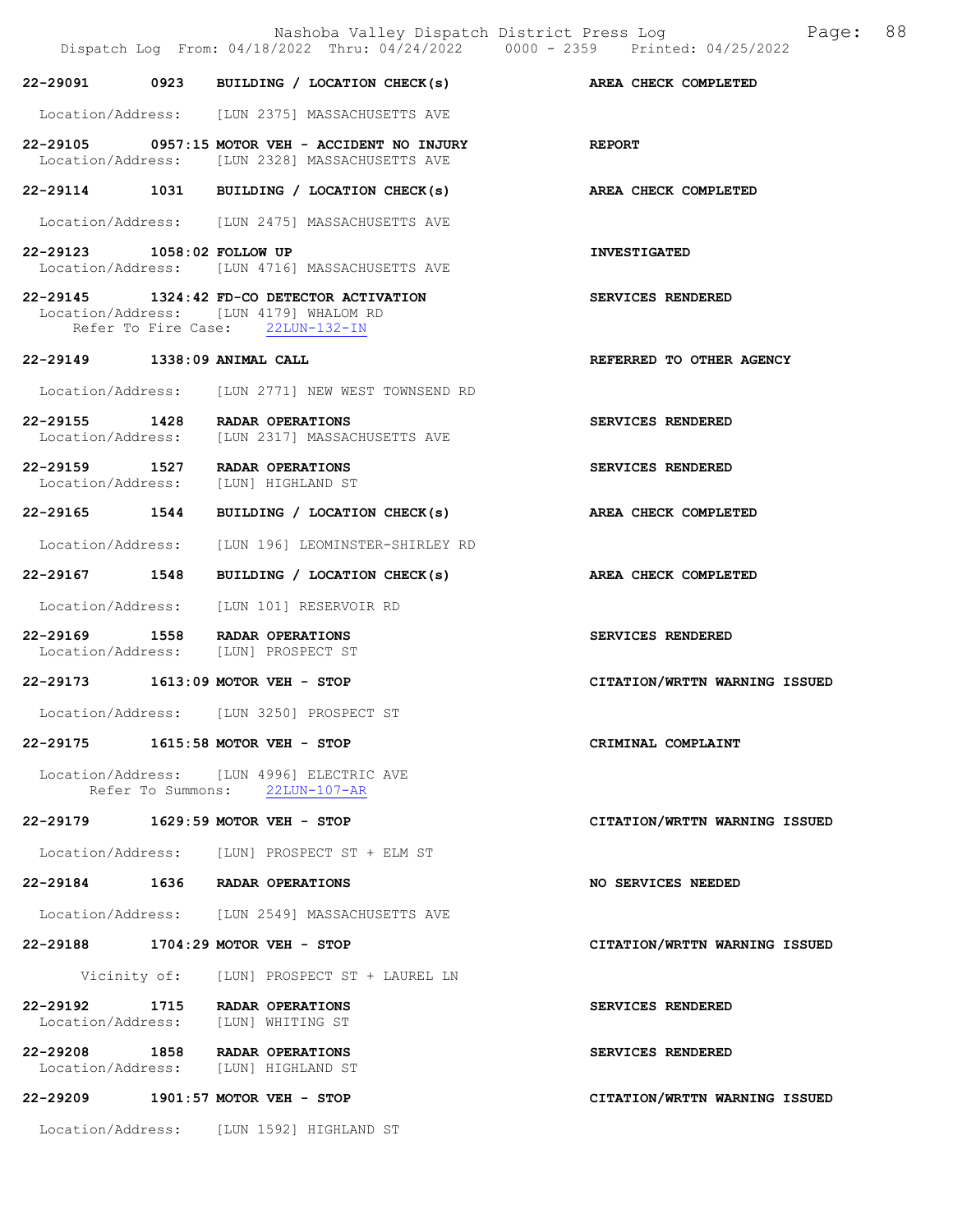|               | 22-29210 1916 RADAR OPERATIONS<br>Location/Address: [LUN 830] CHASE RD                                                      | SERVICES RENDERED              |
|---------------|-----------------------------------------------------------------------------------------------------------------------------|--------------------------------|
|               | 22-29211 1939 BUILDING / LOCATION CHECK(s) AREA CHECK COMPLETED                                                             |                                |
|               | Location/Address: [LUN] LAKEFRONT AVE                                                                                       |                                |
| 22-29214 1946 | BUILDING / LOCATION CHECK(s) AREA CHECK COMPLETED                                                                           |                                |
|               | Location/Address: [LUN 3654] SUMMER ST                                                                                      |                                |
|               | 22-29217 1958 BUILDING / LOCATION CHECK(s)                                                                                  | AREA CHECK COMPLETED           |
|               | Location/Address: [LUN 2347] MASSACHUSETTS AVE                                                                              |                                |
|               | 22-29218 2002:58 MOTOR VEH - STOP                                                                                           | CITATION/WRTTN WARNING ISSUED  |
|               | Location/Address: [LUN 3670] SUMMER ST                                                                                      |                                |
|               | 22-29220 2007 BUILDING / LOCATION CHECK(s)                                                                                  | AREA CHECK COMPLETED           |
|               | Location/Address: [LUN 2475] MASSACHUSETTS AVE                                                                              |                                |
|               | 22-29221 2008:56 MOTOR VEH - STOP                                                                                           | CRIMINAL COMPLAINT             |
|               | Location/Address: [LUN 2328] MASSACHUSETTS AVE<br>Refer To Summons: 22LUN-108-AR                                            |                                |
|               | 22-29224 2016 BUILDING / LOCATION CHECK(s)                                                                                  | <b>AREA CHECK COMPLETED</b>    |
|               | Location/Address: [LUN 94] MASSACHUSETTS AVE                                                                                |                                |
|               | 22-29229 2056:54 FD-MEDICAL EMERGENCY<br>Location/Address: [LUN 1996] LANCASTER AVE                                         | TRANSPORTED BLS                |
|               | 22-29233 2103:55 MOTOR VEH - STOP                                                                                           | CITATION/WRTTN WARNING ISSUED  |
|               | Vicinity of: [LUN 3250] PROSPECT ST                                                                                         |                                |
|               | 22-29244 2134:49 FD-MEDICAL EMERGENCY<br>Location/Address: [LUN 2407] MASSACHUSETTS AVE<br>Refer To Fire Case: 22TOW-441-IN | <b>TRANSPORTED ALS</b>         |
|               | 22-29258 2314:12 MOTOR VEH - COMPLAINT                                                                                      | SEARCHED AREA, NEGATIVE RESULT |
|               | Location/Address: [LUN] ELECTRIC AVE + WHALOM RD                                                                            |                                |
|               | 22-29260 2333 BUILDING / LOCATION CHECK(s)                                                                                  | AREA CHECK COMPLETED           |
|               | Location/Address: [LUN 59] LANCASTER AVE                                                                                    |                                |
|               | 22-29261 2337 RADAR OPERATIONS<br>Location/Address: [LUN 1997] LANCASTER AVE                                                | SERVICES RENDERED              |
|               | 22-29262 2340:39 MOTOR VEH - STOP<br>Vicinity of: [LUN] LANCASTER AVE + ROLLING ACRES RD                                    | VERBAL WARNING                 |
|               | 22-29263 2355:00 MOTOR VEH - STOP                                                                                           | CITATION/WRTTN WARNING ISSUED  |
|               | Vicinity of: [LUN] LANCASTER AVE + WHITING ST                                                                               |                                |
|               | 22-29264 2359 RADAR OPERATIONS                                                                                              | NO SERVICES NEEDED             |
|               | Location/Address: [LUN] WHALOM RD + RAMGREN RD                                                                              |                                |

For Date: 04/24/2022 - Sunday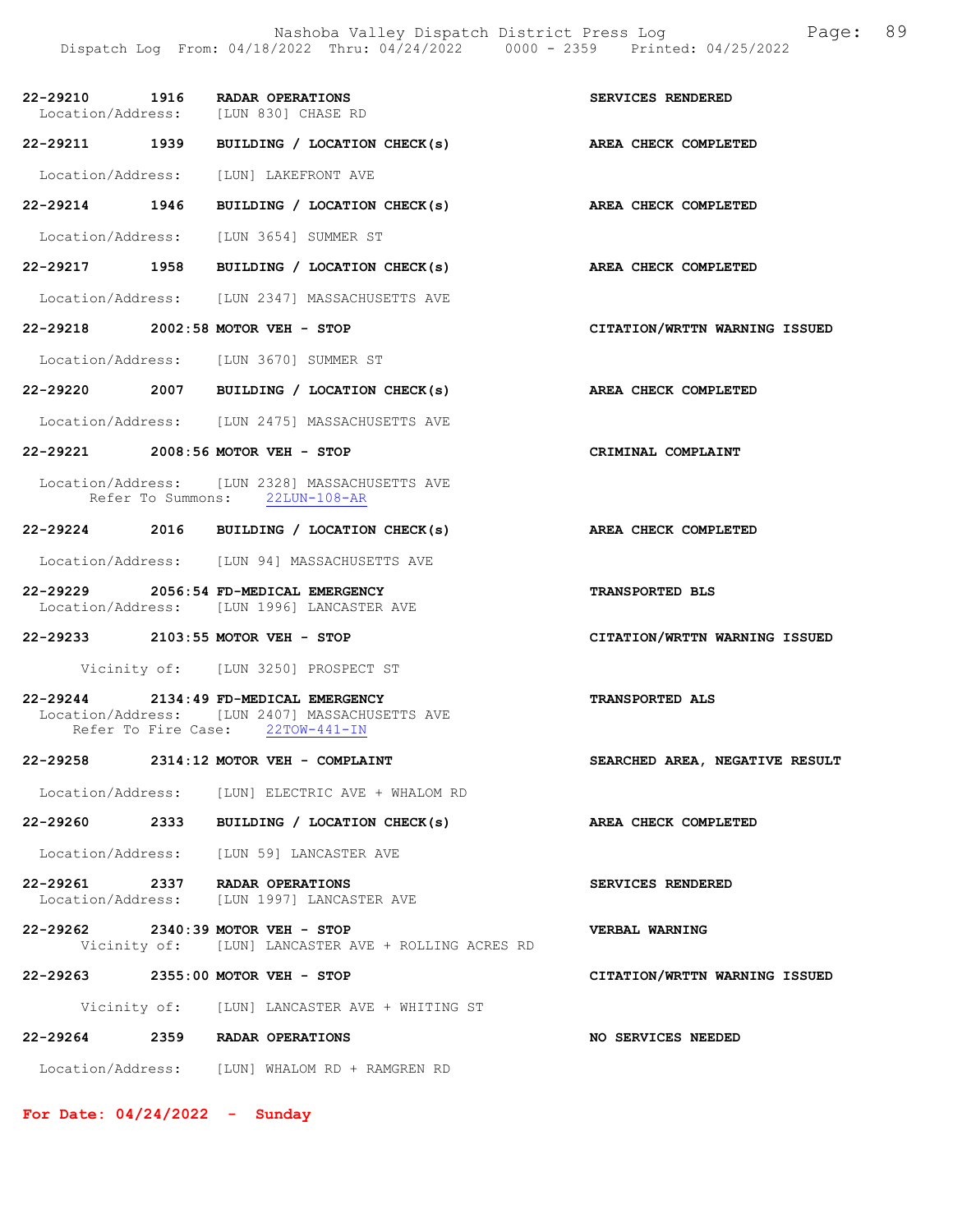|                               |      | Nashoba Valley Dispatch District Press Log<br>Dispatch Log From: 04/18/2022 Thru: 04/24/2022 0000 - 2359 Printed: 04/25/2022 | 90<br>Page:                    |
|-------------------------------|------|------------------------------------------------------------------------------------------------------------------------------|--------------------------------|
| 22-29268                      | 0012 | BUILDING / LOCATION CHECK(s)                                                                                                 | AREA CHECK COMPLETED           |
|                               |      | Location/Address: [LUN 2316] MASSACHUSETTS AVE                                                                               |                                |
| 22-29286 0034                 |      | BUILDING / LOCATION CHECK(s)                                                                                                 | BUILDING CHKED, APPEARS SECURE |
|                               |      | Location/Address: [LUN 4487] ELECTRIC AVE                                                                                    |                                |
|                               |      | 22-29288 0037:04 MOTOR VEH - STOP                                                                                            | CITATION/WRTTN WARNING ISSUED  |
|                               |      | Vicinity of: [LUN 4488] ELECTRIC AVE                                                                                         |                                |
| 22-29291                      | 0047 | BUILDING / LOCATION CHECK(s)                                                                                                 | AREA CHECK COMPLETED           |
| Location/Address:             |      | [LUN] MEADOW LN                                                                                                              |                                |
| 22-29293 0048                 |      | BUILDING / LOCATION CHECK(s)                                                                                                 | AREA CHECK COMPLETED           |
| Location/Address:             |      | [LUN] ROLLING ACRES RD                                                                                                       |                                |
| 22-29294 0052                 |      | BUILDING / LOCATION CHECK(s)                                                                                                 | BUILDING CHKED, APPEARS SECURE |
| Location/Address:             |      | [LUN 1093] ELECTRIC AVE                                                                                                      |                                |
| 22-29295                      | 0052 | BUILDING / LOCATION CHECK(s)                                                                                                 | AREA CHECK COMPLETED           |
| Location/Address:             |      | [LUN 2475] MASSACHUSETTS AVE                                                                                                 |                                |
| 22-29296<br>Location/Address: | 0053 | RADAR OPERATIONS<br>[LUN 1116] ELECTRIC AVE                                                                                  | SERVICES RENDERED              |
| 22-29299 0056                 |      | BUILDING / LOCATION CHECK(s)                                                                                                 | AREA CHECK COMPLETED           |
| Location/Address:             |      | [LUN 2509] MASSACHUSETTS AVE                                                                                                 |                                |
| 22-29301                      | 0056 | BUILDING / LOCATION CHECK(s)                                                                                                 | AREA CHECK COMPLETED           |
| Location/Address:             |      | [LUN 4693] MASSACHUSETTS AVE                                                                                                 |                                |
| 22-29303 0100                 |      | BUILDING / LOCATION CHECK(s)                                                                                                 | AREA CHECK COMPLETED           |
| Location/Address:             |      | [LUN 2542] MASSACHUSETTS AVE                                                                                                 |                                |
| 22-29304                      | 0101 | BUILDING / LOCATION CHECK(s)                                                                                                 | BUILDING CHKED, APPEARS SECURE |
|                               |      | Location/Address: [LUN 4996] ELECTRIC AVE                                                                                    |                                |
| 22-29305 0101                 |      | BUILDING / LOCATION CHECK(s)                                                                                                 | AREA CHECK COMPLETED           |
| Location/Address:             |      | [LUN] THE LANE                                                                                                               |                                |
| 22-29306 0102                 |      | BUILDING / LOCATION CHECK(s)                                                                                                 | AREA CHECK COMPLETED           |
| Location/Address:             |      | [LUN] CORTLAND CIR                                                                                                           |                                |
| 22-29307                      | 0103 | BUILDING / LOCATION CHECK(s)                                                                                                 | BUILDING CHKED, APPEARS SECURE |
| Location/Address:             |      | [LUN 1962] LAKEFRONT AVE                                                                                                     |                                |
| 22-29308                      | 0107 | BUILDING / LOCATION CHECK(s)                                                                                                 | BUILDING CHKED, APPEARS SECURE |
| Location/Address:             |      | [LUN 4266] WHALOM RD                                                                                                         |                                |
| 22-29309 0108                 |      | BUILDING / LOCATION CHECK(s)                                                                                                 | AREA CHECK COMPLETED           |
|                               |      | Location/Address: [LUN] HOUGHTONS MILL RD                                                                                    |                                |
| 22-29310                      | 0111 | BUILDING / LOCATION CHECK(s)                                                                                                 | BUILDING CHKED, APPEARS SECURE |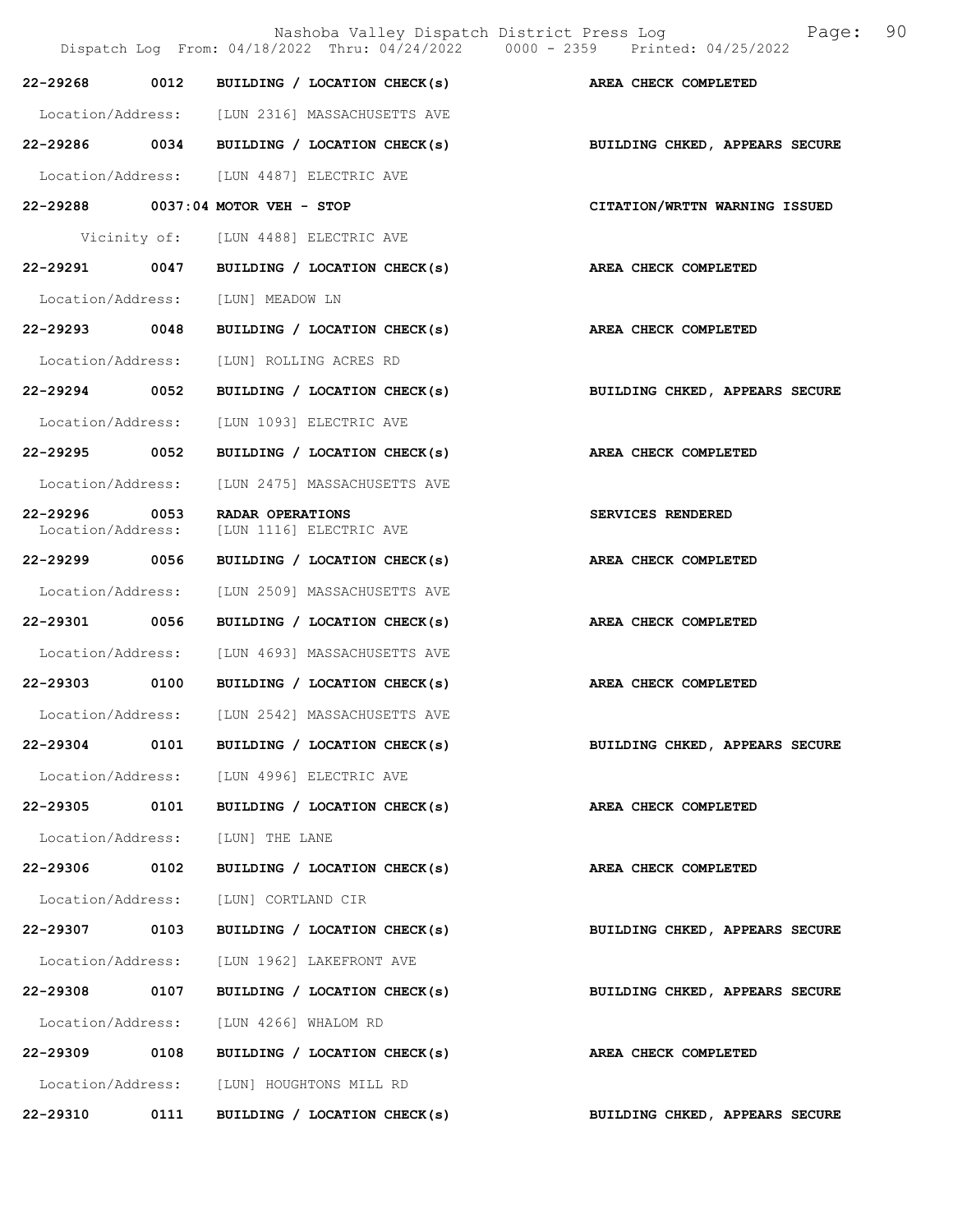|                            |      |                                                                                                                                      | Nashoba Valley Dispatch District Press Log Fage: 91<br>Dispatch Log From: 04/18/2022 Thru: 04/24/2022 0000 - 2359 Printed: 04/25/2022 |  |
|----------------------------|------|--------------------------------------------------------------------------------------------------------------------------------------|---------------------------------------------------------------------------------------------------------------------------------------|--|
|                            |      | Location/Address: [LUN 170] ELECTRIC AVE                                                                                             |                                                                                                                                       |  |
| 22-29311 0111              |      | BUILDING / LOCATION CHECK(s)                                                                                                         | AREA CHECK COMPLETED                                                                                                                  |  |
|                            |      | Location/Address: [LUN 246] MASSACHUSETTS AVE                                                                                        |                                                                                                                                       |  |
| 22-29315 0122              |      | BUILDING / LOCATION CHECK(s)                                                                                                         | BUILDING CHKED, APPEARS SECURE                                                                                                        |  |
| Location/Address:          |      | [LUN 387] MASSACHUSETTS AVE                                                                                                          |                                                                                                                                       |  |
| 22-29316 0123              |      | BUILDING / LOCATION CHECK(s)                                                                                                         | BUILDING CHKED, APPEARS SECURE                                                                                                        |  |
|                            |      | Location/Address: [LUN 2310] MASSACHUSETTS AVE                                                                                       |                                                                                                                                       |  |
| 22-29324                   | 0142 | BUILDING / LOCATION CHECK(s)                                                                                                         | <b>AREA CHECK COMPLETED</b>                                                                                                           |  |
|                            |      | Location/Address: [LUN 838] CHASE RD                                                                                                 |                                                                                                                                       |  |
|                            |      | 22-29327 0147:27 MOTOR VEH - ACCIDENT NO INJURY<br>Location/Address: [LUN 4164] WEST TOWNSEND RD<br>Refer To Fire Case: 22LUN-134-IN | <b>VEHICLE TOWED</b>                                                                                                                  |  |
|                            |      | 22-29354 0409 BUILDING / LOCATION CHECK(s)                                                                                           | AREA CHECK COMPLETED                                                                                                                  |  |
|                            |      | Location/Address: [LUN 2398] MASSACHUSETTS AVE                                                                                       |                                                                                                                                       |  |
| 22-29357 0520              |      | BUILDING / LOCATION CHECK(s)                                                                                                         | BUILDING CHKED, APPEARS SECURE                                                                                                        |  |
|                            |      | Location/Address: [LUN 4791] MASSACHUSETTS AVE                                                                                       |                                                                                                                                       |  |
| 22-29361 0555              |      | BUILDING / LOCATION CHECK(s)                                                                                                         | BUILDING CHKED, APPEARS SECURE                                                                                                        |  |
|                            |      | Location/Address: [LUN 2398] MASSACHUSETTS AVE                                                                                       |                                                                                                                                       |  |
|                            |      | 22-29369 0643 RADAR OPERATIONS                                                                                                       | AREA CHECK COMPLETED                                                                                                                  |  |
|                            |      | Location/Address: [LUN] LANCASTER AVE                                                                                                |                                                                                                                                       |  |
| 22-29378 0817:56 FOLLOW UP |      | Location/Address: [LUN 3580] SOUTH ROW RD                                                                                            | SERVICES RENDERED                                                                                                                     |  |
|                            |      | 22-29379 0819 RADAR OPERATIONS<br>Location/Address: [LUN] HIGHLAND ST                                                                | SERVICES RENDERED                                                                                                                     |  |
|                            |      | 22-29380 0830:37 GENERAL INFO                                                                                                        | NO SERVICES NEEDED                                                                                                                    |  |
|                            |      | Location/Address: [LUN 4716] MASSACHUSETTS AVE                                                                                       |                                                                                                                                       |  |
|                            |      | 22-29382 0835 BUILDING / LOCATION CHECK(s)                                                                                           | <b>AREA CHECK COMPLETED</b>                                                                                                           |  |
|                            |      | Location/Address: [LUN 4996] ELECTRIC AVE                                                                                            |                                                                                                                                       |  |
| 22-29383 0839 FOLLOW UP    |      | Location/Address: [LUN 4716] MASSACHUSETTS AVE                                                                                       | SERVICES RENDERED                                                                                                                     |  |
|                            |      | 22-29392 0939:45 ANIMAL CALL<br>Vicinity of: [LUN] LANCASTER AVE + KILBURN ST                                                        | UNFOUNDED                                                                                                                             |  |
|                            |      | 22-29403 1037:17 ASSIST CITIZEN<br>Location/Address: [LUN 4716] MASSACHUSETTS AVE                                                    | <b>REPORT</b>                                                                                                                         |  |
|                            |      | 22-29413 1125:35 WELL BEING CHECK<br>Location/Address: [LUN 4615] WHALOM RD                                                          | SPOKEN TO                                                                                                                             |  |
|                            |      | 22-29417 1143 BUILDING / LOCATION CHECK(s)                                                                                           | AREA CHECK COMPLETED                                                                                                                  |  |
|                            |      | Location/Address: [LUN 3960] WALLIS PARK                                                                                             |                                                                                                                                       |  |
|                            |      | 22-29418 1145 BUILDING / LOCATION CHECK(s) AREA CHECK COMPLETED                                                                      |                                                                                                                                       |  |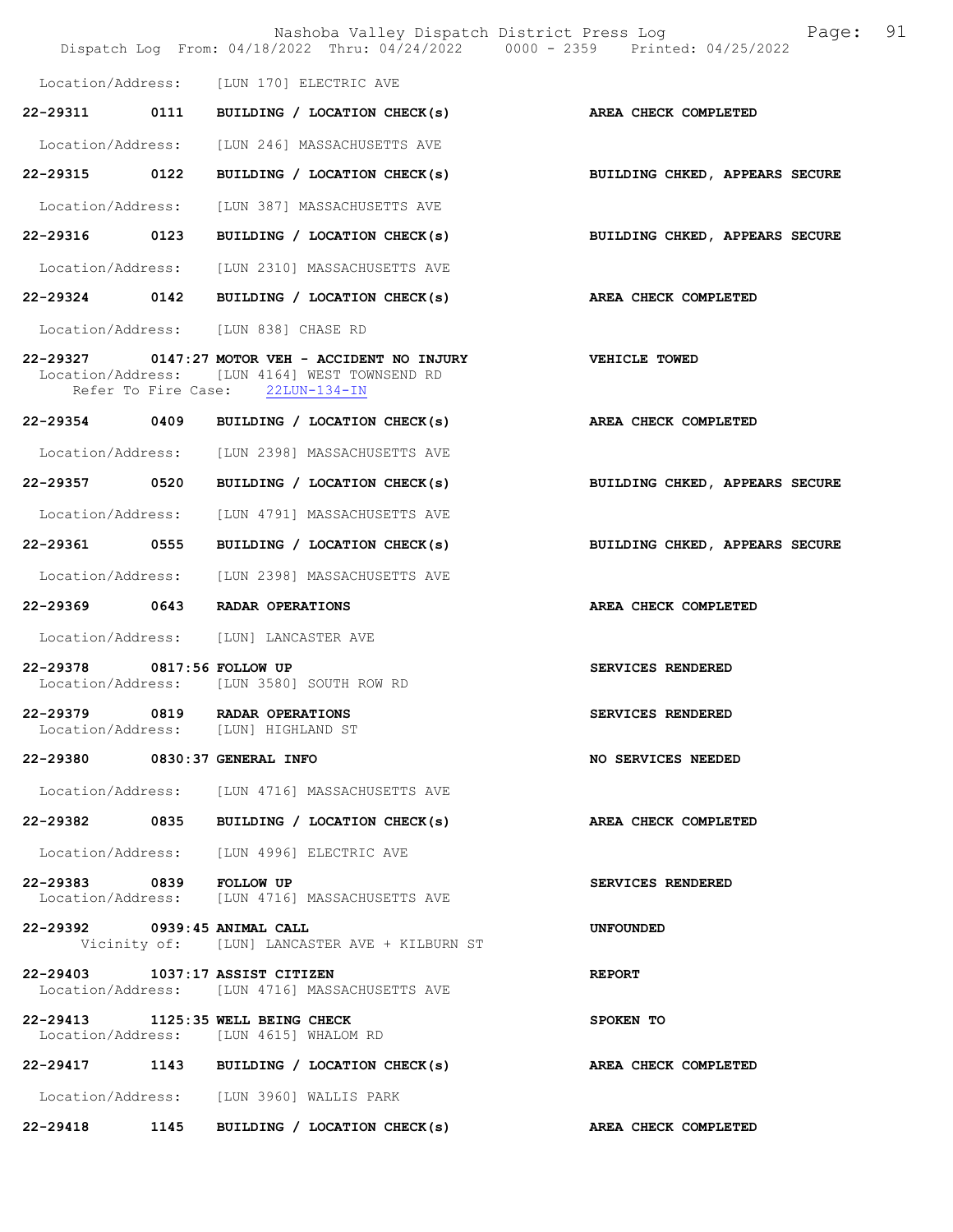|                              | Location/Address: [LUN] LAKEFRONT AVE                                                       |                             |
|------------------------------|---------------------------------------------------------------------------------------------|-----------------------------|
|                              | 22-29423 1204:09 FD-MEDICAL EMERGENCY<br>Location/Address: [LUN 1849] ISLAND RD             | TRANSPORTED BLS             |
|                              | 22-29429 1252 RADAR OPERATIONS<br>Location/Address: [LUN 1417] GOODRICH ST                  | SERVICES RENDERED           |
|                              | 22-29432 1306 BUILDING / LOCATION CHECK(s)                                                  | AREA CHECK COMPLETED        |
|                              | Location/Address: [LUN 766] CARR AVE                                                        |                             |
|                              | 22-29433 1307 BUILDING / LOCATION CHECK(s)                                                  | <b>AREA CHECK COMPLETED</b> |
|                              | Location/Address: [LUN] LAKEFRONT AVE                                                       |                             |
|                              | 22-29435 1322 BUILDING / LOCATION CHECK(s)                                                  | AREA CHECK COMPLETED        |
|                              | Location/Address: [LUN 830] CHASE RD                                                        |                             |
|                              | 22-29438 1324 RADAR OPERATIONS<br>Location/Address: [LUN 2898] PAGE ST                      | SERVICES RENDERED           |
|                              | 22-29439 1334 BUILDING / LOCATION CHECK(s)                                                  | <b>AREA CHECK COMPLETED</b> |
|                              | Location/Address: [LUN 2741] NORTHFIELD RD                                                  |                             |
|                              | 22-29442 1340:53 MOTOR VEH - STOP<br>Vicinity of: [LUN 2899] PAGE ST                        | <b>VERBAL WARNING</b>       |
|                              | 22-29443 1340 BUILDING / LOCATION CHECK(s)                                                  | AREA CHECK COMPLETED        |
|                              | Location/Address: [LUN 246] MASSACHUSETTS AVE                                               |                             |
|                              | 22-29445 1342 RADAR OPERATIONS                                                              | AREA CHECK COMPLETED        |
|                              | Location/Address: [LUN 2338] MASSACHUSETTS AVE                                              |                             |
|                              |                                                                                             |                             |
|                              | 22-29448 1358:40 MENTAL HEALTH EVALUATION<br>Location/Address: [LUN 4716] MASSACHUSETTS AVE | <b>REPORT</b>               |
| 22-29450 1404:15 ANIMAL CALL |                                                                                             | REFERRED TO OTHER AGENCY    |
|                              | Vicinity of: [LUN] TOWNSEND HARBOR RD + SOUTH ROW RD                                        |                             |
| 22-29458 1437:28 ANIMAL CALL |                                                                                             | REFERRED TO OTHER AGENCY    |
|                              | Location/Address: [LUN 4716] MASSACHUSETTS AVE                                              |                             |
|                              | 22-29466 1608 BUILDING / LOCATION CHECK(s)                                                  | AREA CHECK COMPLETED        |
|                              | Location/Address: [LUN 246] MASSACHUSETTS AVE                                               |                             |
|                              | 22-29470 1649 RADAR OPERATIONS<br>Location/Address: [LUN 2316] MASSACHUSETTS AVE            | SERVICES RENDERED           |
|                              | 22-29471 1650:19 MOTOR VEH - DISABLED<br>Vicinity of: [LUN] CHASE RD + NORTHFIELD RD        | SPOKEN TO                   |
|                              | 22-29482 1810:22 MOTOR VEH - STOP<br>Vicinity of: [LUN] HOLLIS RD + MASSACHUSETTS AVE       | <b>VERBAL WARNING</b>       |
|                              | 22-29483 1820 BUILDING / LOCATION CHECK(s)                                                  | AREA CHECK COMPLETED        |
|                              | Location/Address: [LUN 4732] SUMMER ST                                                      |                             |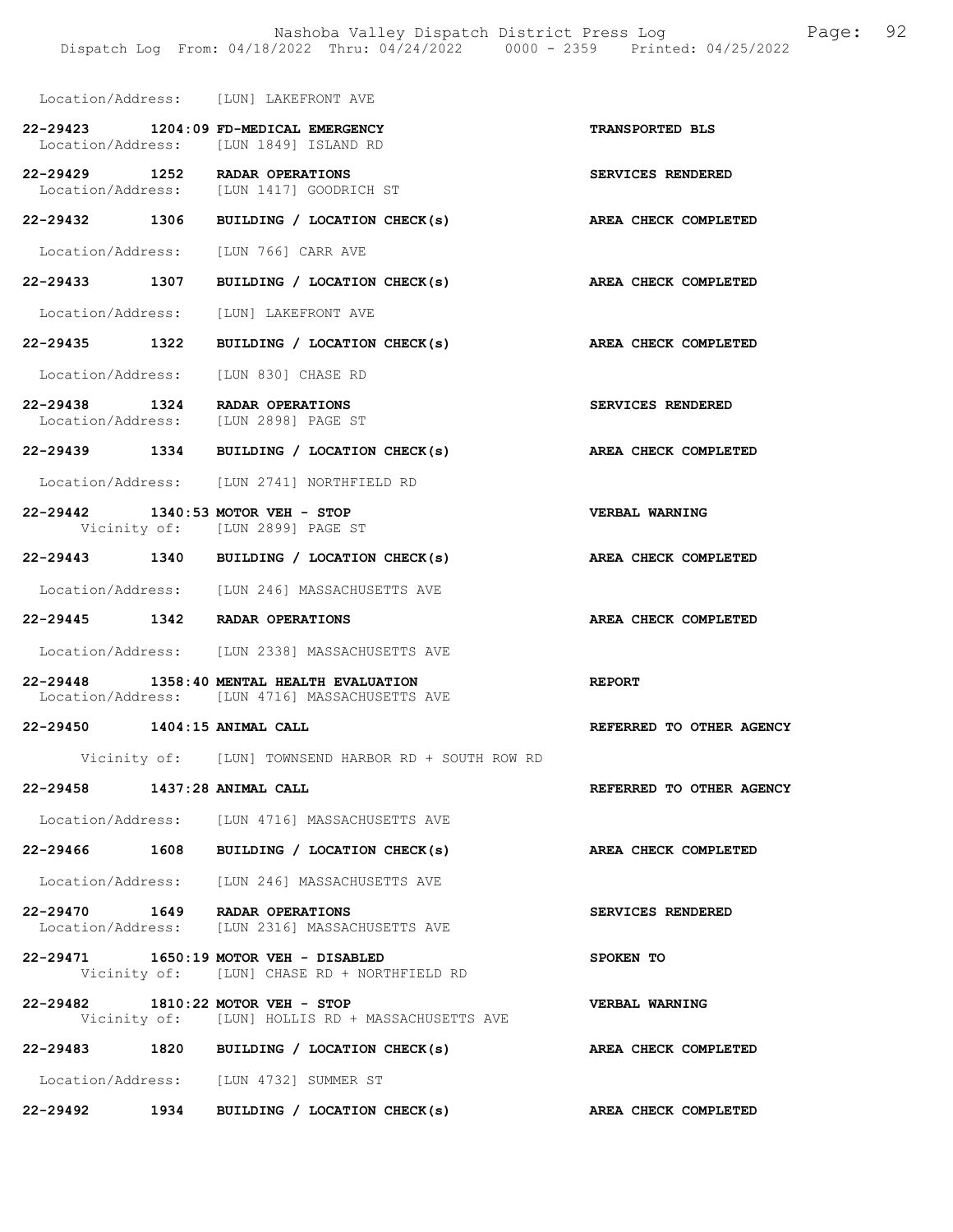|                              |                                                                               | Nashoba Valley Dispatch District Press Log<br>Dispatch Log From: 04/18/2022 Thru: 04/24/2022 0000 - 2359 Printed: 04/25/2022 |               |                      | Page: | 93 |
|------------------------------|-------------------------------------------------------------------------------|------------------------------------------------------------------------------------------------------------------------------|---------------|----------------------|-------|----|
|                              | Location/Address: [LUN 6] ELECTRIC AVE                                        |                                                                                                                              |               |                      |       |    |
| 22-29496 1949:49 ANIMAL CALL |                                                                               | Location/Address: [LUN 4567] MASSACHUSETTS AVE                                                                               |               | UNITS ADVISED        |       |    |
|                              | 22-29499 2002:22 MOTOR VEH - DISABLED<br>Location/Address: [LUN 2890] PAGE ST |                                                                                                                              |               | VEHICLE TOWED        |       |    |
|                              | 22-29500 2033:59 MOTOR VEH - STOP<br>Refer To Summons: 22LUN-109-AR           | Location/Address: [LUN 2347] MASSACHUSETTS AVE                                                                               | <b>REPORT</b> |                      |       |    |
|                              |                                                                               | 22-29503 2053 BUILDING / LOCATION CHECK(s)                                                                                   |               | AREA CHECK COMPLETED |       |    |
|                              | Location/Address: [LUN 3394] RESERVOIR RD                                     |                                                                                                                              |               |                      |       |    |
|                              |                                                                               | 22-29504 2057 BUILDING / LOCATION CHECK(s)                                                                                   |               | AREA CHECK COMPLETED |       |    |
|                              |                                                                               | Location/Address: [LUN 2143] LEOMINSTER-SHIRLEY RD                                                                           |               |                      |       |    |
| 22-29506 2104:34 SHOPLIFTING |                                                                               |                                                                                                                              | <b>REPORT</b> |                      |       |    |

Location/Address: [LUN 2347] MASSACHUSETTS AVE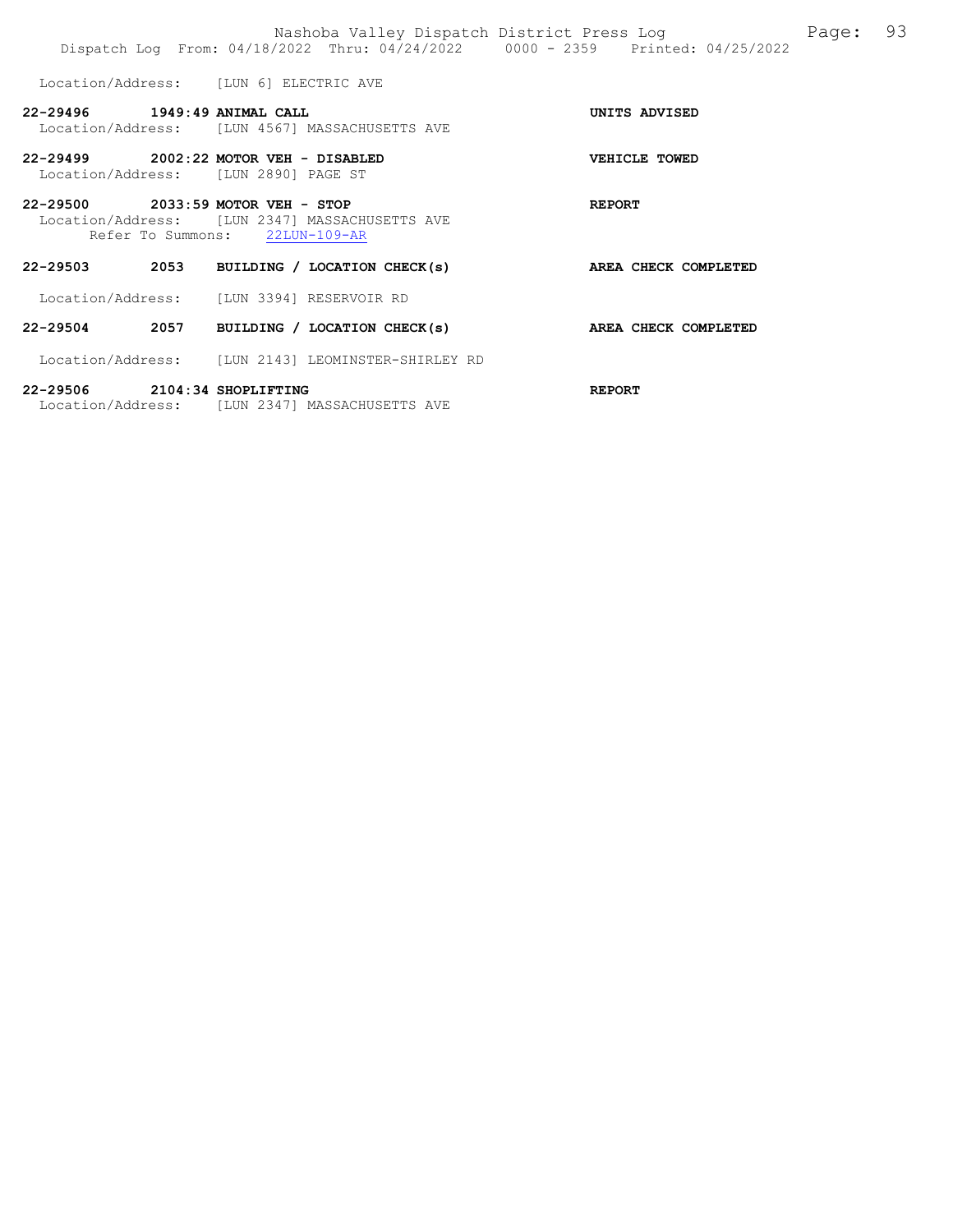Nashoba Valley Dispatch District Press Log Fage: 94 Dispatch Log From: 04/18/2022 Thru: 04/24/2022 0000 - 2359 Printed: 04/25/2022

For Jurisdiction: DEVENS RFTA, MA

### For Date: 04/19/2022 - Tuesday

| 22-27954 1135:20 MOTOR VEH - STOP                                      | Vicinity of: [MLT] QUEBEC ST                                                          | VERBAL WARNING           |
|------------------------------------------------------------------------|---------------------------------------------------------------------------------------|--------------------------|
|                                                                        | 22-27993 1522:08 FD-FIRE ALARM (BOX DETAIL)<br>Location/Address: [MLT 113] CARROLL ST | <b>SERVICES RENDERED</b> |
| 22-28000<br>$1639:25$ ROAD HAZARDS                                     |                                                                                       | REFERRED TO OTHER AGENCY |
|                                                                        | Vicinity of: [MLT] OUEBEC ST + 10TH MT DIV RD                                         |                          |
| For Date: $04/21/2022 -$ Thursday                                      |                                                                                       |                          |
| 22-28480 0711:25 MOTOR VEH - STOP<br>Location/Address: [MLT] LOVELL RD |                                                                                       | VERBAL WARNING           |

### For Date: 04/23/2022 - Saturday

| 22-29083          | 0906:20 FD-FIRE ALARM (BOX DETAIL) |                   | SERVICES RENDERED |  |
|-------------------|------------------------------------|-------------------|-------------------|--|
| Location/Address: |                                    | MLT 1651 DIXIE RD |                   |  |

| $22 - 29096$      | 0934:23 FD-FIRE ALARM (BOX DETAIL) | <b>SERVICES RENDERED</b> |
|-------------------|------------------------------------|--------------------------|
| Location/Address: | IMLT 2491 OUEENSTOWN ST            |                          |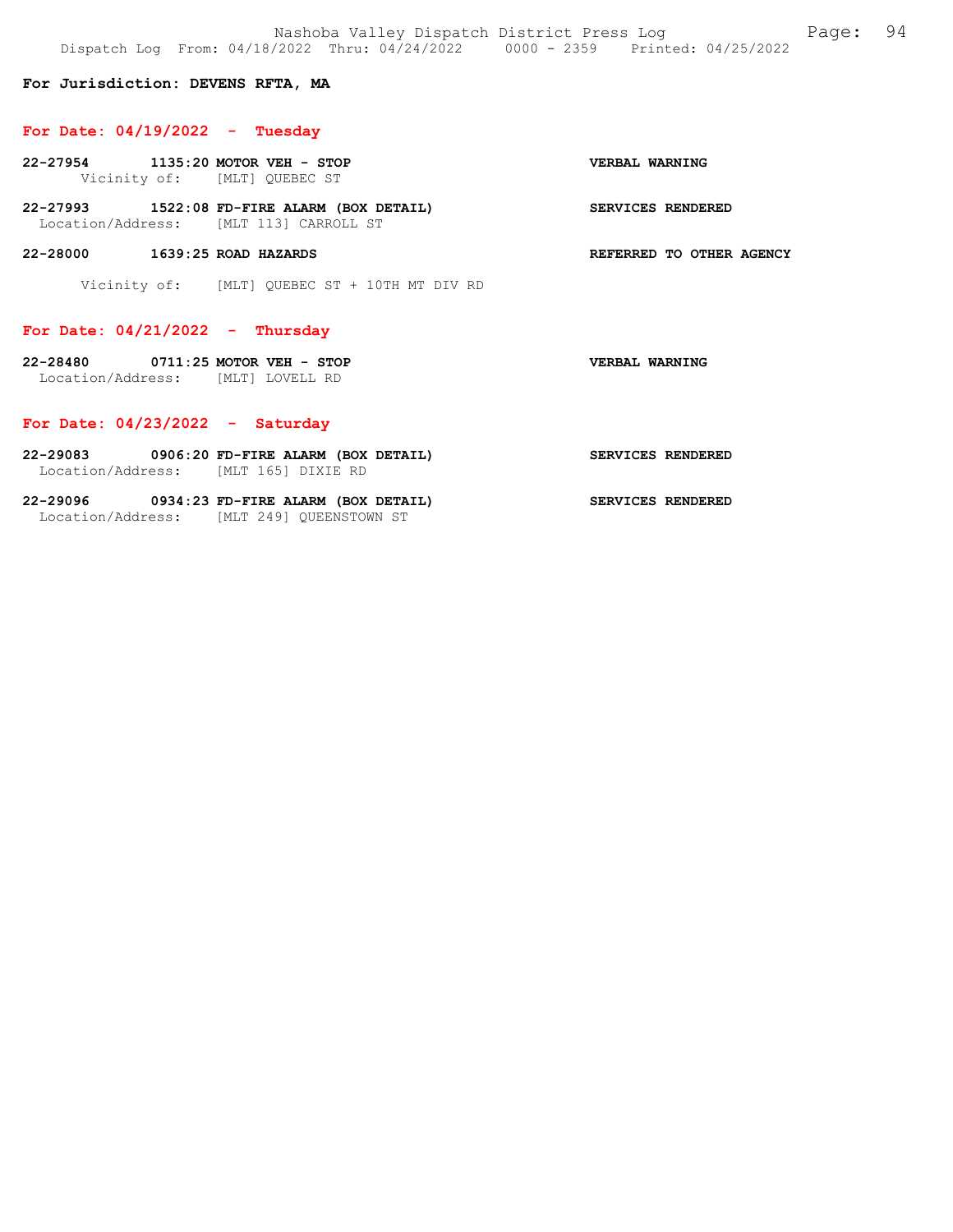Nashoba Valley Dispatch District Press Log Fage: 95 Dispatch Log From: 04/18/2022 Thru: 04/24/2022 0000 - 2359 Printed: 04/25/2022

#### For Jurisdiction: TOWNSEND, MA

| For Date: $04/18/2022$ | - Monday |
|------------------------|----------|
|                        |          |

| 22-27526 0000 |      | BUILDING / LOCATION CHECK(s)                                              | AREA CHECK COMPLETED           |
|---------------|------|---------------------------------------------------------------------------|--------------------------------|
|               |      | Location/Address: [TOW 171] BROOKLINE ST                                  |                                |
|               |      | 22-27533 0012 BUILDING / LOCATION CHECK(s)                                | BUILDING CHKED, APPEARS SECURE |
|               |      | Location/Address: [TOW 147] DUDLEY RD                                     |                                |
|               |      | 22-27534 0013 BUILDING / LOCATION CHECK(s) BUILDING CHKED, APPEARS SECURE |                                |
|               |      | Location/Address: [TOW P10126] BROOKLINE RD                               |                                |
|               |      | 22-27536 0013 BUILDING / LOCATION CHECK(s)                                | BUILDING CHKED, APPEARS SECURE |
|               |      | Location/Address: [TOW P10020] BROOKLINE RD                               |                                |
| 22-27541 0024 |      | BUILDING / LOCATION CHECK(s)                                              | AREA CHECK COMPLETED           |
|               |      | Location/Address: [TOW 149] MASON RD                                      |                                |
| 22-27549 0039 |      | BUILDING / LOCATION CHECK(s) AREA CHECK COMPLETED                         |                                |
|               |      | Location/Address: [TOW 21] TURNPIKE RD                                    |                                |
| 22-27552 0043 |      | BUILDING / LOCATION CHECK(s)                                              | BUILDING CHKED, APPEARS SECURE |
|               |      | Location/Address: [TOW 232] MAIN ST                                       |                                |
| 22-27565 0053 |      | BUILDING / LOCATION CHECK(s) AREA CHECK COMPLETED                         |                                |
|               |      | Location/Address: [TOW P10152] TURNPIKE RD                                |                                |
| 22-27568 0057 |      | BUILDING / LOCATION CHECK(s)                                              | BUILDING CHKED, APPEARS SECURE |
|               |      | Location/Address: [TOW P10206] MAIN ST                                    |                                |
|               |      | 22-27572 0100 BUILDING / LOCATION CHECK(s)                                | BUILDING CHKED, APPEARS SECURE |
|               |      | Location/Address: [TOW 159] MAIN ST                                       |                                |
|               |      | 22-27592 0137 BUILDING / LOCATION CHECK(s)                                | AREA CHECK COMPLETED           |
|               |      | Location/Address: [TOW 100] MAIN ST                                       |                                |
|               |      | 22-27593 0150:20 WELL BEING CHECK<br>Location/Address: [TOW] FITCHBURG RD | SPOKEN TO                      |
| 22-27596      | 0206 | BUILDING / LOCATION CHECK(s)                                              | BUILDING CHKED, APPEARS SECURE |
|               |      | Location/Address: [TOW P10472] DEPOT ST                                   |                                |
| 22-27601 0225 |      | BUILDING / LOCATION CHECK(s)                                              | BUILDING CHKED, APPEARS SECURE |
|               |      | Location/Address: [TOW P10278] MAIN ST                                    |                                |
| 22-27602 0225 |      | BUILDING / LOCATION CHECK(s)                                              | BUILDING CHKED, APPEARS SECURE |
|               |      | Location/Address: [TOW 74] ELM ST                                         |                                |
| 22-27603      | 0227 | BUILDING / LOCATION CHECK(s)                                              | BUILDING CHKED, APPEARS SECURE |
|               |      | Location/Address: [TOW 133] MAIN ST                                       |                                |
| 22-27606      | 0238 | RADAR OPERATIONS                                                          | NO SERVICES NEEDED             |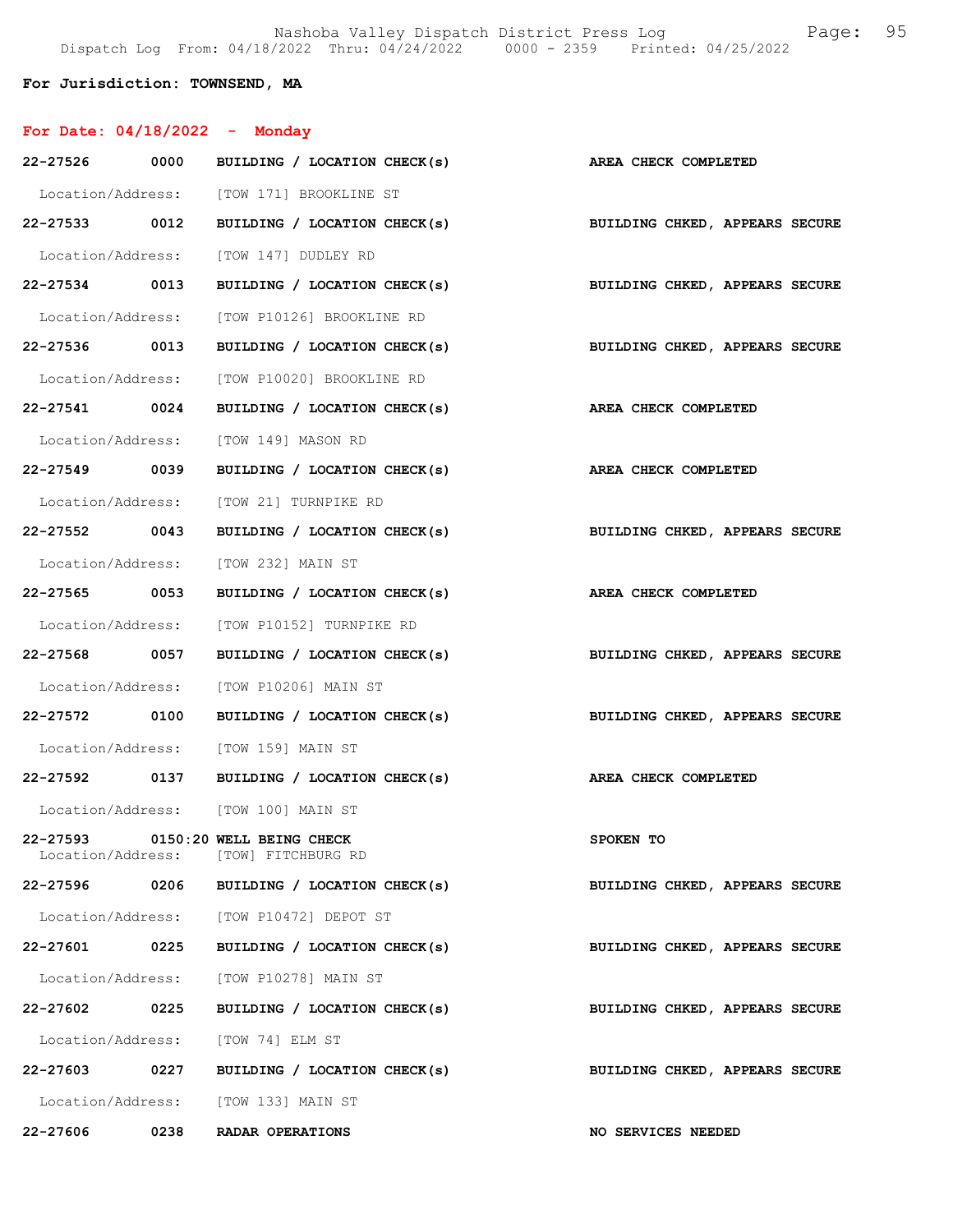|              |                   | Location/Address: [TOW 578] MAIN ST                                   |                                                                 |
|--------------|-------------------|-----------------------------------------------------------------------|-----------------------------------------------------------------|
|              |                   | 22-27609 0314 BUILDING / LOCATION CHECK(s)                            | BUILDING CHKED, APPEARS SECURE                                  |
|              |                   | Location/Address: [TOW 140] MAIN ST                                   |                                                                 |
|              |                   | 22-27610 0322 BUILDING / LOCATION CHECK(s)                            | BUILDING CHKED, APPEARS SECURE                                  |
|              |                   | Location/Address: [TOW P10033] MAIN ST                                |                                                                 |
|              |                   |                                                                       | 22-27622 0456 BUILDING / LOCATION CHECK(s) AREA CHECK COMPLETED |
|              |                   | Location/Address: [TOW 214] MAIN ST                                   |                                                                 |
|              |                   |                                                                       | 22-27628 0526 BUILDING / LOCATION CHECK(s) AREA CHECK COMPLETED |
|              |                   | Location: [TOW 193] SECTOR THREE                                      |                                                                 |
|              |                   | 22-27629 0536 BUILDING / LOCATION CHECK(s)                            | BUILDING CHKED, APPEARS SECURE                                  |
|              |                   | Location/Address: [TOW 46] MAIN ST                                    |                                                                 |
|              |                   | 22-27632 0555:46 MOTOR VEH - STOP<br>Vicinity of: [TOW 40] MAIN ST    | VERBAL WARNING                                                  |
|              |                   | 22-27633 0600:16 MOTOR VEH - STOP<br>Vicinity of: [TOW 39] MAIN ST    | VERBAL WARNING                                                  |
|              |                   | 22-27634 0603 BUILDING / LOCATION CHECK(s)                            | AREA CHECK COMPLETED                                            |
|              |                   | Location/Address: [TOW 169] NEW FITCHBURG RD                          |                                                                 |
|              |                   | 22-27642 0705 RADAR OPERATIONS<br>Location/Address: [TOW 214] MAIN ST | SERVICES RENDERED                                               |
|              |                   | 22-27647 0806 RADAR OPERATIONS<br>Location/Address: [TOW 117] MAIN ST | SERVICES RENDERED                                               |
|              |                   | 22-27657 0846 RADAR OPERATIONS<br>Vicinity of: [TOW] FITCHBURG RD     | SERVICES RENDERED                                               |
|              |                   | 22-27693 1230 BUILDING / LOCATION CHECK(s)                            | AREA CHECK COMPLETED                                            |
|              |                   | Location: [TOW 197] TIMBERLEE PARK                                    |                                                                 |
| 22-27696     | 1300              | RADAR OPERATIONS<br>Location/Address: [TOW 691] SOUTH HARBOR RD       | <b>SERVICES RENDERED</b>                                        |
| $22 - 27704$ | 1351              | BUILDING / LOCATION CHECK(s)                                          | AREA CHECK COMPLETED                                            |
|              |                   | Location/Address: [TOW P10206] MAIN ST                                |                                                                 |
|              | 22-27706 1358     | BUILDING / LOCATION CHECK(s)                                          | AREA CHECK COMPLETED                                            |
|              |                   | Location/Address: [TOW 232] MAIN ST                                   |                                                                 |
|              | 22–27709 1427     | BUILDING / LOCATION CHECK(s)                                          | AREA CHECK COMPLETED                                            |
|              | Location/Address: | [TOW 40] MAIN ST                                                      |                                                                 |
| 22-27711     | 1435              | BUILDING / LOCATION CHECK(s)                                          | AREA CHECK COMPLETED                                            |
|              |                   | Location/Address: [TOW 214] MAIN ST                                   |                                                                 |
| 22-27721     | 1559              | COMMUNITY POLICING                                                    | AREA CHECK COMPLETED                                            |
|              |                   | Location/Address: [TOW 214] MAIN ST                                   |                                                                 |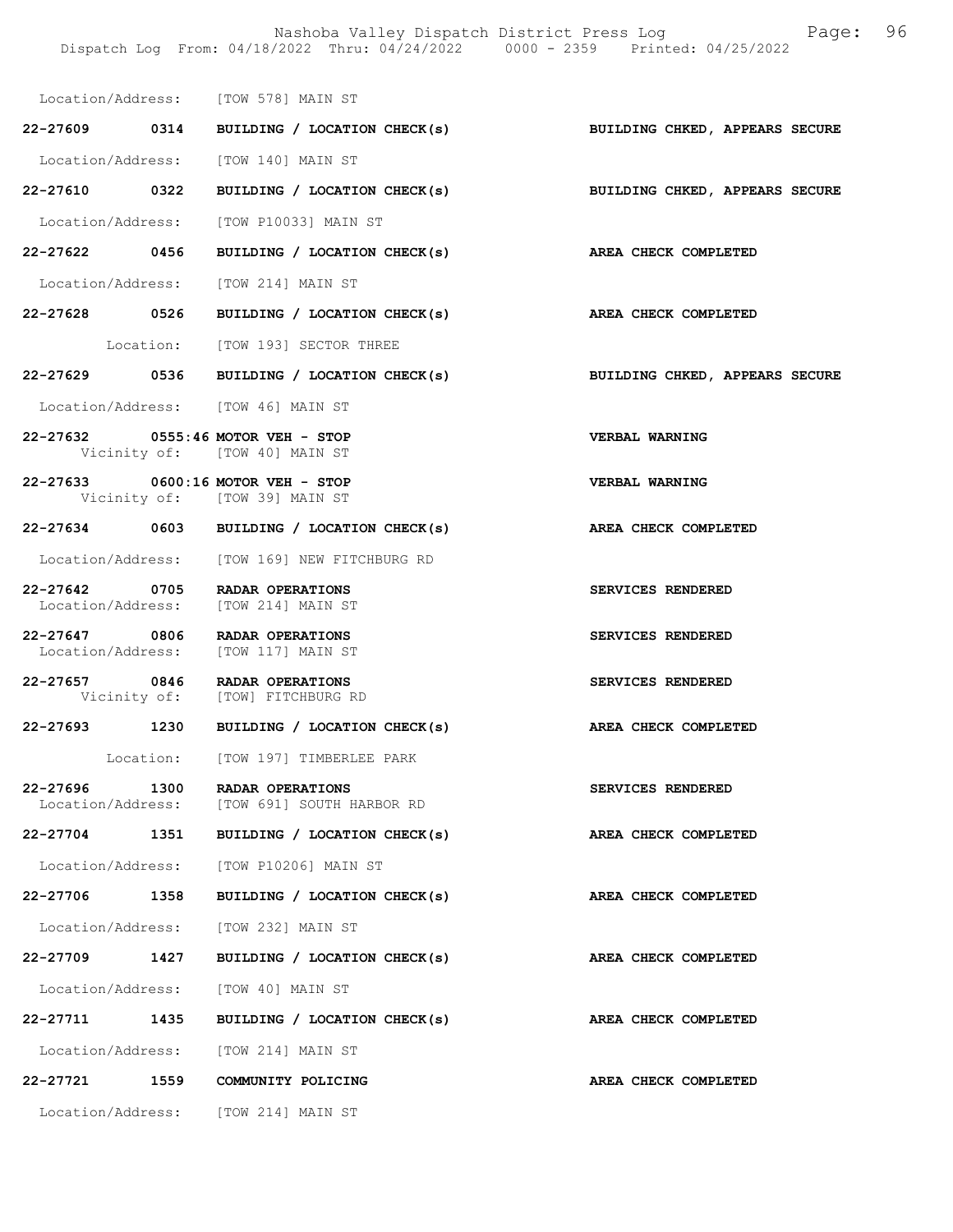|                   |      | Dispatch Log From: 04/18/2022 Thru: 04/24/2022 0000 - 2359 Printed: 04/25/2022                                    |                                                                             |
|-------------------|------|-------------------------------------------------------------------------------------------------------------------|-----------------------------------------------------------------------------|
|                   |      | 22-27727 1614:43 ANIMAL CALL<br>Location/Address: [TOW] WALLACE HILL RD                                           | SPOKEN TO                                                                   |
|                   |      | 22-27725 1617:17 MOTOR VEH - STOP<br>Vicinity of: [TOW 19] FITCHBURG RD                                           | <b>VERBAL WARNING</b>                                                       |
|                   |      | 22-27745 1806:02 FD-MEDICAL EMERGENCY<br>Location/Address: [TOW] FITCHBURG RD<br>Refer To Fire Case: 22TOW-430-IN | <b>TRANSPORTED ALS</b>                                                      |
|                   |      |                                                                                                                   | 22-27768 2025:05 ALARM - COMMERCIAL BURGLARY BUILDING CHKED, APPEARS SECURE |
|                   |      | Location/Address: [TOW P10206] MAIN ST                                                                            |                                                                             |
|                   |      | 22-27771 2045 BUILDING / LOCATION CHECK(s) AREA CHECK COMPLETED                                                   |                                                                             |
|                   |      | Location/Address: [TOW 232] MAIN ST                                                                               |                                                                             |
|                   |      | 22-27792 2350 BUILDING / LOCATION CHECK(s)                                                                        | AREA CHECK COMPLETED                                                        |
|                   |      | Location/Address: [TOW 171] BROOKLINE ST                                                                          |                                                                             |
|                   |      | For Date: $04/19/2022 - Tuesday$                                                                                  |                                                                             |
|                   |      | 22-27800 0030 BUILDING / LOCATION CHECK(s)                                                                        | BUILDING CHKED, APPEARS SECURE                                              |
|                   |      | Location/Address: [TOW 232] MAIN ST                                                                               |                                                                             |
|                   |      | 22-27807 0046 BUILDING / LOCATION CHECK(s)                                                                        | BUILDING CHKED, APPEARS SECURE                                              |
|                   |      | Location/Address: [TOW P10206] MAIN ST                                                                            |                                                                             |
|                   |      | 22-27809 0049 BUILDING / LOCATION CHECK(s)                                                                        | AREA CHECK COMPLETED                                                        |
|                   |      | Location/Address: [TOW 147] DUDLEY RD                                                                             |                                                                             |
|                   |      | 22-27811 0050 BUILDING / LOCATION CHECK(s) AREA CHECK COMPLETED                                                   |                                                                             |
|                   |      | Location/Address: [TOW P10126] BROOKLINE RD                                                                       |                                                                             |
|                   |      | 22-27813 0059 BUILDING / LOCATION CHECK(s)                                                                        | <b>AREA CHECK COMPLETED</b>                                                 |
| Location/Address: |      | [TOW 45] ELM ST                                                                                                   |                                                                             |
| $22 - 27814$      | 0059 | BUILDING / LOCATION CHECK(s)                                                                                      | AREA CHECK COMPLETED                                                        |
|                   |      | Location/Address: [TOW 214] MAIN ST                                                                               |                                                                             |
| 22-27833          | 0158 | BUILDING / LOCATION CHECK(s)                                                                                      | BUILDING CHKED, APPEARS SECURE                                              |
| Location/Address: |      | [TOW P10127] RAILROAD ST                                                                                          |                                                                             |
| 22-27834 0159     |      | BUILDING / LOCATION CHECK(s)                                                                                      | BUILDING CHKED, APPEARS SECURE                                              |
| Location/Address: |      | [TOW P10278] MAIN ST                                                                                              |                                                                             |
| 22-27845 0215     |      | BUILDING / LOCATION CHECK(s)                                                                                      | AREA CHECK COMPLETED                                                        |
| Location/Address: |      | [TOW P10017] WHITCOMB ST                                                                                          |                                                                             |
| 22-27848          | 0217 | BUILDING / LOCATION CHECK(s)                                                                                      | AREA CHECK COMPLETED                                                        |
| Location/Address: |      | [TOW P10152] TURNPIKE RD                                                                                          |                                                                             |
| 22-27889          | 0522 | BUILDING / LOCATION CHECK(s)                                                                                      | BUILDING CHKED, APPEARS SECURE                                              |
| Location/Address: |      | [TOW 58] MAIN ST                                                                                                  |                                                                             |
|                   |      |                                                                                                                   |                                                                             |

Nashoba Valley Dispatch District Press Log Fage: 97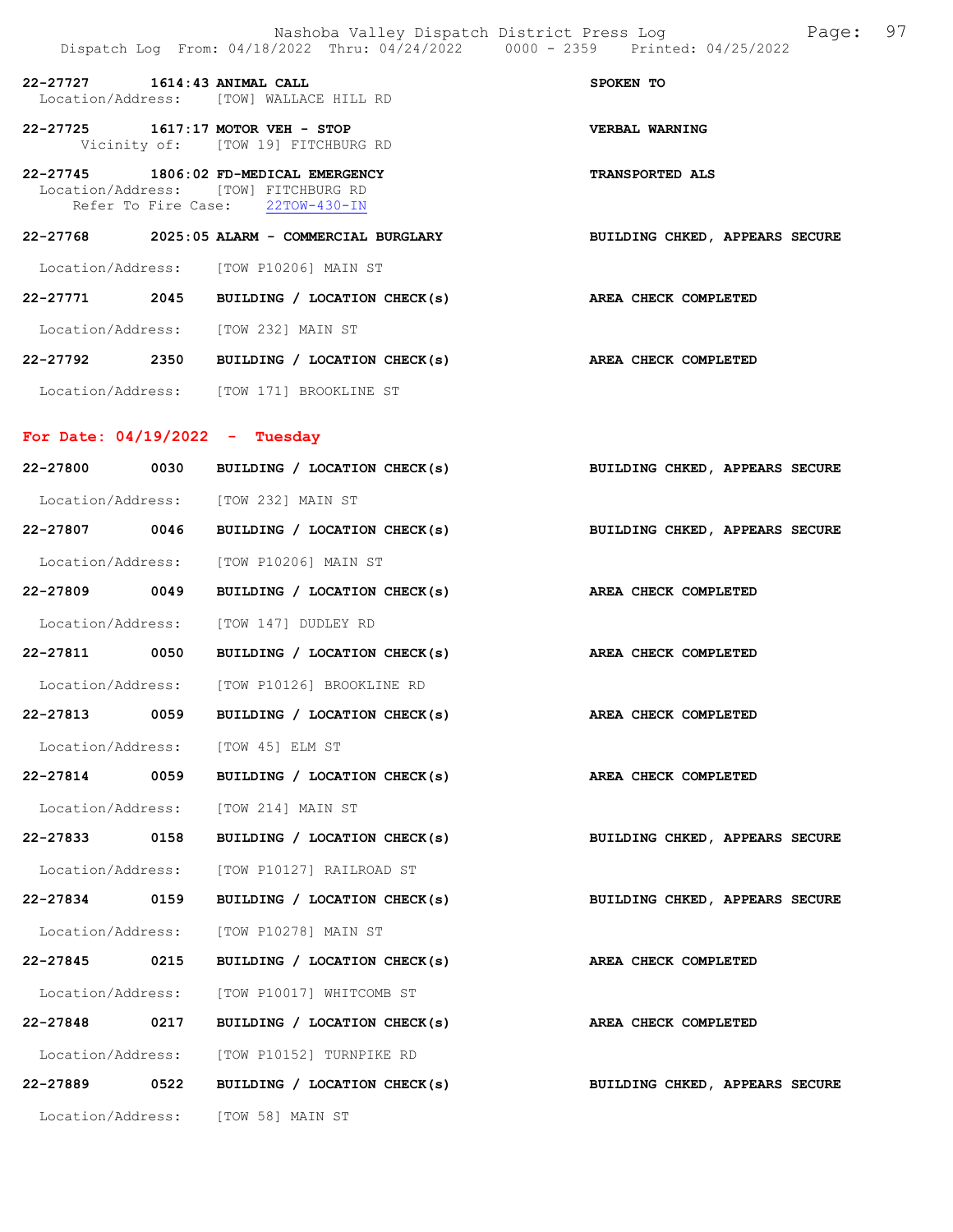Nashoba Valley Dispatch District Press Log Fage: 98 Dispatch Log From: 04/18/2022 Thru: 04/24/2022 0000 - 2359 Printed: 04/25/2022

|                                                             | 22-27892 0535 RADAR OPERATIONS                                                                                 | NO SERVICES NEEDED             |
|-------------------------------------------------------------|----------------------------------------------------------------------------------------------------------------|--------------------------------|
|                                                             | Location/Address: [TOW 133] MAIN ST                                                                            |                                |
|                                                             | 22-27956 1138 RADAR OPERATIONS<br>Location/Address: [TOW 149] MASON RD                                         | SERVICES RENDERED              |
| 22-27982 1340:05 TREE/WIRE DOWN                             | Location/Address: [TOW] PROCTOR RD                                                                             | <b>REMOVED HAZARD</b>          |
|                                                             | 22-27996 1602:05 LARCENY/ FORGERY/ FRAUD<br>Location/Address: [TOW] GRANITE RD                                 | SPOKEN TO                      |
|                                                             | 22-27998 1609 COMMUNITY POLICING                                                                               | AREA CHECK COMPLETED           |
|                                                             | Location/Address: [TOW 214] MAIN ST                                                                            |                                |
|                                                             | 22-28019 1815 BUILDING / LOCATION CHECK(s)                                                                     | AREA CHECK COMPLETED           |
|                                                             | Location: [TOW 191] SECTOR ONE                                                                                 |                                |
| 22-28021 1823:51 RUNAWAY<br>Location/Address: [TOW] MAIN ST |                                                                                                                | PEACE RESTORED                 |
|                                                             | 22-28050 2355 BUILDING / LOCATION CHECK(s)                                                                     | BUILDING CHKED, APPEARS SECURE |
|                                                             | Location/Address: [TOW P10195] DUDLEY RD                                                                       |                                |
|                                                             | 22-28052 2357 BUILDING / LOCATION CHECK(s)                                                                     | BUILDING CHKED, APPEARS SECURE |
|                                                             | Location/Address: [TOW P10020] BROOKLINE RD                                                                    |                                |
| For Date: $04/20/2022 -$ Wednesday                          |                                                                                                                |                                |
|                                                             |                                                                                                                |                                |
|                                                             | 22-28053 0003 BUILDING / LOCATION CHECK(s)                                                                     | AREA CHECK COMPLETED           |
|                                                             | Location/Address: [TOW 171] BROOKLINE ST                                                                       |                                |
| 22-28059 0015:37 ASSIST CITIZEN                             | Location/Address: [TOW] DOGWOOD DR                                                                             | SERVICES RENDERED              |
|                                                             | 22-28058 0017 BUILDING / LOCATION CHECK(s)                                                                     | AREA CHECK COMPLETED           |
|                                                             | Location/Address: [TOW 100] MAIN ST                                                                            |                                |
|                                                             | 22-28086 0046:24 FD-MEDICAL EMERGENCY<br>Location/Address: [TOW] MEADOW RD<br>Refer To Fire Case: 22TOW-431-IN | <b>TRANSPORTED BLS</b>         |
|                                                             | 22-28122 0131 BUILDING / LOCATION CHECK(s)                                                                     | BUILDING CHKED, APPEARS SECURE |
|                                                             | Location/Address: [TOW 1] ELM ST                                                                               |                                |
| 22-28145 0150                                               | BUILDING / LOCATION CHECK(s)                                                                                   | AREA CHECK COMPLETED           |
|                                                             | Location/Address: [TOW 214] MAIN ST                                                                            |                                |
| 22-28150 0153                                               | BUILDING / LOCATION CHECK(s)                                                                                   | AREA CHECK COMPLETED           |
|                                                             | Location/Address: [TOW P10461] MAIN ST                                                                         |                                |
| 22-28151 0153                                               | BUILDING / LOCATION CHECK(s)                                                                                   | AREA CHECK COMPLETED           |
|                                                             | Location/Address: [TOW 9] MAIN ST                                                                              |                                |
|                                                             | 22-28154 0157 BUILDING / LOCATION CHECK(s)                                                                     | AREA CHECK COMPLETED           |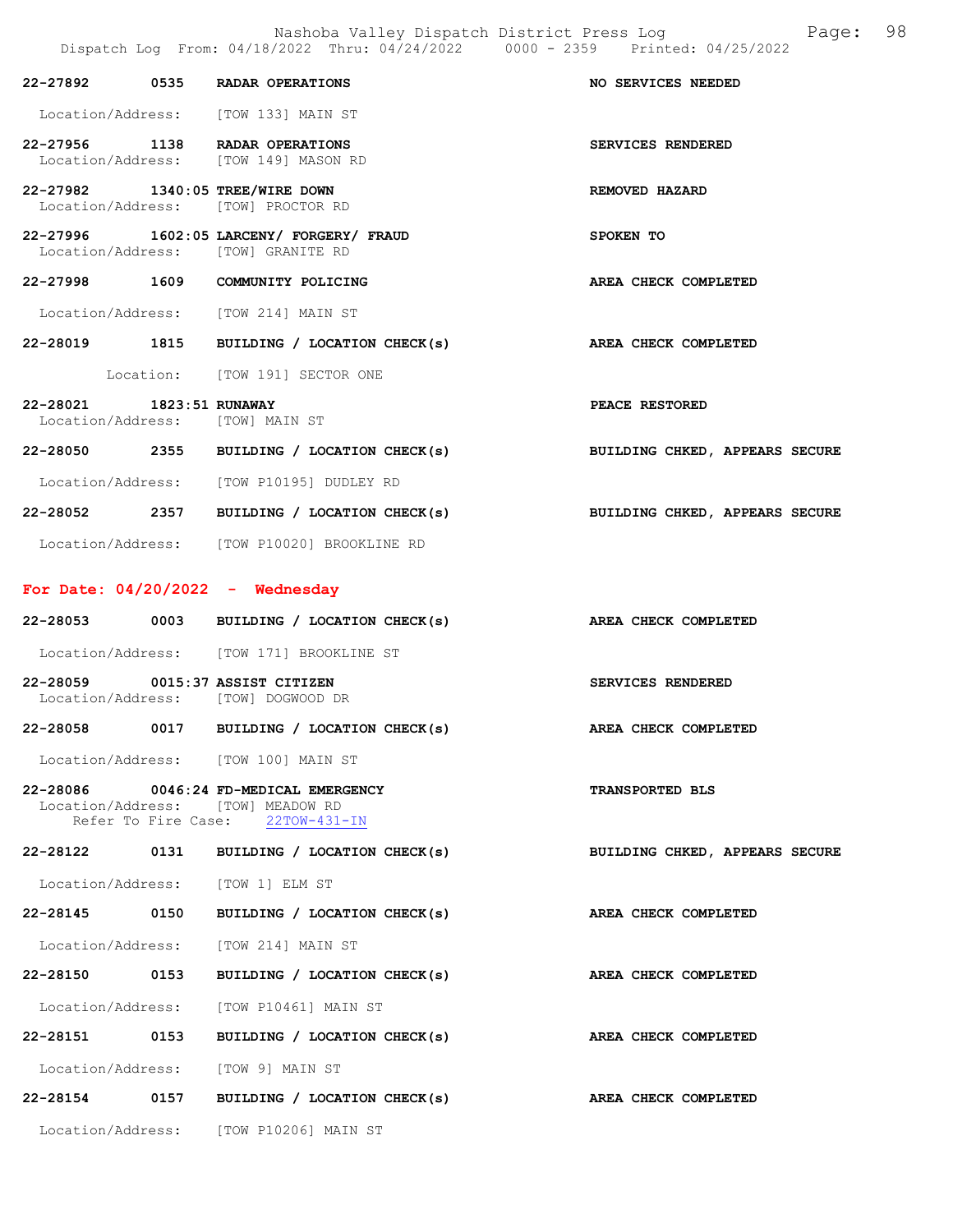|                                                 | 22-28162 0205 BUILDING / LOCATION CHECK(s)                                                                       | AREA CHECK COMPLETED           |
|-------------------------------------------------|------------------------------------------------------------------------------------------------------------------|--------------------------------|
|                                                 | Location/Address: [TOW 149] MASON RD                                                                             |                                |
| 22-28163 0219                                   | BUILDING / LOCATION CHECK(s) BUILDING CHKED, APPEARS SECURE                                                      |                                |
|                                                 | Location/Address: [TOW 36] FITCHBURG RD                                                                          |                                |
| 22-28164 0227                                   | BUILDING / LOCATION CHECK(s) AREA CHECK COMPLETED                                                                |                                |
|                                                 | Location/Address: [TOW 39] MAIN ST                                                                               |                                |
| 22-28165 0227                                   | BUILDING / LOCATION CHECK(s)                                                                                     | BUILDING CHKED, APPEARS SECURE |
|                                                 | Location/Address: [TOW P10168] ELM ST                                                                            |                                |
| 22-28166 0233<br>Location/Address: [TOW] ELM ST | RADAR OPERATIONS                                                                                                 | SERVICES RENDERED              |
| 22-28167 0236                                   | BUILDING / LOCATION CHECK(s)                                                                                     | AREA CHECK COMPLETED           |
|                                                 | Location/Address: [TOW 232] MAIN ST                                                                              |                                |
| 22-28172 0522                                   | RADAR OPERATIONS<br>Location/Address: [TOW 578] MAIN ST                                                          | SERVICES RENDERED              |
| 22-28174 0526                                   | RADAR OPERATIONS<br>Location/Address: [TOW] OLD TURNPIKE RD                                                      | SERVICES RENDERED              |
|                                                 | 22-28196 0825 COMMUNITY POLICING                                                                                 | AREA CHECK COMPLETED           |
|                                                 | Location/Address: [TOW 214] MAIN ST                                                                              |                                |
|                                                 | 22-28208 0902 BUILDING / LOCATION CHECK(s)                                                                       | AREA CHECK COMPLETED           |
|                                                 | Location/Address: [TOW P10206] MAIN ST                                                                           |                                |
| 22-28217 0935:02 FD-INSPECTION                  | Location/Address: [TOW 112] EMERY RD                                                                             | SERVICES RENDERED              |
| 22-28229 1008:22 FD-INSPECTION                  | Location/Address: [TOW] LUNENBURG RD                                                                             | SERVICES RENDERED              |
| 22-28233                                        | 1037:57 FD-INSPECTION<br>Location/Address: [TOW] PONDEROSA DR                                                    | SERVICES RENDERED              |
|                                                 | 22-28236 1052 RADAR OPERATIONS                                                                                   | AREA CHECK COMPLETED           |
|                                                 | Location/Address: [TOW] HIGHLAND ST                                                                              |                                |
| 22-28237 1057:54 FD-INSPECTION                  | Location/Address: [TOW] MAIN ST                                                                                  | SERVICES RENDERED              |
|                                                 | 22-28247 1132:52 MENTAL HEALTH EVALUATION<br>Location/Address: [TOW] MAIN ST<br>Refer To Fire Case: 22TOW-432-IN | <b>TRANSPORTED ALS</b>         |
|                                                 | 22-28253 1133:12 REQUEST TO SPEAK TO AN OFFICER<br>Location/Address: [TOW P10462] BROOKLINE RD                   | SERVICES RENDERED              |
| 22-28255 1155:52 ROAD HAZARDS                   |                                                                                                                  | REFERRED TO OTHER AGENCY       |
|                                                 | Location/Address: [TOW] LUNENBURG RD                                                                             |                                |
| 22-28300 1553:52 HARASSMENT                     | Location/Address: [TOW P10400] MAIN ST                                                                           | SPOKEN TO                      |
|                                                 | 22-28303 1658:40 SUSPICIOUS ACTIVITY                                                                             | SPOKEN TO                      |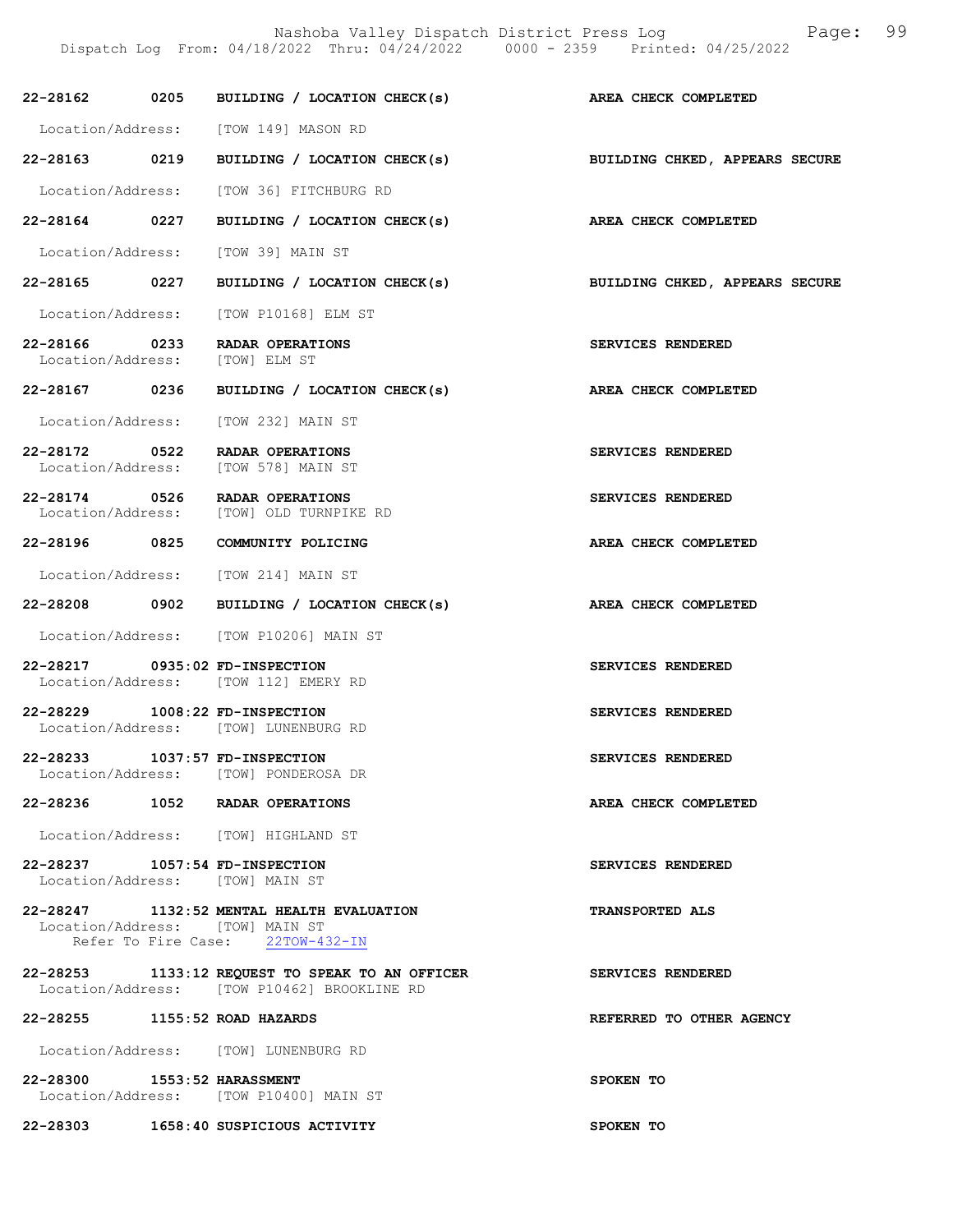|                                   |      | Nashoba Valley Dispatch District Press Log<br>Dispatch Log From: 04/18/2022 Thru: 04/24/2022 0000 - 2359 Printed: 04/25/2022 | Page: 100                      |
|-----------------------------------|------|------------------------------------------------------------------------------------------------------------------------------|--------------------------------|
|                                   |      | Vicinity of: [TOW] MAIN ST                                                                                                   |                                |
|                                   |      | 22-28309 1751 BUILDING / LOCATION CHECK(s) AREA CHECK COMPLETED                                                              |                                |
|                                   |      | Location: [TOW 192] SECTOR TWO                                                                                               |                                |
|                                   |      | 22-28338 2103:05 MOTOR VEH - STOP                                                                                            | CITATION/WRTTN WARNING ISSUED  |
|                                   |      | Vicinity of: [TOW] DUDLEY RD + OLD TURNPIKE RD                                                                               |                                |
|                                   |      | 22-28344 2139:25 MOTOR VEH - STOP<br>Vicinity of: [TOW 45] ELM ST                                                            | VERBAL WARNING                 |
| 22-28346 2152:55 ANIMAL CALL      |      |                                                                                                                              | REFERRED TO OTHER AGENCY       |
|                                   |      | Location/Address: [TOW P10017] WHITCOMB ST                                                                                   |                                |
| For Date: $04/21/2022 - Thursday$ |      |                                                                                                                              |                                |
|                                   |      | 22-28414 0120 BUILDING / LOCATION CHECK(s)                                                                                   | AREA CHECK COMPLETED           |
|                                   |      | Location/Address: [TOW 147] DUDLEY RD                                                                                        |                                |
|                                   |      | 22-28416 0121 BUILDING / LOCATION CHECK(s)                                                                                   | AREA CHECK COMPLETED           |
|                                   |      | Location/Address: [TOW P10126] BROOKLINE RD                                                                                  |                                |
| 22-28417 0121                     |      | BUILDING / LOCATION CHECK(s) AREA CHECK COMPLETED                                                                            |                                |
|                                   |      | Vicinity of: [TOW 214] MAIN ST                                                                                               |                                |
| 22-28419 0123                     |      | BUILDING / LOCATION CHECK(s)                                                                                                 | AREA CHECK COMPLETED           |
| Location/Address:                 |      | [TOW P10020] BROOKLINE RD                                                                                                    |                                |
| 22-28420 0127                     |      | BUILDING / LOCATION CHECK(s) AREA CHECK COMPLETED                                                                            |                                |
|                                   |      | Location/Address: [TOW 214] MAIN ST                                                                                          |                                |
| 22-28421 0128                     |      | <b>RADAR OPERATIONS</b>                                                                                                      | AREA CHECK COMPLETED           |
|                                   |      | Location/Address: [TOW 1] ELM ST                                                                                             |                                |
|                                   |      | $22-28426$ 0135 BUILDING / LOCATION CHECK(s)                                                                                 | BUILDING CHKED, APPEARS SECURE |
|                                   |      | Location/Address: [TOW 232] MAIN ST                                                                                          |                                |
| 22-28427                          | 0139 | BUILDING / LOCATION CHECK(s)                                                                                                 | BUILDING CHKED, APPEARS SECURE |
|                                   |      | Location/Address: [TOW 39] MAIN ST                                                                                           |                                |
|                                   |      | 22-28429 0141 BUILDING / LOCATION CHECK(s)                                                                                   | BUILDING CHKED, APPEARS SECURE |
|                                   |      | Location/Address: [TOW P10206] MAIN ST                                                                                       |                                |
|                                   |      | 22-28430 0152 BUILDING / LOCATION CHECK(s)                                                                                   | AREA CHECK COMPLETED           |
|                                   |      | Location: [TOW 197] TIMBERLEE PARK                                                                                           |                                |
| 22-28435 0218                     |      | BUILDING / LOCATION CHECK(s)                                                                                                 | AREA CHECK COMPLETED           |
|                                   |      | Location/Address: [TOW P10017] WHITCOMB ST                                                                                   |                                |
|                                   |      | 22-28437 0221 BUILDING / LOCATION CHECK(s)                                                                                   | AREA CHECK COMPLETED           |
|                                   |      | Location/Address: [TOW 159] MAIN ST                                                                                          |                                |
| 22-28438                          | 0223 | BUILDING / LOCATION CHECK(s)                                                                                                 | AREA CHECK COMPLETED           |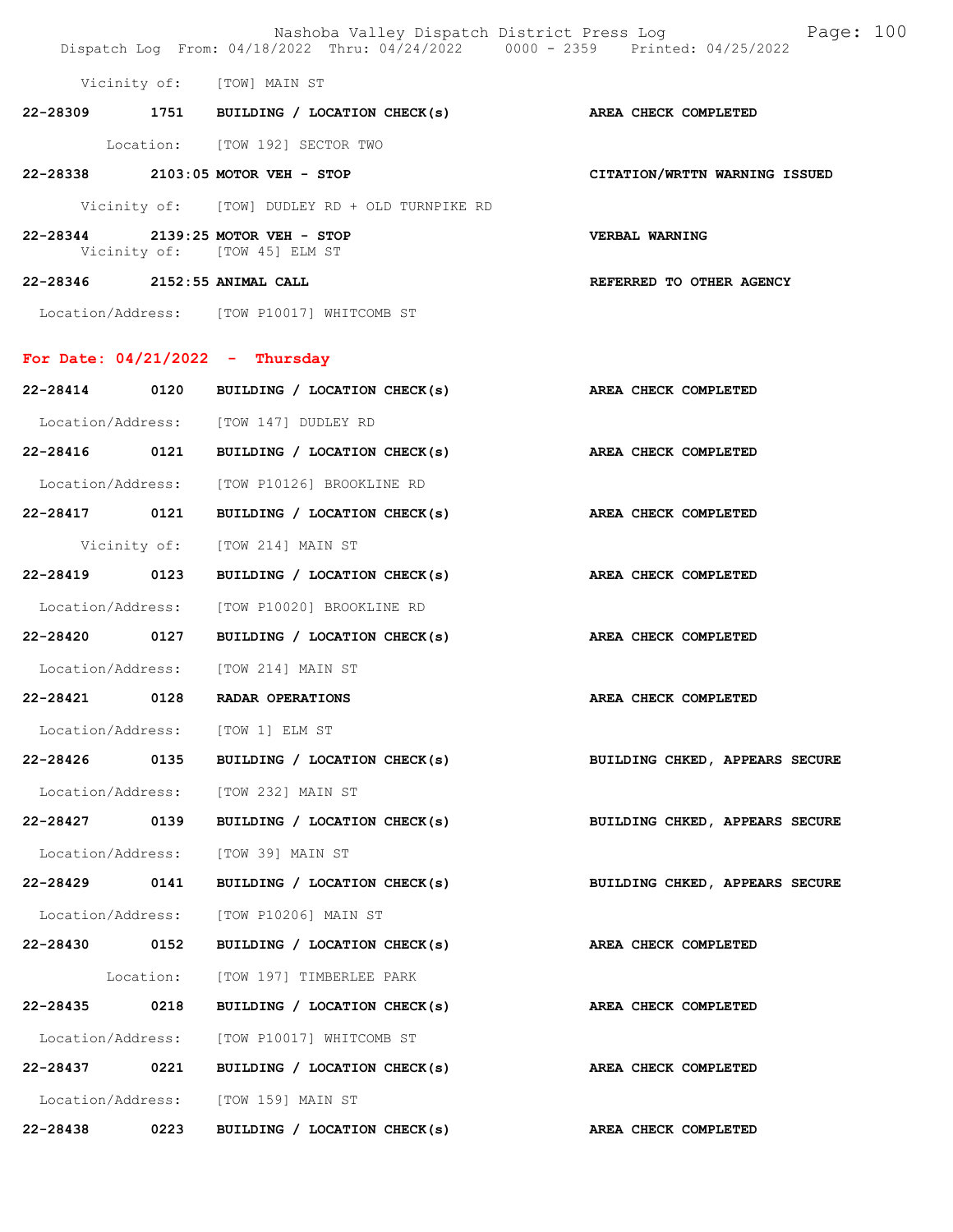Nashoba Valley Dispatch District Press Log Fage: 101

|                                | Dispatch Log From: 04/18/2022 Thru: 04/24/2022 0000 - 2359 Printed: 04/25/2022                                  |                                |
|--------------------------------|-----------------------------------------------------------------------------------------------------------------|--------------------------------|
|                                | Location/Address: [TOW 48] SCALES LN                                                                            |                                |
|                                | 22-28441 0240 BUILDING / LOCATION CHECK(s) AREA CHECK COMPLETED                                                 |                                |
|                                | Location: [TOW 198] PINE TREE HAVEN                                                                             |                                |
|                                | 22-28442 0316 BUILDING / LOCATION CHECK(s)                                                                      | AREA CHECK COMPLETED           |
|                                | Location: [TOW 192] SECTOR TWO                                                                                  |                                |
|                                | 22-28449 0405 BUILDING / LOCATION CHECK(s) SERVICES RENDERED<br>Location/Address: [TOW P10438] DEPOT STREET EXT |                                |
|                                | 22-28450 0407 BUILDING / LOCATION CHECK(s) AREA CHECK COMPLETED                                                 |                                |
|                                | Location/Address: [TOW 45] ELM ST                                                                               |                                |
|                                | 22-28451 0417 RADAR OPERATIONS                                                                                  | AREA CHECK COMPLETED           |
|                                | Location/Address: [TOW 36] FITCHBURG RD                                                                         |                                |
|                                | 22-28478 0639:18 MOTOR VEH - LOCKOUT<br>Location/Address: [TOW P10139] FITCHBURG RD                             | SERVICES RENDERED              |
| 22-28491 0807:44 GENERAL INFO  |                                                                                                                 | NO SERVICES NEEDED             |
|                                | Location/Address: [TOW] JONATHAN LN + NEW FITCHBURG RD                                                          |                                |
|                                | 22-28514 1000:09 ALARM - RESIDENTIAL BURGLARY                                                                   | BUILDING CHKED, APPEARS SECURE |
|                                | Location/Address: [TOW 309] SPAULDING ST                                                                        |                                |
|                                | 22-28518 1016 COMMUNITY POLICING                                                                                | AREA CHECK COMPLETED           |
|                                | Location/Address: [TOW 214] MAIN ST                                                                             |                                |
|                                | 22-28540 1125:54 ASSIST CITIZEN<br>Location/Address: [TOW P10462] BROOKLINE RD                                  | SPOKEN TO                      |
|                                | $22 - 28543$ 1144:57 PROPERTY - Found or Lost<br>Location/Address: [TOW P10462] BROOKLINE RD                    | SERVICES RENDERED              |
|                                | 22-28547 1158 RADAR OPERATIONS                                                                                  | AREA CHECK COMPLETED           |
|                                | Location/Address: [TOW] NEW FITCHBURG RD                                                                        |                                |
|                                | 22-28554 1210:41 REQUEST TO SPEAK TO AN OFFICER SPOKEN TO<br>Location/Address: [TOW P10462] BROOKLINE RD        |                                |
|                                | 22-28564 1305:42 FD-MEDICAL EMERGENCY                                                                           | PATIENT REFUSAL, NO TRANSPORT  |
|                                | Location/Address: [TOW P10390] MAIN ST<br>Refer To Fire Case: 22TOW-434-IN                                      |                                |
|                                | 22-28583 1451:19 FD-INSPECTION<br>Location: [TOW] 77 CENTER RD                                                  | SERVICES RENDERED              |
| 22-28586 1513:06 FD-INSPECTION | Location/Address: [TOW] HICKORY DR                                                                              | SERVICES RENDERED              |
|                                | 22-28587 1526:36 TREE/WIRE DOWN<br>Vicinity of: [TOW] BROOKLINE RD                                              | REMOVED HAZARD                 |
|                                | 22-28598 1610:57 ASSIST OTHER AGENCY<br>Vicinity of: [TOW] BROOKLINE ST                                         | SERVICES RENDERED              |
|                                | 22-28601 1632:30 ASSIST CITIZEN<br>Location/Address: [TOW 87] MAIN ST                                           | <b>TRANSPORTED PARTY</b>       |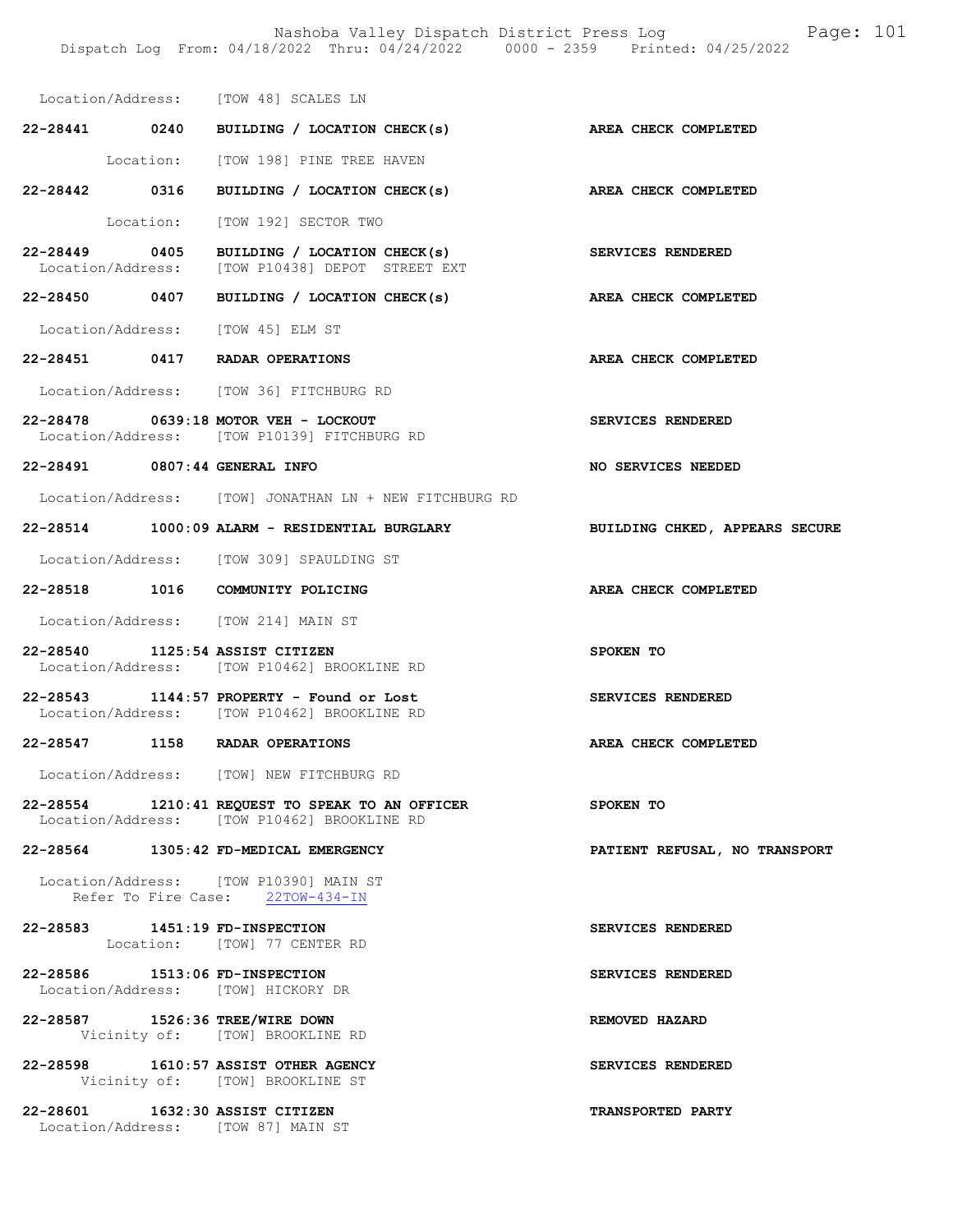Dispatch Log From: 04/18/2022 Thru: 04/24/2022 0000 - 2359 Printed: 04/25/2022

|                                 |      | 22-28603 1642 BUILDING / LOCATION CHECK(s)                                                                      | AREA CHECK COMPLETED   |
|---------------------------------|------|-----------------------------------------------------------------------------------------------------------------|------------------------|
|                                 |      | Vicinity of: [TOW 232] MAIN ST                                                                                  |                        |
|                                 |      | 22-28607 1645 BUILDING / LOCATION CHECK(s)                                                                      | AREA CHECK COMPLETED   |
|                                 |      | Vicinity of: [TOW P10206] MAIN ST                                                                               |                        |
|                                 |      | 22-28608 1652 RADAR OPERATIONS<br>Vicinity of: [TOW] PROCTOR + HAYNES                                           | SERVICES RENDERED      |
|                                 |      | 22-28610 1658:40 MOTOR VEH - STOP<br>Location/Address: [TOW] WALLACE HILL RD                                    | VERBAL WARNING         |
|                                 |      | 22-28611 1709:19 MOTOR VEH - STOP<br>Location/Address: [TOW] WALLACE HILL RD + HAYNES RD                        | VERBAL WARNING         |
|                                 |      | 22-28613 1745 BUILDING / LOCATION CHECK(s)                                                                      | AREA CHECK COMPLETED   |
|                                 |      | Vicinity of: [TOW 214] MAIN ST                                                                                  |                        |
|                                 |      | 22-28624 1925:38 FD-MEDICAL EMERGENCY<br>Location/Address: [TOW] PETER J DR<br>Refer To Fire Case: 22TOW-435-IN | <b>TRANSPORTED ALS</b> |
|                                 |      | 22-28634 2020 BUILDING / LOCATION CHECK(s)                                                                      | AREA CHECK COMPLETED   |
|                                 |      | Location: [TOW 198] PINE TREE HAVEN                                                                             |                        |
|                                 |      | 22-28637 2033 BUILDING / LOCATION CHECK(s)                                                                      | AREA CHECK COMPLETED   |
|                                 |      | Location: [TOW 197] TIMBERLEE PARK                                                                              |                        |
|                                 |      | 22-28638 2100 BUILDING / LOCATION CHECK(s)                                                                      | AREA CHECK COMPLETED   |
|                                 |      | Vicinity of: [TOW 232] MAIN ST                                                                                  |                        |
|                                 |      | 22-28644 2110 BUILDING / LOCATION CHECK(s)                                                                      | AREA CHECK COMPLETED   |
|                                 |      | Vicinity of: [TOW 42] MAIN ST                                                                                   |                        |
|                                 |      | 22-28653 2156:35 MOTOR VEH - DISABLED<br>Location/Address: [TOW] BROOKLINE RD + NORTH END RD                    | SERVICES RENDERED      |
| 22-28654                        | 2202 | BUILDING / LOCATION CHECK(s)                                                                                    | AREA CHECK COMPLETED   |
|                                 |      | Vicinity of: [TOW 214] MAIN ST                                                                                  |                        |
|                                 |      | 22-28660 2341:46 LARCENY/ FORGERY/ FRAUD<br>Location/Address: [TOW P10462] BROOKLINE RD                         | SPOKEN TO              |
| For Date: $04/22/2022 -$ Friday |      |                                                                                                                 |                        |
| 22-28708 0104                   |      | BUILDING / LOCATION CHECK(s)                                                                                    | AREA CHECK COMPLETED   |
|                                 |      | Location/Address: [TOW 214] MAIN ST                                                                             |                        |
| 22-28714                        | 0109 | BUILDING / LOCATION CHECK(s)                                                                                    | AREA CHECK COMPLETED   |
|                                 |      | Location/Address: [TOW P10278] MAIN ST                                                                          |                        |
| 22-28721 0121                   |      | BUILDING / LOCATION CHECK(s)                                                                                    | AREA CHECK COMPLETED   |
| Location/Address:               |      | [TOW 9] MAIN ST                                                                                                 |                        |

22-28726 0139:02 MISSING PERSON REPORT Location/Address: [TOW P10462] BROOKLINE RD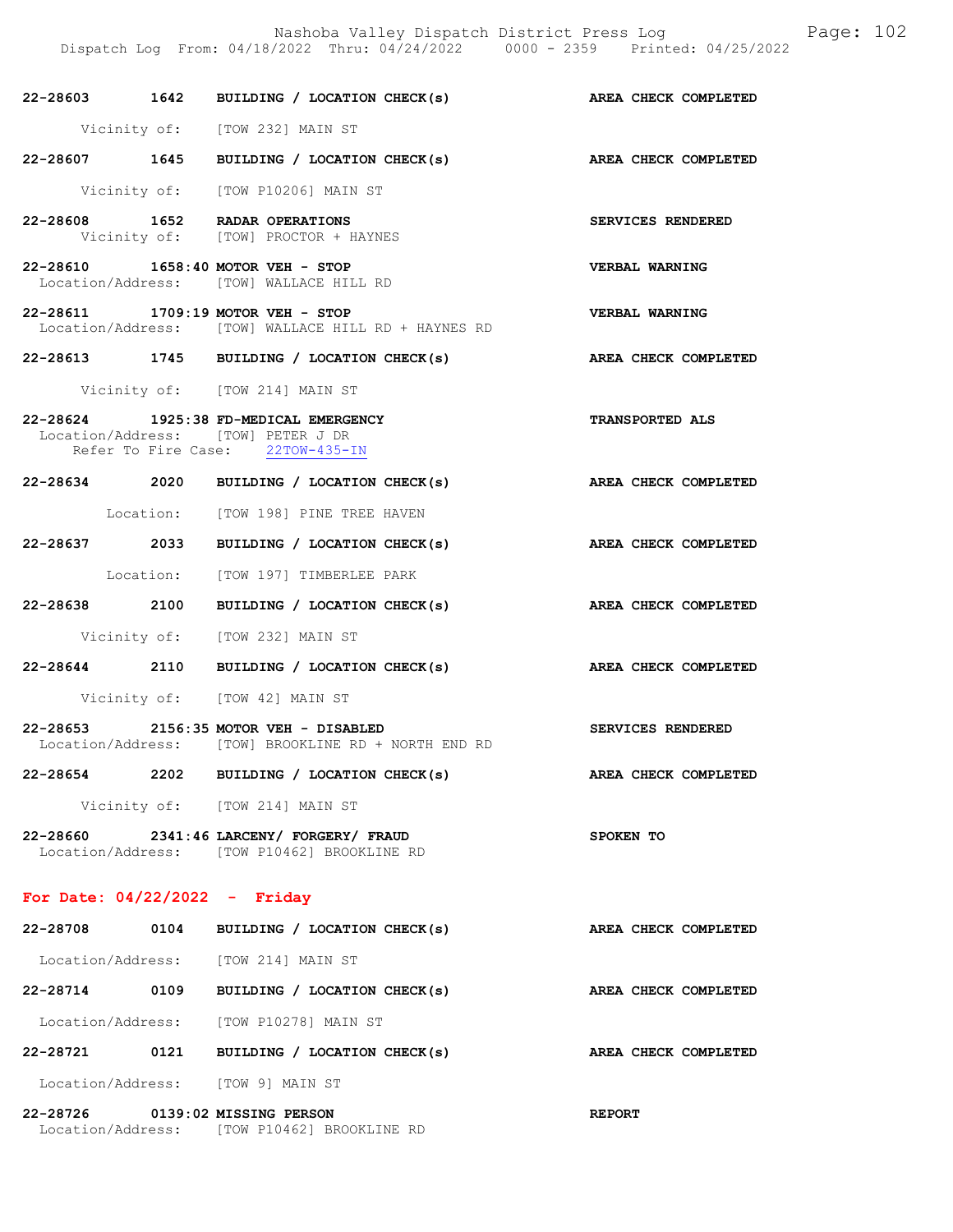22-28751 0440 FOLLOW UP SERVICES RENDERED Location/Address: [TOW P10462] BROOKLINE RD

22-28793 1022:20 SEX OFFENDER REGISTRY<br>
Location/Address: [TOW P10462] BROOKLINE RD [TOW P10462] BROOKLINE RD

22-28798 1042 BUILDING / LOCATION CHECK(s) AREA CHECK COMPLETED

Location/Address: [TOW P10206] MAIN ST

22-28806 1122 BUILDING / LOCATION CHECK(s) AREA CHECK COMPLETED

Location/Address: [TOW 214] MAIN ST

22-28819 1248:54 ANIMAL CALL 32-28819 NO SERVICES NEEDED

Location/Address: [TOW P10524] NORTH END RD

22-28821 1318 BUILDING / LOCATION CHECK(s) AREA CHECK COMPLETED

Location/Address: [TOW 100] MAIN ST

22-28836 1457:12 HARASSMENT SPOKEN TO Location/Address: [TOW P10462] BROOKLINE RD

22-28843 1551:36 FD-MEDICAL EMERGENCY TRANSPORTED ALS Location/Address: [TOW] WEST ELM ST Refer To Fire Case: 22TOW-438-IN

22-28845 1607:49 FD-INVESTIGATION EXTINGUISHED FIRE Vicinity of: [TOW] WARREN RD + TURNER RD Refer To Fire Case: 22TOW-439-IN

#### 22-28877 1827 BUILDING / LOCATION CHECK(s) AREA CHECK COMPLETED

Location: [TOW 192] SECTOR TWO

- 22-28881 1842:09 REQUEST TO SPEAK TO AN OFFICER SPOKEN TO Location/Address: [TOW] PIERCE RD
- 22-28889 1923:20 ASSIST CITIZEN SPOKEN TO Location/Address: [TOW] WALLACE HILL RD

22-28891 1939:32 FOLLOW UP SPOKEN TO Location/Address: [TOW] SOUTH ST

22-28899 2000 RADAR OPERATIONS SERVICES RENDERED Location/Address: [TOW 171] BROOKLINE ST

22-28903 2102:25 MOTOR VEH - DISABLED NO SERVICES NEEDED

Vicinity of: [TOW] BROOKLINE RD

22-28911 2136:52 ALARM - COMMERCIAL BURGLARY BUILDING CHKED, APPEARS SECURE

Location/Address: [TOW 48] SCALES LN

- 22-28935 2352 BUILDING / LOCATION CHECK(s) BUILDING CHKED, APPEARS SECURE Location/Address: [TOW P10195] DUDLEY RD
- 

Location/Address: [TOW P10020] BROOKLINE RD

For Date: 04/23/2022 - Saturday

22-28936 2356 BUILDING / LOCATION CHECK(s) BUILDING CHKED, APPEARS SECURE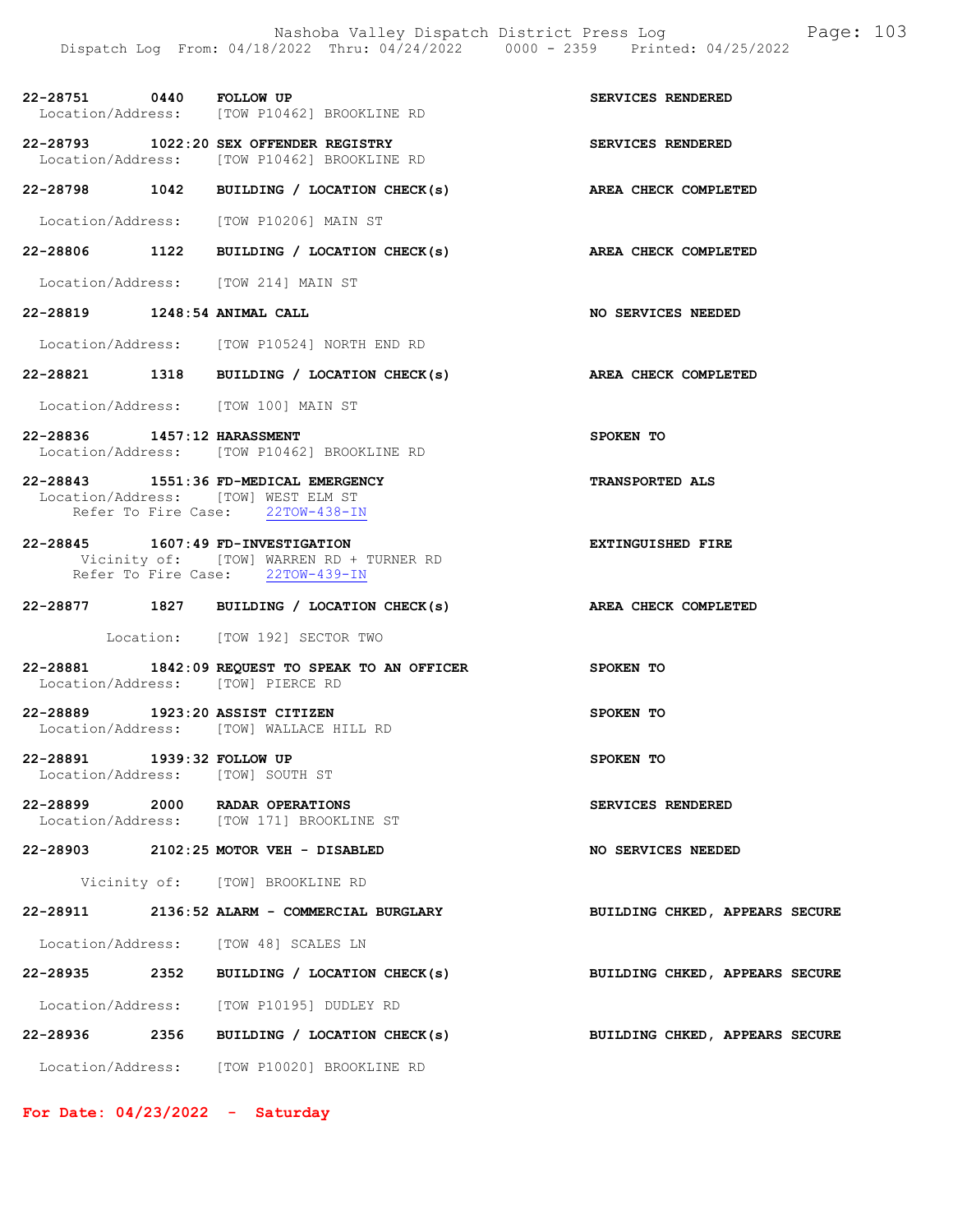|                                | Nashoba Valley Dispatch District Press Log<br>Dispatch Log From: 04/18/2022 Thru: 04/24/2022 0000 - 2359 Printed: 04/25/2022 | Page: 104                      |
|--------------------------------|------------------------------------------------------------------------------------------------------------------------------|--------------------------------|
|                                | 22-28940 0011 BUILDING / LOCATION CHECK(s) AREA CHECK COMPLETED                                                              |                                |
|                                | Location/Address: [TOW 171] BROOKLINE ST                                                                                     |                                |
|                                | 22-28941 0015:34 MOTOR VEH - DISABLED<br>Vicinity of: [TOW] BROOKLINE RD                                                     | SERVICES RENDERED              |
|                                | 22-28944 0034 BUILDING / LOCATION CHECK(s)                                                                                   | AREA CHECK COMPLETED           |
|                                | Location/Address: [TOW P10206] MAIN ST                                                                                       |                                |
|                                | 22-28945 0034 BUILDING / LOCATION CHECK(s) BUILDING CHKED, APPEARS SECURE                                                    |                                |
|                                | Location/Address: [TOW 36] FITCHBURG RD                                                                                      |                                |
|                                | 22-28946 0034 BUILDING / LOCATION CHECK(s)                                                                                   | AREA CHECK COMPLETED           |
|                                | Location/Address: [TOW 232] MAIN ST                                                                                          |                                |
|                                | 22-28947 0042:23 SUSPICIOUS ACTIVITY<br>Vicinity of: [TOW] MAIN ST + OLD MEETINGHOUSE RD                                     | SPOKEN TO                      |
|                                | 22-29002 0110 RADAR OPERATIONS<br>Vicinity of: [TOW P10057] MAIN ST                                                          | SERVICES RENDERED              |
|                                | 22-28979 0123 BUILDING / LOCATION CHECK(s)                                                                                   | BUILDING CHKED, APPEARS SECURE |
|                                | Location/Address: [TOW P10017] WHITCOMB ST                                                                                   |                                |
|                                | 22-28983 0126 RADAR OPERATIONS                                                                                               | NO SERVICES NEEDED             |
|                                | Location/Address: [TOW 88] MAIN ST                                                                                           |                                |
|                                | 22-29004 0203 BUILDING / LOCATION CHECK(s)                                                                                   | BUILDING CHKED, APPEARS SECURE |
|                                | Location/Address: [TOW P10278] MAIN ST                                                                                       |                                |
|                                | 22-29007 0205:19 MOTOR VEH - STOP                                                                                            | CITATION/WRTTN WARNING ISSUED  |
|                                | Vicinity of: [TOW P10458] MAIN ST                                                                                            |                                |
|                                | 22-29015 0217 BUILDING / LOCATION CHECK(s) BUILDING CHKED, APPEARS SECURE                                                    |                                |
|                                | Location/Address: [TOW 214] MAIN ST                                                                                          |                                |
|                                | 22-29016 0217 BUILDING / LOCATION CHECK(s)                                                                                   | BUILDING CHKED, APPEARS SECURE |
|                                | Location/Address: [TOW 159] MAIN ST                                                                                          |                                |
| 22-29017 0217:41 GENERAL INFO  |                                                                                                                              | NO SERVICES NEEDED             |
|                                | Location/Address: [TOW P10462] BROOKLINE RD                                                                                  |                                |
| 22-29020 0225:05 DISTURBANCE   | Location/Address: [TOW 20] FITCHBURG RD                                                                                      | <b>INVESTIGATED</b>            |
|                                | 22-29026 0242 BUILDING / LOCATION CHECK(s)                                                                                   | AREA CHECK COMPLETED           |
|                                | Location/Address: [TOW 149] MASON RD                                                                                         |                                |
|                                | 22-29032 0300 BUILDING / LOCATION CHECK(s)                                                                                   | AREA CHECK COMPLETED           |
|                                | Location: [TOW 197] TIMBERLEE PARK                                                                                           |                                |
|                                | 22-29033 0305 RADAR OPERATIONS                                                                                               | NO SERVICES NEEDED             |
| Location/Address: [TOW] ELM ST |                                                                                                                              |                                |
|                                | 22-29034 0309 BUILDING / LOCATION CHECK(s)                                                                                   | AREA CHECK COMPLETED           |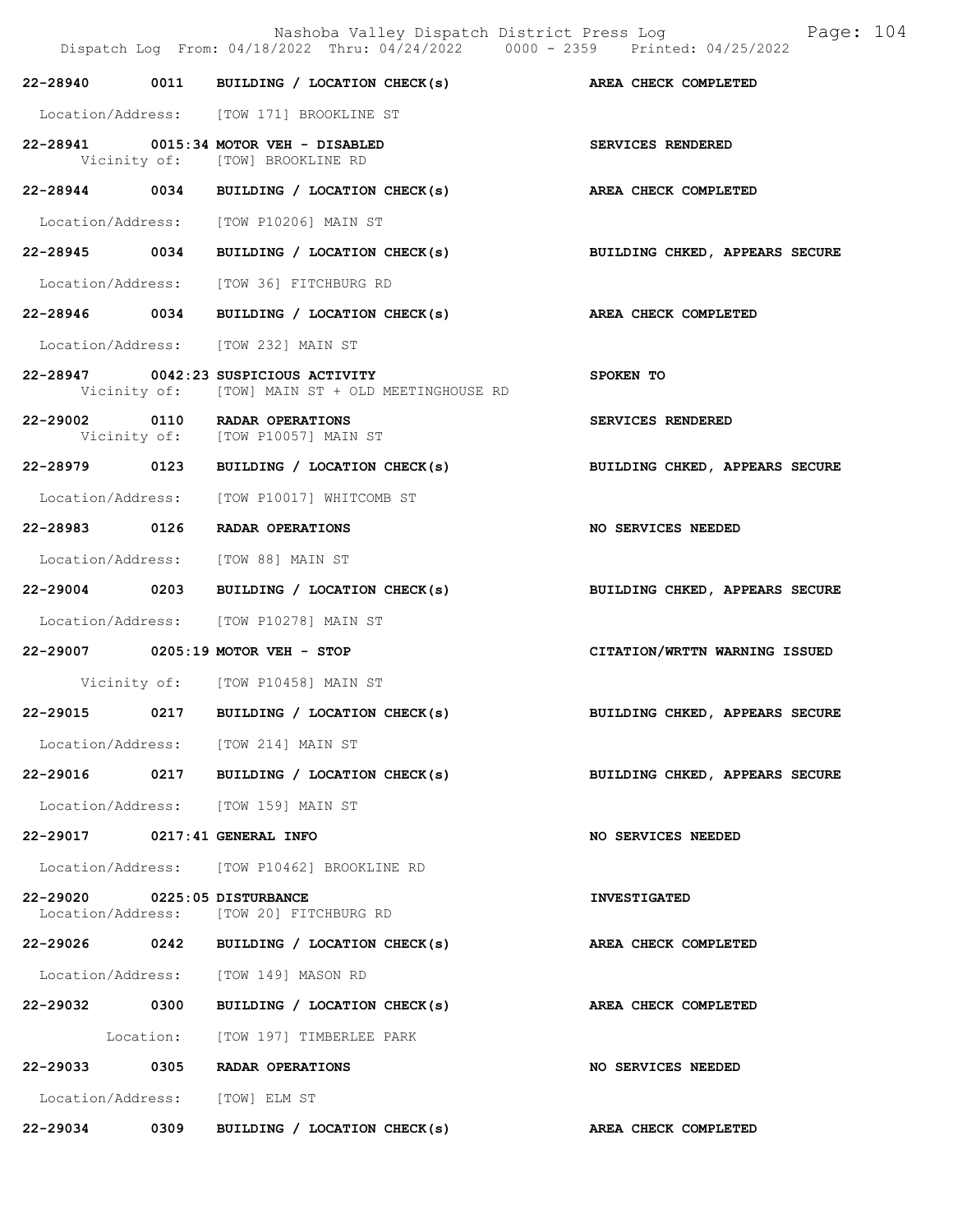Nashoba Valley Dispatch District Press Log Fage: 105 Dispatch Log From: 04/18/2022 Thru: 04/24/2022 0000 - 2359 Printed: 04/25/2022

|                   | Location: [TOW 198] PINE TREE HAVEN                                           |                               |
|-------------------|-------------------------------------------------------------------------------|-------------------------------|
| 22-29047 0406     | BUILDING / LOCATION CHECK(s) BUILDING CHKED, APPEARS SECURE                   |                               |
|                   | Location/Address: [TOW P10101] HIGHLAND ST                                    |                               |
| 22-29048 0407     | BUILDING / LOCATION CHECK(s)                                                  | AREA CHECK COMPLETED          |
|                   | Location/Address: [TOW 172] DUDLEY RD                                         |                               |
| 22-29054 0532     | RADAR OPERATIONS<br>Location/Address: [TOW] TURNPIKE RD                       | SERVICES RENDERED             |
|                   | 22-29067 0651:44 WELL BEING CHECK<br>Location/Address: [TOW 45] ELM ST        | SPOKEN TO                     |
|                   | 22-29073 0755 BUILDING / LOCATION CHECK(s)                                    | AREA CHECK COMPLETED          |
|                   | Location/Address: [TOW P10195] DUDLEY RD                                      |                               |
| 22-29074 0755     | BUILDING / LOCATION CHECK(s)                                                  | AREA CHECK COMPLETED          |
|                   | Location/Address: [TOW] BROOKLINE RD                                          |                               |
| 22-29075 0756     | BUILDING / LOCATION CHECK(s) AREA CHECK COMPLETED                             |                               |
| Location/Address: | [TOW P10020] BROOKLINE RD                                                     |                               |
| 22-29088 0918     | RADAR OPERATIONS                                                              | AREA CHECK COMPLETED          |
|                   | Location/Address: [TOW TOW573] LUNENBURG RD                                   |                               |
|                   | 22-29093 0927 RADAR OPERATIONS                                                | AREA CHECK COMPLETED          |
|                   | Location/Address: [TOW] NEW FITCHBURG RD                                      |                               |
|                   | 22-29102 0950:10 ASSIST CITIZEN<br>Location/Address: [TOW] WALLACE HILL RD    | <b>SERVICES RENDERED</b>      |
|                   | 22-29142 1239 BUILDING / LOCATION CHECK(s)                                    | AREA CHECK COMPLETED          |
|                   | Location/Address: [TOW 214] MAIN ST                                           |                               |
|                   | 22-29172 1611 COMMUNITY POLICING<br>Location/Address: [TOW 214] MAIN ST       | <b>SERVICES RENDERED</b>      |
|                   | 22-29174 1615:14 MOTOR VEH - STOP                                             | CITATION/WRTTN WARNING ISSUED |
|                   | Vicinity of: [TOW] LUNENBURG RD                                               |                               |
|                   | 22-29177 1624:47 MOTOR VEH - STOP<br>Vicinity of: [TOW 87] MAIN ST            | <b>VERBAL WARNING</b>         |
|                   | 22-29182 1633:08 MOTOR VEH - STOP<br>Location/Address: [TOW] MAIN ST          | VERBAL WARNING                |
|                   | 22-29187 1643:33 COOKING FIRE REQUEST<br>Location/Address: [TOW] BROOKLINE RD | SERVICES RENDERED             |
|                   | 22-29191 1711 RADAR OPERATIONS                                                | NO SERVICES NEEDED            |
|                   | Location/Address: [TOW 88] MAIN ST                                            |                               |
|                   | 22-29197 1735:14 MOTOR VEH - STOP<br>Location/Address: [TOW 352] MAIN ST      | VERBAL WARNING                |
|                   | 22-29199 1739 BUILDING / LOCATION CHECK(s)                                    | <b>AREA CHECK COMPLETED</b>   |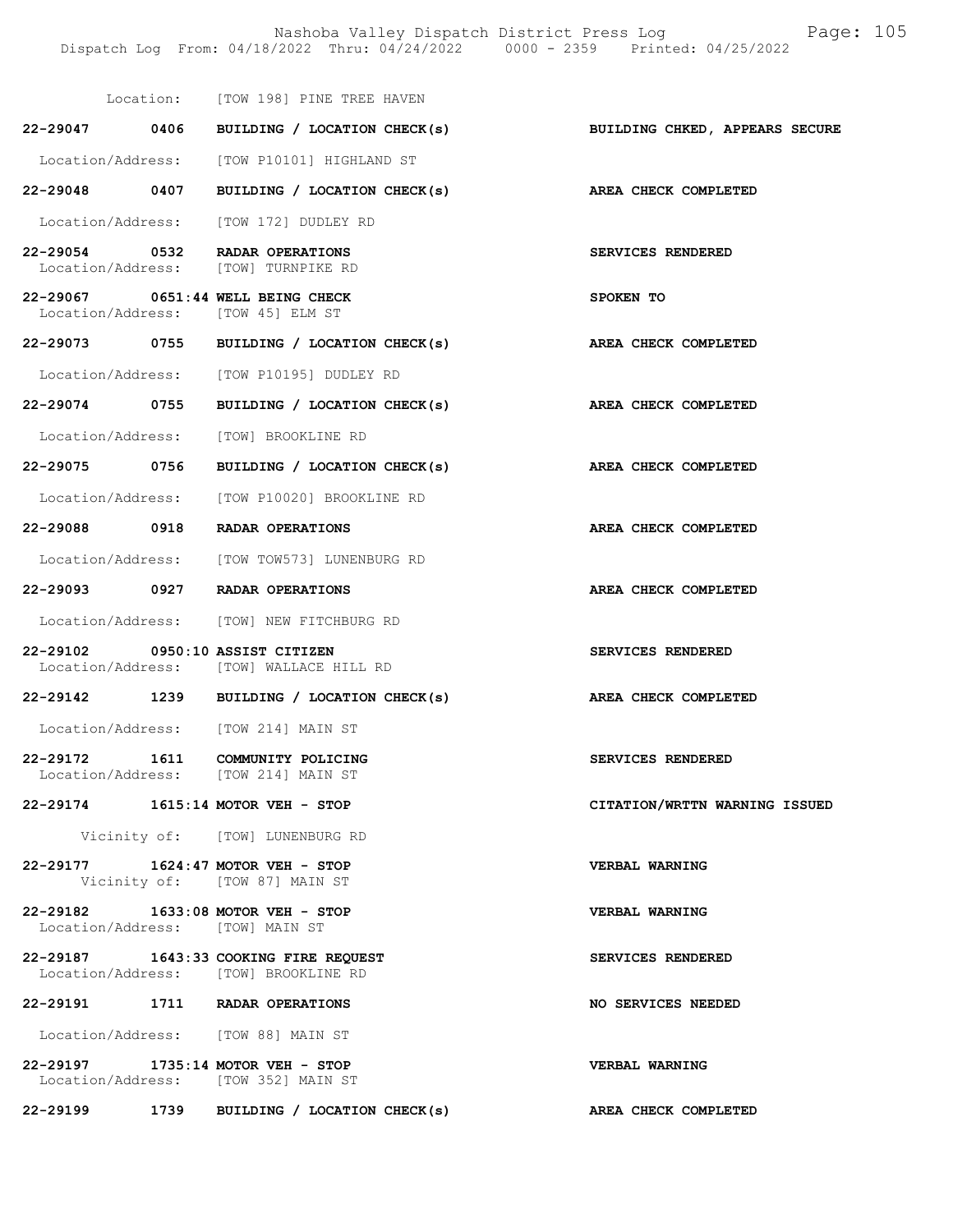|                                 |  | Nashoba Valley Dispatch District Press Log<br>Dispatch Log From: 04/18/2022 Thru: 04/24/2022 0000 - 2359 Printed: 04/25/2022 |                                | Page: 106 |  |
|---------------------------------|--|------------------------------------------------------------------------------------------------------------------------------|--------------------------------|-----------|--|
|                                 |  | Location/Address: [TOW 48] SCALES LN                                                                                         |                                |           |  |
|                                 |  | $22-29200$ 1746 BUILDING / LOCATION CHECK(s)                                                                                 | <b>AREA CHECK COMPLETED</b>    |           |  |
|                                 |  | Location/Address: [TOW 169] NEW FITCHBURG RD                                                                                 |                                |           |  |
| 22-29205 1823                   |  | COMMUNITY POLICING                                                                                                           | NO SERVICES NEEDED             |           |  |
|                                 |  | Location/Address: [TOW 112] EMERY RD                                                                                         |                                |           |  |
|                                 |  | 22-29207 1836:13 MOTOR VEH - STOP<br>Vicinity of: [TOW 20] FITCHBURG RD                                                      | <b>VERBAL WARNING</b>          |           |  |
|                                 |  | 22-29238 2116 BUILDING / LOCATION CHECK(s)                                                                                   | BUILDING CHKED, APPEARS SECURE |           |  |
|                                 |  | Location/Address: [TOW P10206] MAIN ST                                                                                       |                                |           |  |
| 22-29253 2212                   |  | RADAR OPERATIONS                                                                                                             | <b>NO SERVICES NEEDED</b>      |           |  |
| Location/Address: [TOW] MAIN ST |  |                                                                                                                              |                                |           |  |

22-29254 2241:58 MOTOR VEH - STOP VERBAL WARNING Location/Address: [TOW P10461] MAIN ST

### For Date: 04/24/2022 - Sunday

| 22-29272 0017 | BUILDING / LOCATION CHECK(s)                      | AREA CHECK COMPLETED                                        |  |  |
|---------------|---------------------------------------------------|-------------------------------------------------------------|--|--|
|               | Location/Address: [TOW 147] DUDLEY RD             |                                                             |  |  |
| 22-29275 0019 |                                                   | BUILDING / LOCATION CHECK(s) BUILDING CHKED, APPEARS SECURE |  |  |
|               | Location/Address: [TOW 147] DUDLEY RD             |                                                             |  |  |
| 22-29278 0023 | BUILDING / LOCATION CHECK(s)                      | BUILDING CHKED, APPEARS SECURE                              |  |  |
|               | Location/Address: [TOW 147] DUDLEY RD             |                                                             |  |  |
| 22-29279 0023 |                                                   | BUILDING / LOCATION CHECK(s) BUILDING CHKED, APPEARS SECURE |  |  |
|               | Location/Address: [TOW P10126] BROOKLINE RD       |                                                             |  |  |
| 22-29281 0024 |                                                   | BUILDING / LOCATION CHECK(s) BUILDING CHKED, APPEARS SECURE |  |  |
|               | Location/Address: [TOW P10020] BROOKLINE RD       |                                                             |  |  |
| 22-29285 0033 | BUILDING / LOCATION CHECK(s)                      | BUILDING CHKED, APPEARS SECURE                              |  |  |
|               | Location/Address: [TOW 36] FITCHBURG RD           |                                                             |  |  |
| 22-29292 0048 |                                                   | BUILDING / LOCATION CHECK(s) BUILDING CHKED, APPEARS SECURE |  |  |
|               | Location/Address: [TOW 92] MAIN ST                |                                                             |  |  |
| 22-29297 0054 | BUILDING / LOCATION CHECK(s) AREA CHECK COMPLETED |                                                             |  |  |
|               | Location/Address: [TOW 11] MAIN ST                |                                                             |  |  |
| 22-29300 0056 | BUILDING / LOCATION CHECK(s)                      | AREA CHECK COMPLETED                                        |  |  |
|               | Location/Address: [TOW 100] MAIN ST               |                                                             |  |  |
|               | 22-29302 0059 BUILDING / LOCATION CHECK(s)        | BUILDING CHKED, APPEARS SECURE                              |  |  |
|               | Location/Address: [TOW P10033] MAIN ST            |                                                             |  |  |
|               | 22-29312 0111:48 BUILDING / LOCATION CHECK(s)     | AREA CHECK COMPLETED                                        |  |  |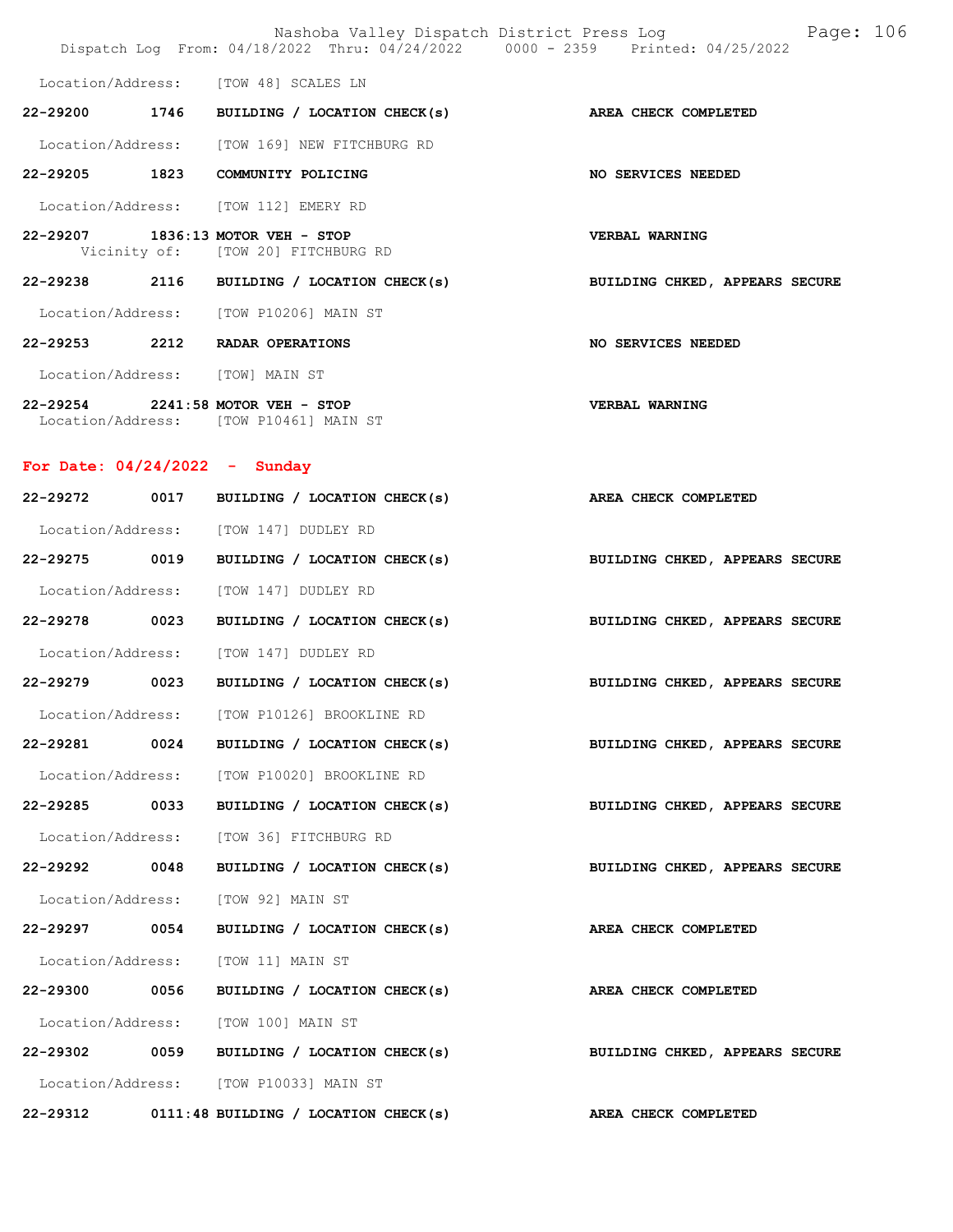|                                                                 | Nashoba Valley Dispatch District Press Log<br>Dispatch Log From: 04/18/2022 Thru: 04/24/2022 0000 - 2359 Printed: 04/25/2022 | Page: 107                      |
|-----------------------------------------------------------------|------------------------------------------------------------------------------------------------------------------------------|--------------------------------|
|                                                                 | Location/Address: [TOW 169] NEW FITCHBURG RD                                                                                 |                                |
| 22-29314 0121                                                   | BUILDING / LOCATION CHECK(s)                                                                                                 | BUILDING CHKED, APPEARS SECURE |
|                                                                 |                                                                                                                              |                                |
|                                                                 | Location/Address: [TOW 232] MAIN ST                                                                                          |                                |
| 22-29317 0125                                                   | BUILDING / LOCATION CHECK(s)                                                                                                 | BUILDING CHKED, APPEARS SECURE |
| Location/Address:                                               | [TOW 159] MAIN ST                                                                                                            |                                |
| 22-29318 0131                                                   | BUILDING / LOCATION CHECK(s)                                                                                                 | AREA CHECK COMPLETED           |
| Location/Address:                                               | [TOW P10152] TURNPIKE RD                                                                                                     |                                |
| 22-29319 0132                                                   | BUILDING / LOCATION CHECK(s)                                                                                                 | AREA CHECK COMPLETED           |
| Location/Address:                                               | [TOW 171] BROOKLINE ST                                                                                                       |                                |
| 22-29323 0140                                                   | BUILDING / LOCATION CHECK(s)                                                                                                 | AREA CHECK COMPLETED           |
|                                                                 | Location/Address: [TOW 149] MASON RD                                                                                         |                                |
| 22-29336 0221                                                   | BUILDING / LOCATION CHECK(s) BUILDING CHKED, APPEARS SECURE                                                                  |                                |
| Location/Address:                                               | [TOW 58] MAIN ST                                                                                                             |                                |
| 22-29345 0252                                                   | BUILDING / LOCATION CHECK(s)                                                                                                 | AREA CHECK COMPLETED           |
|                                                                 | Location/Address: [TOW 213] SOUTH ST                                                                                         |                                |
| 22-29348 0254:55 INVESTIGATION                                  |                                                                                                                              | AREA CHECK COMPLETED           |
|                                                                 | Vicinity of: [TOW] REAGAN RD                                                                                                 |                                |
| 22-29352 0314                                                   | BUILDING / LOCATION CHECK(s)                                                                                                 | BUILDING CHKED, APPEARS SECURE |
| Location/Address:                                               | [TOW P10127] RAILROAD ST                                                                                                     |                                |
| 22-29358 0524                                                   | BUILDING / LOCATION CHECK(s)                                                                                                 | BUILDING CHKED, APPEARS SECURE |
|                                                                 | Location/Address: [TOW 133] MAIN ST                                                                                          |                                |
|                                                                 | 22-29370 0650:46 COOKING FIRE REQUEST                                                                                        | NO SERVICES NEEDED             |
| Location/Address: [TOW] TYLER RD                                |                                                                                                                              |                                |
|                                                                 | 22-29373 0744 COMMUNITY POLICING                                                                                             | AREA CHECK COMPLETED           |
|                                                                 | Location/Address: [TOW 214] MAIN ST                                                                                          |                                |
| 22-29384 0836:34 ANIMAL CALL<br>Location/Address: [TOW] MAIN ST |                                                                                                                              | SERVICES RENDERED              |
|                                                                 | 22-29436 1322:32 COOKING FIRE REQUEST<br>Location/Address: [TOW] BRIAR WAY                                                   | NOTIFIED                       |
|                                                                 | 22-29459 1442:23 COOKING FIRE REQUEST                                                                                        | NO SERVICES NEEDED             |
|                                                                 | Location/Address: [TOW] WEST ELM ST                                                                                          |                                |
|                                                                 | 22-29472 1650:56 COOKING FIRE REQUEST                                                                                        | NO SERVICES NEEDED             |
|                                                                 | Location/Address: [TOW] DUDLEY RD                                                                                            |                                |
| Location/Address: [TOW] MAIN ST                                 | 22-29484 1827:58 FD-MEDICAL EMERGENCY<br>Refer To Fire Case: 22TOW-442-IN                                                    | <b>TRANSPORTED BLS</b>         |
|                                                                 | 22-29490 1922:40 ASSIST OTHER AGENCY                                                                                         | SERVICES RENDERED              |